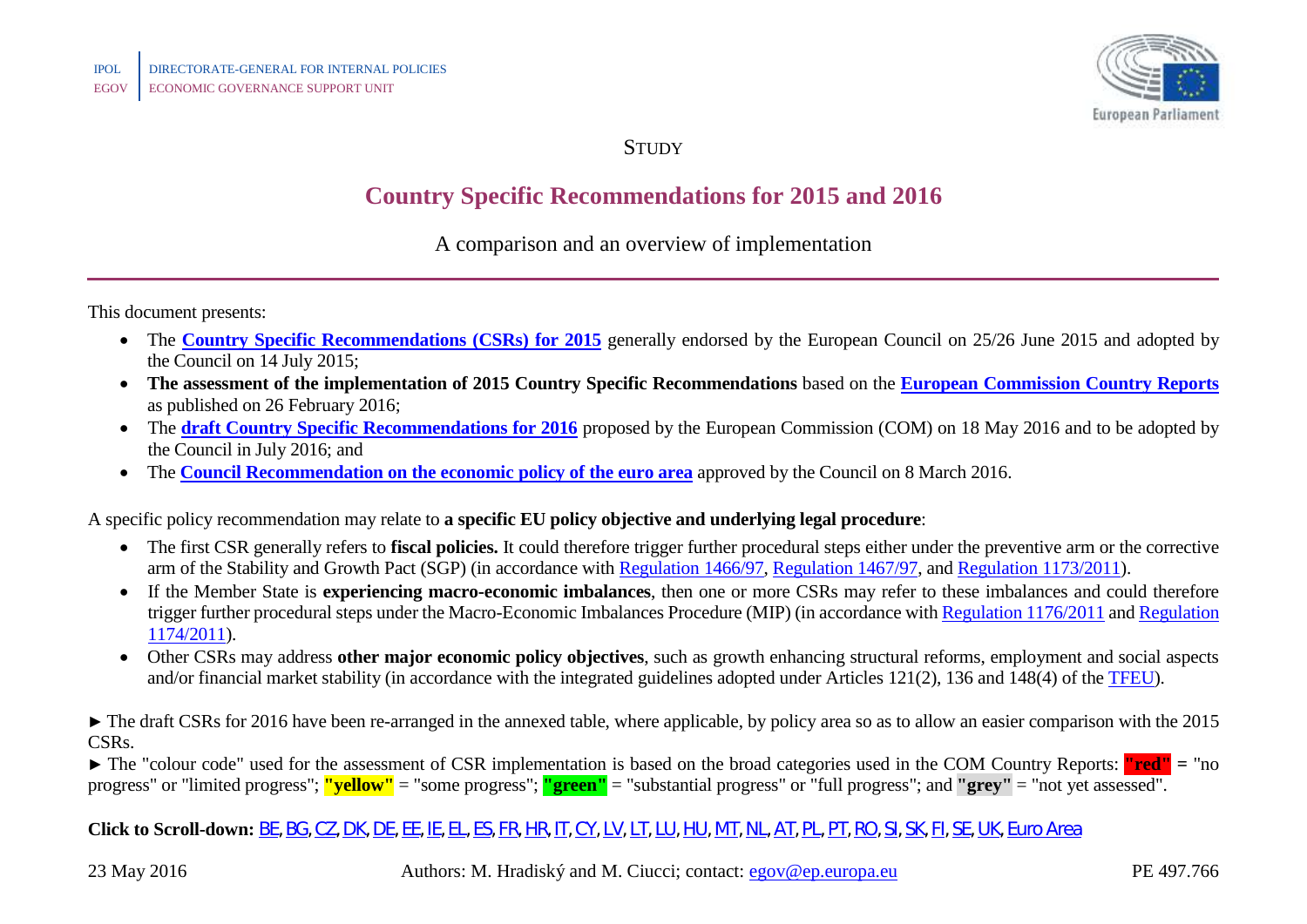<span id="page-1-0"></span>

| <b>BE</b> | <b>Country Specific Recommendations 2015</b><br>SGP: CSR 1 and MIP: CSR 1, 2, 3, 4                                                                                                                                                                                                                                                                                                                                              | <b>Assessment of implementation of CSR 2015</b><br>(based on COM staff document)                                                                                                                                                                                                                                                                                                                                                                                                                                                                                                                                                                                                                                                                                                                                                                                                                                                                                                                                                                                                                                                                                                                                                                                                                                                                                                                                                                                                                                                                                 | <b>Draft Country Specific Recommendations 2016</b><br>SGP: CSR 1 and MIP: -                                                                                                                                                                                                                                                                                                                   |
|-----------|---------------------------------------------------------------------------------------------------------------------------------------------------------------------------------------------------------------------------------------------------------------------------------------------------------------------------------------------------------------------------------------------------------------------------------|------------------------------------------------------------------------------------------------------------------------------------------------------------------------------------------------------------------------------------------------------------------------------------------------------------------------------------------------------------------------------------------------------------------------------------------------------------------------------------------------------------------------------------------------------------------------------------------------------------------------------------------------------------------------------------------------------------------------------------------------------------------------------------------------------------------------------------------------------------------------------------------------------------------------------------------------------------------------------------------------------------------------------------------------------------------------------------------------------------------------------------------------------------------------------------------------------------------------------------------------------------------------------------------------------------------------------------------------------------------------------------------------------------------------------------------------------------------------------------------------------------------------------------------------------------------|-----------------------------------------------------------------------------------------------------------------------------------------------------------------------------------------------------------------------------------------------------------------------------------------------------------------------------------------------------------------------------------------------|
|           | <b>1. Achieve a fiscal adjustment</b> of at least 0,6 % of<br>GDP towards the medium-term budgetary objective<br>in 2015 and in 2016. Use windfall gains to put the<br>general government debt ratio on an appropriate<br>downward path. Complement the pension reform<br>by linking the statutory retirement age to life<br>expectancy. Agree on an enforceable distribution of<br>fiscal targets among all government levels. | <b>Some progress</b> (this overall assessment of CSR1<br>does not include an assessment of compliance with<br>the Stability and Growth Pact):<br>Some progress has been made in putting the debt<br>ratio on a downward path. Consolidation measures<br>have been taken at all levels of government to reduce<br>the budget deficit. However, the targeted structural<br>improvement has not been reached. In addition,<br>headline deficit targets have also been revised<br>upwards, as economic growth is lower than<br>previously expected. Unfavourable economic<br>conditions, notably modest economic growth and<br>particularly low inflation, have made it more<br>demanding to put the debt-to-GDP ratio on a<br>downward path. Belgium implemented growth-<br>enhancing structural reforms which are expected to<br>contribute to debt reduction in the medium/long term.<br>Some progress has been made in linking the<br>retirement age to life expectancy. The federal<br>parliament adopted the last part of the pension reform<br>agreed in 2014, notably an increase in the statutory<br>retirement age to 66 years in 2025 and 67 in 2030. On<br>the other hand, no automatic or semi-automatic link<br>has been introduced to adapt the pension age or other<br>parameters further to take account of demographic<br>changes. The government is considering introducing<br>a points system which would facilitate parametric<br>changes.<br>Limited progress has been made towards an<br>enforceable distribution of fiscal targets among the | 1. Achieve an annual fiscal adjustment of at least<br>0.6% of GDP towards the medium-term budgetary<br>objective in 2016 and in 2017. Use windfall gains to<br>accelerate the reduction of the general government<br>debt ratio. Agree on an enforceable distribution of<br>fiscal targets among all government levels. Simplify<br>the tax system and remove distortive tax<br>expenditures. |
|           |                                                                                                                                                                                                                                                                                                                                                                                                                                 | various levels of government. The Cooperation                                                                                                                                                                                                                                                                                                                                                                                                                                                                                                                                                                                                                                                                                                                                                                                                                                                                                                                                                                                                                                                                                                                                                                                                                                                                                                                                                                                                                                                                                                                    |                                                                                                                                                                                                                                                                                                                                                                                               |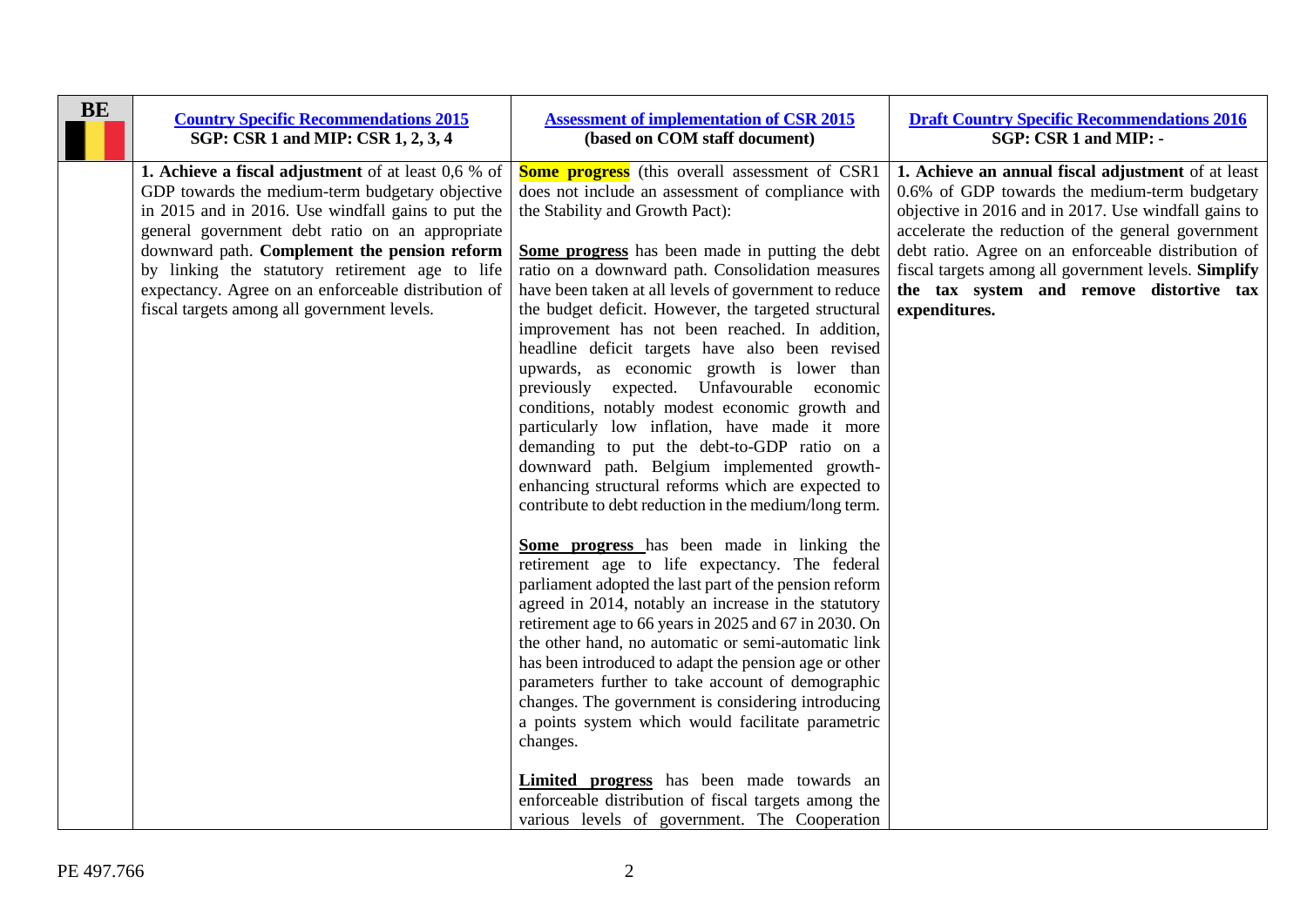| 2. Adopt and implement a comprehensive tax       | Agreement reached between the different levels of<br>government at the end of 2013, which formalises<br>fiscal policy coordination, has not been fully<br>implemented The distribution of the fiscal trajectory<br>for the general government in the 2015 Stability<br>Programme is only indicative, and no formal<br>distribution of targets has been agreed. This hampers<br>the strengthened monitoring role of the High Council<br>of Finance, as it cannot assess compliance with<br>agreed targets as provided for by the Cooperation<br>Agreement.<br><b>Some progress:</b> | See CSR 2 (tax reform) |
|--------------------------------------------------|------------------------------------------------------------------------------------------------------------------------------------------------------------------------------------------------------------------------------------------------------------------------------------------------------------------------------------------------------------------------------------------------------------------------------------------------------------------------------------------------------------------------------------------------------------------------------------|------------------------|
| reform broadening the tax base, shifting the tax |                                                                                                                                                                                                                                                                                                                                                                                                                                                                                                                                                                                    |                        |
| burden away from labour and removing inefficient | Measures have been taken to reduce the tax wedge on                                                                                                                                                                                                                                                                                                                                                                                                                                                                                                                                |                        |
| tax expenditures.                                | labour through decreases in personal income taxation                                                                                                                                                                                                                                                                                                                                                                                                                                                                                                                               |                        |
|                                                  | and social security contributions. Employers' social                                                                                                                                                                                                                                                                                                                                                                                                                                                                                                                               |                        |
|                                                  | security contributions will gradually decrease, from                                                                                                                                                                                                                                                                                                                                                                                                                                                                                                                               |                        |
|                                                  | maximum 32.4 % to maximum 25 % for the highest                                                                                                                                                                                                                                                                                                                                                                                                                                                                                                                                     |                        |
|                                                  | wages between 2016 and 2018, and from 17.3 % to                                                                                                                                                                                                                                                                                                                                                                                                                                                                                                                                    |                        |
|                                                  | 10.9 % for the lowest wages between 2016 and 2019.<br>These reductions will partly replace existing wage                                                                                                                                                                                                                                                                                                                                                                                                                                                                           |                        |
|                                                  | subsidies. Specific reductions for SMEs and self-                                                                                                                                                                                                                                                                                                                                                                                                                                                                                                                                  |                        |
|                                                  | employed people will be enlarged. There will be cuts                                                                                                                                                                                                                                                                                                                                                                                                                                                                                                                               |                        |
|                                                  | in personal income taxation to increase take-home                                                                                                                                                                                                                                                                                                                                                                                                                                                                                                                                  |                        |
|                                                  | pay and strengthen purchasing power: the ceiling for                                                                                                                                                                                                                                                                                                                                                                                                                                                                                                                               |                        |
|                                                  | tax-deductible professional expenses will be raised a                                                                                                                                                                                                                                                                                                                                                                                                                                                                                                                              |                        |
|                                                  | second time (to EUR 4 210 from 2016). Income                                                                                                                                                                                                                                                                                                                                                                                                                                                                                                                                       |                        |
|                                                  | between EUR 8 711 and EUR 12 400, which is                                                                                                                                                                                                                                                                                                                                                                                                                                                                                                                                         |                        |
|                                                  | currently taxed at 30 %, will be taxed at 25 %. The<br>lower limit of the 45 % tax bracket will be raised,                                                                                                                                                                                                                                                                                                                                                                                                                                                                         |                        |
|                                                  | widening the 40 % tax bracket.                                                                                                                                                                                                                                                                                                                                                                                                                                                                                                                                                     |                        |
|                                                  |                                                                                                                                                                                                                                                                                                                                                                                                                                                                                                                                                                                    |                        |
|                                                  | To finance this tax shift away from labour, tax bases                                                                                                                                                                                                                                                                                                                                                                                                                                                                                                                              |                        |
|                                                  | have been broadened and taxes that distort growth                                                                                                                                                                                                                                                                                                                                                                                                                                                                                                                                  |                        |
|                                                  | less have been raised. This applies especially to taxes                                                                                                                                                                                                                                                                                                                                                                                                                                                                                                                            |                        |
|                                                  | on consumption. The reduced VAT rate for                                                                                                                                                                                                                                                                                                                                                                                                                                                                                                                                           |                        |
|                                                  | electricity was abolished in September 2015. Excise                                                                                                                                                                                                                                                                                                                                                                                                                                                                                                                                |                        |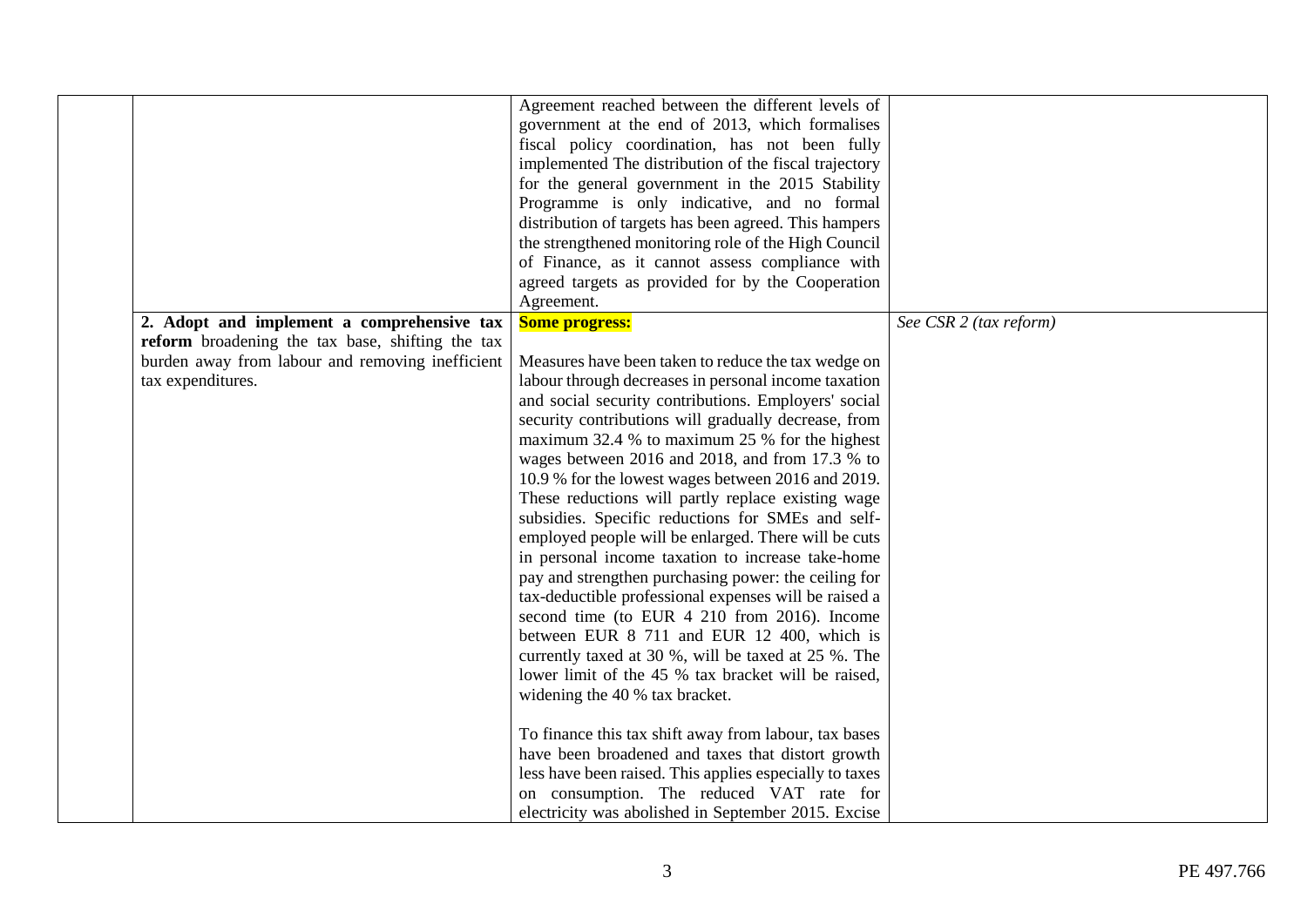|                                                                                                   | duties on alcohol, tobacco, diesel and soft drinks will<br>gradually increase between 2016 and 2018. New<br>revenues will also come from increased capital<br>taxation, notably: higher withholding taxes on<br>dividends, interests and royalties; a new speculative<br>transaction tax on short-term capital gains on shares;<br>and the reform of the taxation of real estate<br>investment funds. Regional governments are<br>implementing a system of kilometre-based road<br>charging for heavy duty vehicles. In 2016, the<br>Brussels Capital Region abolished the regional poll<br>tax of EUR 89. This will be financed by a 12 % rise<br>in recurrent immovable property taxes.<br>Some tax expenditures have been removed or<br>reduced. The reduced VAT rate for electricity was<br>abolished in September 2015. The Walloon<br>government reformed the deduction for owner-<br>occupied housing and made it more focused on low<br>and middle-income owners. The Brussels Capital<br>Region is to abolish the personal income tax<br>deduction for owner-occupiers with a single home in<br>2017. Instead, buyers will be entitled to a reduction<br>in registration duties of up to EUR 22 500 for a<br>dwelling they intend to occupy (provided that it is<br>their only one), subject to certain limits. |  |
|---------------------------------------------------------------------------------------------------|--------------------------------------------------------------------------------------------------------------------------------------------------------------------------------------------------------------------------------------------------------------------------------------------------------------------------------------------------------------------------------------------------------------------------------------------------------------------------------------------------------------------------------------------------------------------------------------------------------------------------------------------------------------------------------------------------------------------------------------------------------------------------------------------------------------------------------------------------------------------------------------------------------------------------------------------------------------------------------------------------------------------------------------------------------------------------------------------------------------------------------------------------------------------------------------------------------------------------------------------------------------------------------------------------------------------------|--|
| 3. Improve the functioning of the labour market                                                   | <b>Some progress:</b>                                                                                                                                                                                                                                                                                                                                                                                                                                                                                                                                                                                                                                                                                                                                                                                                                                                                                                                                                                                                                                                                                                                                                                                                                                                                                                    |  |
| by reducing financial disincentives to work,                                                      |                                                                                                                                                                                                                                                                                                                                                                                                                                                                                                                                                                                                                                                                                                                                                                                                                                                                                                                                                                                                                                                                                                                                                                                                                                                                                                                          |  |
| increasing labour market access for specific target<br>groups and addressing skills shortages and | Incentives to work have been strengthened by several<br>measures to reduce the tax wedge (increased tax                                                                                                                                                                                                                                                                                                                                                                                                                                                                                                                                                                                                                                                                                                                                                                                                                                                                                                                                                                                                                                                                                                                                                                                                                  |  |
| mismatches.                                                                                       | credit for low-waged workers and a higher ceiling for                                                                                                                                                                                                                                                                                                                                                                                                                                                                                                                                                                                                                                                                                                                                                                                                                                                                                                                                                                                                                                                                                                                                                                                                                                                                    |  |
|                                                                                                   | tax-deductible professional costs) as well as by                                                                                                                                                                                                                                                                                                                                                                                                                                                                                                                                                                                                                                                                                                                                                                                                                                                                                                                                                                                                                                                                                                                                                                                                                                                                         |  |
|                                                                                                   | parametric reforms of the unemployment benefit                                                                                                                                                                                                                                                                                                                                                                                                                                                                                                                                                                                                                                                                                                                                                                                                                                                                                                                                                                                                                                                                                                                                                                                                                                                                           |  |
|                                                                                                   | system affecting part-time workers and elderly                                                                                                                                                                                                                                                                                                                                                                                                                                                                                                                                                                                                                                                                                                                                                                                                                                                                                                                                                                                                                                                                                                                                                                                                                                                                           |  |
|                                                                                                   | unemployed people in particular. Additional                                                                                                                                                                                                                                                                                                                                                                                                                                                                                                                                                                                                                                                                                                                                                                                                                                                                                                                                                                                                                                                                                                                                                                                                                                                                              |  |
|                                                                                                   | measures to reduce the tax wedge have been adopted                                                                                                                                                                                                                                                                                                                                                                                                                                                                                                                                                                                                                                                                                                                                                                                                                                                                                                                                                                                                                                                                                                                                                                                                                                                                       |  |
|                                                                                                   | but have yet to enter into force. Several measures                                                                                                                                                                                                                                                                                                                                                                                                                                                                                                                                                                                                                                                                                                                                                                                                                                                                                                                                                                                                                                                                                                                                                                                                                                                                       |  |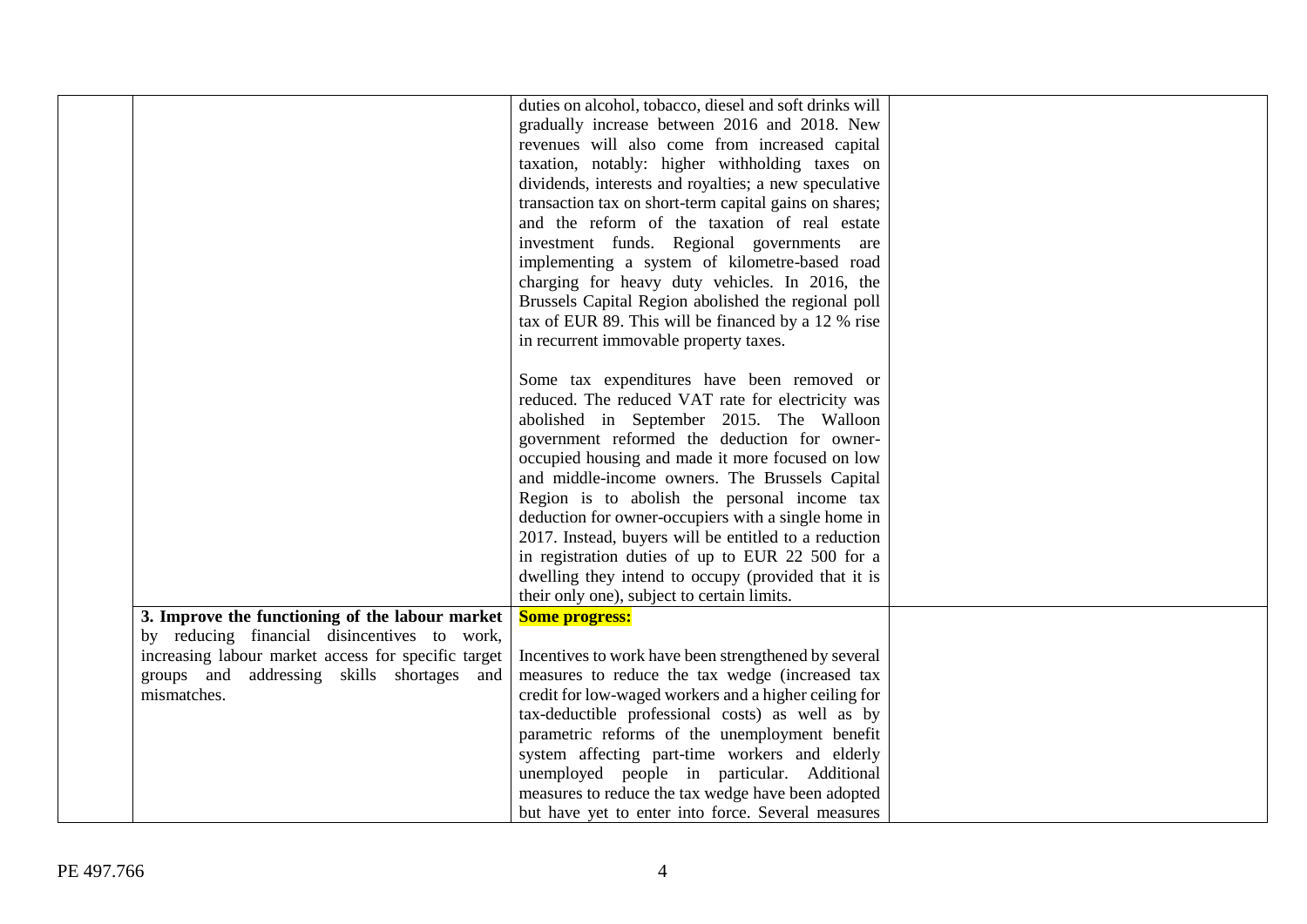| have been taken to gradually reduce social security<br>contributions as of 2016 (see CSR 2).                    |  |
|-----------------------------------------------------------------------------------------------------------------|--|
| Working arrangements between Flemish and<br>Brussels regional employment services were                          |  |
| strengthened in October 2015. Under the altered<br>cooperation agreement, Flanders (VDAB) will have             |  |
| the authority to organise the entire job mediation<br>trajectory (from training to job placement) for           |  |
| unemployed Brussels residents seeking employment<br>for which knowledge of Dutch is required.                   |  |
| In Flanders, the government has proposed a Draft<br>Decree beginning of 2016 which retains reduced              |  |
| employer social security contributions for low- and<br>middle schooled workers below the age of 25 (subject     |  |
| to a wage ceiling), for workers above the age of 55<br>and for people with a disability.                        |  |
| In Wallonia, government and social partners have                                                                |  |
| reached agreement on an encompassing reform<br>which refocuses the transferred employment                       |  |
| incentive schemes on the activation of benefits of<br>young and long-term unemployed and reduced social         |  |
| security contributions for older workers.                                                                       |  |
| The French Community launched in 2015 a major<br>reform of its education system which should address            |  |
| educational inequalities and improve the vocational<br>and training system. A reorganisation in ten             |  |
| geographical areas of the latter has started and the<br>dual learning system was streamlined in September       |  |
| 2015.                                                                                                           |  |
| The Flemish Community is pursuing its secondary                                                                 |  |
| education reform. Key decisions related to vocational<br>and training are yet to be taken. A new action plan to |  |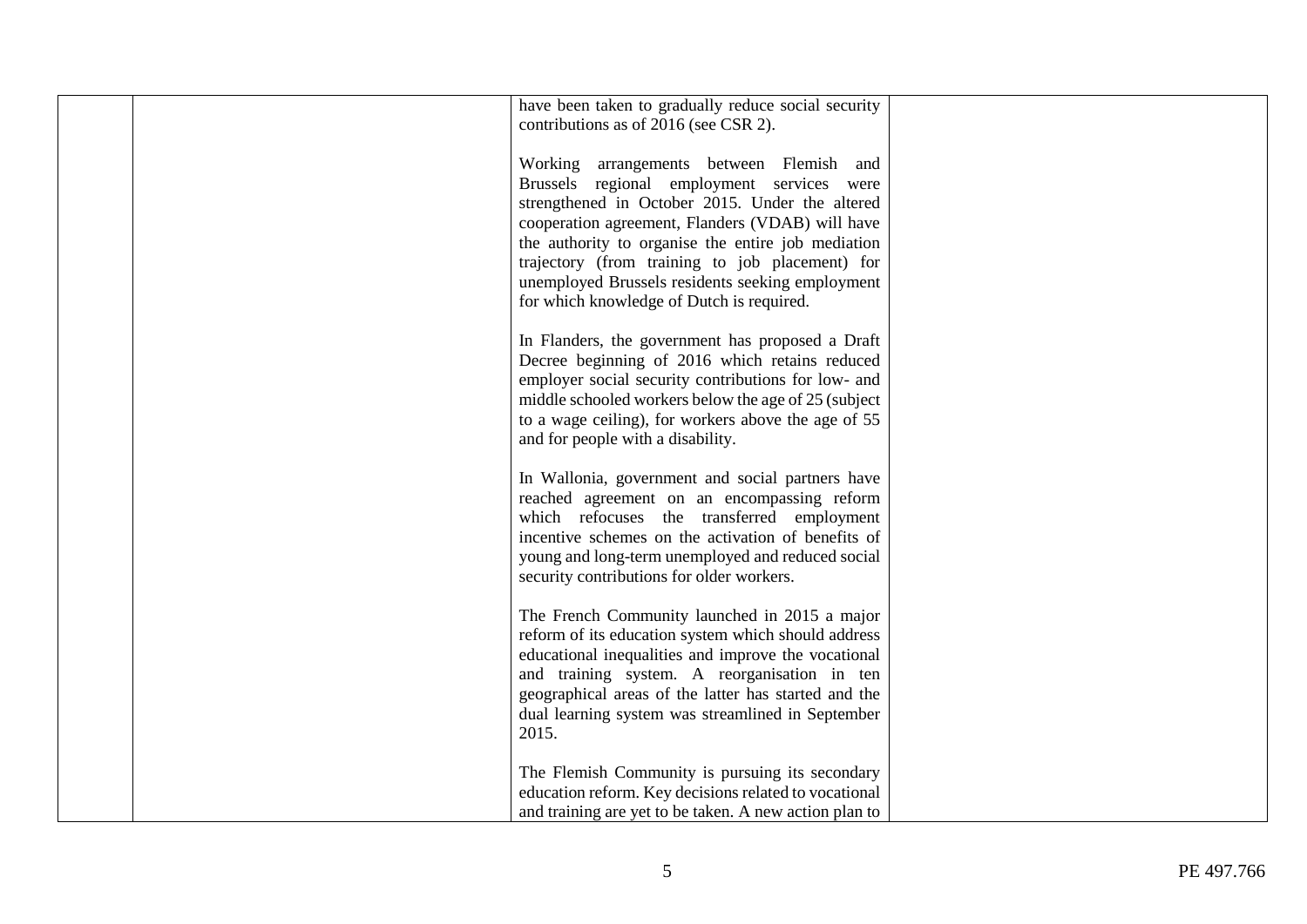|                                                       | strengthen the fight against early school leaving was<br>adopted early 2016 in parliament. The<br>implementation of the STEM action plan is moving<br>forward. |                                                         |
|-------------------------------------------------------|----------------------------------------------------------------------------------------------------------------------------------------------------------------|---------------------------------------------------------|
| 4. Restore competitiveness by ensuring, in            | <b>Limited progress:</b>                                                                                                                                       | 2. Carry out the intended review of the 'Law of         |
| consultation with the social partners and in          |                                                                                                                                                                | 1996' on competitiveness and employment in              |
| accordance with national practices, that wages evolve | While considerable progress has been made on                                                                                                                   | consultation with the social partners. Ensure that      |
| in line with productivity.                            | correcting the historic labour cost gap, progress on                                                                                                           | wages can evolve in line with productivity. Ensure      |
|                                                       | revising the wage-setting framework is less tangible.                                                                                                          | the effectiveness of labour market activation policies. |
|                                                       | A reform of the Law of 1996 on the national wage-                                                                                                              | Move forward with education and vocational training     |
|                                                       | setting framework, announced in the 2014                                                                                                                       | reforms and provide training support, notably for       |
|                                                       | government agreement, has not been enacted so far.                                                                                                             | people from a migrant background.                       |
|                                                       | Discussions of the projected reform continue                                                                                                                   |                                                         |
|                                                       | between the social partners.                                                                                                                                   |                                                         |
|                                                       |                                                                                                                                                                | 3. Boost the capacity to innovate, notably by           |
|                                                       |                                                                                                                                                                | fostering investment in knowledge-based capital.        |
|                                                       |                                                                                                                                                                | Increase competition in the business services           |
|                                                       |                                                                                                                                                                | sector and the retail sector by removing                |
|                                                       |                                                                                                                                                                | operational and establishment<br>unwarranted            |
|                                                       |                                                                                                                                                                | restrictions. Address shortfalls in investment in       |
|                                                       |                                                                                                                                                                | transport infrastructure and energy generation          |
|                                                       |                                                                                                                                                                | capacity.                                               |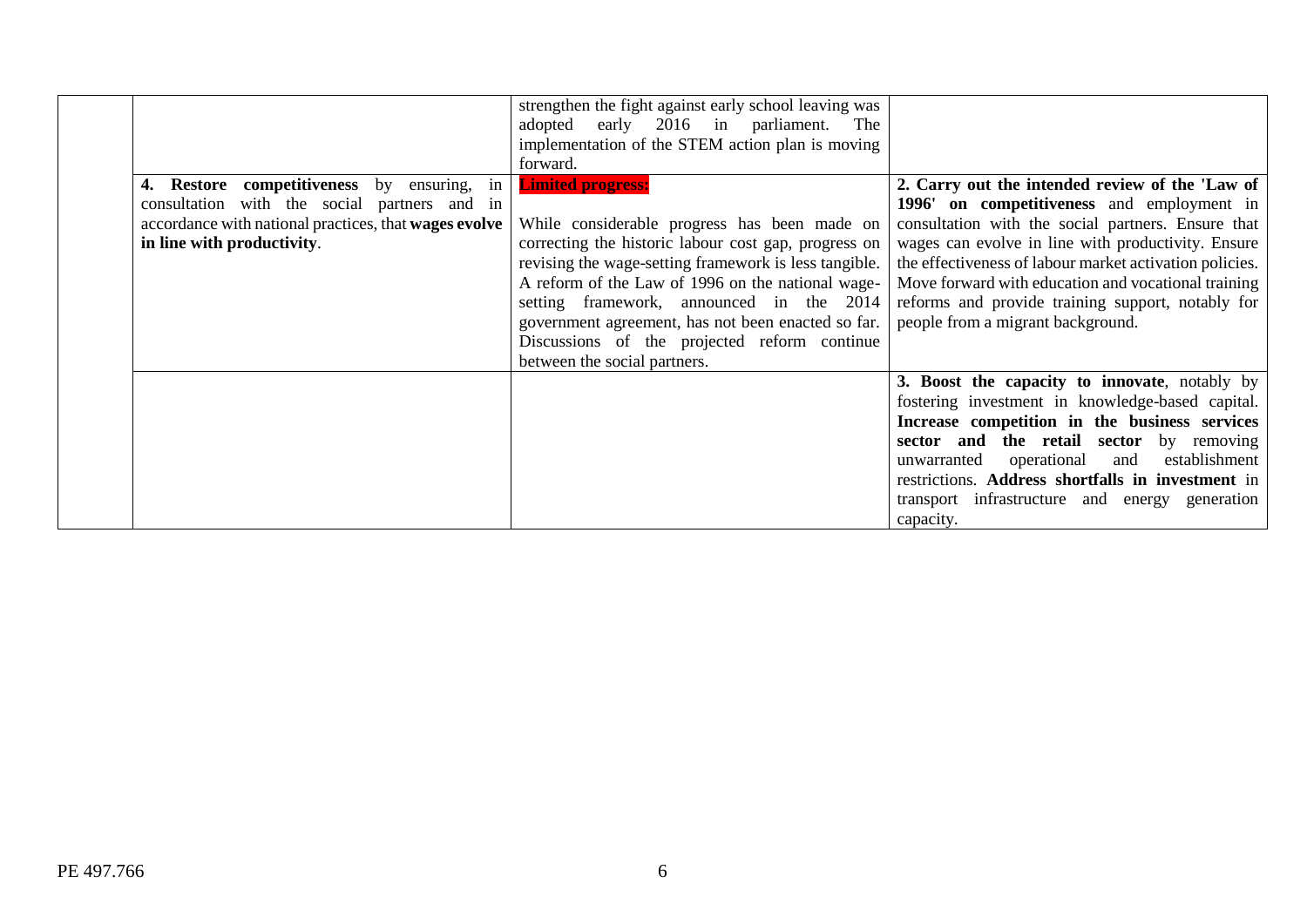<span id="page-6-0"></span>

| <b>BG</b> | <b>Country Specific Recommendations 2015</b><br>SGP: CSR 1 and MIP: CSR 1, 2, 3, 5                                                                                                                                                                                                                                                                                                                                                                                                   | <b>Assessment of implementation of CSR 2015</b><br>(based on COM staff document)                                                                                                                                                                                                                                                                                                                                                                                                                                                                                                                                                                                                                                                                                                                                                                                                                                                                                                                                                                                                                                                                                                                                                                                                                                                                                                                                                                                                                                                        | <b>Draft Country Specific Recommendations 2016</b><br>SGP: CSR 1 and MIP: CSR 1, 2, 3, 4                                                                                                                                                                     |
|-----------|--------------------------------------------------------------------------------------------------------------------------------------------------------------------------------------------------------------------------------------------------------------------------------------------------------------------------------------------------------------------------------------------------------------------------------------------------------------------------------------|-----------------------------------------------------------------------------------------------------------------------------------------------------------------------------------------------------------------------------------------------------------------------------------------------------------------------------------------------------------------------------------------------------------------------------------------------------------------------------------------------------------------------------------------------------------------------------------------------------------------------------------------------------------------------------------------------------------------------------------------------------------------------------------------------------------------------------------------------------------------------------------------------------------------------------------------------------------------------------------------------------------------------------------------------------------------------------------------------------------------------------------------------------------------------------------------------------------------------------------------------------------------------------------------------------------------------------------------------------------------------------------------------------------------------------------------------------------------------------------------------------------------------------------------|--------------------------------------------------------------------------------------------------------------------------------------------------------------------------------------------------------------------------------------------------------------|
|           | 1. Avoid a structural deterioration in public<br><b>finances</b> in 2015 and achieve an adjustment of 0,5 %<br>of GDP in 2016. Take decisive measures to <b>improve</b><br>tax collection and address the shadow economy,<br>based on a comprehensive risk analysis and<br>evaluation of past measures. Improve the cost-<br>effectiveness of the healthcare system, in particular,<br>by reviewing the pricing of healthcare and<br>strengthening outpatient care and primary care. | <b>Some progress</b> (this overall assessment of CSR 1<br>does not include an assessment of compliance with<br>the Stability and Growth Pact):<br><b>Some progress</b> in addressing the part of CSR1 on tax<br>collection. Bulgaria made stricter the control<br>requirements for excise goods, collected more<br>revenues form excise duties and signed agreements to<br>broaden exchange of tax information. Nevertheless<br>voluntary tax compliance remained a problem,<br>including the time to comply with tax legislation.<br>Bulgaria adopted a Single Tax Compliance Strategy<br>indicating a more holistic tax policy approach but the<br>Strategy lacks assessment of previous anti-fraud<br>measures and a comprehensive risk analysis which<br>identifies the most important tax collection shortages.<br>Some progress in addressing CSR1 in the part on<br>healthcare. The Bulgarian government made the<br>National Health Map mandatory for the signing of<br>contracts between the National Health Insurance<br>Fund and hospitals. This is expected to improve the<br>efficiency of spending in healthcare; however the<br>Map is expected to be used as from April 2016,<br>therefore results of its implementation are to be seen<br>in coming months at the earliest. 25 out of 3,000<br>hospital procedures will soon be authorised to be<br>provided in outpatient facilities. This may lower costs<br>of health care system's functioning and be a first step<br>of putting more emphasis on ambulatory care. | 1. Achieve an annual fiscal adjustment of 0.5% of<br>GDP towards the medium-term budgetary objective<br>in 2016 and in 2017. Further improve tax collection<br>and take measures to reduce the extent of the<br>informal economy, including undeclared work. |
|           | 2. By December 2015, complete a system-wide<br>independent asset-quality review and a bottom-up                                                                                                                                                                                                                                                                                                                                                                                      | <b>Some progress:</b>                                                                                                                                                                                                                                                                                                                                                                                                                                                                                                                                                                                                                                                                                                                                                                                                                                                                                                                                                                                                                                                                                                                                                                                                                                                                                                                                                                                                                                                                                                                   | 2. By the end of 2016, finalise the asset quality<br>review and stress test of the banks. By the end of                                                                                                                                                      |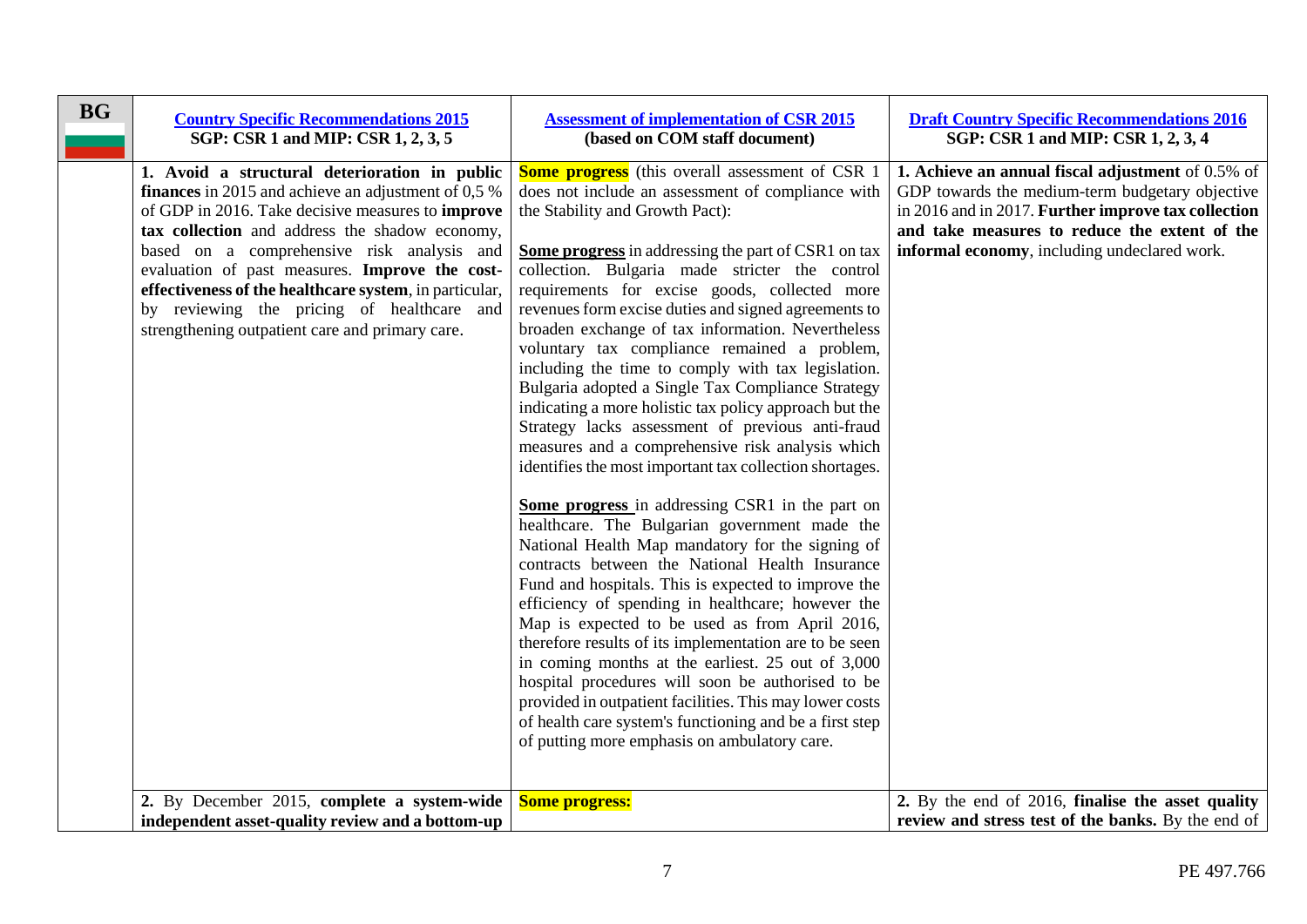| stress test of the banking sector, in close<br>cooperation with European bodies. Perform a<br>portfolio screening for the pension funds and<br>insurance sectors. Review and fortify banking and<br>non-banking financial sector supervision, including<br>by strengthening the bank-resolution and deposit-<br>frameworks.<br>Improve<br>guarantee<br>corporate<br>governance in financial intermediaries, including by<br>tackling concentration risk and related-party<br>exposures. | Some progress in completing a system-wide asset<br>quality review and stress test of the banking sector. A<br>contract has been signed with an independent<br>consultant to assist the central bank in conducting the<br>exercise and the review of the quality of the banks'<br>assets has been launched.<br><b>Limited progress</b> in performing a portfolio<br>screening for the pension funds and insurance<br>sectors. A contract with an independent consultant<br>should be signed as soon as possible in order to<br>prepare the methodology and launch the technical<br>part of the exercise.<br>Some progress in fortifying banking supervision,<br>while strengthening corporate governance and<br>tackling concentration risk and related-party<br>exposures. In particular, a plan to reform and develop<br>banking supervision has been published, building on<br>recommendations by the IMF and the World Bank,<br>and is being implemented. Moreover, the authorities<br>have introduced legislation to transpose the Bank<br>Recovery and Resolution Directive and the Deposit<br>Guarantee Schemes Directive into national law.<br><b>Limited progress</b> in tackling concentration risk and<br>related-party exposures in the non-banking financial<br>sector. The reviews of both bank and non-bank<br>financial intermediaries should be performed in a<br>way that is useful for the identification of such<br>practices. This will allow the authorities to make the<br>necessary adjustments to both the relevant legislation<br>and supervisory practices. | 2016, complete the balance-sheet review and stress<br>test of the insurance companies and the review of<br>private pension funds' assets. Take the necessary<br>follow-up actions in all three sectors and continue to<br>improve banking and non-banking supervision. |
|-----------------------------------------------------------------------------------------------------------------------------------------------------------------------------------------------------------------------------------------------------------------------------------------------------------------------------------------------------------------------------------------------------------------------------------------------------------------------------------------|---------------------------------------------------------------------------------------------------------------------------------------------------------------------------------------------------------------------------------------------------------------------------------------------------------------------------------------------------------------------------------------------------------------------------------------------------------------------------------------------------------------------------------------------------------------------------------------------------------------------------------------------------------------------------------------------------------------------------------------------------------------------------------------------------------------------------------------------------------------------------------------------------------------------------------------------------------------------------------------------------------------------------------------------------------------------------------------------------------------------------------------------------------------------------------------------------------------------------------------------------------------------------------------------------------------------------------------------------------------------------------------------------------------------------------------------------------------------------------------------------------------------------------------------------------------------------------------|------------------------------------------------------------------------------------------------------------------------------------------------------------------------------------------------------------------------------------------------------------------------|
| 3. Develop an integrated approach for groups at<br>the margin of the labour market, in particular older<br>workers and young people not in employment,                                                                                                                                                                                                                                                                                                                                  | <b>Limited rogress:</b>                                                                                                                                                                                                                                                                                                                                                                                                                                                                                                                                                                                                                                                                                                                                                                                                                                                                                                                                                                                                                                                                                                                                                                                                                                                                                                                                                                                                                                                                                                                                                               | 3. Reinforce and integrate social services and<br>active labour market policies, in particular for the<br>long-term unemployed and young people not in                                                                                                                 |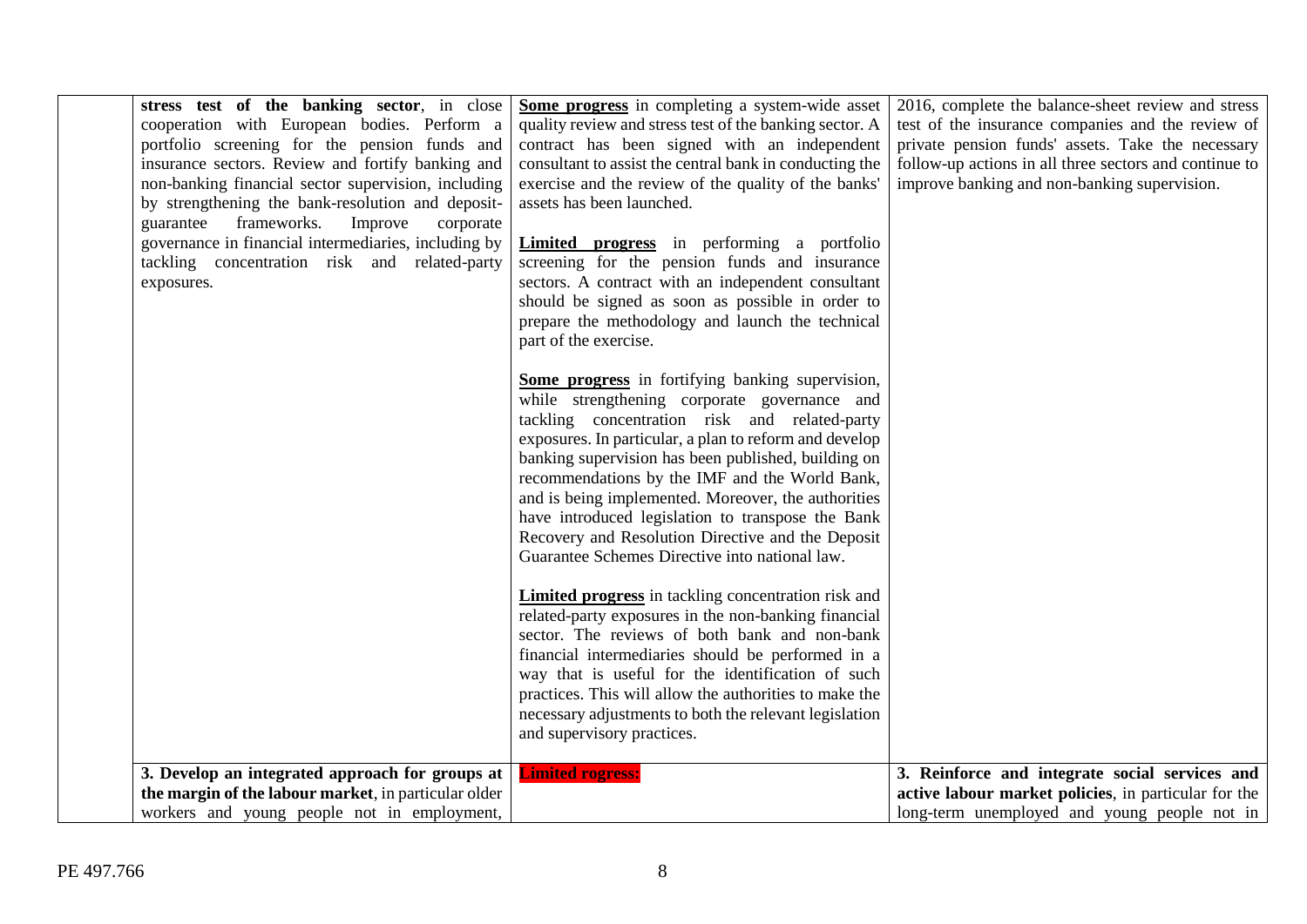| education or training. In consultation with the social<br>partners and in accordance with national practices,<br>establish a transparent mechanism for setting the<br>minimum wage and minimum social security<br>contributions in the light of their impact on in-work<br>poverty, job creation and competitiveness. | Limited progress in developing an integrated<br>approach for groups at the margin of the labour<br>market. The Public Employment Services are hiring<br>youth mediators to reach and activate youth NEETs.<br>The overall effect of the measure is still limited. In<br>the first nine months of 2015, 71 000 individual plans<br>for youth registered with the PES were prepared.<br>From September 2014 to September 2015, 43 000<br>people over 50 years old started work on the primary<br>market, additional 16 000 started subsidised<br>employment. | employment, education or training. Increase the<br>provision of quality education for disadvantaged<br>groups, including Roma. Improve the efficiency of<br>the health system by improving access and funding,<br>and health outcomes. In consultation with social<br>partners establish guidelines and criteria for<br>setting the minimum wage. Increase the coverage<br>and adequacy of the minimum income scheme. |
|-----------------------------------------------------------------------------------------------------------------------------------------------------------------------------------------------------------------------------------------------------------------------------------------------------------------------|------------------------------------------------------------------------------------------------------------------------------------------------------------------------------------------------------------------------------------------------------------------------------------------------------------------------------------------------------------------------------------------------------------------------------------------------------------------------------------------------------------------------------------------------------------|-----------------------------------------------------------------------------------------------------------------------------------------------------------------------------------------------------------------------------------------------------------------------------------------------------------------------------------------------------------------------------------------------------------------------|
|                                                                                                                                                                                                                                                                                                                       | <b>Limited progress</b> in the part on minimum wage and<br>minimum social security thresholds. The government<br>plans to establish the criteria for the mechanism for<br>setting up minimum wages towards the end of 2016.<br>Minimum wages per economic sectors should start<br>being negotiated between the social partners from<br>2017.                                                                                                                                                                                                               |                                                                                                                                                                                                                                                                                                                                                                                                                       |
| 4. Adopt the reform of the School Education Act,                                                                                                                                                                                                                                                                      | <b>Some progress:</b>                                                                                                                                                                                                                                                                                                                                                                                                                                                                                                                                      |                                                                                                                                                                                                                                                                                                                                                                                                                       |
| and increase the participation in education of                                                                                                                                                                                                                                                                        |                                                                                                                                                                                                                                                                                                                                                                                                                                                                                                                                                            |                                                                                                                                                                                                                                                                                                                                                                                                                       |
| disadvantaged children, in particular Roma, by                                                                                                                                                                                                                                                                        | <b>Substantial progress</b> in addressing CSR4 in the part                                                                                                                                                                                                                                                                                                                                                                                                                                                                                                 |                                                                                                                                                                                                                                                                                                                                                                                                                       |
| improving access to good-quality early schooling.                                                                                                                                                                                                                                                                     | on the adoption of the School Education Act. The                                                                                                                                                                                                                                                                                                                                                                                                                                                                                                           |                                                                                                                                                                                                                                                                                                                                                                                                                       |
|                                                                                                                                                                                                                                                                                                                       | School Education Act was adopted in October 2015.<br>All the subsequent educational standards are planned                                                                                                                                                                                                                                                                                                                                                                                                                                                  |                                                                                                                                                                                                                                                                                                                                                                                                                       |
|                                                                                                                                                                                                                                                                                                                       | to be designed and adopted by August 2016.                                                                                                                                                                                                                                                                                                                                                                                                                                                                                                                 |                                                                                                                                                                                                                                                                                                                                                                                                                       |
|                                                                                                                                                                                                                                                                                                                       |                                                                                                                                                                                                                                                                                                                                                                                                                                                                                                                                                            |                                                                                                                                                                                                                                                                                                                                                                                                                       |
|                                                                                                                                                                                                                                                                                                                       | <b>Limited progress</b> addressing CSR4 in the part on                                                                                                                                                                                                                                                                                                                                                                                                                                                                                                     |                                                                                                                                                                                                                                                                                                                                                                                                                       |
|                                                                                                                                                                                                                                                                                                                       | improving access to good-quality early schooling for                                                                                                                                                                                                                                                                                                                                                                                                                                                                                                       |                                                                                                                                                                                                                                                                                                                                                                                                                       |
|                                                                                                                                                                                                                                                                                                                       | disadvantaged children.                                                                                                                                                                                                                                                                                                                                                                                                                                                                                                                                    |                                                                                                                                                                                                                                                                                                                                                                                                                       |
| 5. With a view to improving the investment                                                                                                                                                                                                                                                                            | <b>Limited progress:</b>                                                                                                                                                                                                                                                                                                                                                                                                                                                                                                                                   | 4. Reform the insolvency framework to accelerate                                                                                                                                                                                                                                                                                                                                                                      |
| climate, prepare a comprehensive reform of the                                                                                                                                                                                                                                                                        |                                                                                                                                                                                                                                                                                                                                                                                                                                                                                                                                                            | recovery and resolution procedures and improve their                                                                                                                                                                                                                                                                                                                                                                  |
| insolvency framework drawing on international best                                                                                                                                                                                                                                                                    | <b>Limited progress</b> in improving the mechanisms for                                                                                                                                                                                                                                                                                                                                                                                                                                                                                                    | effectiveness and transparency. Increase the capacity                                                                                                                                                                                                                                                                                                                                                                 |
| practice and expertise, in particular to improve                                                                                                                                                                                                                                                                      | pre-insolvency and out-of-court restructuring.                                                                                                                                                                                                                                                                                                                                                                                                                                                                                                             | of the courts regarding insolvency procedures.                                                                                                                                                                                                                                                                                                                                                                        |
| mechanisms for pre-insolvency and out-of-court                                                                                                                                                                                                                                                                        |                                                                                                                                                                                                                                                                                                                                                                                                                                                                                                                                                            | Strengthen the capacity of the Public Procurement                                                                                                                                                                                                                                                                                                                                                                     |
| restructuring.                                                                                                                                                                                                                                                                                                        |                                                                                                                                                                                                                                                                                                                                                                                                                                                                                                                                                            | Agency and contracting authorities and improve the                                                                                                                                                                                                                                                                                                                                                                    |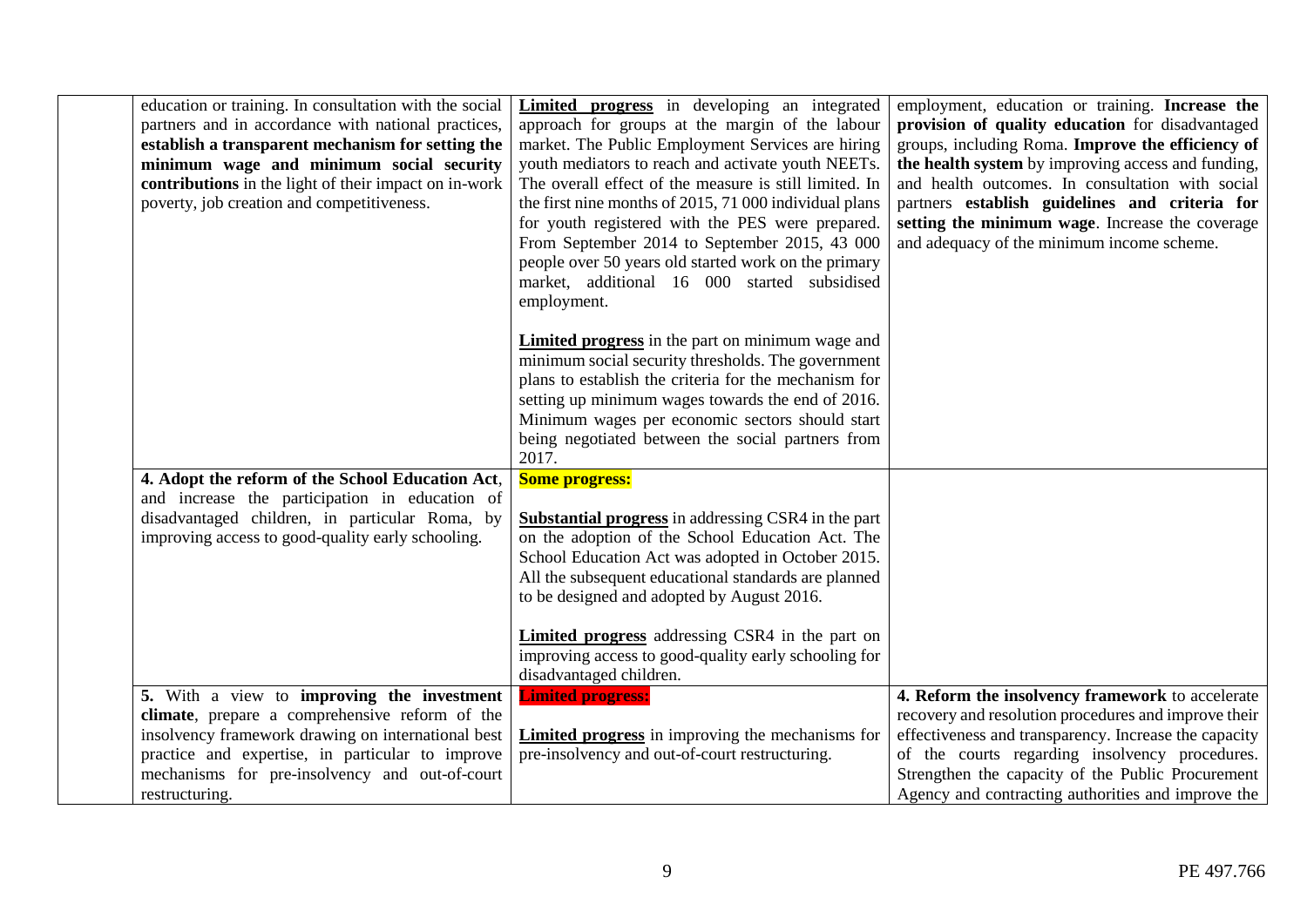|  | design<br>and<br>tendering<br>nublic<br>nro<br>control<br>edur<br>$^{\circ}$ |
|--|------------------------------------------------------------------------------|
|  | up<br>curemen<br>. introduction<br>Speed<br>1 OT<br>nn.<br><b>LHC</b>        |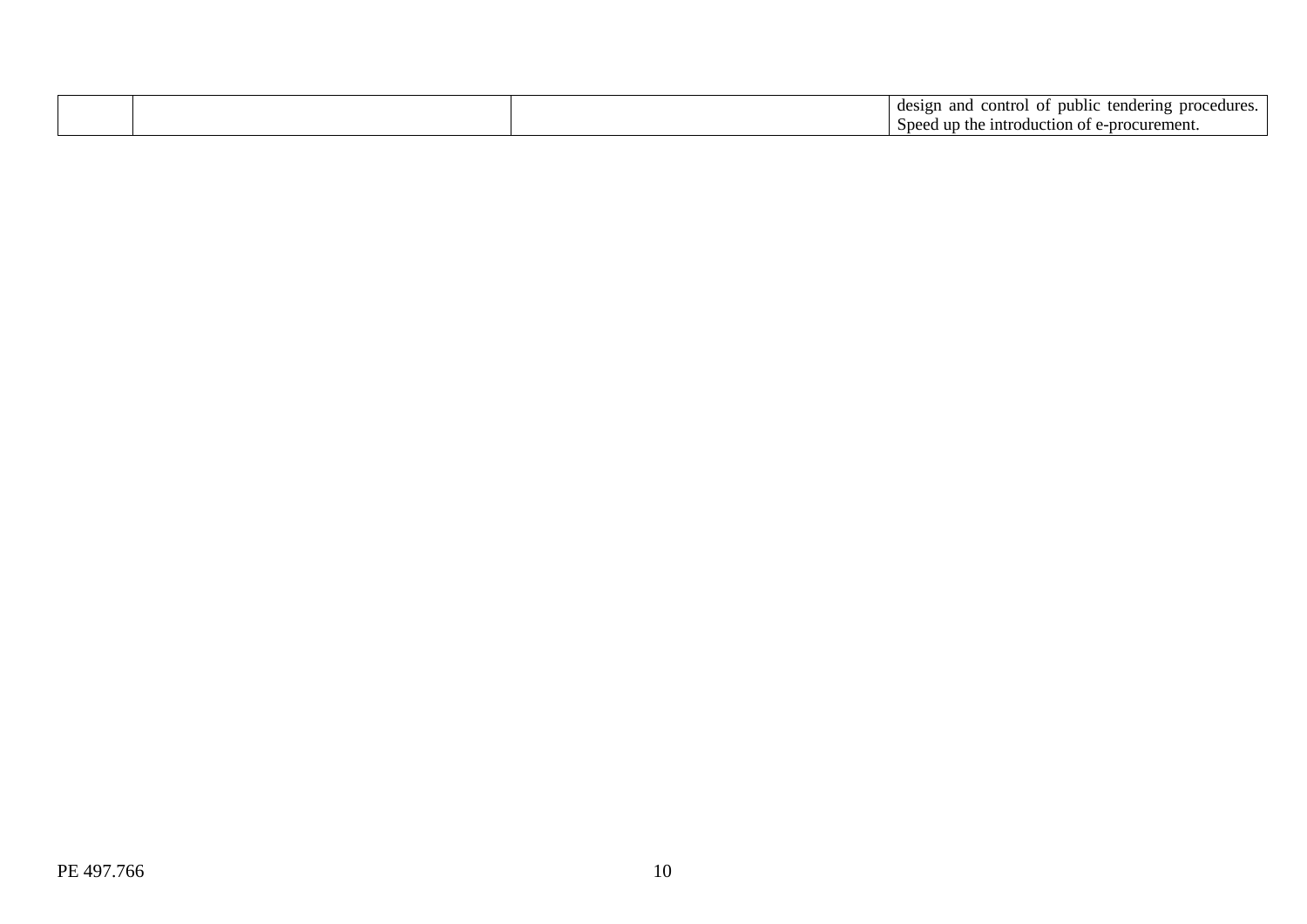<span id="page-10-0"></span>

| CZ | <b>Country Specific Recommendations 2015</b><br>SGP: CSR 1 and MIP: -                                                                                                                                                                                                                                  | <b>Assessment of implementation of CSR 2015</b><br>(based on COM staff document)                                                                                                                                                                                                                                                                                                                                                                                                                                                                                                                                                                                                                                                                                                                                                                 | <b>Draft Country Specific Recommendations 2016</b><br>$SGP: -$ and MIP: -                                                                                                                                                                                    |
|----|--------------------------------------------------------------------------------------------------------------------------------------------------------------------------------------------------------------------------------------------------------------------------------------------------------|--------------------------------------------------------------------------------------------------------------------------------------------------------------------------------------------------------------------------------------------------------------------------------------------------------------------------------------------------------------------------------------------------------------------------------------------------------------------------------------------------------------------------------------------------------------------------------------------------------------------------------------------------------------------------------------------------------------------------------------------------------------------------------------------------------------------------------------------------|--------------------------------------------------------------------------------------------------------------------------------------------------------------------------------------------------------------------------------------------------------------|
|    | 1. Achieve a fiscal adjustment of 0.5% of GDP in<br>2016. Further improve the cost-effectiveness and<br>governance of the healthcare sector.                                                                                                                                                           | <b>Some progress:</b><br>Some progress has been made in improving the cost-<br>effectiveness and governance of the healthcare<br>sector. Several measures are currently at various<br>stages of implementation. These include projects<br>aimed at improving the efficiency of the<br>reimbursement system in hospitals and the<br>transformation of selected public hospitals into non-<br>profit entities.                                                                                                                                                                                                                                                                                                                                                                                                                                     | 1. Take measures to ensure the long-term<br>sustainability of public finances, in light of future<br>risks in the area of healthcare. Adopt legislation to<br>strengthen the fiscal framework.                                                               |
|    | 2. Fight tax evasion, simplify the tax system and<br>implement the anti-corruption plan. Take<br>measures to increase the transparency and efficiency<br>of public procurement, in particular by establishing a<br>central register of public contracts and strengthening<br>guidance and supervision. | <b>Some progress:</b><br>Some progress has been made in fighting tax<br>evasion, with a particular focus on VAT. Starting in<br>2016, the VAT control statement was introduced<br>while the evidence of electronic sales was adopted by<br>the Chamber of Deputies in February 2016.<br>No progress has been made in simplifying the tax<br>system.<br>Some progress has been made in implementing the<br>anti-corruption plan. Acts on the conflict of interest<br>and on regulating the financing of political parties<br>are, as of February 2016, subject to discussion in the<br>Parliament.<br>Some progress has been made in increasing the<br>transparency and efficiency of public procurement. A<br>central register of public contracts has been set up,<br>but guidance and supervision for public buyers have<br>not been improved. | 2. Reduce regulatory and administrative barriers<br>to investment, notably in transport and energy, and<br>increase the availability of e-government services.<br>Adopt the outstanding anti-corruption reforms<br>and improve public procurement practices. |
|    | 3. Reduce the high level of taxation levied on low-<br>income earners, by shifting taxation to other areas.                                                                                                                                                                                            | <b>Limited progress:</b>                                                                                                                                                                                                                                                                                                                                                                                                                                                                                                                                                                                                                                                                                                                                                                                                                         |                                                                                                                                                                                                                                                              |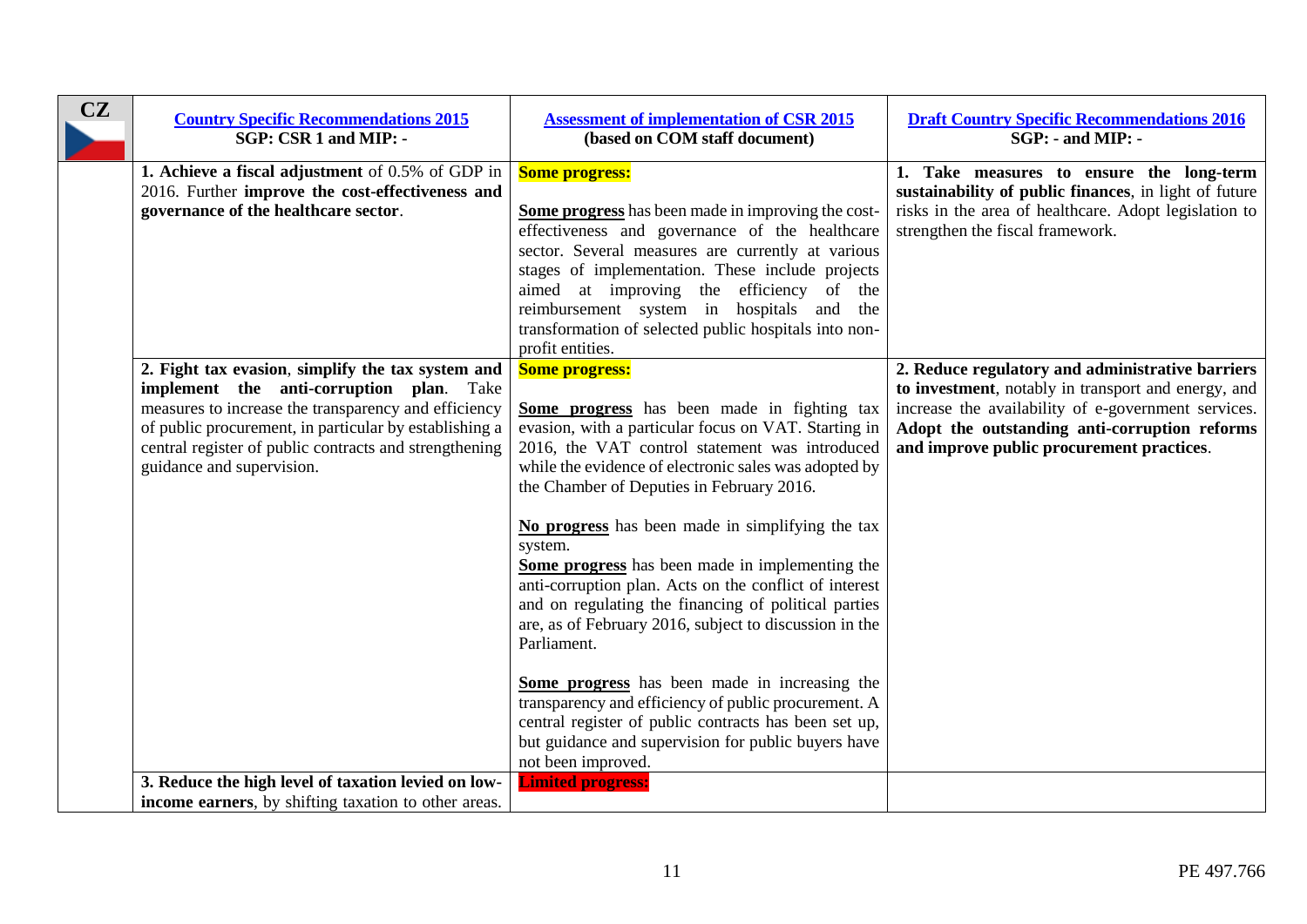| childcare. | Further improve the availability of affordable                                                                                                                                                                             | <b>Limited progress</b> has been made in reducing the<br>high level of taxation levied on low-income earners,<br>by shifting taxation to other areas. A proposed<br>amendment concerning tax credits for parents is<br>likely to reduce the level of taxation. However, it<br>does not directly target the low-income earners, as<br>recommended.                                                                                                                                                                             |                                                                                                                                                      |
|------------|----------------------------------------------------------------------------------------------------------------------------------------------------------------------------------------------------------------------------|-------------------------------------------------------------------------------------------------------------------------------------------------------------------------------------------------------------------------------------------------------------------------------------------------------------------------------------------------------------------------------------------------------------------------------------------------------------------------------------------------------------------------------|------------------------------------------------------------------------------------------------------------------------------------------------------|
|            |                                                                                                                                                                                                                            | Some progress has been made in further improving<br>the availability of affordable childcare. Under the Act<br>on Child Groups, 61 groups had been registered by<br>November 2015. The Education Act was amended in<br>September 2015 introducing an obligatory year of<br>pre-school education. The right to a place in<br>kindergarten will be given to 4-year-old children<br>from the 2017/2018 school year and later to 3-year-<br>old children.                                                                         |                                                                                                                                                      |
|            | 4. Adopt the higher education reform. Ensure<br>adequate training for teachers, support poorly<br>performing schools and take measures to increase<br>participation among<br>disadvantaged<br>children,<br>including Roma. | <b>Some progress:</b><br><b>Substantial progress</b> has been made in adopting the<br>higher education reform. The higher education<br>reform was adopted by the Chamber of Deputies in<br>January 2016.                                                                                                                                                                                                                                                                                                                      |                                                                                                                                                      |
|            |                                                                                                                                                                                                                            | <b>Limited progress</b> has been made in ensuring<br>adequate training for teachers, supporting poorly<br>performing schools and taking measures to increase<br>participation among disadvantaged<br>children,<br>including Roma, in mainstream education. The Long-<br>Term Plan for Education 2015-2020 and the Action<br>Plan for Inclusive Education 2016-2018 envisage<br>support and standards for teachers. A new career<br>system for teachers is being developed, although its<br>implementation has been postponed. |                                                                                                                                                      |
|            |                                                                                                                                                                                                                            |                                                                                                                                                                                                                                                                                                                                                                                                                                                                                                                               | 3. Strengthen governance in the R&D system and<br>facilitate the links between academia and<br>enterprises. Raise the attractiveness of the teaching |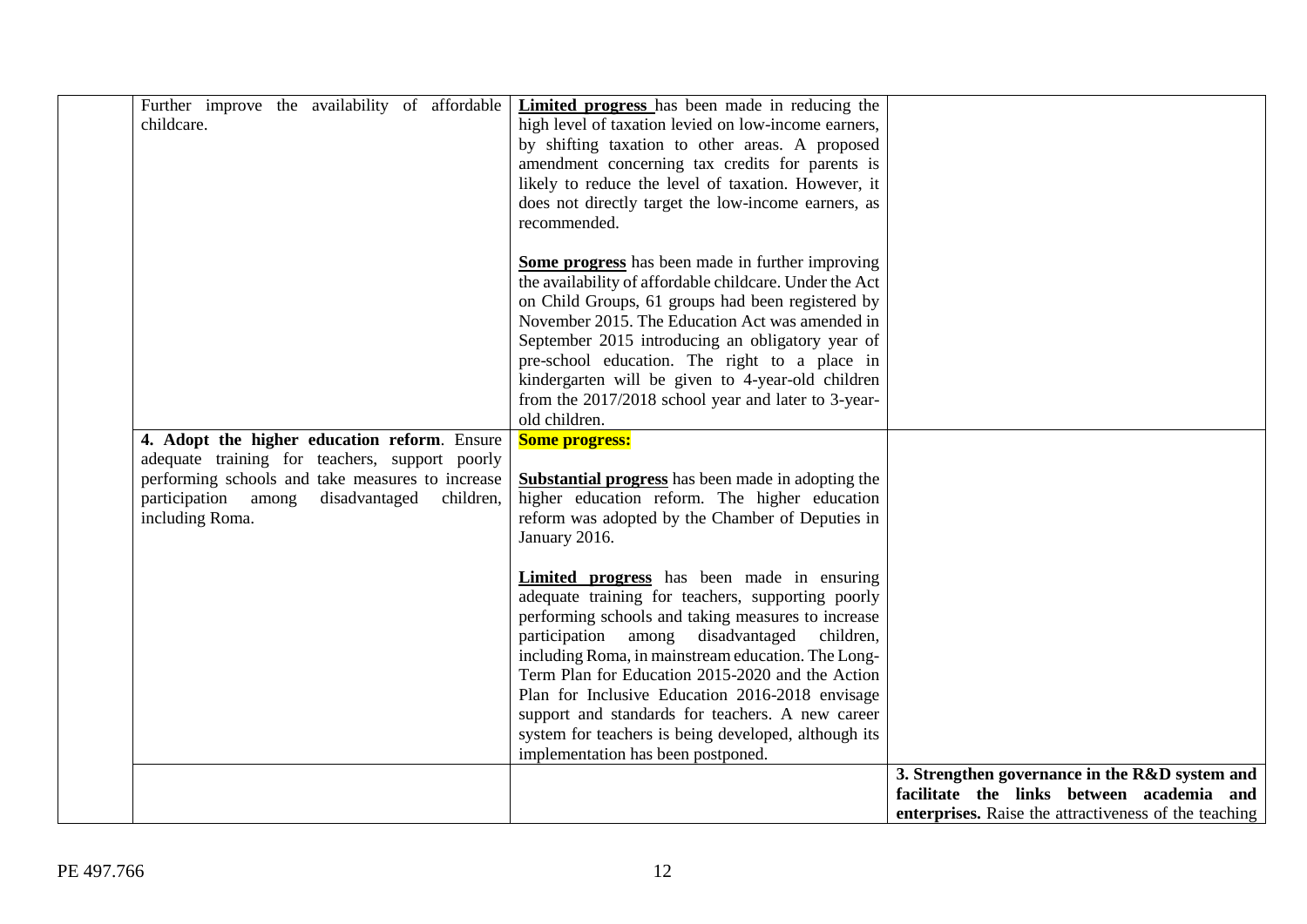|  | profession and take measures to increase the<br>inclusion of disadvantaged children, including Roma, |
|--|------------------------------------------------------------------------------------------------------|
|  | in mainstream schools and pre-schools. Remove the                                                    |
|  | obstacles to greater labour market participation by                                                  |
|  | under-represented groups, particularly women.                                                        |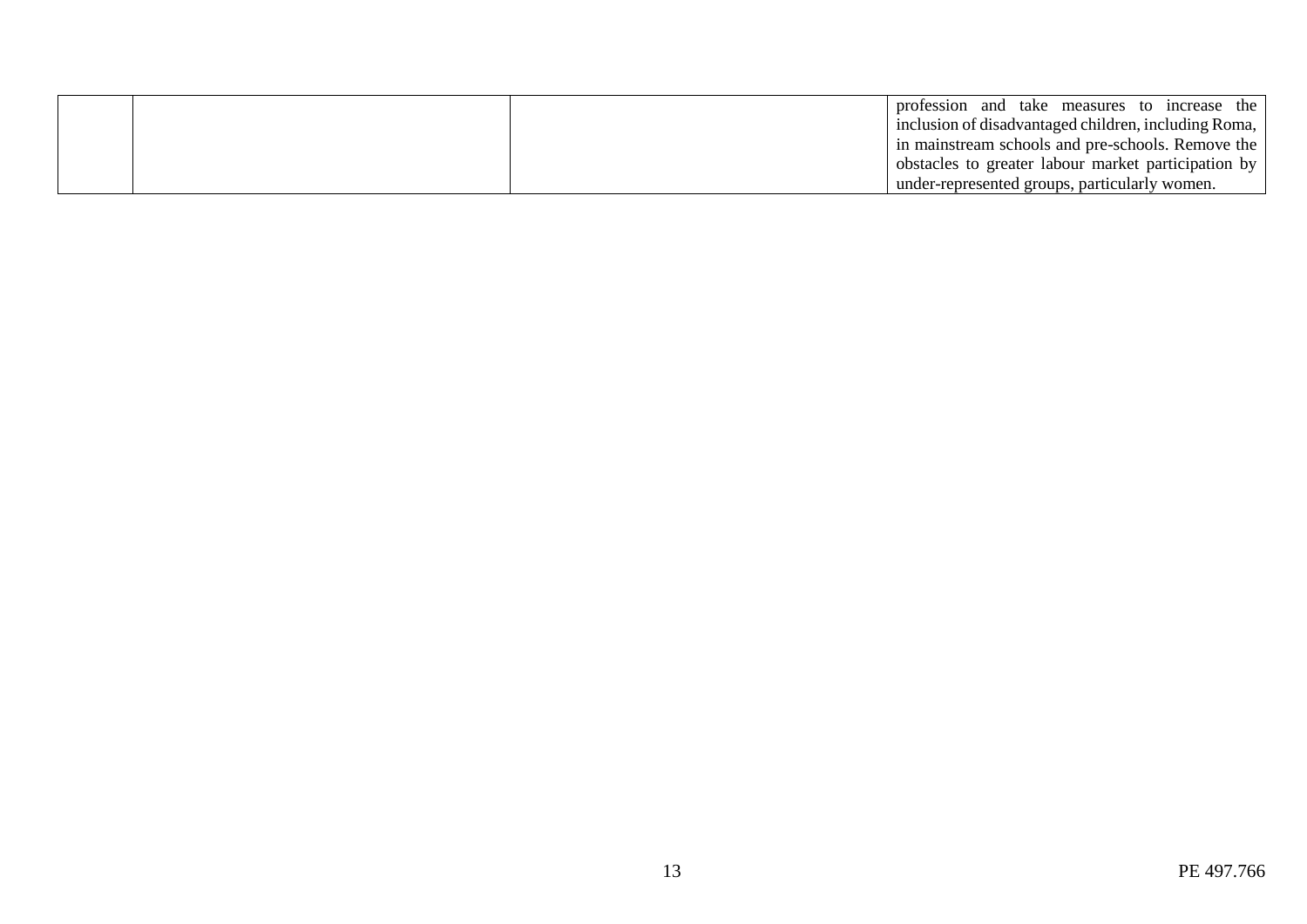<span id="page-13-0"></span>

| <b>DK</b> | <b>Country Specific Recommendations 2015</b><br>SGP: CSR 1 and MIP: -                                                                                                                                                                                                                                                                        | <b>Assessment of implementation of CSR 2015</b><br>(based on COM staff document)                                                                                                                                                                                                                                                                                                                                                                                                                                                                                                                                                                                                                                                                                                                                                                                                                                                                                                                                                                                                                                                                                                                                                          | <b>Draft Country Specific Recommendations 2016</b><br>SGP: CRS 1 and MIP: -                                                                                                                                                                                          |
|-----------|----------------------------------------------------------------------------------------------------------------------------------------------------------------------------------------------------------------------------------------------------------------------------------------------------------------------------------------------|-------------------------------------------------------------------------------------------------------------------------------------------------------------------------------------------------------------------------------------------------------------------------------------------------------------------------------------------------------------------------------------------------------------------------------------------------------------------------------------------------------------------------------------------------------------------------------------------------------------------------------------------------------------------------------------------------------------------------------------------------------------------------------------------------------------------------------------------------------------------------------------------------------------------------------------------------------------------------------------------------------------------------------------------------------------------------------------------------------------------------------------------------------------------------------------------------------------------------------------------|----------------------------------------------------------------------------------------------------------------------------------------------------------------------------------------------------------------------------------------------------------------------|
|           | 1. Avoid deviating from the medium-term<br>budgetary objective in 2016.                                                                                                                                                                                                                                                                      | The Commission is to assess CSRs related to<br>compliance with the Stability and Growth Pact in<br>spring 2016 once the final data will become<br>available.                                                                                                                                                                                                                                                                                                                                                                                                                                                                                                                                                                                                                                                                                                                                                                                                                                                                                                                                                                                                                                                                              | 1. Respect the medium-term budgetary objective<br>in 2016 and achieve an annual fiscal adjustment of<br>0.25% of GDP towards the medium-term budgetary<br>objective in 2017.                                                                                         |
|           | 2. Enhance productivity, in particular in the<br>services sectors oriented towards the domestic<br>market, including retail and construction. Ease the<br>restrictions on retail establishments and take further<br>measures to remove remaining barriers posed by<br>authorisation and certification schemes in the<br>construction sector. | <b>Limited progress:</b><br><b>Limited progress</b> was made on easing restrictions on<br>retail establishment. The government published a<br>new Growth and Development Strategy in November<br>2015, in which it proposed to liberalise the planning<br>framework. The proposal is currently being<br>negotiated. If adopted as proposed, the measures<br>would<br>significantly<br>improve<br>establishment<br>conditions. However, they would not provide the<br>possibility to establish significantly larger grocery<br>stores than at present. This may constitute a barrier to<br>entry, in particular for certain retailers from other<br>Member States.<br><b>Limited progress</b> was made on removing the<br>remaining barriers posed by authorisation and<br>certification schemes in the construction sector. The<br>initiatives presented in the 2014 strategy document<br>'Towards a stronger construction sector in Denmark'<br>represent a step in the right direction, in particular the<br>undertaking to review construction legislation and<br>map existing national standards to see if they can be<br>replaced by international standards. However, the<br>impact of the strategy remains to be seen and no other | 2. Enhance productivity and private sector<br>investment by increasing competition in the<br>domestic services sector, in particular by facilitating<br>market entry in retail and construction. Incentivise<br>the cooperation between businesses and universities. |
|           |                                                                                                                                                                                                                                                                                                                                              | reforms have been reported subsequently.                                                                                                                                                                                                                                                                                                                                                                                                                                                                                                                                                                                                                                                                                                                                                                                                                                                                                                                                                                                                                                                                                                                                                                                                  |                                                                                                                                                                                                                                                                      |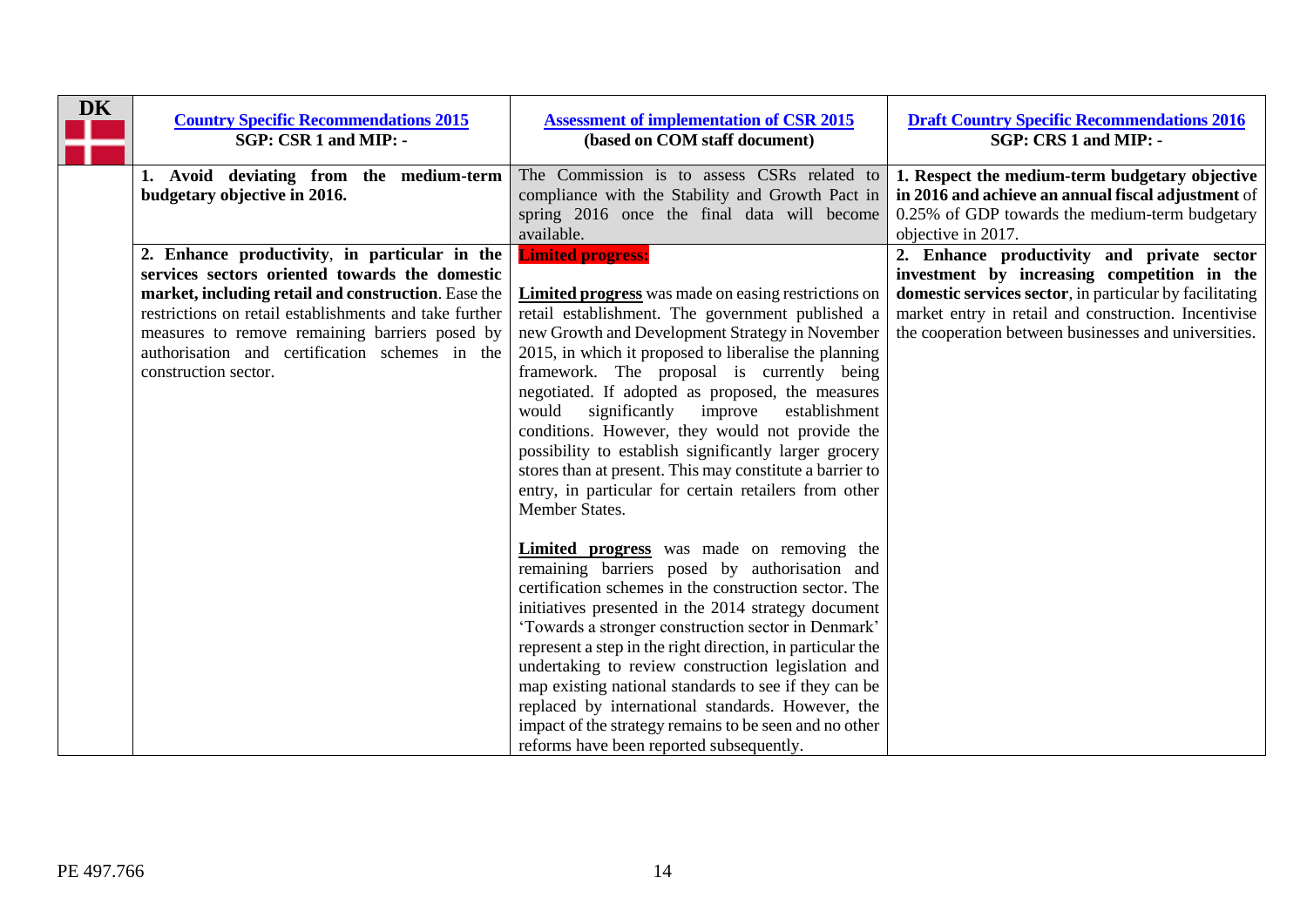<span id="page-14-0"></span>

| <b>Limited progress:</b> (this overall assessment of CSR 1<br>1. Further increase public investment in<br>infrastructure, education and research. To foster<br>does not include an assessment of compliance with<br>private investment, take measures to improve the<br>the Stability and Growth Pact):<br>efficiency of the tax system, in particular by<br>reviewing the local trade tax and corporate taxation<br><b>Limited progress</b> in increasing public investment in<br>and by modernising the tax administration. Use the<br>infrastructure. While so far no sustainable upward<br>ongoing review to improve the design of fiscal<br>trend in public investment could be observed, the<br>especially at municipal level.<br>relations between the federation, Länder and<br>federal government has adopted several measures to<br>municipalities, particularly with a view to ensuring<br>See CSR 2 (tax system)<br>increase infrastructure investment in the years to<br>come. However, these extra funds still appear<br>adequate public investment at all levels of | DE | <b>Country Specific Recommendations 2015</b><br>SGP: - and MIP: CSR 1, 2, 3 | <b>Assessment of implementation of CSR 2015</b><br>(based on COM staff document) | <b>Draft Country Specific Recommendations 2016</b><br>SGP: - and MIP: CRS 1, 2, 3                                                                                                                                                                                                                                                   |
|------------------------------------------------------------------------------------------------------------------------------------------------------------------------------------------------------------------------------------------------------------------------------------------------------------------------------------------------------------------------------------------------------------------------------------------------------------------------------------------------------------------------------------------------------------------------------------------------------------------------------------------------------------------------------------------------------------------------------------------------------------------------------------------------------------------------------------------------------------------------------------------------------------------------------------------------------------------------------------------------------------------------------------------------------------------------------------|----|-----------------------------------------------------------------------------|----------------------------------------------------------------------------------|-------------------------------------------------------------------------------------------------------------------------------------------------------------------------------------------------------------------------------------------------------------------------------------------------------------------------------------|
| <b>Limited progress</b> in increasing public investment in<br>education. Despite more spending at federal level,<br>expenditure on education as a proportion of GDP at<br>the level of general government has remained stable<br>in recent years and well below the EU average.<br>Overall public and private education and research<br>expenditure has only slightly increased in recent<br>years and may have fallen short of the national target<br>of 10 % of GDP.<br><b>Limited progress</b> in increasing public investment in<br>research. Public expenditure on research and<br>development remained stable at around 0.8 % of<br>GDP in recent years, and total public and private<br>expenditure at around 2.8 % of GDP. The federal<br>government has budgeted further increases in<br>research spending.<br><b>Limited progress</b> in improving the efficiency of the<br>tax system. The steps taken to modernise tax<br>administration were limited to the adoption by the                                                                                           |    | government.                                                                 | insufficient to meet the infrastructure investment gap.                          | 1. Achieve a sustained upward trend in public<br>investment, especially in infrastructure, education,<br>research and innovation, by using the available fiscal<br>space and prioritising expenditure. Improve the<br>design of federal fiscal relations, also with a view<br>to addressing the persistent public under-investment, |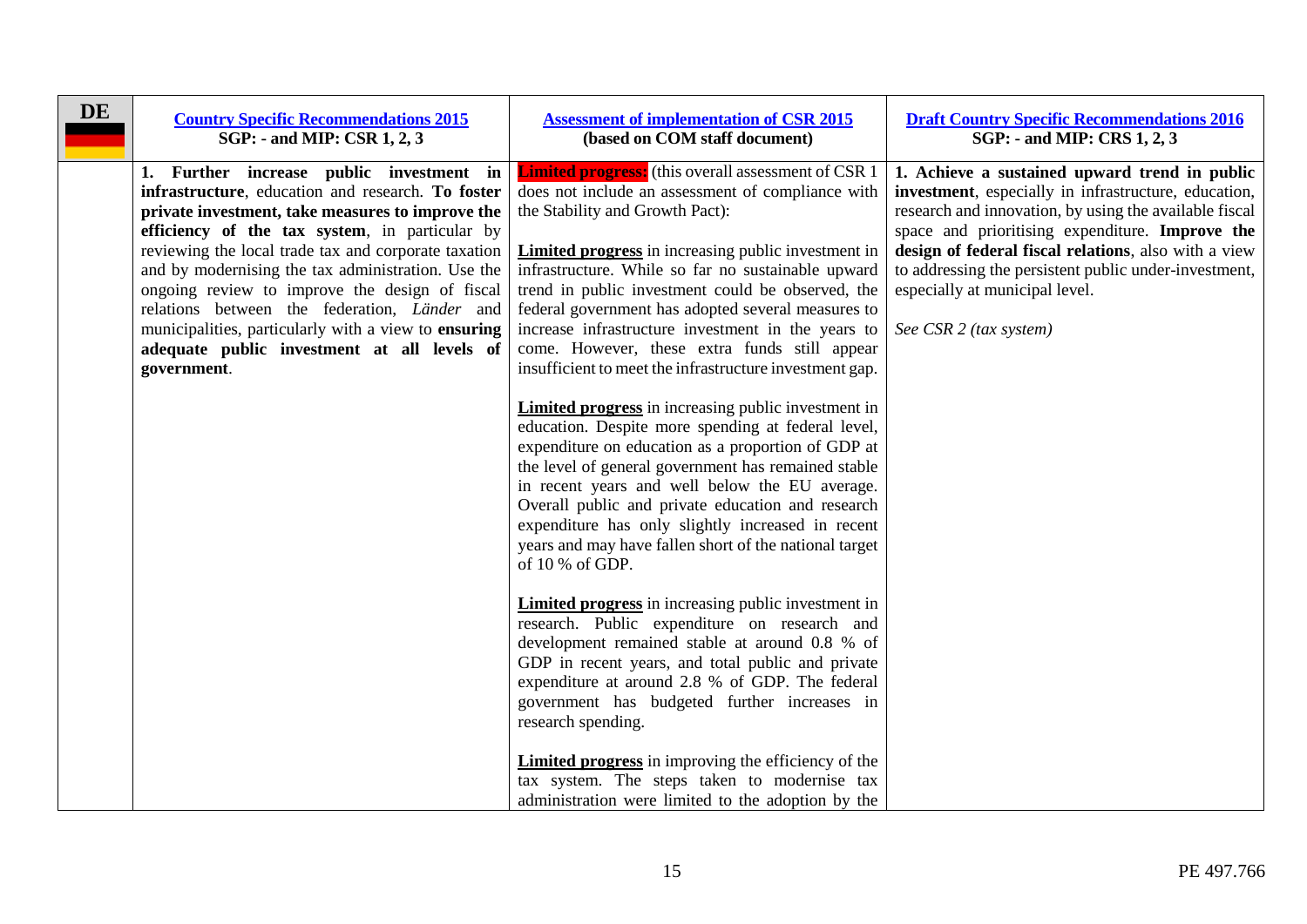|                                                                                                                                                                                                                                                                                                                                                                                                                                                                                             | federal government of legislation to simplify tax<br>administration procedures.                                                                                                                                                                                                                                                                                                                             |                                                                                                                                                                                                                                                                                                                                                                |
|---------------------------------------------------------------------------------------------------------------------------------------------------------------------------------------------------------------------------------------------------------------------------------------------------------------------------------------------------------------------------------------------------------------------------------------------------------------------------------------------|-------------------------------------------------------------------------------------------------------------------------------------------------------------------------------------------------------------------------------------------------------------------------------------------------------------------------------------------------------------------------------------------------------------|----------------------------------------------------------------------------------------------------------------------------------------------------------------------------------------------------------------------------------------------------------------------------------------------------------------------------------------------------------------|
| 2. Increase incentives for later retirement. Take<br>measures to reduce high labour taxes and social<br>security contributions, especially for low-wage<br>earners, and address the impact of fiscal drag. Revise<br>the fiscal treatment of mini-jobs to facilitate the<br>transition to other forms of employment.                                                                                                                                                                        | <b>Limited progress:</b><br><b>Limited progress</b> in increasing incentives for later<br>retirement. There are proposals to improve incentives<br>for later retirement (Flexi-Rente), but they have not<br>been formalised yet. It remains to be assessed how<br>effective these proposals can be in counteracting the<br>incentives for early retirement introduced in 2014.                              | 3. Increase incentives for later retirement and<br>reduce disincentives to work for second earners.<br>Reduce the high tax wedge for low wage earners<br>and facilitate the transition from mini jobs to standard<br>employment.                                                                                                                               |
|                                                                                                                                                                                                                                                                                                                                                                                                                                                                                             | <b>Limited progress</b> in reducing labour taxation and<br>fiscal drag. The positive impact on households'<br>incomes and consumption from the slight increase in<br>minimum income tax allowances and compensation<br>of fiscal drag might be largely offset by higher social<br>contributions from employees.                                                                                             |                                                                                                                                                                                                                                                                                                                                                                |
|                                                                                                                                                                                                                                                                                                                                                                                                                                                                                             | No progress revising the fiscal treatment of mini-<br>jobs to facilitate the transition to other forms of<br>employment. There has been transition to other forms<br>of employment as a by-product of introducing the<br>minimum wage. Standard employment has also been<br>made less costly to businesses. The fiscal treatment<br>of mini-jobs has not been revised.                                      |                                                                                                                                                                                                                                                                                                                                                                |
| 3. Take more ambitious measures to stimulate<br>competition in the services sector, in particular in<br>professional services, by eliminating unjustified<br>restrictions such as legal form and shareholding<br>requirements and fixed tariffs. To this end, conclude<br>the ongoing domestic review of these barriers and<br>take follow-up measures. Remove the remaining<br>barriers to competition in the railway markets, in<br>particular in long-distance rail passenger transport. | <b>Limited progress:</b><br>Limited progress in eliminating unjustified<br>restrictions in professional services. Germany has<br>agreed to abolish mandatory fixed tariffs for tax<br>advisers. The action plan submitted by Germany as a<br>result of mutual evaluation on access and practise<br>requirements for regulated professions announces a<br>limited number of actions for certain professions. | 2. Reduce inefficiencies in the tax system, in<br>particular by reviewing corporate taxation and the<br>local trade tax, modernise the tax administration and<br>review the regulatory framework for venture capital.<br>Step up measures to stimulate competition in the<br>services sector, in particular in business services and<br>regulated professions. |
|                                                                                                                                                                                                                                                                                                                                                                                                                                                                                             | No progress in removing the remaining barriers to<br>competition in the railway markets. Directive                                                                                                                                                                                                                                                                                                          |                                                                                                                                                                                                                                                                                                                                                                |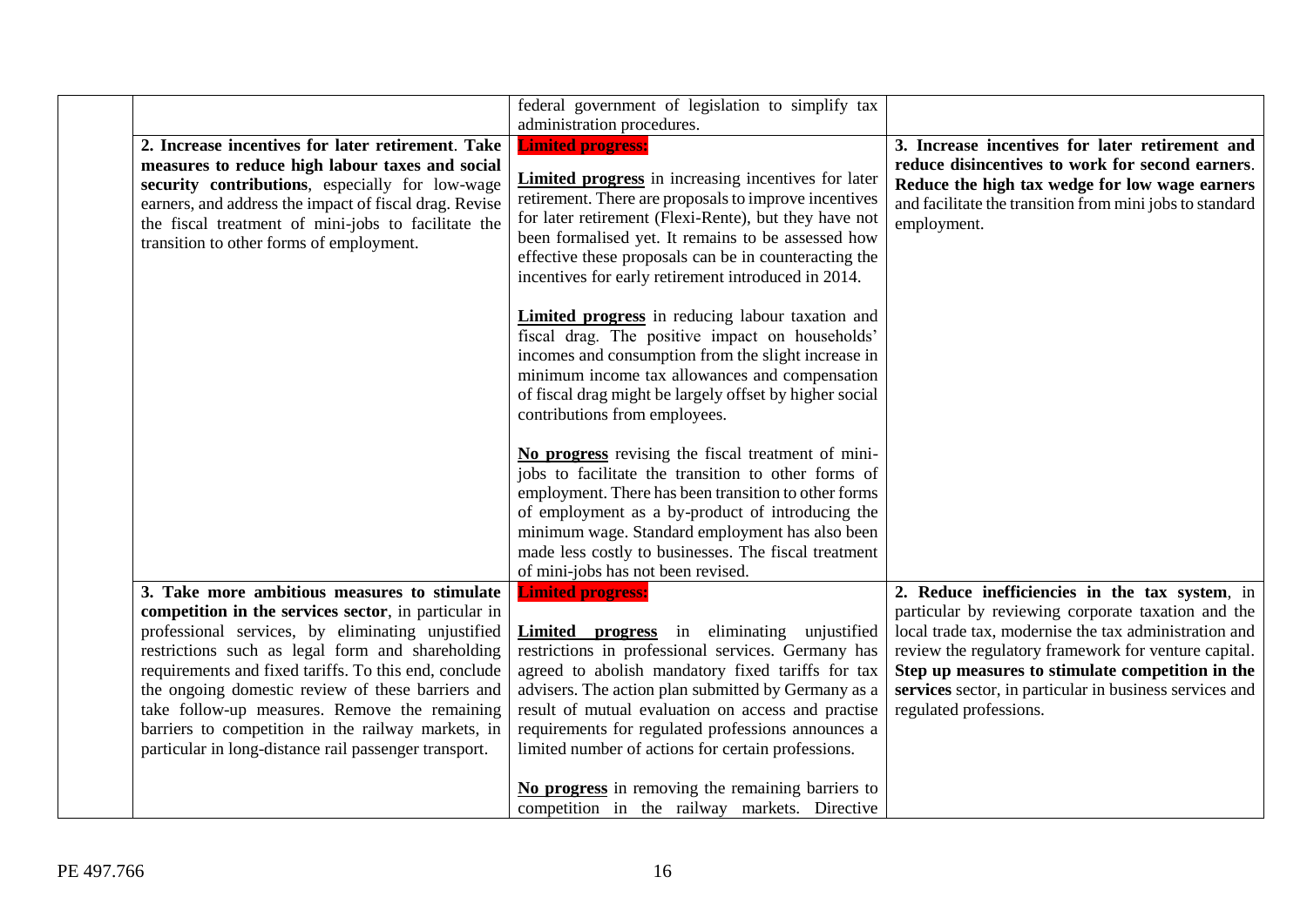| 2012/34/EU establishing a single European railway<br>area will be transposed in 2016 but changes in track |  |
|-----------------------------------------------------------------------------------------------------------|--|
| access charges will be introduced only in 2017 or<br>later.                                               |  |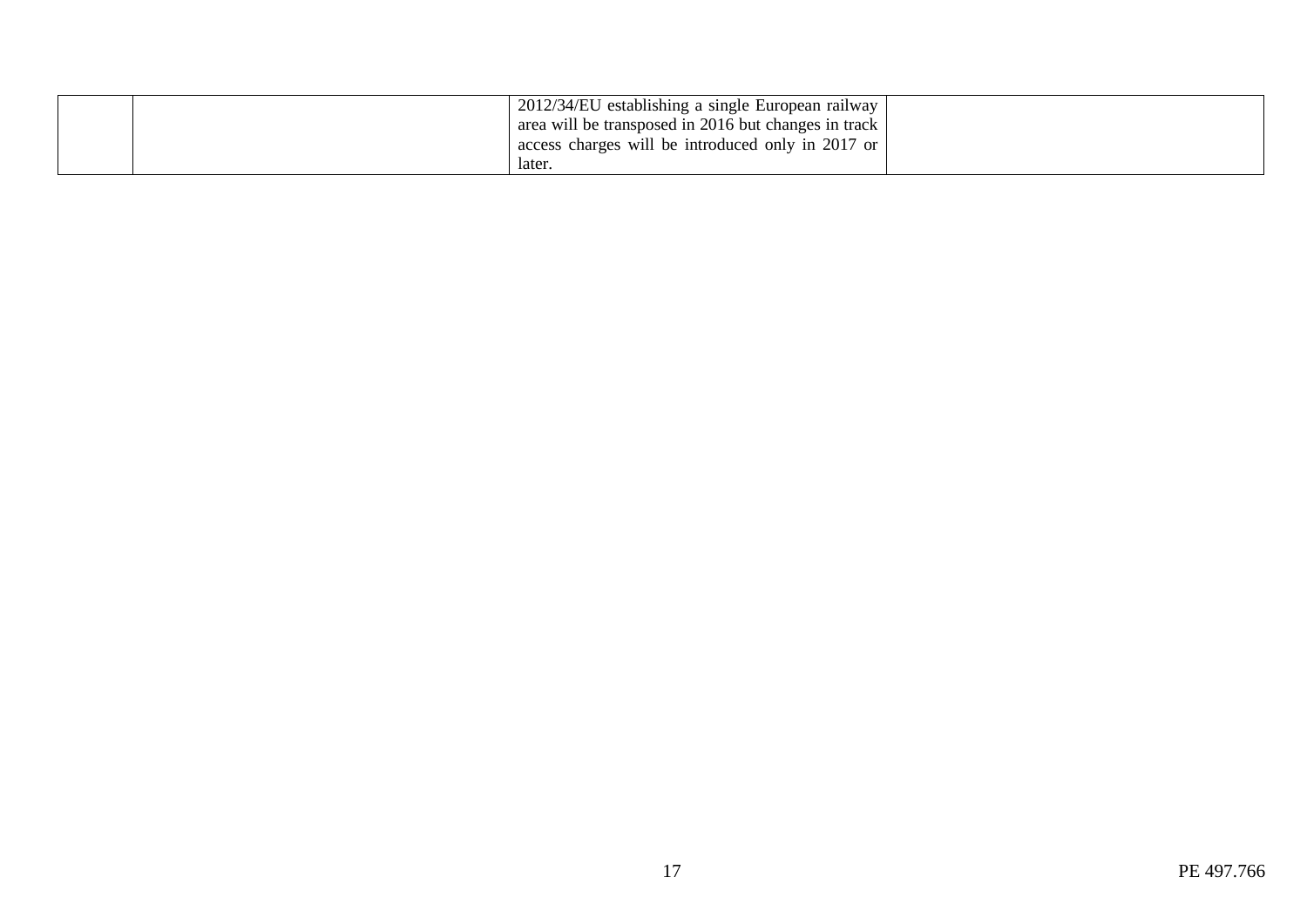<span id="page-17-0"></span>

| EE<br><b>Country Specific Recommendations 2015</b><br>SGP: CSR 1 and MIP: -                                                                                                                                                                                                                                               | <b>Assessment of implementation of CSR 2015</b><br>(based on COM staff document)                                                                                                                                                                                                                                                                                                                                                                                                                                                                                                                                                                                                                                                                                                                                                                                                                                                                                                                                                                                                                                                                                                                                                                                                                                                                                                                                       | <b>Draft Country Specific Recommendations 2016</b><br>SGP: - and MIP: -                                                                                                                                                                                                                                                      |
|---------------------------------------------------------------------------------------------------------------------------------------------------------------------------------------------------------------------------------------------------------------------------------------------------------------------------|------------------------------------------------------------------------------------------------------------------------------------------------------------------------------------------------------------------------------------------------------------------------------------------------------------------------------------------------------------------------------------------------------------------------------------------------------------------------------------------------------------------------------------------------------------------------------------------------------------------------------------------------------------------------------------------------------------------------------------------------------------------------------------------------------------------------------------------------------------------------------------------------------------------------------------------------------------------------------------------------------------------------------------------------------------------------------------------------------------------------------------------------------------------------------------------------------------------------------------------------------------------------------------------------------------------------------------------------------------------------------------------------------------------------|------------------------------------------------------------------------------------------------------------------------------------------------------------------------------------------------------------------------------------------------------------------------------------------------------------------------------|
| 1. Avoid deviating from the medium-term<br>budgetary objective in 2015 and 2016.                                                                                                                                                                                                                                          | The Commission is to assess CSRs related to<br>compliance with the Stability and Growth Pact in<br>spring 2016 once the final data will become<br>available.                                                                                                                                                                                                                                                                                                                                                                                                                                                                                                                                                                                                                                                                                                                                                                                                                                                                                                                                                                                                                                                                                                                                                                                                                                                           |                                                                                                                                                                                                                                                                                                                              |
| 2. Improve labour market participation, including<br>by implementing the Work Ability Reform. Improve<br>incentives to work through measures targeting low-<br>income earners. Take action to narrow the gender pay<br>gap. Ensure high-quality social services and<br>availability of childcare services at local level. | <b>Some progress:</b><br><b>Some progress</b> in improving labour market<br>participation, including by implementing the Work<br>Ability Reform as the Work Ability reform was<br>enforced from January 1st, 2016 by providing active<br>labour market services. With the entry into force of<br>the Work Ability Allowance Act from July 1st<br>assessment according to the new methodology will<br>start and work ability allowances paid out. However,<br>the new system will be fully operational only from<br>January 2017 when the re-assessments start.<br>Some progress in improving incentives to work for<br>low-income earners, as Estonia has adopted a series<br>of measures increasing the minimum wage and<br>reducing labour taxation. However, overall, the tax<br>measures adopted appear to act only on a relatively<br>narrow range of incomes and their positive impact is<br>expected to fade out relatively soon in a context of<br>still relatively rapid wage increases. Finally, the tax<br>refund for low-income earners gives rise to rather<br>high effective marginal tax rates for incomes between<br>EUR 480 and EUR 649 per month and risks<br>providing disincentives in this part of the income<br>distribution.<br><b>Limited progress</b> in reducing the gender pay gap.<br>The Estonian government is planning some actions in<br>2016 to address the gender pay gap, through a | 1. Ensure the provision and accessibility of high<br>quality public services, especially social services, at<br>local level, inter alia by adopting and implementing<br>the proposed local government reform. Adopt and<br>implement measures to narrow the gender pay<br>gap, including those foreseen in the Welfare Plan. |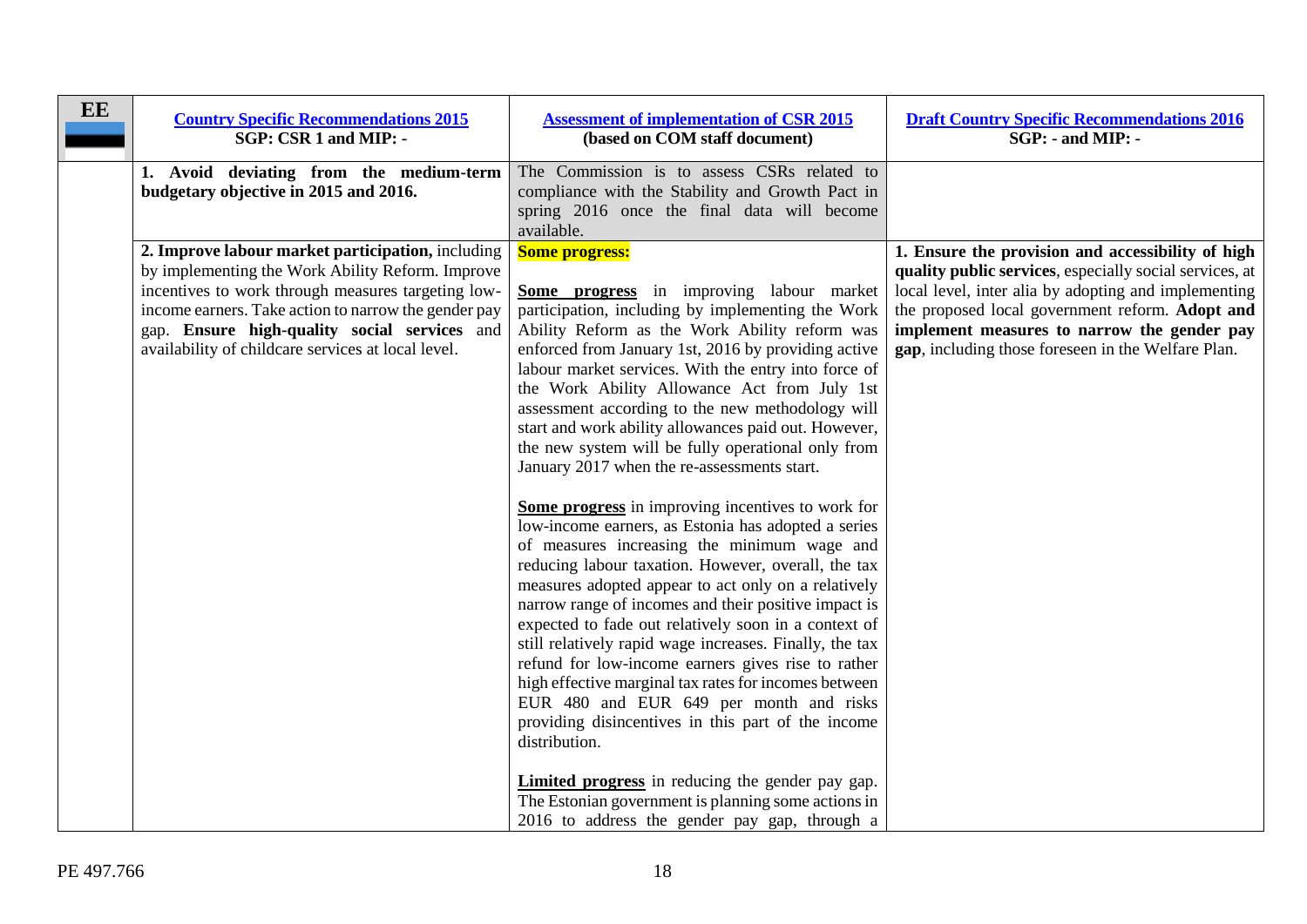|                                                                                                                                                                                                             | legislative change of the Gender Equality Act and<br>implementation of the Welfare Plan. A legislative<br>proposal is planned for May 2016 to mandate labour<br>inspectors the right to observe the implementation of<br>the principle of equal pay by employers. Policy<br>proposals are also planned on making the current<br>parental leave system more flexible. The draft<br>Welfare Plan 2016-2023, to be adopted in March<br>2016, encompasses strategic aims for employment,<br>social protection, gender equality and equal treatment<br>policies. These measures have been announced but<br>remain to be implemented.<br>Some progress in ensuring high-quality social<br>services at local level, as amendments have been<br>made to the Social Welfare Act and minimum<br>requirements for nine social services entered into<br>force on 1 January 2016. However, the actual impact<br>of these measures depends on the level of<br>cooperation between the local authorities and on the<br>overall local government reform.<br>Some progress in the availability of childcare<br>services, as the trend of meeting the need is clearly<br>improving, with additional places being created each<br>year with the help of the European Structural and |                                                                                                                                                         |
|-------------------------------------------------------------------------------------------------------------------------------------------------------------------------------------------------------------|------------------------------------------------------------------------------------------------------------------------------------------------------------------------------------------------------------------------------------------------------------------------------------------------------------------------------------------------------------------------------------------------------------------------------------------------------------------------------------------------------------------------------------------------------------------------------------------------------------------------------------------------------------------------------------------------------------------------------------------------------------------------------------------------------------------------------------------------------------------------------------------------------------------------------------------------------------------------------------------------------------------------------------------------------------------------------------------------------------------------------------------------------------------------------------------------------------------------------------------------------------------|---------------------------------------------------------------------------------------------------------------------------------------------------------|
|                                                                                                                                                                                                             | <b>Investment Funds.</b>                                                                                                                                                                                                                                                                                                                                                                                                                                                                                                                                                                                                                                                                                                                                                                                                                                                                                                                                                                                                                                                                                                                                                                                                                                         |                                                                                                                                                         |
| 3. Increase participation in vocational education<br>and training, and its labour market relevance, in<br>particular by improving the availability of<br>apprenticeships. Focus public support for research | <b>Some progress:</b><br>Some progress in increasing participation in<br>vocational education and training, and its labour                                                                                                                                                                                                                                                                                                                                                                                                                                                                                                                                                                                                                                                                                                                                                                                                                                                                                                                                                                                                                                                                                                                                       | 2. Promote private investment in research,<br>development and innovation, including by<br>strengthening cooperation between academia and<br>businesses. |
| and innovation on a coordinated implementation                                                                                                                                                              | market relevance, in particular by improving the                                                                                                                                                                                                                                                                                                                                                                                                                                                                                                                                                                                                                                                                                                                                                                                                                                                                                                                                                                                                                                                                                                                                                                                                                 |                                                                                                                                                         |
| of the limited number of smart specialisation                                                                                                                                                               | availability of apprenticeships. Cooperation with                                                                                                                                                                                                                                                                                                                                                                                                                                                                                                                                                                                                                                                                                                                                                                                                                                                                                                                                                                                                                                                                                                                                                                                                                |                                                                                                                                                         |
| areas.                                                                                                                                                                                                      | social partners on VET and the provision of<br>apprenticeships are picking up with the<br>implementation of the thematic programme on VET,<br>although dropout rates remain high.                                                                                                                                                                                                                                                                                                                                                                                                                                                                                                                                                                                                                                                                                                                                                                                                                                                                                                                                                                                                                                                                                |                                                                                                                                                         |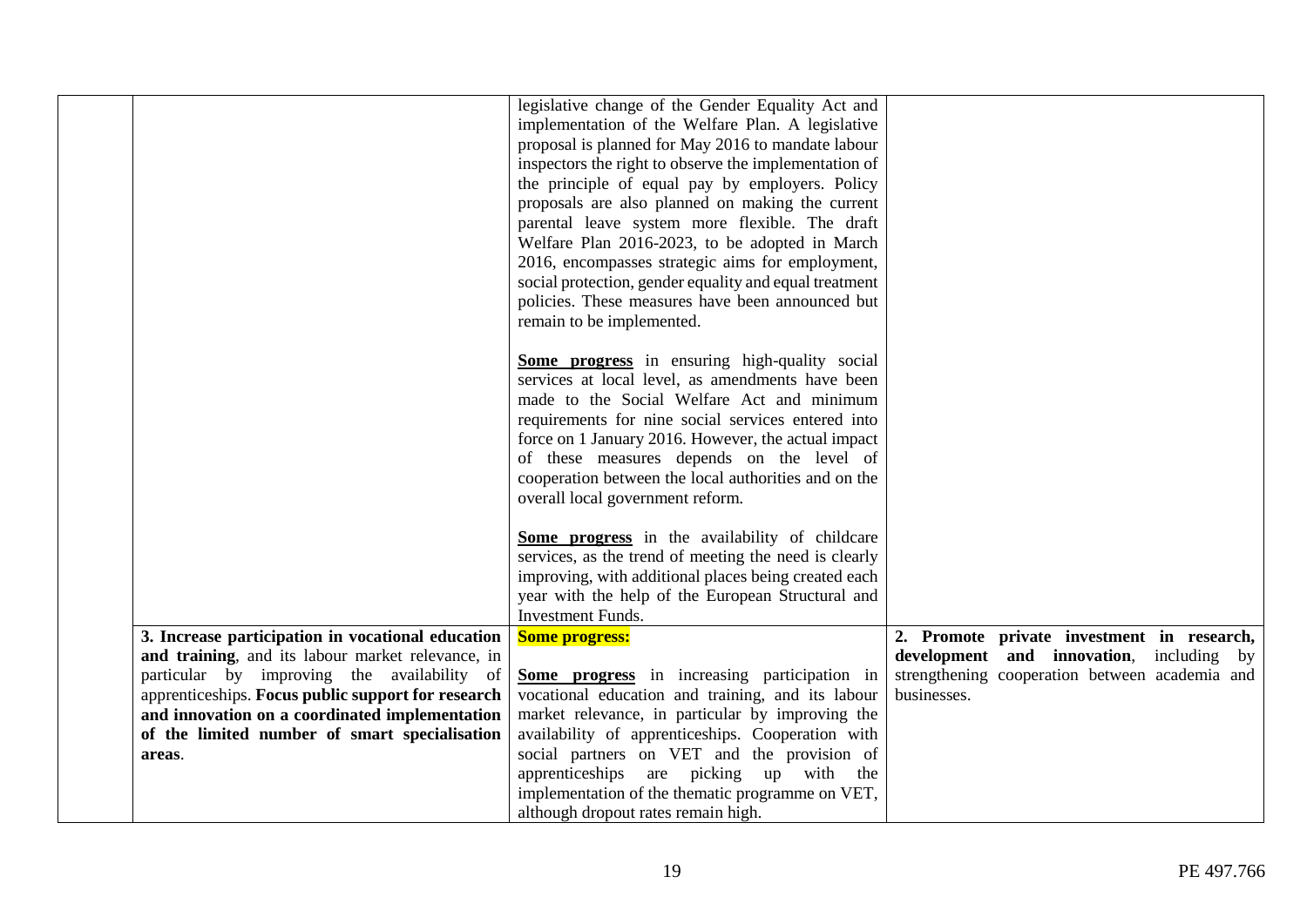| <b>Some progress</b> in focusing public support for     |  |
|---------------------------------------------------------|--|
| research and innovation on coordinated                  |  |
| implementation of a limited number of smart             |  |
| specialisation areas. Estonia has put on place its      |  |
| smart specialisation framework, taking measures to      |  |
| implement its research, development and innovation      |  |
| strategy 'Knowledge-based Estonia' and its              |  |
| Entrepreneurship Growth Strategy. A steering            |  |
| committee worked to ensure synergies in                 |  |
| implementation, involving the two main ministries,      |  |
| industry and academia. However, although the            |  |
| Estonian Development Fund monitored progress in         |  |
| the analysis of growth areas, it reported no outputs in |  |
| 2015. Institutional coordination of implementation      |  |
| needs to be reinforced.                                 |  |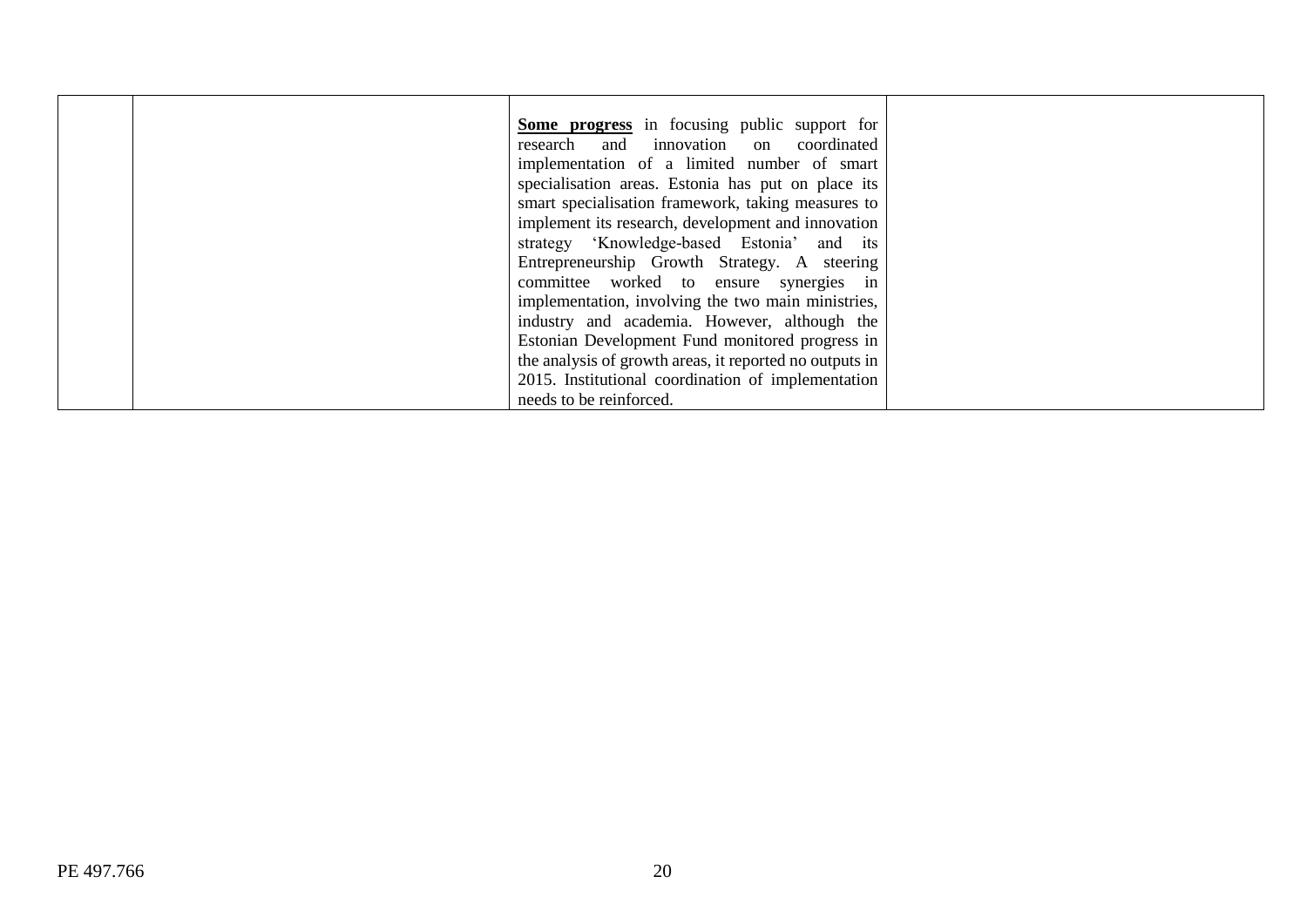<span id="page-20-0"></span>

| IE | <b>Country Specific Recommendations 2015</b><br>SGP: CSR 1, 2 and MIP: CSR 1, 4                                                                                                                                                                                                                                                                                                                                                                                                                                                               | <b>Assessment of implementation of CSR 2015</b><br>(based on COM staff document)                                                                                                                                                                                                                                                                                                                                                                                                                                                                                                                                                                                                                                                                                                                                                                                                                                                                                                                                                                         | <b>Draft Country Specific Recommendations 2016</b><br>SGP: CSR 1 and MIP: CSR 1, 3                                                                                                                                                                                                                                                                                                                                                                                                                                                                                                                                                                                                        |
|----|-----------------------------------------------------------------------------------------------------------------------------------------------------------------------------------------------------------------------------------------------------------------------------------------------------------------------------------------------------------------------------------------------------------------------------------------------------------------------------------------------------------------------------------------------|----------------------------------------------------------------------------------------------------------------------------------------------------------------------------------------------------------------------------------------------------------------------------------------------------------------------------------------------------------------------------------------------------------------------------------------------------------------------------------------------------------------------------------------------------------------------------------------------------------------------------------------------------------------------------------------------------------------------------------------------------------------------------------------------------------------------------------------------------------------------------------------------------------------------------------------------------------------------------------------------------------------------------------------------------------|-------------------------------------------------------------------------------------------------------------------------------------------------------------------------------------------------------------------------------------------------------------------------------------------------------------------------------------------------------------------------------------------------------------------------------------------------------------------------------------------------------------------------------------------------------------------------------------------------------------------------------------------------------------------------------------------|
|    | 1. Ensure a durable correction of the excessive<br>deficit in 2015. Achieve a fiscal adjustment of $0.6\%$<br>of GDP towards the medium-term budgetary<br>objective in 2016. Use windfall gains from better-<br>than-expected economic and financial conditions to<br>accelerate the deficit reduction and debt reduction.<br>Limit the existing discretionary powers to change<br>expenditure ceilings beyond specific and predefined<br>contingencies. Broaden the tax base and review tax<br>expenditures, including on value-added taxes. | <b>Limited progress:</b><br>No progress in limiting discretionary powers to<br>change expenditure ceilings. These have been revised<br>up repeatedly on the back of better than expected<br>growth, i.e. beyond specific and predefined<br>contingencies. No changes have been made to the<br>legal framework defining the conditions under which<br>expenditure ceilings can be revised.<br>Limited progress in broadening the tax base.<br>Announced measures implementing internationally<br>agreed efforts to reduce tax avoidance are likely to<br>contribute to broadening the tax base. However,<br>changes to the universal social charge, postponement<br>of the revaluation of self-assessed property values<br>used to calculate local property tax liabilities and<br>introduction of further tax credits in the 2016 budget<br>are likely to narrow the tax base. A report on tax<br>expenditure was published recently but is limited in<br>scope as it covers only a limited number of tax<br>expenditures and does not cover VAT at all. | 1. Following the correction of the excessive deficit,<br>achieve an annual fiscal adjustment of 0.6 % of<br>GDP towards the medium-term budgetary objective<br>in 2016 and in 2017. Use windfall gains from strong<br>economic and financial conditions, as well as from<br>asset sales, to accelerate debt reduction. Reduce<br>vulnerability to economic fluctuations and shocks,<br>inter alia by broadening the tax base. Enhance the<br>quality of expenditure, particularly by increasing<br>cost-effectiveness of healthcare and by prioritising<br>government capital expenditure in R&D and in<br>public infrastructure, in particular transport, water<br>services and housing. |
|    | 2. Take measures to increase the cost-effectiveness<br>of the healthcare system, including by reducing<br>spending on patented medicines and gradually<br>implementing adequate prescription practices. Roll<br>out activity-based funding throughout the public<br>hospital system.                                                                                                                                                                                                                                                          | <b>Some progress:</b><br>Ireland has made some progress in increasing cost-<br>effectiveness in the healthcare system, even though it<br>remains an issue, with renewed expenditure overruns<br>in 2015. Savings on pharmaceuticals have been<br>generated by the increased recourse to generics and<br>the use of internal reference prices and lists of<br>interchangeable medicines.<br>Prescription<br>by<br>international non-proprietary name is still not<br>compulsory for medicines to be dispensed in Ireland.<br>The planned mid-term review of the agreement on the                                                                                                                                                                                                                                                                                                                                                                                                                                                                          |                                                                                                                                                                                                                                                                                                                                                                                                                                                                                                                                                                                                                                                                                           |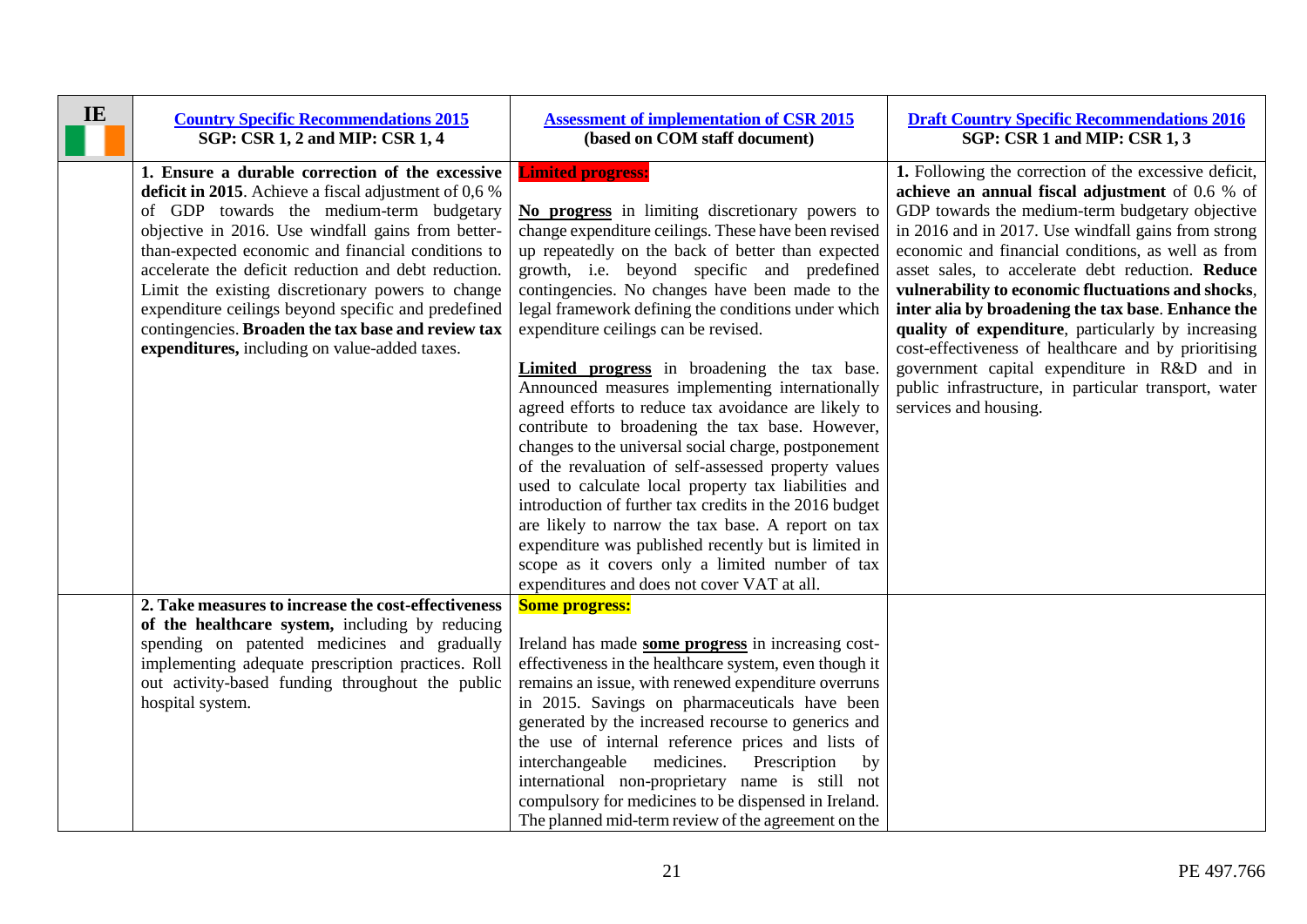|                                                                                                                                                                                                                                                                                | supply and pricing of patented medicines with the<br>Irish Pharmaceutical Healthcare Association (IPHA)<br>was never concluded. Formal engagement with the<br>IPHA for its replacement is only expected to start in<br>early 2016. An Activity Based Funding<br>Implementation Plan 2015-2017 was published in<br>May 2015.                                                                                                                                                                                                                                                                                                                                                                                                                       |                                                                                                                                                                                                                                                                                                                                                                     |
|--------------------------------------------------------------------------------------------------------------------------------------------------------------------------------------------------------------------------------------------------------------------------------|---------------------------------------------------------------------------------------------------------------------------------------------------------------------------------------------------------------------------------------------------------------------------------------------------------------------------------------------------------------------------------------------------------------------------------------------------------------------------------------------------------------------------------------------------------------------------------------------------------------------------------------------------------------------------------------------------------------------------------------------------|---------------------------------------------------------------------------------------------------------------------------------------------------------------------------------------------------------------------------------------------------------------------------------------------------------------------------------------------------------------------|
| 3. Take steps to increase the work-intensity of<br>households and to address the poverty risk of<br>children by tapering the withdrawal of benefits and<br>supplementary payments upon return to employment<br>and through better access to affordable full-time<br>childcare. | <b>Some progress:</b><br>Some progress in increasing the work intensity of<br>households. Reforms to the One Parent Family<br>Payment (OFP) are continuing. The largest group of<br>recipients of OFP, around 30 000, transitioned to a<br>jobseeker's payment in July 2015.<br>Some progress in addressing the poverty risk of<br>children. The 2016 budget announced that Child<br>Benefit would increase by a further EUR 5 to EUR<br>140 per month per child. A new Social Inclusion and<br>Community Activation Programme was launched in<br>April 2015. The programme aims to cater for<br>individuals who are further from the labour market.<br>Target groups include children and families from<br>disadvantaged areas and lone parents. | 2. Expand and accelerate the implementation of<br>activation policies to increase the work intensity of<br>households and address the poverty risk of<br>Pursue<br>children.<br>measures<br>to incentivise<br>employment by tapering the withdrawal of benefits<br>and supplementary payments. Improve the<br>provision of quality, affordable full-time childcare. |
|                                                                                                                                                                                                                                                                                | Some progress in tapering benefits. The 2016 budget<br>announced reforms to the Family Income<br>Supplement, which has increased the number of<br>eligible families. The roll-out of the Housing<br>Assistance Payment, which reduces the disincentive<br>to return to work arising from housing subsidies for<br>the unemployed, is continuing.<br><b>Some progress</b> in improving access to childcare. The<br>Inter-departmental Working Group on Investment in<br>Childcare identified a number of policy options to<br>strengthen childcare services. The 2016 budget                                                                                                                                                                       |                                                                                                                                                                                                                                                                                                                                                                     |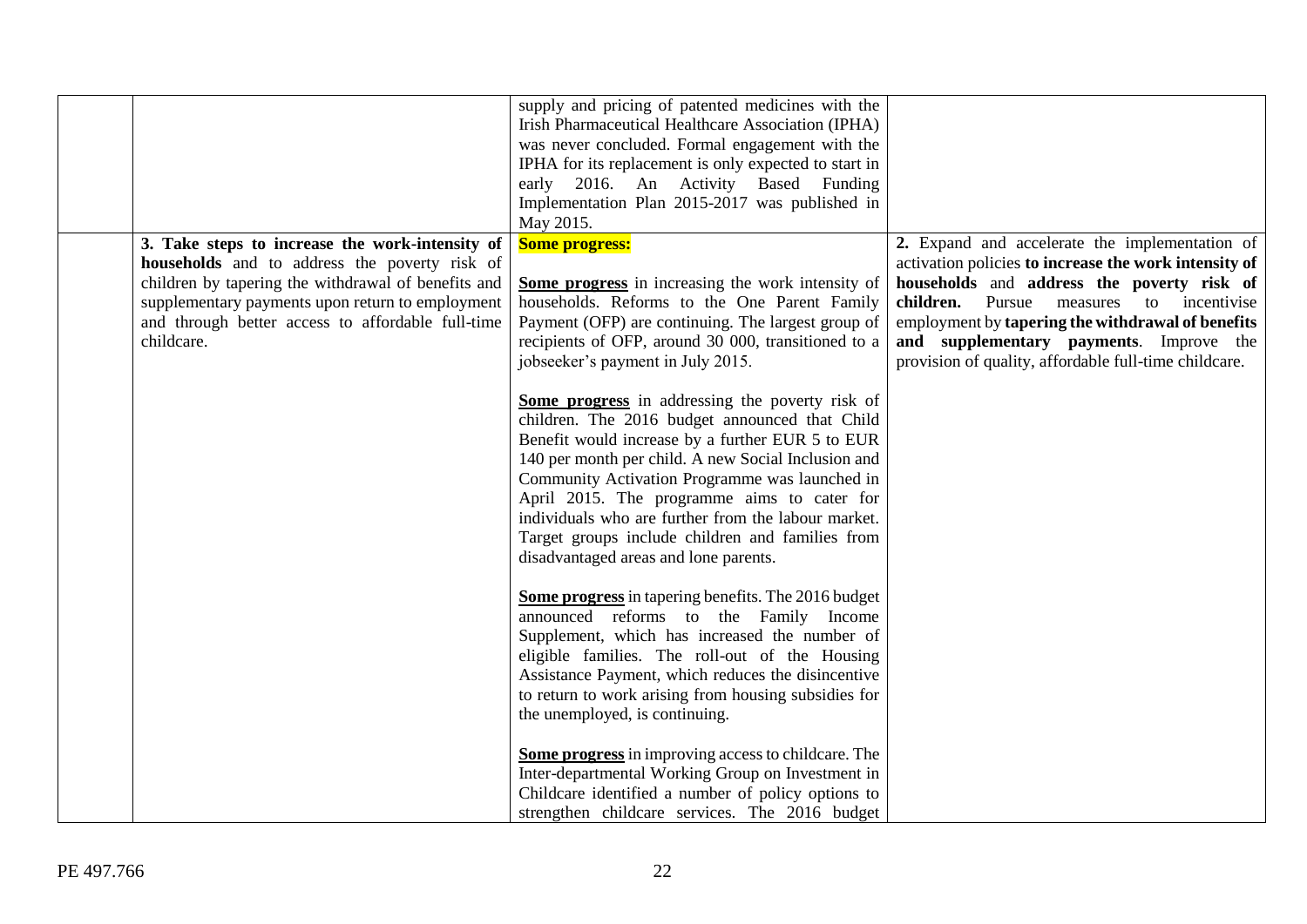|                                                                                                                                                                                                                                                                                                                                                                                                                                                                                          | announced plans for the development of a single<br>Affordable Childcare Programme providing a new<br>simplified childcare subsidy programme to be in<br>place in 2017. The 2016 budget also announced new<br>funding for childcare amounting to EUR 85 million<br>and increasing the total funding for childcare by a<br>third. EUR 47 million will be spent on a second year<br>of free preschool education for children from 3 years<br>of age until they start primary school.                                                                                                                                                                                                   |                                                                                                                                                                                                                                                                                                                                                               |
|------------------------------------------------------------------------------------------------------------------------------------------------------------------------------------------------------------------------------------------------------------------------------------------------------------------------------------------------------------------------------------------------------------------------------------------------------------------------------------------|-------------------------------------------------------------------------------------------------------------------------------------------------------------------------------------------------------------------------------------------------------------------------------------------------------------------------------------------------------------------------------------------------------------------------------------------------------------------------------------------------------------------------------------------------------------------------------------------------------------------------------------------------------------------------------------|---------------------------------------------------------------------------------------------------------------------------------------------------------------------------------------------------------------------------------------------------------------------------------------------------------------------------------------------------------------|
| 4. Finalise durable restructuring solutions for a<br>vast majority of mortgages in arrears by end-2015<br>and strengthen the monitoring arrangements by the<br>Central Bank of Ireland. Ensure that restructuring<br>solutions for loans to distressed SMEs and residual<br>commercial real-estate loans are sustainable by<br>further assessing banks' performance against own<br>targets. Take the necessary steps to ensure that a<br>central credit registry is operational by 2016. | <b>Some progress:</b><br><b>Some progress</b> in finalising durable restructuring<br>solutions. The Central Bank of Ireland has requested<br>banks to provide plans on how they intend to<br>conclude sustainable solutions with the vast majority<br>of mortgage borrowers in arrears by the end of Q1-<br>2016. As of the end of September 2015, 86 % of<br>concluded restructuring solutions were meeting the<br>terms of arrangements. However, meeting the terms<br>of the arrangement is not necessarily an indicator of<br>sustainability. Not all restructures are sustainable<br>solutions since they include short-term solutions,<br>such as interest only restructures. | 3. Finalise durable restructuring solutions to<br>lower non-performing loans, to ensure debt<br>sustainability of households and to encourage lenders<br>to reduce the debt of excessively leveraged yet viable<br>businesses. Accelerate the phasing-in of a fully<br>operational central credit registry covering all<br>categories of lenders and debtors. |
|                                                                                                                                                                                                                                                                                                                                                                                                                                                                                          | <b>Substantial progress</b> in strengthening monitoring<br>arrangements. The five main mortgage holders'<br>mortgage restructuring proposals are now monitored<br>by the Central Bank of Ireland through a more<br>granular framework that has replaced the mortgage<br>arrears restructuring targets. The Central Bank of<br>Ireland started publishing statistics on non-bank<br>lenders' mortgage arrears portfolios in early 2015, as<br>more non-banks hold mortgage loan arrears,<br>especially long-term ones.<br>Some progress in ensuring restructuring solutions<br>for loans to SMEs. The Central Bank of Ireland<br>continues with the monitoring of distressed SME and |                                                                                                                                                                                                                                                                                                                                                               |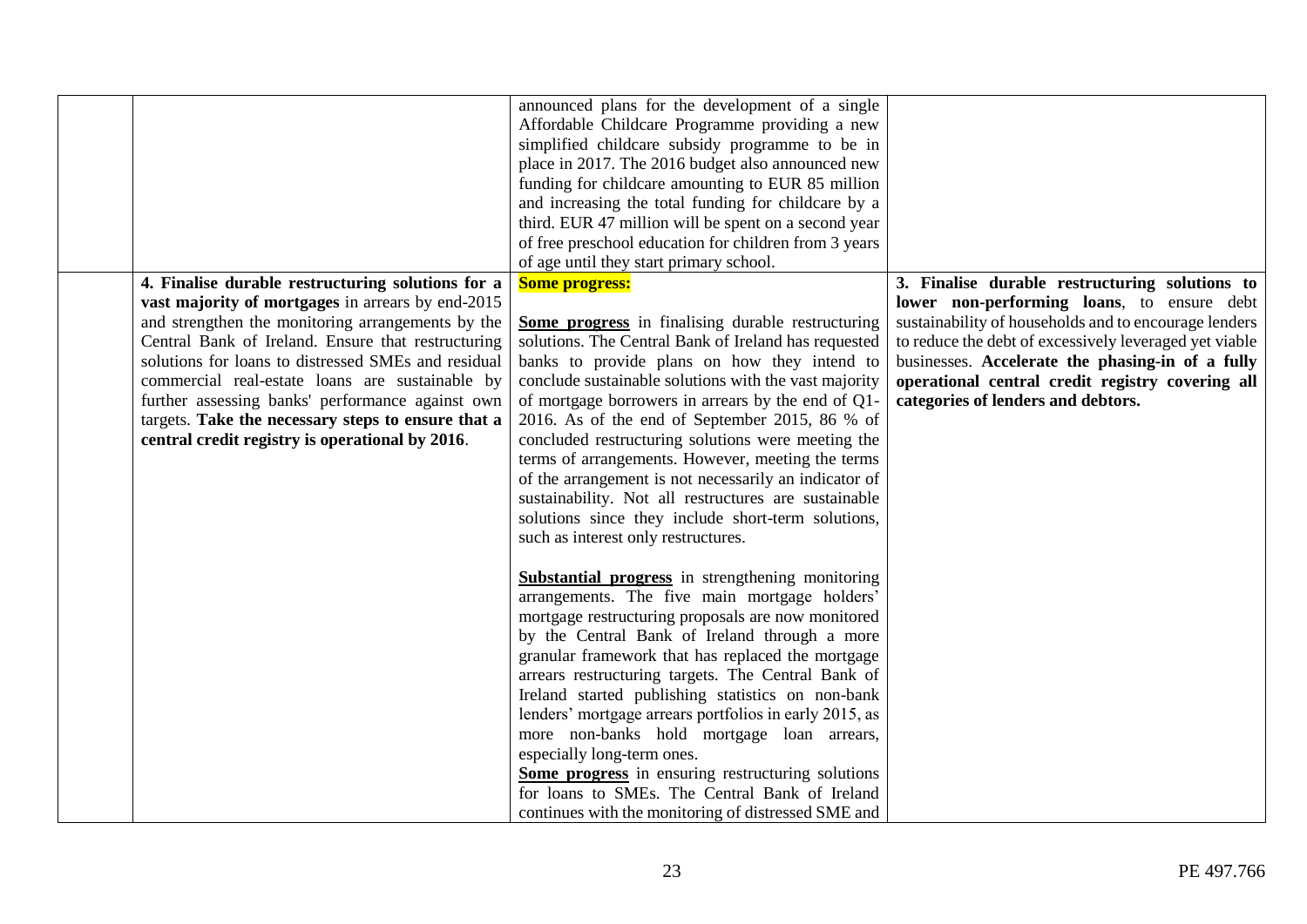|  | commercial real estate loan resolution against the set   |  |
|--|----------------------------------------------------------|--|
|  | of key performance indicators. Still, their resolution   |  |
|  | continues to be a lengthy process. The National Asset    |  |
|  | Management Agency (NAMA) is ahead of schedule            |  |
|  | with the sale of its development property and            |  |
|  | commercial loan portfolio. NAMA is due to be             |  |
|  | wound down in 2018.                                      |  |
|  | <b>Some progress</b> in ensuring restructuring solutions |  |
|  | for loans to SMEs. The Central Bank of Ireland           |  |
|  | continues with the monitoring of distressed SME and      |  |
|  | commercial real estate loan resolution against the set   |  |
|  | of key performance indicators. Still, their resolution   |  |
|  | continues to be a lengthy process. The National Asset    |  |
|  | Management Agency (NAMA) is ahead of schedule            |  |
|  | with the sale of its development property and            |  |
|  | commercial loan portfolio. NAMA is due to be             |  |
|  | wound down in 2018.                                      |  |
|  |                                                          |  |
|  | Some progress in setting up a credit registry. A         |  |
|  | revised plan for the implementation of the central       |  |
|  | credit registry has been adopted while pushing back      |  |
|  | the timeline for effective implementation. Lenders       |  |
|  | may start submitting data on individuals from the end    |  |
|  | of September 2016, while the deadline for the            |  |
|  | submissions for all categories will only be at the end   |  |
|  | of 2017. Inquiries to the central credit registry when   |  |
|  | granting new loans to individuals will become            |  |
|  | mandatory for lenders from 2018 onwards, while it        |  |
|  | will become obligatory for all categories of loan in     |  |
|  | mid-2018. The development of secondary legislation       |  |
|  | is still ongoing, with the intention to finalise the     |  |
|  | regulations by March 2016.                               |  |
|  |                                                          |  |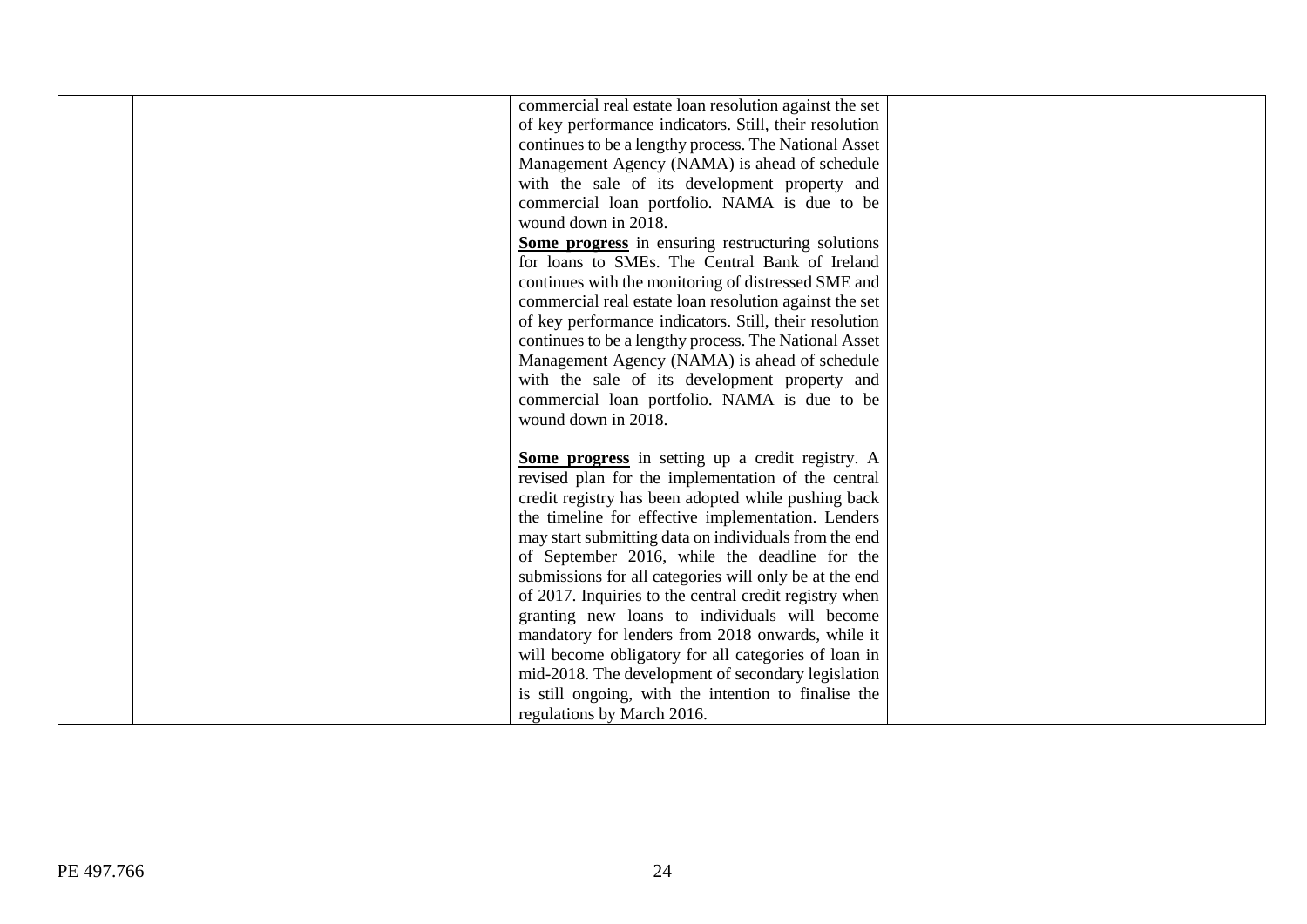<span id="page-24-0"></span>

| EL<br>Æ | <b>Country Specific Recommendations 2015</b>      | <b>Assessment of implementation of CSR 2015</b><br>(based on COM staff document) | <b>Draft Country Specific Recommendations 2016</b> |
|---------|---------------------------------------------------|----------------------------------------------------------------------------------|----------------------------------------------------|
|         | To avoid duplication with measures set out in the |                                                                                  | To avoid duplication with measures set out in the  |
|         | Economic Adjustment Programme, there are no       |                                                                                  | Economic Adjustment Programme, there are no        |
|         | additional recommendations for Greece.            |                                                                                  | additional recommendations for Greece.             |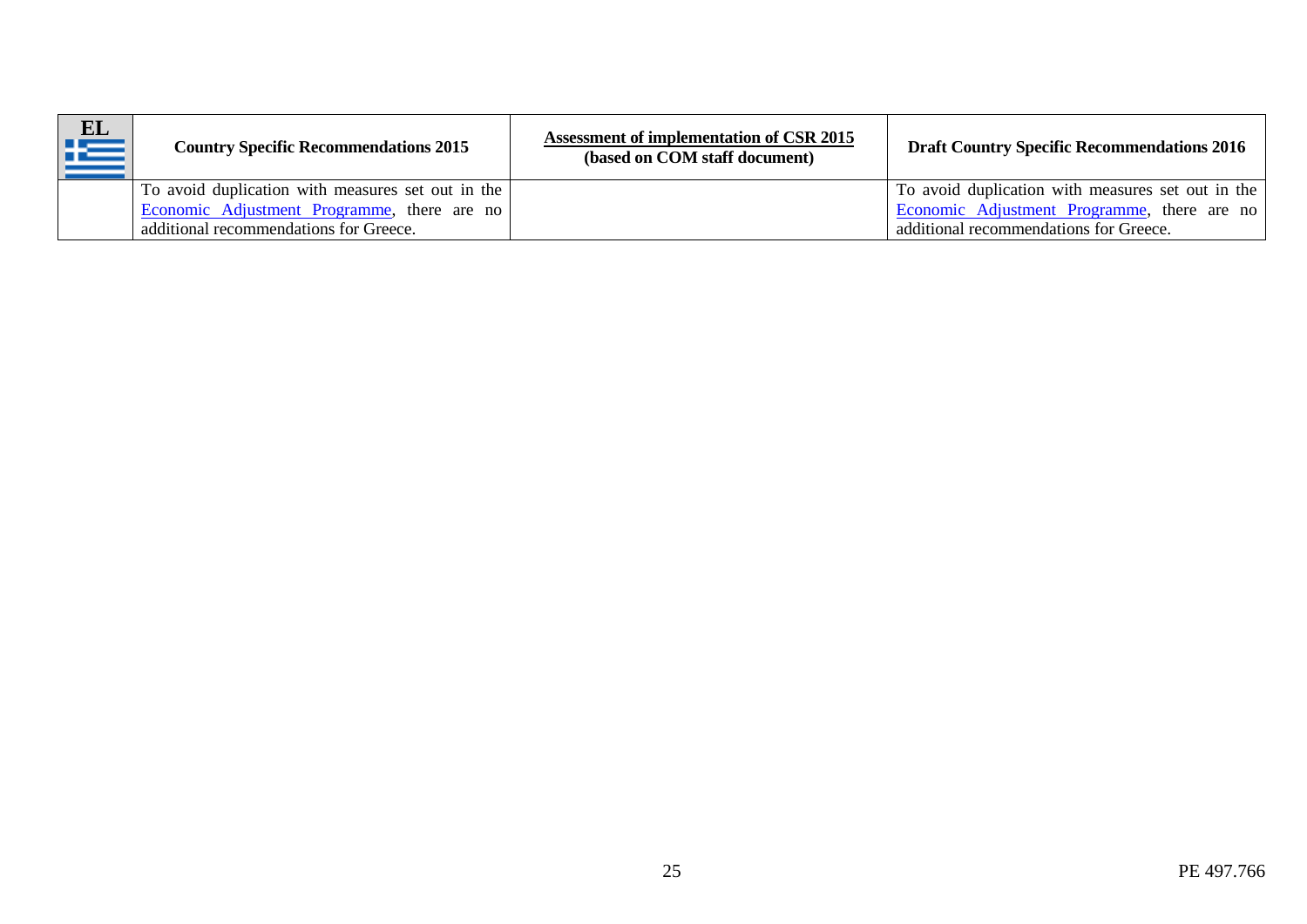<span id="page-25-0"></span>

| <b>ES</b><br><b>高</b> | <b>Country Specific Recommendations 2015</b><br>SGP: CSR 1 and MIP: CSR 1, 2, 3, 4                                                                                                                                                                                                                                                                                                                           | <b>Assessment of implementation of CSR 2015</b><br>(based on COM staff document)                                                                                                                                                                                                                                                                                                                                                                                                                                                                                                                                                                                                                                                                                                                                                                   | <b>Draft Country Specific Recommendations 2016</b><br>SGP: CSR 1 and MIP: CSR 1, 2, 3, 4                                                                                                                                                                                                                                                                                                                                                                                                                                                                                                                                                |
|-----------------------|--------------------------------------------------------------------------------------------------------------------------------------------------------------------------------------------------------------------------------------------------------------------------------------------------------------------------------------------------------------------------------------------------------------|----------------------------------------------------------------------------------------------------------------------------------------------------------------------------------------------------------------------------------------------------------------------------------------------------------------------------------------------------------------------------------------------------------------------------------------------------------------------------------------------------------------------------------------------------------------------------------------------------------------------------------------------------------------------------------------------------------------------------------------------------------------------------------------------------------------------------------------------------|-----------------------------------------------------------------------------------------------------------------------------------------------------------------------------------------------------------------------------------------------------------------------------------------------------------------------------------------------------------------------------------------------------------------------------------------------------------------------------------------------------------------------------------------------------------------------------------------------------------------------------------------|
|                       | 1. Ensure a durable correction of the excessive<br>deficit by 2016 by taking the necessary structural<br>measures in 2015 and 2016 and using windfall gains<br>to accelerate the deficit and debt reduction.<br>Strengthen transparency and accountability of<br>regional public finances. Improve the cost-<br>effectiveness of the healthcare sector, and<br>rationalise hospital pharmaceutical spending. | <b>Limited progress:</b><br>Some progress has been made to strengthen<br>transparency and accountability of regional public<br>finances. On 30/10/15, IGAE, the state general<br>comptroller, issued guidelines on how to implement<br>the spending rule at regional government level.<br>Moreover, the Ministry of Finance is expected to start<br>publishing detailed data on regional governments'<br>spending on health and pharmaceutical products in<br>early 2016, following the amendments made to<br>Spain's general law on healthcare in July 2015.<br>Despite progress made throughout the previous<br>legislature, there remains room for achieving greater<br>convergence of budgetary codes, budgetary<br>documents, accompanying tables and public<br>accounting rules for regional governments in the<br>interest of transparency. | 1. Ensure a durable correction of the excessive<br>deficit by 2017, reducing the general government<br>deficit to $3.7\%$ of GDP in 2016 and to 2.5% of<br>GDP in 2017, by taking the necessary structural<br>measures and by using all windfall gains for deficit<br>and debt reduction. This is consistent with an<br>improvement in the structural balance of 0.25% of<br>GDP in 2016 and of 0.5% of GDP in 2017.<br>Implement at all government levels the tools set<br>out in the fiscal framework law. Enhance control<br>mechanisms for public procurement and coordination<br>of procurement policies across government levels. |
|                       | 2. Complete the reform of the savings bank sector,<br>including by means of legislative measures, and                                                                                                                                                                                                                                                                                                        | <b>Limited progress</b> has been made in improving the<br>cost-effectiveness of the healthcare sector, and<br>rationalising hospital pharmaceutical spending. The<br>new voluntary fiscal rule supposed to limit growth in<br>healthcare spending in 2015 and 2016 needs to be<br>implemented by regions. The agreement with<br>pharmaceutical industry should in 2016 limit growth<br>in expenditure on original non-generic prescription<br>drugs to the reference GDP growth rate.<br><b>Substantial progress:</b>                                                                                                                                                                                                                                                                                                                              |                                                                                                                                                                                                                                                                                                                                                                                                                                                                                                                                                                                                                                         |
|                       | complete the restructuring and privatisation of state-<br>owned savings banks.                                                                                                                                                                                                                                                                                                                               | The implementation of the savings bank reform is<br>well advanced. The law on savings banks (Law<br>26/2013) to reduce controlling stakes of banking<br>foundations in the banks was finally implemented                                                                                                                                                                                                                                                                                                                                                                                                                                                                                                                                                                                                                                           |                                                                                                                                                                                                                                                                                                                                                                                                                                                                                                                                                                                                                                         |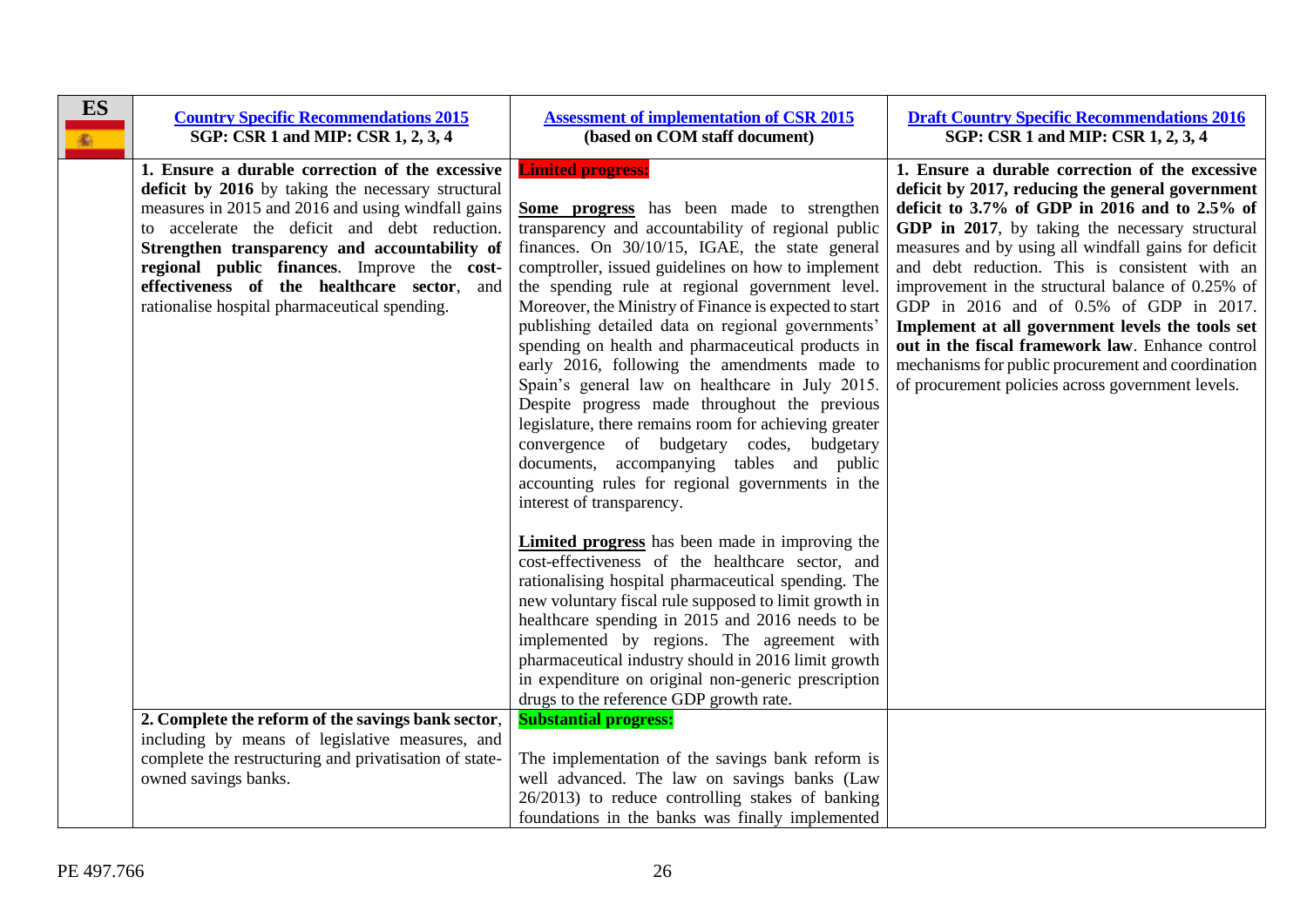|                                                                                                                                                                                                                                                                                                                                                                                                                                                                                                                                                                                 | with Royal Decree 877/2015 and Circular 6/2015.<br>There was no further progress on privatisation of<br>state-owned banks. The entry into force of a new<br>accounting framework for SAREB, the Spanish asset<br>management company, is a positive development, as<br>it will allow proper treatment of impairments and<br>asset-price evolution, and help in adapting<br>deleveraging policies of SAREB to credible market<br>assumptions.                                                                                                                                                                                                                                                                                                                                                                                                                                                                                                                                                                                                                                                                                                                           |                                                                                                                                                                                                                                                                                                                                                                                                                                                           |
|---------------------------------------------------------------------------------------------------------------------------------------------------------------------------------------------------------------------------------------------------------------------------------------------------------------------------------------------------------------------------------------------------------------------------------------------------------------------------------------------------------------------------------------------------------------------------------|-----------------------------------------------------------------------------------------------------------------------------------------------------------------------------------------------------------------------------------------------------------------------------------------------------------------------------------------------------------------------------------------------------------------------------------------------------------------------------------------------------------------------------------------------------------------------------------------------------------------------------------------------------------------------------------------------------------------------------------------------------------------------------------------------------------------------------------------------------------------------------------------------------------------------------------------------------------------------------------------------------------------------------------------------------------------------------------------------------------------------------------------------------------------------|-----------------------------------------------------------------------------------------------------------------------------------------------------------------------------------------------------------------------------------------------------------------------------------------------------------------------------------------------------------------------------------------------------------------------------------------------------------|
| 3. Promote the alignment of wages and<br>productivity, in consultation with the social partners<br>and in accordance with national practices, taking into<br>account differences in skills and local labour market<br>conditions as well as divergences in economic<br>performance across regions, sectors and companies.<br>Take steps to increase the quality and<br>effectiveness of job search assistance and<br>counselling, including as part of tackling youth<br>unemployment. Streamline minimum income and<br>family support schemes and foster regional<br>mobility. | <b>Some progress:</b><br>Some progress has been reached in wage setting,<br>owing in particular to the latest collective bargaining<br>agreement for 2015-2016 signed by social partners in<br>June 2015. The agreement strives to take into account<br>differences in skills and local labour market<br>conditions, as well as divergences in economic<br>performance across regions, sectors and companies.<br>However, the number of workers covered by firm-<br>level agreements is still very low.<br>Some progress has been made to increase the quality<br>and effectiveness of job search assistance and<br>counselling, including as part of the tackling youth<br>unemployment. The implementation of the<br>Activation Strategy 2014-2016 is progressing very<br>slowly, as well as the cooperation between the<br>regions and the central government. The national<br>Youth Guarantee was set in motion. However,<br>participation in initiatives to increase labour market<br>participation,<br>entrepreneurship,<br>and<br>the<br>employability of young people is still much lower<br>than expected, and effective outreach mechanisms<br>are lacking. | 2. Take further measures to improve labour<br>market integration, by focusing on individualised<br>support and strengthening the effectiveness of<br>training measures. Enhance the capacity of regional<br>employment services and reinforce their coordination<br>with social services. Address gaps and disparities<br>in minimum income schemes and improve family<br>support schemes, including access to quality child-<br>care and long-term care. |
|                                                                                                                                                                                                                                                                                                                                                                                                                                                                                                                                                                                 | <b>Limited progress</b> has been registered in ensuring<br>effective minimum income support schemes that                                                                                                                                                                                                                                                                                                                                                                                                                                                                                                                                                                                                                                                                                                                                                                                                                                                                                                                                                                                                                                                              |                                                                                                                                                                                                                                                                                                                                                                                                                                                           |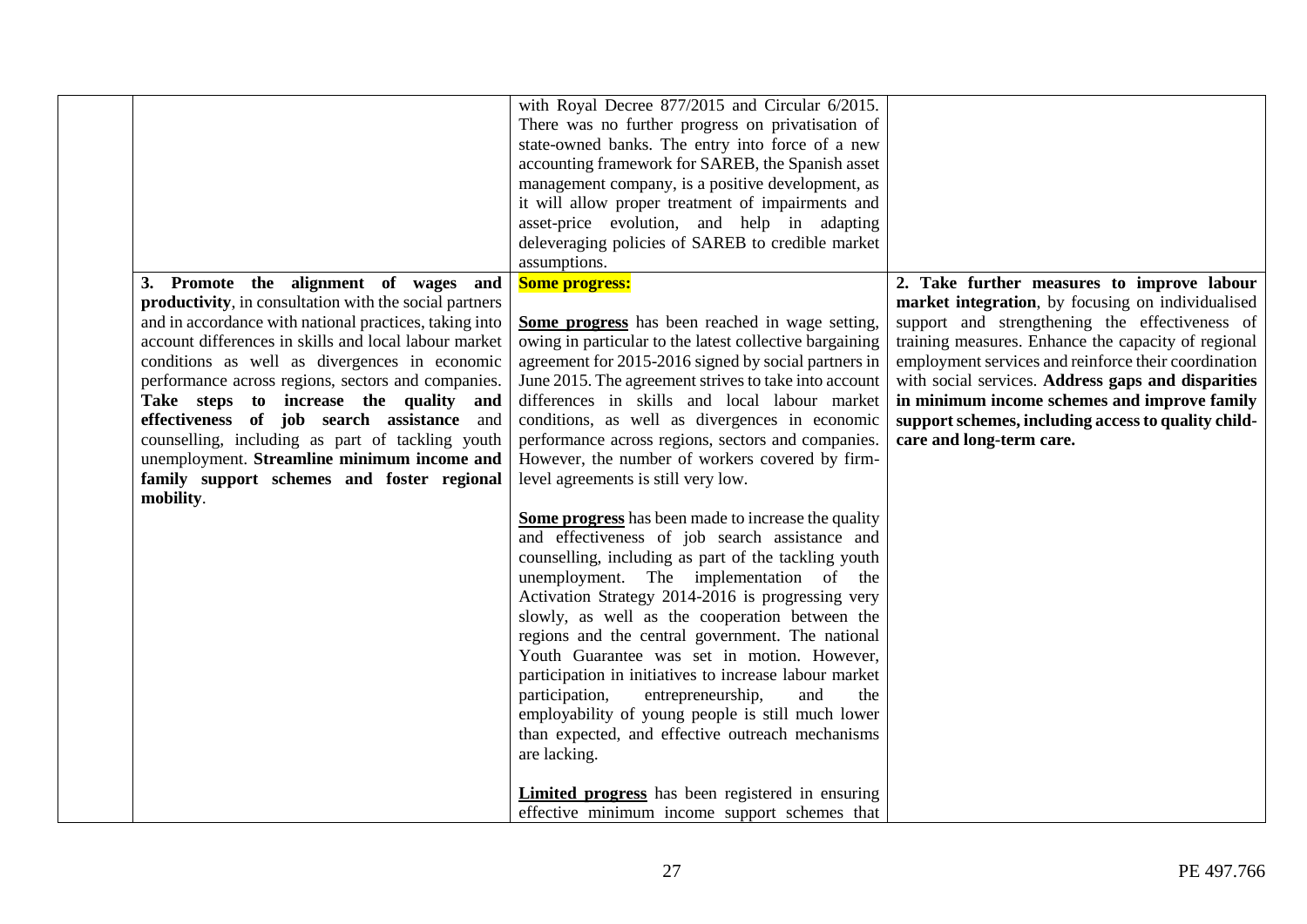|                                                     | allows smooth transition to the labour market.          |                                                   |
|-----------------------------------------------------|---------------------------------------------------------|---------------------------------------------------|
|                                                     | Income support schemes and social services are          |                                                   |
|                                                     | scattered across many institutions and levels of        |                                                   |
|                                                     | government that limit the portability and mobility of   |                                                   |
|                                                     | the beneficiaries. The delivery of family support       |                                                   |
|                                                     | schemes (notably affordable early childhood             |                                                   |
|                                                     | education and care, and long term care) remains poor    |                                                   |
|                                                     | and regional mobility has not improved.                 |                                                   |
| 4. Remove the barriers preventing businesses        | <b>Some progress:</b>                                   | 4. Accelerate the implementation of the law on    |
| from growing, including barriers arising from size- |                                                         | market unity at regional level. Ensure            |
| contingent regulations; adopt the planned reform on | Some progress has been made in removing the             | implementation by the autonomous regions of the   |
| professional<br>services;<br>accelerate<br>the      | barriers preventing businesses from growing. Some       | reform measures adopted for the retail sector.    |
| implementation of the law on market unity.          | measures were adopted since the publication of the      | Adopt the planned reform on professional services |
|                                                     | 2015 Country Report for Spain with a view to            | and associations.                                 |
|                                                     | fostering company growth. The April 2015 law on         |                                                   |
|                                                     | corporate finance aims to improve SME's access to       |                                                   |
|                                                     | bank credit and non-bank financing. The October         |                                                   |
|                                                     | 2015 law on the legal framework of public               |                                                   |
|                                                     | administration sets out the obligation to assess the    |                                                   |
|                                                     | impact of new legislation on SMEs.                      |                                                   |
|                                                     |                                                         |                                                   |
|                                                     | No progress has been made in adopting the planned       |                                                   |
|                                                     | reform of professional services. The Spanish            |                                                   |
|                                                     | government decided in 2015 not to pursue this           |                                                   |
|                                                     | reform. As a result, no draft law has been sent to      |                                                   |
|                                                     | Parliament, despite the fact that technical work linked |                                                   |
|                                                     | to the reform had been completed.                       |                                                   |
|                                                     |                                                         |                                                   |
|                                                     | Some progress has been made in accelerating the         |                                                   |
|                                                     | implementation of the law on market unity. At the       |                                                   |
|                                                     | cut-off date of this report, the central government had |                                                   |
|                                                     | completed around 60% of the planned amendments          |                                                   |
|                                                     | to sector specific legislation. The rate of completed   |                                                   |
|                                                     | amendments at regional level is around 17%, thus        |                                                   |
|                                                     | showing little progress since the publication of the    |                                                   |
|                                                     | 2015 Country Report for Spain. At the time of writing   |                                                   |
|                                                     | one agreement had been reached at sectoral              |                                                   |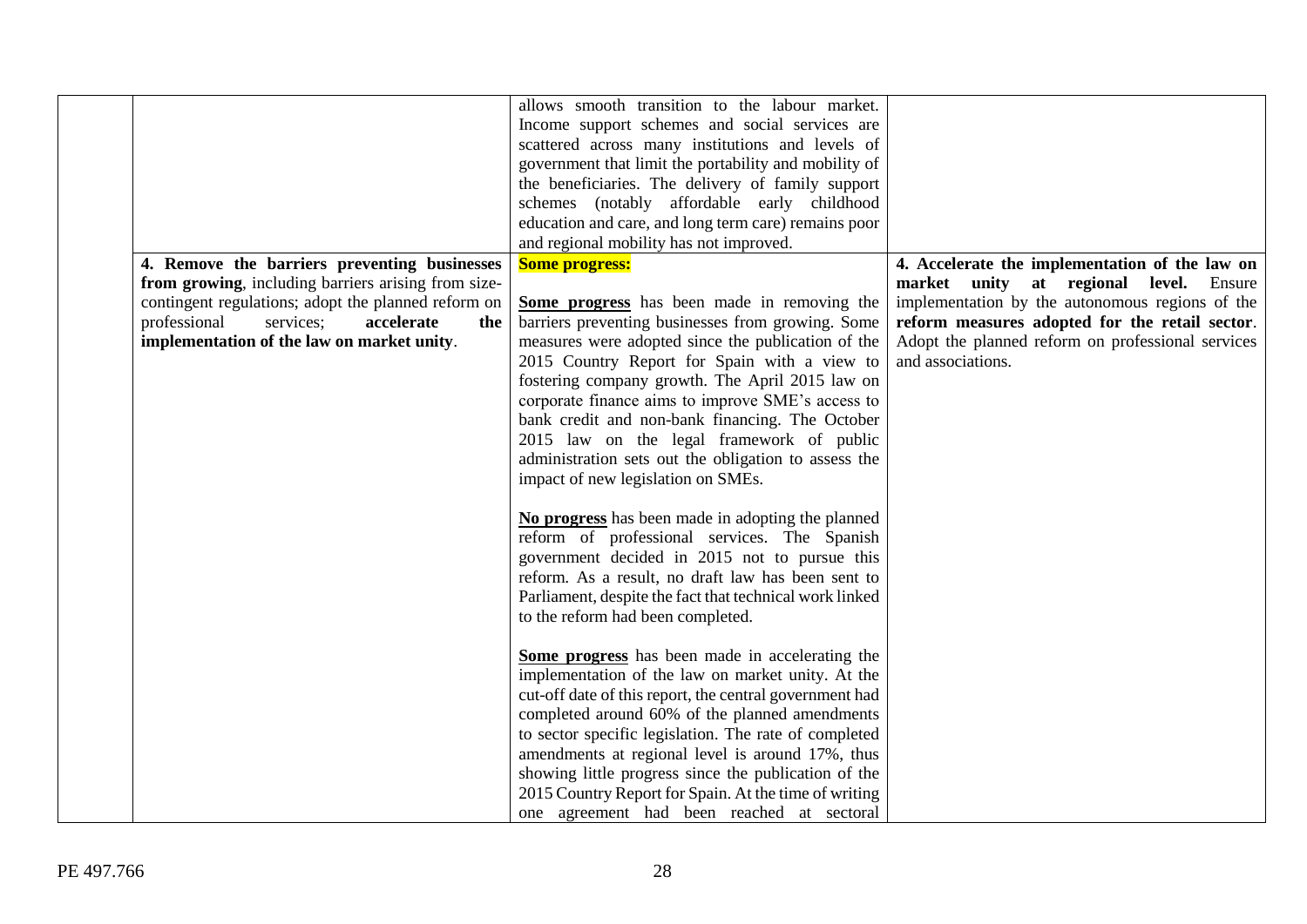|  | conference level on gambling. However, some            |                                                                     |
|--|--------------------------------------------------------|---------------------------------------------------------------------|
|  | technical groups reporting to the sectoral conferences |                                                                     |
|  | have made agreements in the areas of industry,         |                                                                     |
|  | tourism, urban and environmental regulations.          |                                                                     |
|  | Cooperation mechanisms among the different             |                                                                     |
|  | administrations set out in the Law, such as the        |                                                                     |
|  | electronic application to share information among      |                                                                     |
|  | central, regional and local authorities, are           |                                                                     |
|  | operational. Lastly, the law also introduces a         |                                                                     |
|  | complaint mechanism offering the possibility for       |                                                                     |
|  | economic agents to seek redress on barriers to market  |                                                                     |
|  | unity within shorter deadlines than ordinary           |                                                                     |
|  | administrative appeals. At the time of writing, 150    |                                                                     |
|  | complaints had been submitted.                         |                                                                     |
|  |                                                        | 3. Take further measures to improve the labour                      |
|  |                                                        | market relevance of tertiary education, including                   |
|  |                                                        | by providing incentives for cooperation between                     |
|  |                                                        | universities, firms and research. Increase                          |
|  |                                                        | performance-based funding of public research                        |
|  |                                                        | <b>bodies</b> and universities and <b>foster R&amp;I</b> investment |
|  |                                                        | by the private sector.                                              |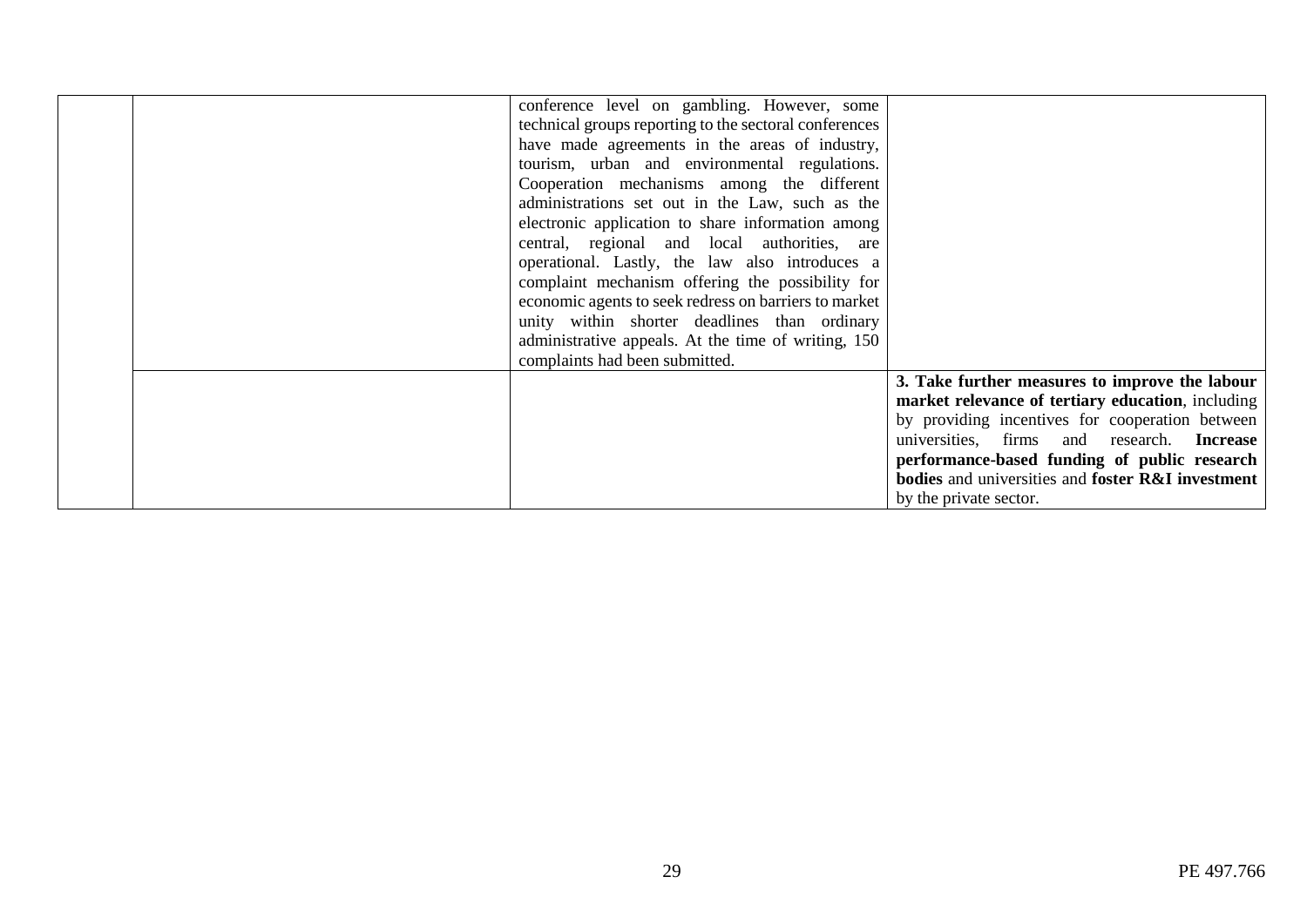<span id="page-29-0"></span>

| <b>FR</b> | <b>Country Specific Recommendations 2015</b>                                                                                                                                                                                                                                                                                                                                                                              | <b>Assessment of implementation of CSR 2015</b>                                                                                                                                                                                                                                                                                                                                                                                                                                                                                                       | <b>Draft Country Specific Recommendations 2016</b>                                                                                                                                                                                                                                                                                                                                                                                                                                                                                                          |
|-----------|---------------------------------------------------------------------------------------------------------------------------------------------------------------------------------------------------------------------------------------------------------------------------------------------------------------------------------------------------------------------------------------------------------------------------|-------------------------------------------------------------------------------------------------------------------------------------------------------------------------------------------------------------------------------------------------------------------------------------------------------------------------------------------------------------------------------------------------------------------------------------------------------------------------------------------------------------------------------------------------------|-------------------------------------------------------------------------------------------------------------------------------------------------------------------------------------------------------------------------------------------------------------------------------------------------------------------------------------------------------------------------------------------------------------------------------------------------------------------------------------------------------------------------------------------------------------|
|           | SGP: CSR 1 and MIP: CSR 1, 2, 3, 4, 5, 6                                                                                                                                                                                                                                                                                                                                                                                  | (based on COM staff document)                                                                                                                                                                                                                                                                                                                                                                                                                                                                                                                         | SGP: CRS 1 and MIP: CSR 1, 2, 3, 4, 5                                                                                                                                                                                                                                                                                                                                                                                                                                                                                                                       |
|           | 1. Ensure effective action under the excessive<br>deficit procedure and a durable correction of the<br>excessive deficit by 2017 by reinforcing the<br>budgetary strategy, taking the necessary measures for<br>all years and using all windfall gains for deficit and<br>debt reduction. Specify the expenditure cuts<br>planned for these years and provide an independent<br>evaluation of the impact of key measures. | <b>Limited progress</b> (this overall assessment of CSR 1)<br>excludes an assessment of compliance with the<br><b>Stability and Growth Pact):</b><br><b>Limited progress</b> has been made in specifying the<br>expenditure cuts planned up to 2017. The latest draft<br>budgetary plan specified the expenditure cuts<br>planned for 2016, but not for 2017. Moreover, no<br>independent evaluation of the impact of the key<br>measures included in the draft budgetary plan for<br>2016 was provided, due to the existence of many<br>evaluations. | 1. Ensure a durable correction of the excessive<br>deficit by 2017 by taking the required structural<br>measures and by using all windfall gains for deficit<br>and debt reduction. Specify the expenditure cuts<br>planned for the coming years and step up efforts to<br>increase the amount of savings generated by the<br>spending reviews, including on local government<br>spending, by the end of 2016. Reinforce<br>independent public policy evaluations in order to<br>identify efficiency gains across all sub-sectors of<br>general government. |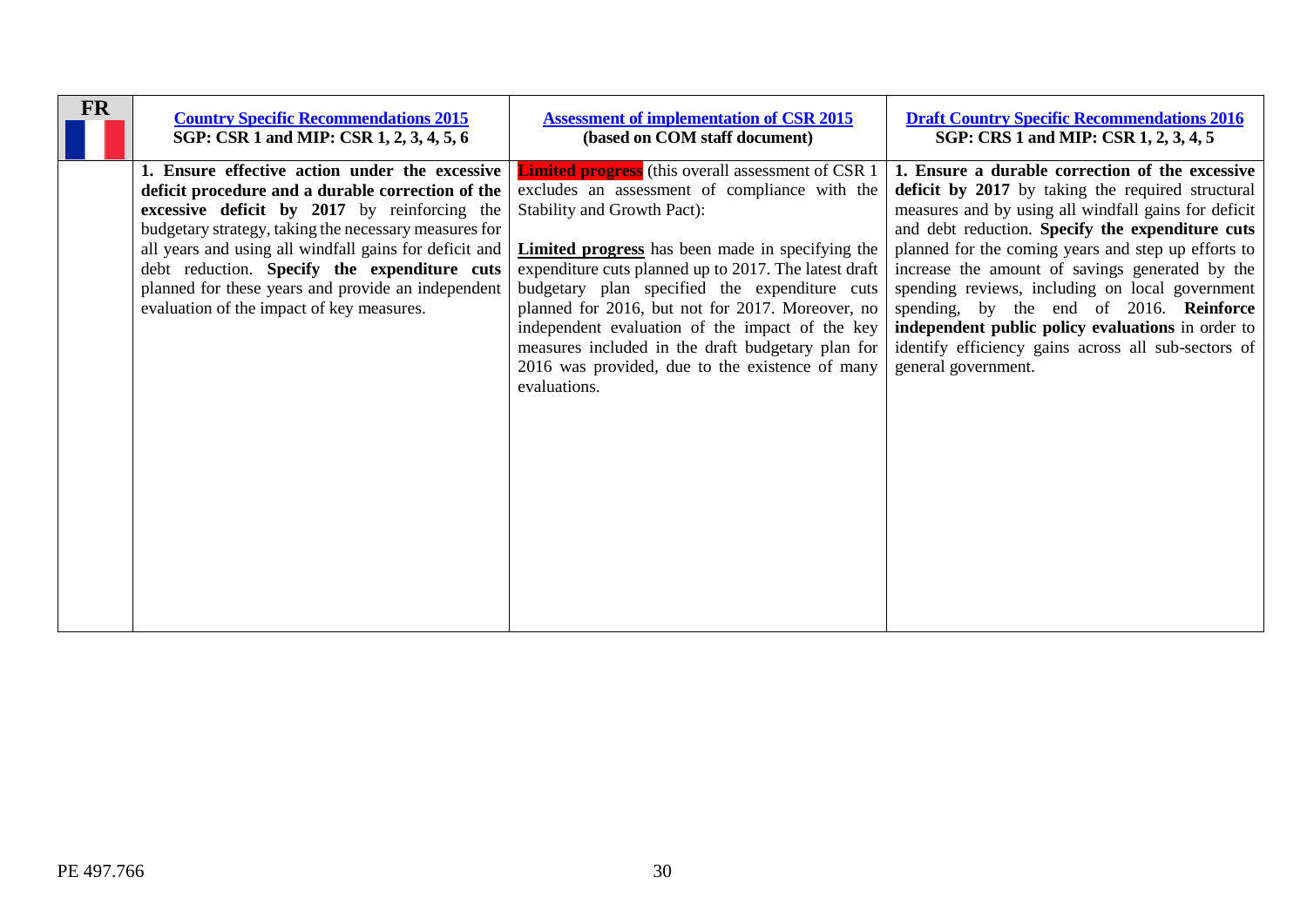| 2. Step up efforts to make the spending review         | <b>Some progress:</b>                                   |                                                     |
|--------------------------------------------------------|---------------------------------------------------------|-----------------------------------------------------|
| effective, continue public policy evaluations and      |                                                         |                                                     |
| identify savings opportunities across all sub-         | Some progress has been made in making the               |                                                     |
| sectors of general government, including on social     | spending review effective. The spending reviews         |                                                     |
| security and local government. Take steps to limit the | may become an important tool to identify efficiency     |                                                     |
| rise in local authorities' administrative expenditure. | gains in public expenditure, despite the limited        |                                                     |
| Take additional measures to bring the pension          | amount of savings generated by the first round of       |                                                     |
| system into balance, in particular ensuring by March   | reviews that were considered in the draft budget for    |                                                     |
| 2016 that the financial situation of complementary     | 2016.                                                   |                                                     |
| pension schemes is sustainable over the long term.     |                                                         |                                                     |
|                                                        | Some progress has been made on limiting the rise in     |                                                     |
|                                                        | local authorities' administrative expenditure. The      |                                                     |
|                                                        | spending norm (ODEDEL) for local authorities has        |                                                     |
|                                                        | been further specified in the draft budgetary plan for  |                                                     |
|                                                        | 2016, but is indicative rather than binding, while its  |                                                     |
|                                                        | in-year execution has not been monitored yet.           |                                                     |
|                                                        |                                                         |                                                     |
|                                                        | <b>Substantial progress</b> has been made for the long- |                                                     |
|                                                        | term sustainability of complementary pension            |                                                     |
|                                                        | schemes. On 30 October 2015 social partners agreed      |                                                     |
|                                                        | on a package of measures for complementary pension      |                                                     |
|                                                        | schemes (AGIRC-ARRCO) to improve the                    |                                                     |
|                                                        | sustainability of complementary pension schemes,        |                                                     |
|                                                        | while strengthening incentives to work longer.          |                                                     |
|                                                        | According to social partners' estimations, a slight     |                                                     |
|                                                        | deficit for complementary pension schemes would         |                                                     |
|                                                        | persist in 2030 only under the most pessimistic         |                                                     |
|                                                        | scenarios provided by the Conseil d'Orientation des     |                                                     |
|                                                        | Retraites.                                              |                                                     |
| 3. Ensure that the labour cost reductions              | <b>Some progress:</b>                                   | 2. Ensure that the labour cost reductions are       |
| stemming from the tax credit for competitiveness       |                                                         | sustained and that minimum wage developments        |
| and employment and from the responsibility and         | <b>Substantial progress</b> has been made in pursuing   | are consistent with job creation and                |
| solidarity pact are sustained, in particular by        | measures to reduce the cost of labour. The 2016         | competitiveness. Reform the labour law to provide   |
| implementing them as planned in 2016. Evaluate the     | budget leaves the tax credit for competitiveness and    | more incentives for employers to hire on open-ended |
| effectiveness of these schemes in the light of labour  | employment (CICE) unchanged and confirms the            | contracts.                                          |
| and product market rigidities. Reform in consultation  | implementation of the second phase of reductions in     |                                                     |
| with the social partners and in accordance with        | employers' social security contributions planned in     |                                                     |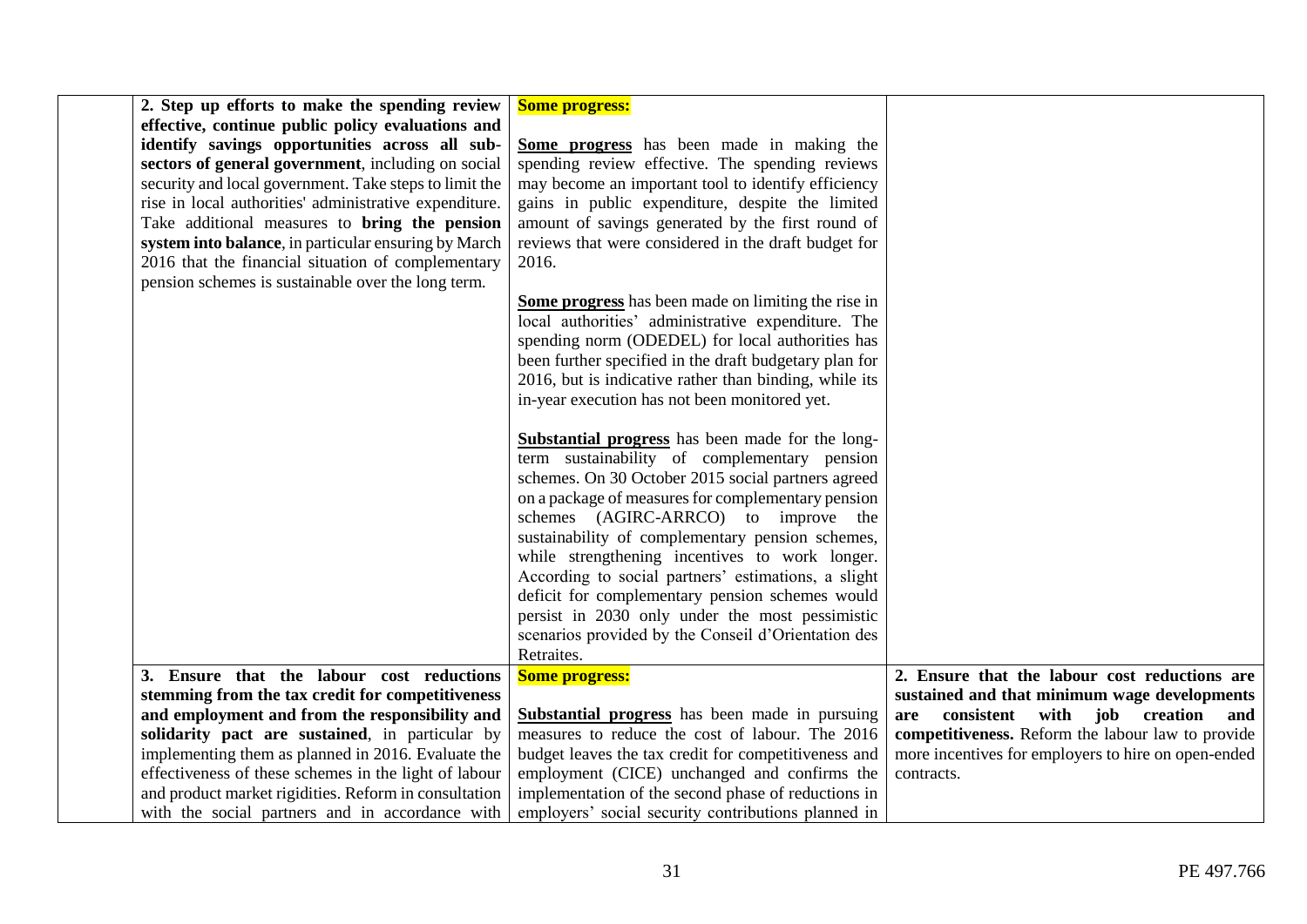| national practices, the wage-setting process to ensure<br>that wages evolve in line with productivity. Ensure<br>that minimum wage developments are consistent<br>with the objectives of promoting employment and<br>competitiveness.                                                                                                                                    | the Responsibility and Solidarity Pact, albeit with a<br>three months' delay from the original timing.<br>Moreover, the third report on the CICE was<br>published in September 2015 and a first ex post<br>evaluation of its effects, based on firm-level data, is<br>planned for September 2016.                                                                                                                                    |                                                                                                                                                                                                                                                                                                                                                                                                                                                                  |
|--------------------------------------------------------------------------------------------------------------------------------------------------------------------------------------------------------------------------------------------------------------------------------------------------------------------------------------------------------------------------|--------------------------------------------------------------------------------------------------------------------------------------------------------------------------------------------------------------------------------------------------------------------------------------------------------------------------------------------------------------------------------------------------------------------------------------|------------------------------------------------------------------------------------------------------------------------------------------------------------------------------------------------------------------------------------------------------------------------------------------------------------------------------------------------------------------------------------------------------------------------------------------------------------------|
|                                                                                                                                                                                                                                                                                                                                                                          | Some progress has been made in reforming the<br>wage-setting process. The law on social dialogue<br>adopted in August 2015 enables companies, through<br>majority agreements, to conclude wage agreements<br>valid for up to three years instead of one year.<br>Moreover, a reform of the labour code has been<br>announced for 2016.                                                                                               |                                                                                                                                                                                                                                                                                                                                                                                                                                                                  |
|                                                                                                                                                                                                                                                                                                                                                                          | <b>Limited progress</b> has been made in ensuring that<br>minimum wage developments are consistent with the<br>objectives of promoting employment<br>and<br>competitiveness. While no increase of the minimum<br>wage was granted in 2014, its automatic annual<br>indexation process was not modified. In 2015 the<br>minimum wage increased by 0.6 percentage point<br>more than inflation while unemployment continued<br>rising. |                                                                                                                                                                                                                                                                                                                                                                                                                                                                  |
| 4. By the end of 2015, reduce regulatory<br>impediments to companies' growth, in particular<br>by reviewing the size-related criteria in regulations to<br>avoid threshold effects. Remove the restrictions on<br>access to and the exercise of regulated professions,<br>beyond the legal professions, in particular as regards<br>the health professions as from 2015. | <b>Some progress:</b><br>Limited progress has been made in reducing<br>regulatory barriers to companies' growth. The<br>measures taken or proposed to reduce barriers have<br>limited impact (9 and 10 employee thresholds raised<br>to 11) or are temporary (additional fiscal and social<br>levies linked to reaching thresholds up to 50<br>employees have been frozen for 3 years).                                              | 4. Remove barriers to activity in the services<br>sector, in particular in business services and<br>regulated professions. Take steps to simplify and<br>improve the efficiency of innovation policy schemes.<br>By the end of 2016, further reform the size-related<br>criteria in regulations that impede companies'<br>growth and continue to simplify companies'<br>administrative, fiscal and accounting rules by<br>pursuing the simplification programme. |
|                                                                                                                                                                                                                                                                                                                                                                          | Some progress has been made in removing<br>unjustified restrictions on access to and the exercise<br>of regulated professions, notably the legal                                                                                                                                                                                                                                                                                     |                                                                                                                                                                                                                                                                                                                                                                                                                                                                  |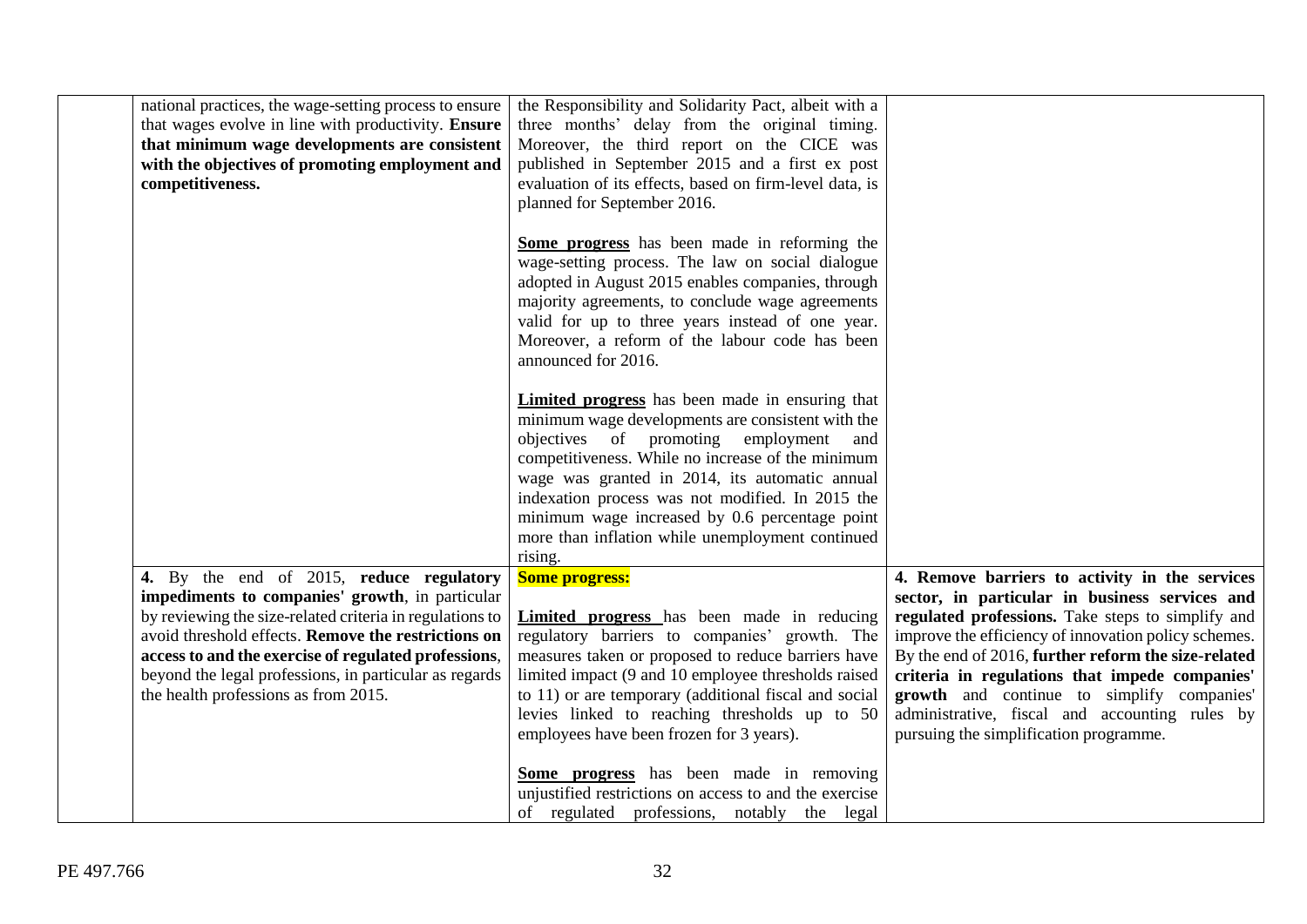| No progress has been made in abolishing inefficient<br>taxes. Out of the more than 100 identified by the |
|----------------------------------------------------------------------------------------------------------|
|----------------------------------------------------------------------------------------------------------|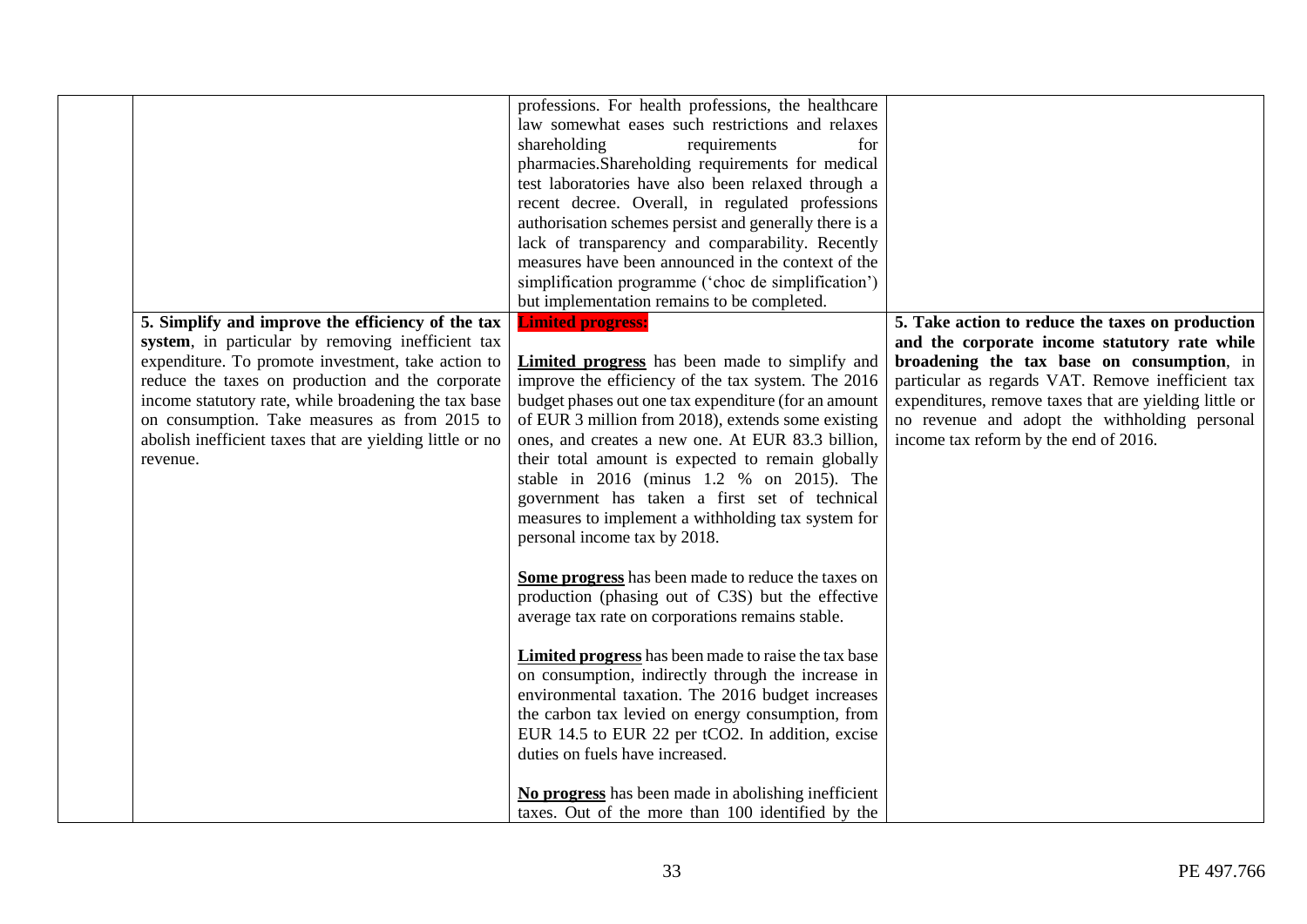| 6. Reform the labour law to provide more<br>incentives for employers to hire on open-ended<br>contracts. Facilitate take up of derogations at<br>company and branch level from general legal<br>provisions, in particular as regards working time<br>arrangements. Reform the law creating the accords<br>de maintien de l'emploi by the end of 2015 in order<br>to increase their take-up by companies. Take action<br>in consultation with the social partners and in<br>accordance with national practices to reform the<br>unemployment benefit system in order to bring<br>the system back to budgetary sustainability and<br>provide more incentives to return to work. | Inspectorate-General of Finances ('Inspection<br>Générale des Finances') in 2014, the 2016 budget<br>deletes two, for a total amount of EUR 10 million,<br>and creates five new ones.<br><b>Limited progress:</b><br><b>Limited progress</b> has been made in reducing labour<br>market segmentation. Higher social contributions for<br>very short-term contracts have failed to provide more<br>incentives for employers to hire on longer-term<br>contracts, while the overall effect of the measures<br>contained in the French Small Business Act<br>announced by Prime Minister Manuel Valls on 9<br>June 2015 and adopted as part of the 2016 budget is<br>unclear. A bonus of EUR 2000 per year for two years<br>was recently introduced for firms with fewer than<br>250 employees. This premium, however, concerns<br>both permanent and fixed-term contracts of more<br>than six months. Finally, the reform of the 'justice<br>prud'homale' introduced by the Macron law ('loi<br>Macron') could have reduced employers' costs<br>associated to hiring an employee on a permanent<br>rather than a fixed-term contract but it was<br>overturned by the French constitutional court.<br><b>Limited progress</b> has been made in facilitating the<br>take-up of derogations at company and branch level<br>from general legal provisions. The reform of the<br>labour regulation could grant more scope to company | 3. Improve the links between the education sector<br>and the labour market, in particular by reforming<br>apprenticeship and vocational training, with<br>emphasis on the low-skilled. By the end of 2016,<br>take action to reform the unemployment benefit<br>system in order to bring the system back to budgetary<br>sustainability and to provide more incentives to<br>return to work. |
|-------------------------------------------------------------------------------------------------------------------------------------------------------------------------------------------------------------------------------------------------------------------------------------------------------------------------------------------------------------------------------------------------------------------------------------------------------------------------------------------------------------------------------------------------------------------------------------------------------------------------------------------------------------------------------|-------------------------------------------------------------------------------------------------------------------------------------------------------------------------------------------------------------------------------------------------------------------------------------------------------------------------------------------------------------------------------------------------------------------------------------------------------------------------------------------------------------------------------------------------------------------------------------------------------------------------------------------------------------------------------------------------------------------------------------------------------------------------------------------------------------------------------------------------------------------------------------------------------------------------------------------------------------------------------------------------------------------------------------------------------------------------------------------------------------------------------------------------------------------------------------------------------------------------------------------------------------------------------------------------------------------------------------------------------------------------------------------------------------------------------|----------------------------------------------------------------------------------------------------------------------------------------------------------------------------------------------------------------------------------------------------------------------------------------------------------------------------------------------------------------------------------------------|
|                                                                                                                                                                                                                                                                                                                                                                                                                                                                                                                                                                                                                                                                               | and branch level agreements to derogate from general<br>legal provisions, but the details of the law are not yet<br>known.<br>Some progress has been made in reforming the<br>employment conservation agreements ('accords de<br>maintien de l'emploi'). The Macron law ('loi                                                                                                                                                                                                                                                                                                                                                                                                                                                                                                                                                                                                                                                                                                                                                                                                                                                                                                                                                                                                                                                                                                                                                 |                                                                                                                                                                                                                                                                                                                                                                                              |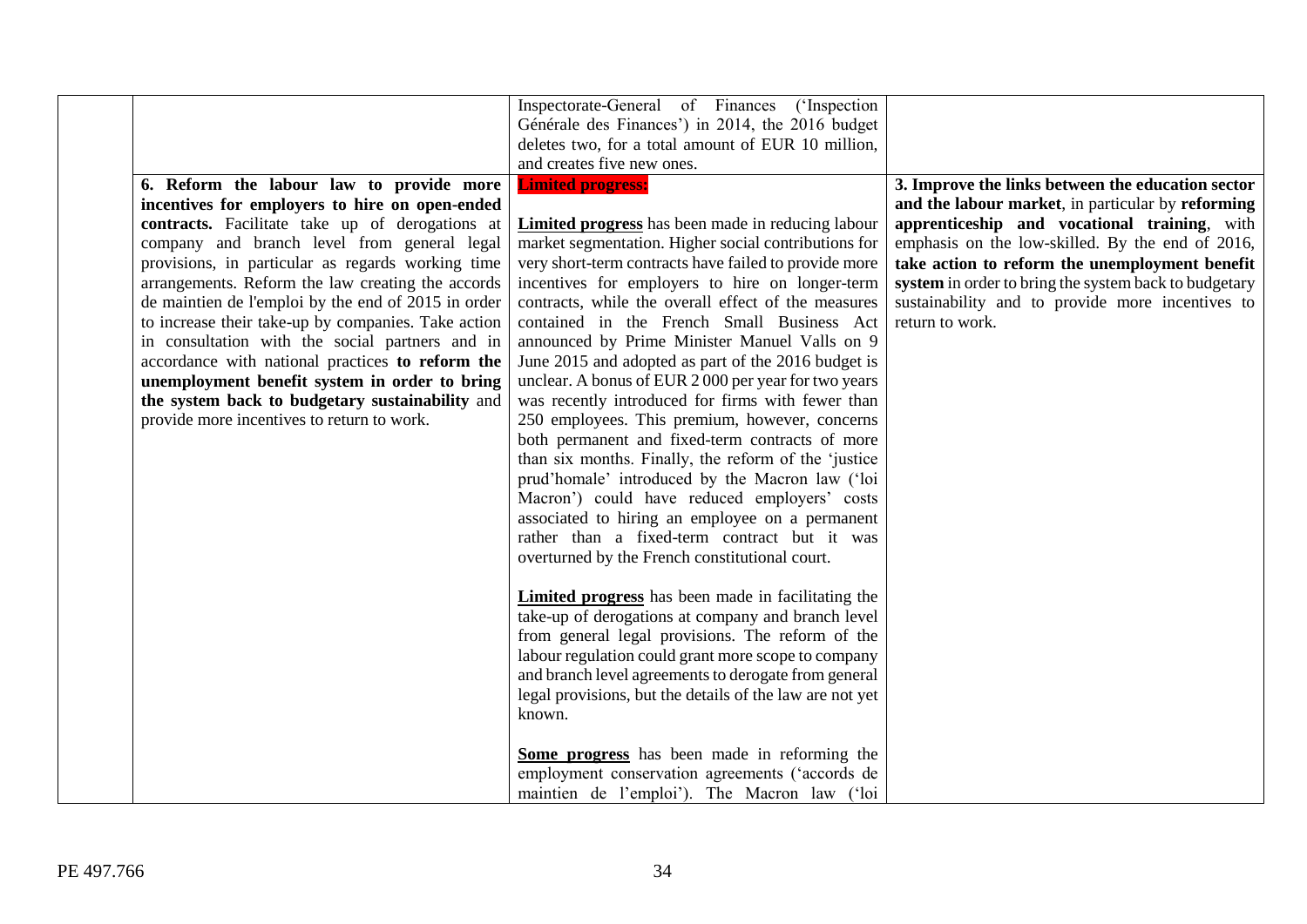| Macron') modified those, but no new agreement has<br>been signed since the adoption of this law.                                                                                                                                                                      |  |
|-----------------------------------------------------------------------------------------------------------------------------------------------------------------------------------------------------------------------------------------------------------------------|--|
| <b>Limited progress</b> has been made in reforming the<br>unemployment benefit system. While the 2015<br>national reform programme announces a reform of<br>the unemployment benefit system for 1 July 2016 at<br>the latest, its content is not known at the moment. |  |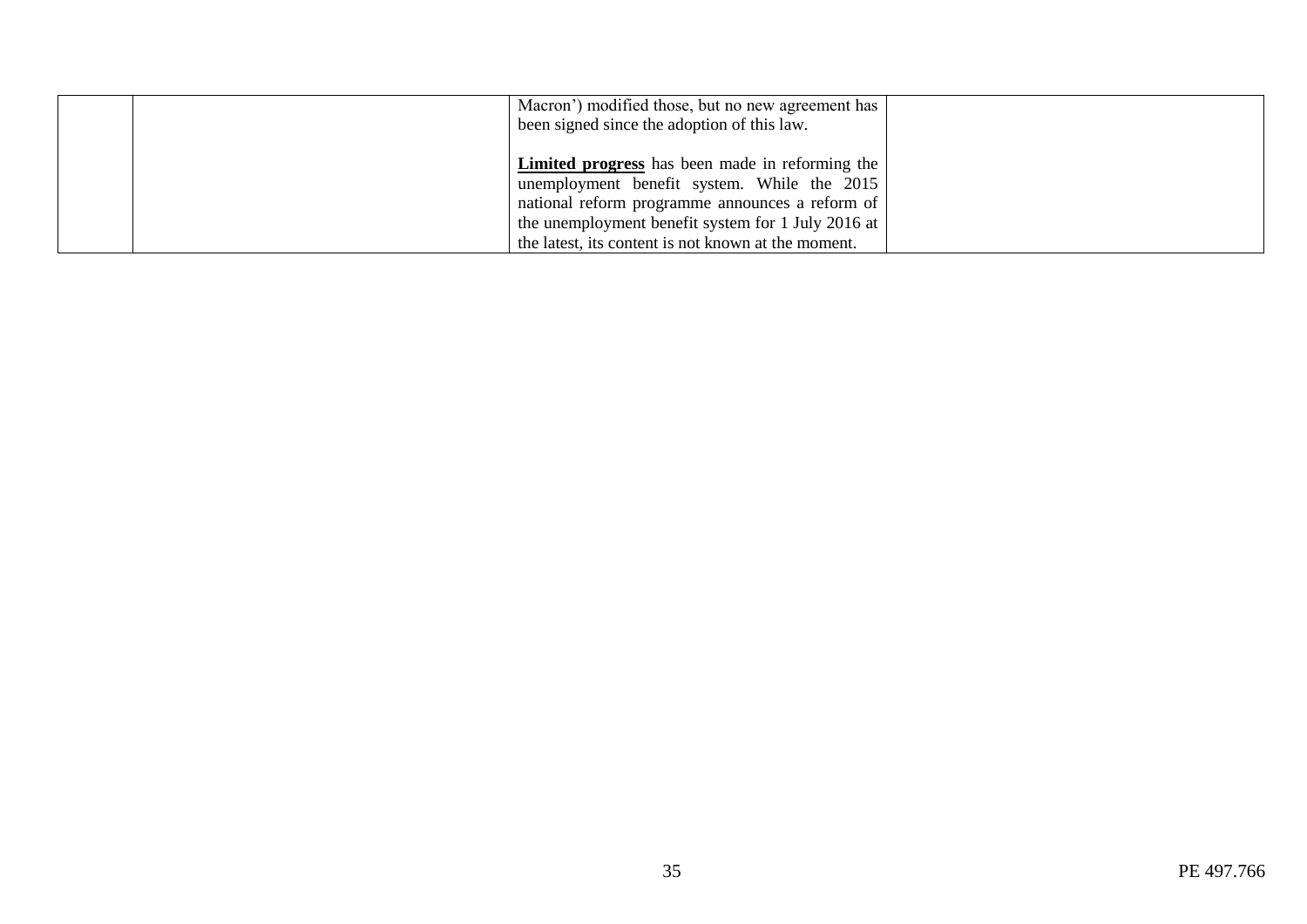<span id="page-35-0"></span>

| <b>HR</b><br>Ø. | <b>Country Specific Recommendations 2015</b><br>SGP: CSR 1 and MIP: CSR 1, 2, 3, 4, 5, 6                                                                                                                                                                                                                                                                                                                                                                                                                                                                                                                                                                                                                                                       | <b>Assessment of implementation of CSR 2015</b><br>(based on COM staff document)                                                                                                                                                                                                                                                                                                                                                                                                                                                                                                                                                                                                                                                                                                                                                                                                                                                                                                                                                                                                                                                                                                                                                                                                                                                                                                                                            | <b>Draft Country Specific Recommendations 2016</b><br>SGP: CSR 1 and MIP: CSR 1, 2, 3, 4, 5                                                                                                                                                                                                                                                                                                                                                                                                                                                                                                                                                                                                                                              |
|-----------------|------------------------------------------------------------------------------------------------------------------------------------------------------------------------------------------------------------------------------------------------------------------------------------------------------------------------------------------------------------------------------------------------------------------------------------------------------------------------------------------------------------------------------------------------------------------------------------------------------------------------------------------------------------------------------------------------------------------------------------------------|-----------------------------------------------------------------------------------------------------------------------------------------------------------------------------------------------------------------------------------------------------------------------------------------------------------------------------------------------------------------------------------------------------------------------------------------------------------------------------------------------------------------------------------------------------------------------------------------------------------------------------------------------------------------------------------------------------------------------------------------------------------------------------------------------------------------------------------------------------------------------------------------------------------------------------------------------------------------------------------------------------------------------------------------------------------------------------------------------------------------------------------------------------------------------------------------------------------------------------------------------------------------------------------------------------------------------------------------------------------------------------------------------------------------------------|------------------------------------------------------------------------------------------------------------------------------------------------------------------------------------------------------------------------------------------------------------------------------------------------------------------------------------------------------------------------------------------------------------------------------------------------------------------------------------------------------------------------------------------------------------------------------------------------------------------------------------------------------------------------------------------------------------------------------------------|
|                 | 1. Ensure a durable correction of the excessive<br>deficit by 2016 by taking the necessary measures in<br>2015 and reinforcing the budgetary strategy for<br>2016. Publish and implement the findings of the<br>expenditure review. Improve control over<br>expenditure at central and local level, in particular<br>by establishing a sanctioning mechanism for entities<br>breaching budgetary limits. Adopt the Fiscal<br>Responsibility Act and strengthen the capacity and<br>role of the State Audit Office. Introduce a<br>recurrent property tax and improve VAT<br>compliance. Reinforce public debt management, in<br>particular by publishing on an annual basis a debt<br>management strategy and ensuring adequate<br>resourcing. | <b>Limited progress</b> (this overall assessment of CSR 1<br>does not include an assessment of compliance with<br>the Stability and Growth Pact):<br>Limited progress in the publication and<br>implementation of the spending review, as only<br>some of the identified saving measures are being<br>implemented (namely in the area of health care and<br>the rationalisation of public agencies). Preparatory<br>work has been undertaken on public-sector wage-<br>setting. The findings of the review have not been<br>published nor presented to Parliament.<br><b>Limited progress</b> in improving control over<br>expenditure at central and local level, adopting the<br>Fiscal Responsibility Act (FRA) and strengthening<br>the capacity and role of the State Audit Office<br>(SAO), as the government adopted a new standard<br>form for fiscal impact assessments on new<br>legislation and secured additional funding for the<br>SAO. The adoption of the new FRA has been<br>postponed.<br><b>Limited progress</b> in introducing a recurrent<br>property tax and improving VAT compliance, as<br>measures are being taken to improve tax compliance,<br>including a gradual development of a compliance<br>risks management system. A reform of communal<br>charges, presented as a step in broader property<br>taxation reform, has been initiated.<br>No progress in reinforcing public debt management | 1. Ensure a durable correction of the excessive<br>deficit by 2016. Thereafter, achieve an annual<br>fiscal adjustment of at least 0.6% of GDP in 2017.<br>Use any windfall gains to accelerate the reduction<br>of the general government debt ratio. By<br>September 2016, reinforce numerical fiscal rules<br>and strengthen the independence and the mandate<br>of the Fiscal Policy Commission. By the end of<br>2016, improve budgetary planning and<br>strengthen the multi-annual budgetary<br>framework. By the end of 2016, start a reform<br>of recurrent taxation of immovable property.<br>Reinforce the framework for public debt<br>management. Adopt and start implementing a<br>debt management strategy for 2016-2018. |
|                 |                                                                                                                                                                                                                                                                                                                                                                                                                                                                                                                                                                                                                                                                                                                                                | and ensuring adequate resourcing, as the publication                                                                                                                                                                                                                                                                                                                                                                                                                                                                                                                                                                                                                                                                                                                                                                                                                                                                                                                                                                                                                                                                                                                                                                                                                                                                                                                                                                        |                                                                                                                                                                                                                                                                                                                                                                                                                                                                                                                                                                                                                                                                                                                                          |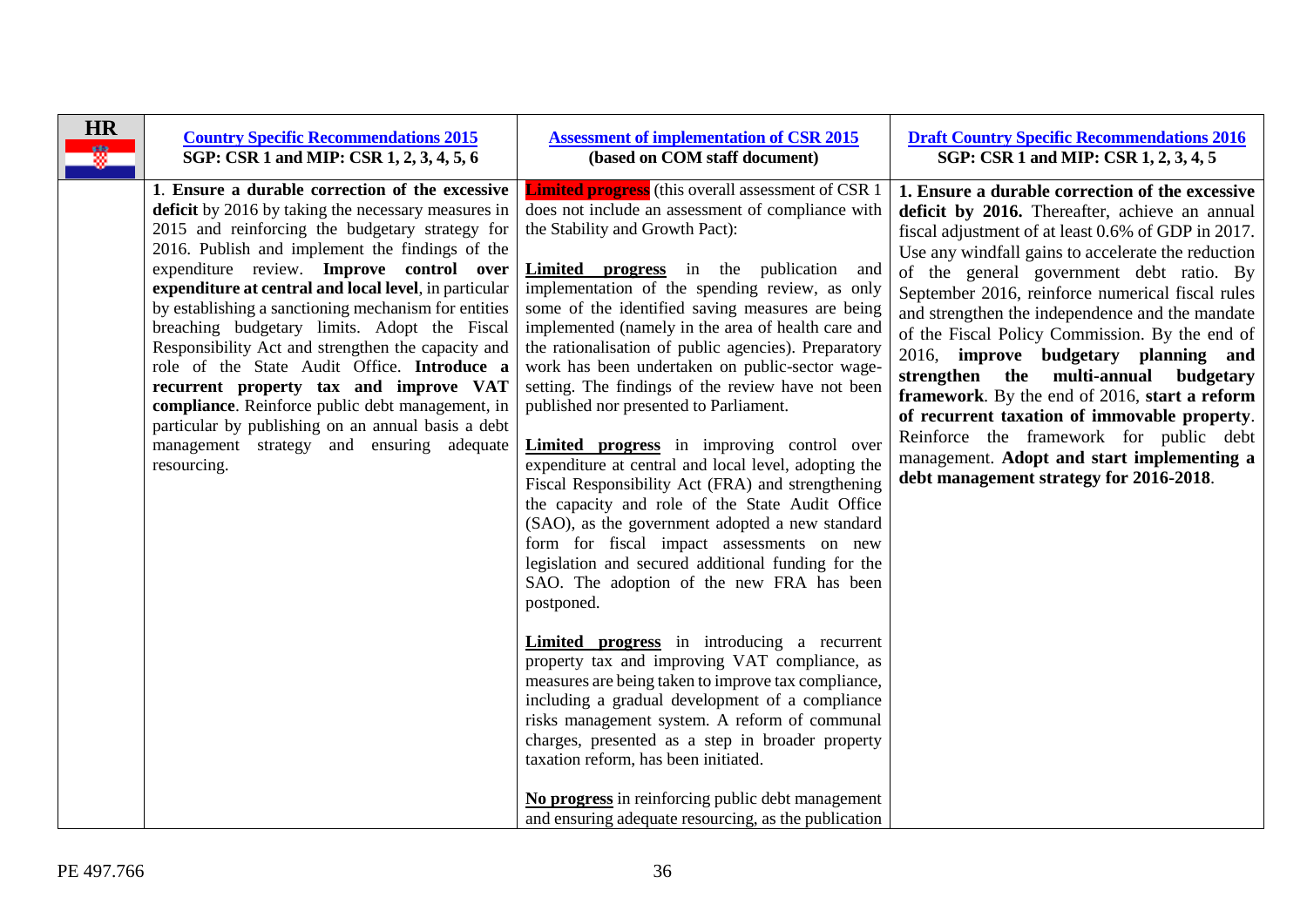|                                                                                                                                                                                                                                                                                                                                                                                                                                                                                                                   | of a debt management strategy is delayed for end-<br>2016 and no sufficient steps have been taken to<br>ensure adequate resourcing.                                                                                                                                                                                                                                                                                                                                                                                                                                                    |                                                                                                                                                                                                                                                                                                                                                                                                                                                                                                                                                                                                                               |
|-------------------------------------------------------------------------------------------------------------------------------------------------------------------------------------------------------------------------------------------------------------------------------------------------------------------------------------------------------------------------------------------------------------------------------------------------------------------------------------------------------------------|----------------------------------------------------------------------------------------------------------------------------------------------------------------------------------------------------------------------------------------------------------------------------------------------------------------------------------------------------------------------------------------------------------------------------------------------------------------------------------------------------------------------------------------------------------------------------------------|-------------------------------------------------------------------------------------------------------------------------------------------------------------------------------------------------------------------------------------------------------------------------------------------------------------------------------------------------------------------------------------------------------------------------------------------------------------------------------------------------------------------------------------------------------------------------------------------------------------------------------|
| 2. Discourage early retirement by raising<br>penalties for early exits. Improve the adequacy and<br>efficiency of pension spending by tightening the<br>definition of arduous and hazardous professions.<br>Tackle the fiscal risks in healthcare.                                                                                                                                                                                                                                                                | <b>Limited progress:</b><br><b>Limited progress</b> in discouraging early retirement<br>and improving the adequacy and efficiency of<br>pension spending, as planned policy action to<br>encourage particular categories of workers to stay in<br>longer employment has been put on hold.<br><b>Limited progress</b> in tackling the fiscal risks in<br>healthcare, as the reduction in arrears in the health<br>care system is not proceeding according to plan even<br>though the financial situation of the hospital sectors<br>is improving overall.                               | 2. By the end of 2016, take measures to<br>discourage early retirement, accelerate the<br>transition to the higher statutory retirement<br>age and align pension provisions for specific<br>categories with the rules of the general scheme.<br>Provide appropriate up- and re-skilling measures<br>to enhance the employability of the working-age<br>population, with a focus on the low-skilled and the<br>long-term unemployed. Consolidate social<br>protection benefits by reducing special schemes,<br>aligning eligibility criteria, integrating their<br>administration, and focus support on those most in<br>need. |
| 3. Tackle the weaknesses in the wage-setting<br>framework, in consultation with the social partners<br>and in accordance with national practices, to foster<br>the alignment of wages with productivity and<br>macroeconomic conditions. Strengthen incentives<br>for the unemployed and inactive to take up paid<br>employment. Based on the 2014 review, carry out<br>the reform of the social protection system and further<br>consolidate social benefits by improving targeting<br>and eliminating overlaps. | <b>Limited progress:</b><br><b>Limited progress</b> in tackling the weaknesses in the<br>wage-setting framework as preparatory steps have<br>been taken to reform the wage-determination system<br>in the public sector, but concrete measures have yet<br>to be adopted.<br><b>Limited progress</b> in strengthening incentives to<br>take up paid employment and carrying out the<br>reform of the social protection system as the<br>consolidation of social benefits is proceeding slowly<br>and concrete reform plans following the 2014 review<br>have not yet been put forward. |                                                                                                                                                                                                                                                                                                                                                                                                                                                                                                                                                                                                                               |
| 4. Reduce the extent of fragmentation and<br>overlap between levels of central and local<br>government by putting forward a new model for<br>functional distribution of competencies and by<br>rationalising the system of state agencies. Increase<br>transparency and accountability in the public                                                                                                                                                                                                              | <b>Limited progress:</b><br>Limited progress in reducing fragmentation and<br>overlap between levels of central and local<br>government as a comprehensive reform of local<br>governance is lagging behind and the rationalisation                                                                                                                                                                                                                                                                                                                                                     | 3. By the end of 2016, start reducing<br>fragmentation and improving the functional<br>distribution of competencies in public<br>administration to improve efficiency and reduce<br>territorial disparities in the delivery of public<br>services. In consultation with social partners,                                                                                                                                                                                                                                                                                                                                      |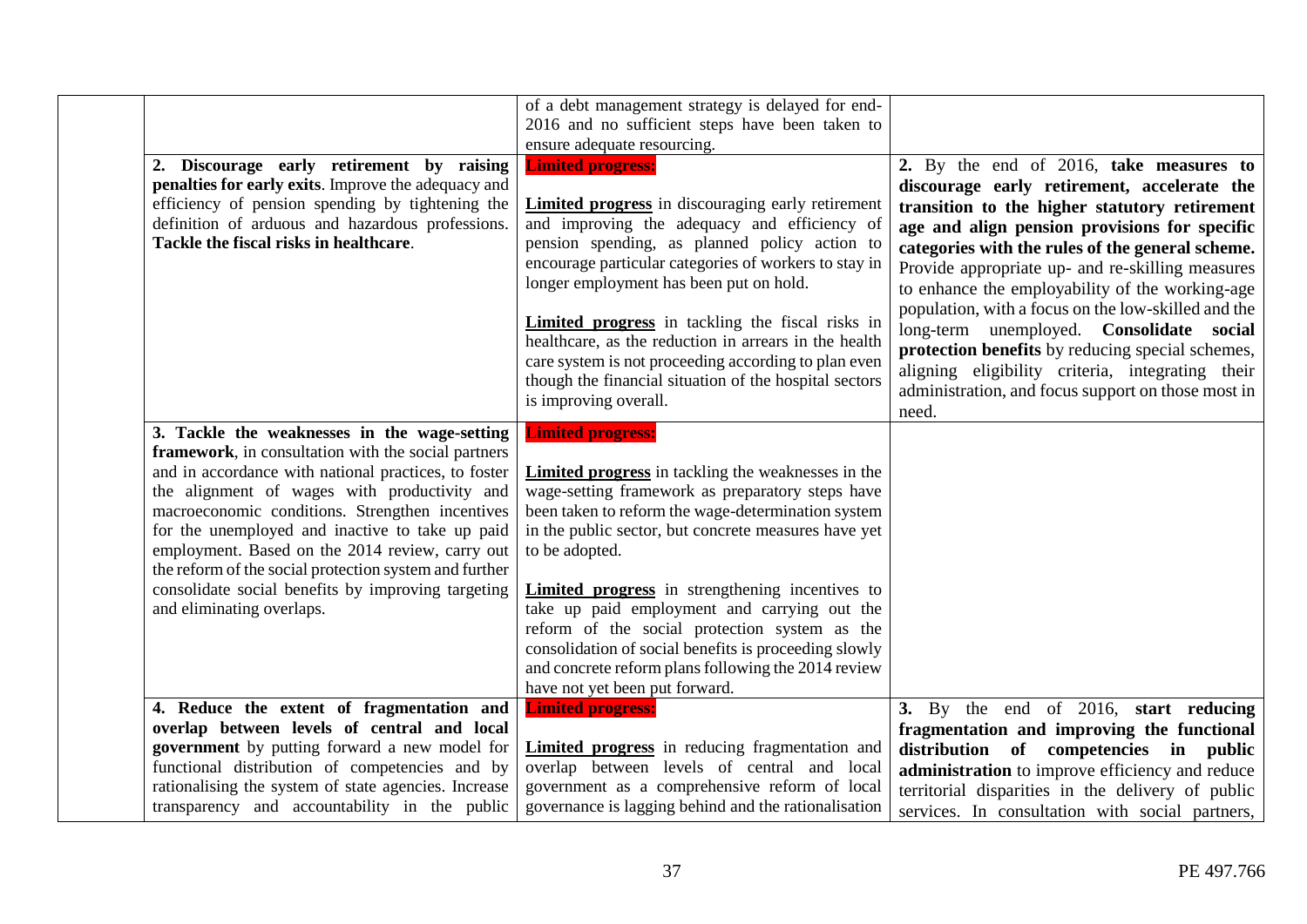| corporate sector, in particular as regards managerial<br>appointments and competency requirements. | of the agency system had been initiated but is<br>currently on hold.                        | harmonise the wage-setting frameworks across the |
|----------------------------------------------------------------------------------------------------|---------------------------------------------------------------------------------------------|--------------------------------------------------|
|                                                                                                    |                                                                                             | public administration and public services.       |
| Advance the listing of minority packages of shares<br>of public companies and privatisations.      |                                                                                             | Reinforce the monitoring<br>of state-owned       |
|                                                                                                    | Some progress in increasing transparency and                                                | enterprises'<br>performance<br>and<br>boards'    |
|                                                                                                    | accountability in the public corporate sector, as new                                       | accountability. Advance the listing of shares of |
|                                                                                                    | legislation on managerial appointments has been                                             | state-owned companies and the divestment         |
|                                                                                                    | adopted, though it remains to be established how the<br>new provisions will be implemented. | process of state assets.                         |
|                                                                                                    |                                                                                             |                                                  |
|                                                                                                    | <b>Limited progress</b> in advancing the listing of                                         |                                                  |
|                                                                                                    | minority packages of shares of public companies and                                         |                                                  |
|                                                                                                    | privatisations as no new privatisations took place,                                         |                                                  |
|                                                                                                    | apart from the recapitalisation of the state bank HPB                                       |                                                  |
|                                                                                                    | with an increased share of private owners.                                                  |                                                  |
| 5. Significantly, reduce parafiscal charges and                                                    | <b>Limited progress:</b>                                                                    | 4. Significantly reduce parafiscal charges.      |
| remove excessive barriers for service providers.                                                   |                                                                                             | Remove unjustified regulatory restrictions       |
| Identify and implement steps to improve the                                                        | <b>Limited progress</b> in significantly reducing                                           | hampering access to and the practice of          |
| efficiency and quality of the justice system, in                                                   | parafiscal charges and removing excessive barriers                                          | regulated professions. Reduce the administrative |
| particular commercial courts.                                                                      | for service providers as 12 parafiscal charges were                                         | burden on businesses.                            |
|                                                                                                    | reduced or abolished (and 1 added), but main                                                |                                                  |
|                                                                                                    | barriers for service providers remain unresolved,                                           | See CSR 5 (justice system)                       |
|                                                                                                    | especially in professional and business services.                                           |                                                  |
|                                                                                                    | <b>Limited progress</b> in identifying and implementing                                     |                                                  |
|                                                                                                    | steps to improve the efficiency and quality of the                                          |                                                  |
|                                                                                                    | justice system as proceeding and backlogs remain                                            |                                                  |
|                                                                                                    | considerable and the use of electronic means to                                             |                                                  |
|                                                                                                    | communicate with parties remains a challenge                                                |                                                  |
|                                                                                                    | (despite some progress).                                                                    |                                                  |
| 6. Reinforce the pre-insolvency and insolvency                                                     | <b>Some progress:</b>                                                                       | 5. Take measures to improve the quality and      |
| frameworks for businesses in order to facilitate debt                                              |                                                                                             | efficiency of the judicial system in commercial  |
| restructuring and put in place a personal insolvency                                               | Substantial progress in reinforcing the pre-                                                | administrative courts. Facilitate<br>and<br>the  |
| procedure. Strengthen the capacity of the                                                          | insolvency and insolvency frameworks for                                                    | resolution of non-performing loans, in           |
| financial sector to support the recovery in view of                                                | businesses and putting in place a personal insolvency                                       | particular by improving the tax treatment of the |
| challenges from high non-performing corporate                                                      | procedure as implementation of the amended                                                  | resolution of non-performing loans.              |
| loans and foreign currency mortgage loans, and                                                     | corporate insolvency legislation is expected to                                             |                                                  |
| weak governance practices in some institutions.                                                    | contribute to faster resolution of impaired debt and                                        |                                                  |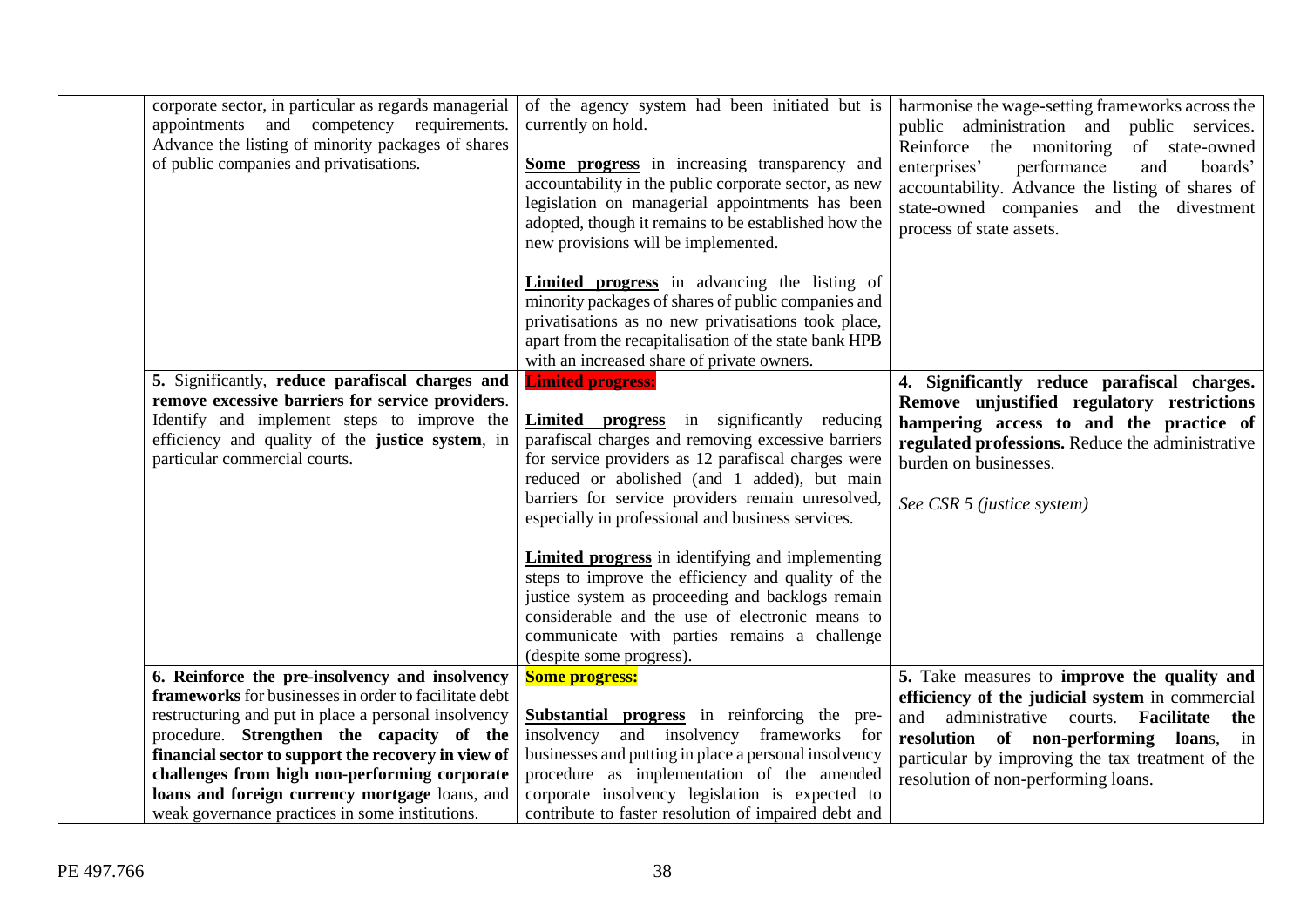| the legislative framework for personal insolvency<br>entered into force, tough implementation could<br>prove challenging.                                                                                                                                                                                                                                                                                                |  |
|--------------------------------------------------------------------------------------------------------------------------------------------------------------------------------------------------------------------------------------------------------------------------------------------------------------------------------------------------------------------------------------------------------------------------|--|
| Some progress in strengthening the capacity of the<br>financial sector to support the recovery in view of<br>challenges from high non-performing corporate<br>loans. Although no additional measures to tackle the<br>issue have been prepared, the non-performing loans<br>(NPL) ratio is stabilising at a high level. The reform<br>of the insolvency framework is expected to support<br>a faster resolution of NPLs. |  |
| <b>Limited progress</b> in strengthening the capacity of<br>the financial sector to support the recovery in view<br>of challenges from foreign currency mortgage loans,<br>as the CHF loan conversion legislation puts strain on<br>public finances and causes substantial losses for<br>banks.                                                                                                                          |  |
| Some progress in addressing the challenges from<br>weak governance practices in some institutions, as<br>there is a commitment from the authorities to carry<br>out an asset quality review of the credit portfolio of<br>the Croatian Bank for Reconstruction and<br>Development (HBOR) in 2017.                                                                                                                        |  |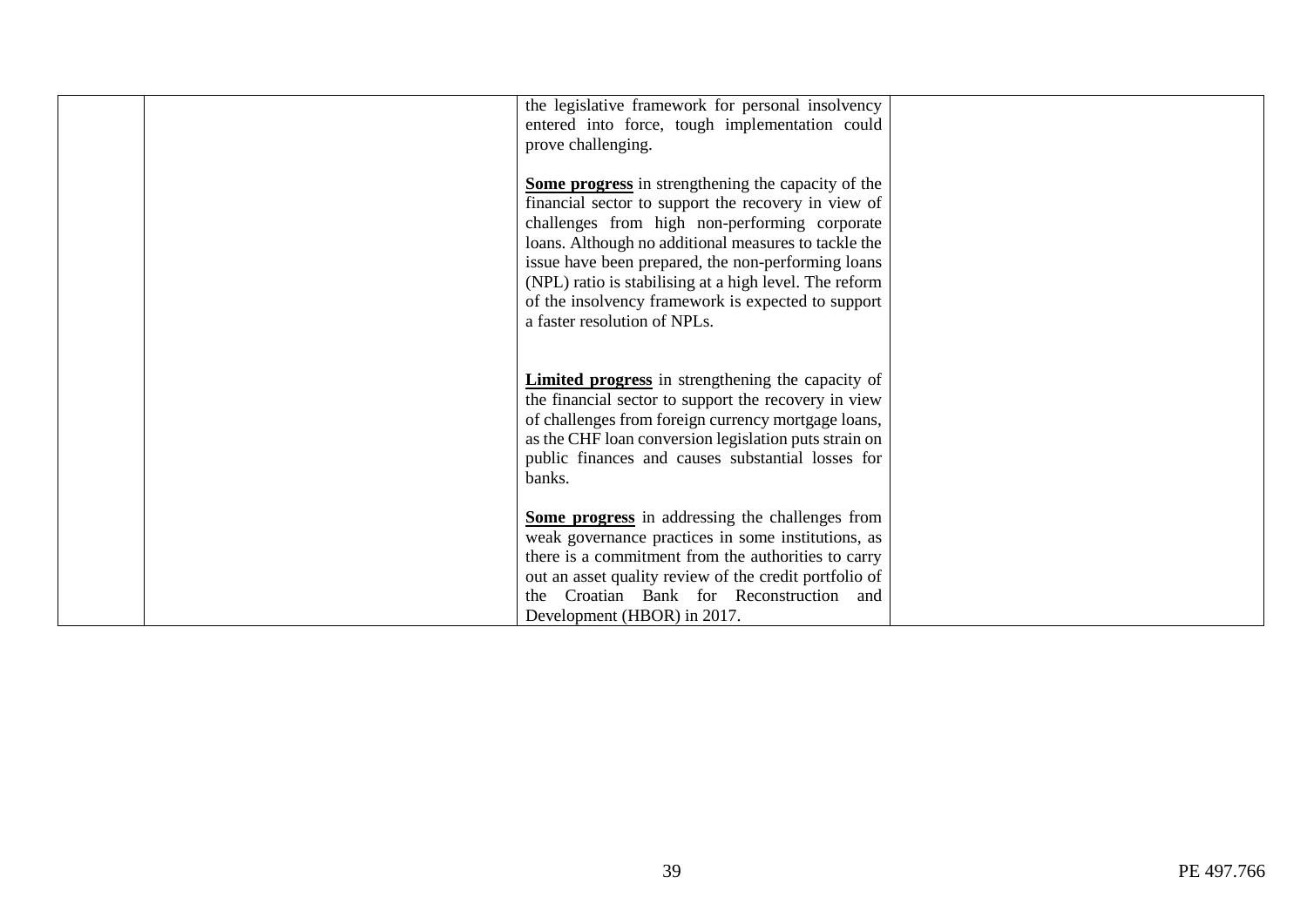| IT | <b>Country Specific Recommendations 2015</b>                                                                                                                                                                                                                                                                                                                                                                                                                                                                                                                                                                                                                                                                                                                                                                             | <b>Assessment of implementation of CSR 2015</b>                                                                                                                                                                                                                                                                                                                                                                                                                                                                                                                                                                                                                                                                                                                                                                                                                                                                                                                                                                                                                                                                                                                                                                                                                                                                                                                                                                                                                                                                                                                                                                      | <b>Draft Country Specific Recommendations 2016</b>                                                                                                                                                                                                                                                                                                                                                                                                                                                                                                                                                                                                                                                                                                                                                                                                                                                                                                                                   |
|----|--------------------------------------------------------------------------------------------------------------------------------------------------------------------------------------------------------------------------------------------------------------------------------------------------------------------------------------------------------------------------------------------------------------------------------------------------------------------------------------------------------------------------------------------------------------------------------------------------------------------------------------------------------------------------------------------------------------------------------------------------------------------------------------------------------------------------|----------------------------------------------------------------------------------------------------------------------------------------------------------------------------------------------------------------------------------------------------------------------------------------------------------------------------------------------------------------------------------------------------------------------------------------------------------------------------------------------------------------------------------------------------------------------------------------------------------------------------------------------------------------------------------------------------------------------------------------------------------------------------------------------------------------------------------------------------------------------------------------------------------------------------------------------------------------------------------------------------------------------------------------------------------------------------------------------------------------------------------------------------------------------------------------------------------------------------------------------------------------------------------------------------------------------------------------------------------------------------------------------------------------------------------------------------------------------------------------------------------------------------------------------------------------------------------------------------------------------|--------------------------------------------------------------------------------------------------------------------------------------------------------------------------------------------------------------------------------------------------------------------------------------------------------------------------------------------------------------------------------------------------------------------------------------------------------------------------------------------------------------------------------------------------------------------------------------------------------------------------------------------------------------------------------------------------------------------------------------------------------------------------------------------------------------------------------------------------------------------------------------------------------------------------------------------------------------------------------------|
|    | SGP: CSR 1 and MIP: CSR 1, 2, 3, 4, 5, 6                                                                                                                                                                                                                                                                                                                                                                                                                                                                                                                                                                                                                                                                                                                                                                                 | (based on COM staff document)                                                                                                                                                                                                                                                                                                                                                                                                                                                                                                                                                                                                                                                                                                                                                                                                                                                                                                                                                                                                                                                                                                                                                                                                                                                                                                                                                                                                                                                                                                                                                                                        | SGP: CSR 1 and MIP: CSR 1, 2, 3, 4, 5                                                                                                                                                                                                                                                                                                                                                                                                                                                                                                                                                                                                                                                                                                                                                                                                                                                                                                                                                |
|    | <b>1. Achieve a fiscal adjustment</b> of at least 0,25 % of<br>GDP towards the medium-term budgetary objective<br>in 2015 and of 0,1 % of GDP in 2016 by taking the<br>necessary structural measures in both 2015 and 2016,<br>taking into account the allowed deviation for the<br>implementation of major structural reforms. Ensure<br>that the spending review is an integral part of the<br>budgetary process. Swiftly and thoroughly<br>implement the privatisation programme and use<br>windfall gains to make further progress towards<br>putting the general government debt ratio on an<br>appropriate downward path. Implement the<br>enabling law for tax reform by September 2015, in<br>particular the revision of tax expenditures and<br>cadastral values and the measures to enhance tax<br>compliance. | <b>Limited progress:</b> (this overall assessment of CSR 1)<br>does not include an assessment of compliance with<br>the Stability and Growth Pact):<br><b>Limited progress</b> has been made regarding the<br>spending review. Some positive spending review<br>actions have been recently implemented in Italy, yet<br>saving targets tend to be systematically lowered or<br>underachieved. An encompassing intervention on tax<br>expenditures and local public enterprises, as well as<br>the implementation of the extension of centralised<br>public procurement to the regional level are still<br>pending. The deadline for the central government to<br>reform the budgetary process towards a more<br>performance-informed budgeting approach has been<br>postponed.<br>has been made regarding<br>Some progress<br>privatisations. Privatisation proceeds accounted for<br>around 0.4 % of GDP in 2015, thanks to the operation<br>related to ENEL and the successful initial public<br>offering of the postal operator Poste Italiane. For<br>2016, projected privatisation proceeds earmarked to<br>debt reduction amount to 0.5 % of GDP but details<br>are not yet available and significant downside risks<br>remain (given also the recent postponement of the<br>privatisation of Ferrovie dello Stato beyond 2016).<br><b>Limited progress</b> has been made regarding the<br>taxation reform. The enabling law for the reform of<br>the tax system has been implemented by the foreseen<br>deadline, featuring eight legislative decrees.<br>Nevertheless, crucial aspects such as the reform of | 1. In 2016, limit the temporary deviation from<br>the required 0.5% of GDP adjustment towards<br>the medium-term budgetary objective to the<br>amount of 0.75% of GDP allowed for investments<br>and the implementation of structural reforms,<br>subject to the condition of resuming the adjustment<br>path towards the medium-term budgetary objective<br>in 2017. Achieve an annual fiscal adjustment of<br>at least 0.6% of GDP towards the medium-term<br>budgetary objective in 2017. Accelerate the<br>implementation of the privatisation programme<br>and use the windfall gains to accelerate the<br>reduction of the general government debt ratio.<br>Shift the tax burden from productive factors<br>onto consumption and property. Reduce the<br>number and scope of tax expenditures and<br>complete the reform of the cadastral system by<br>mid-2017. Take measures to improve tax<br>including<br>through<br>compliance,<br>electronic<br>invoicing and payments. |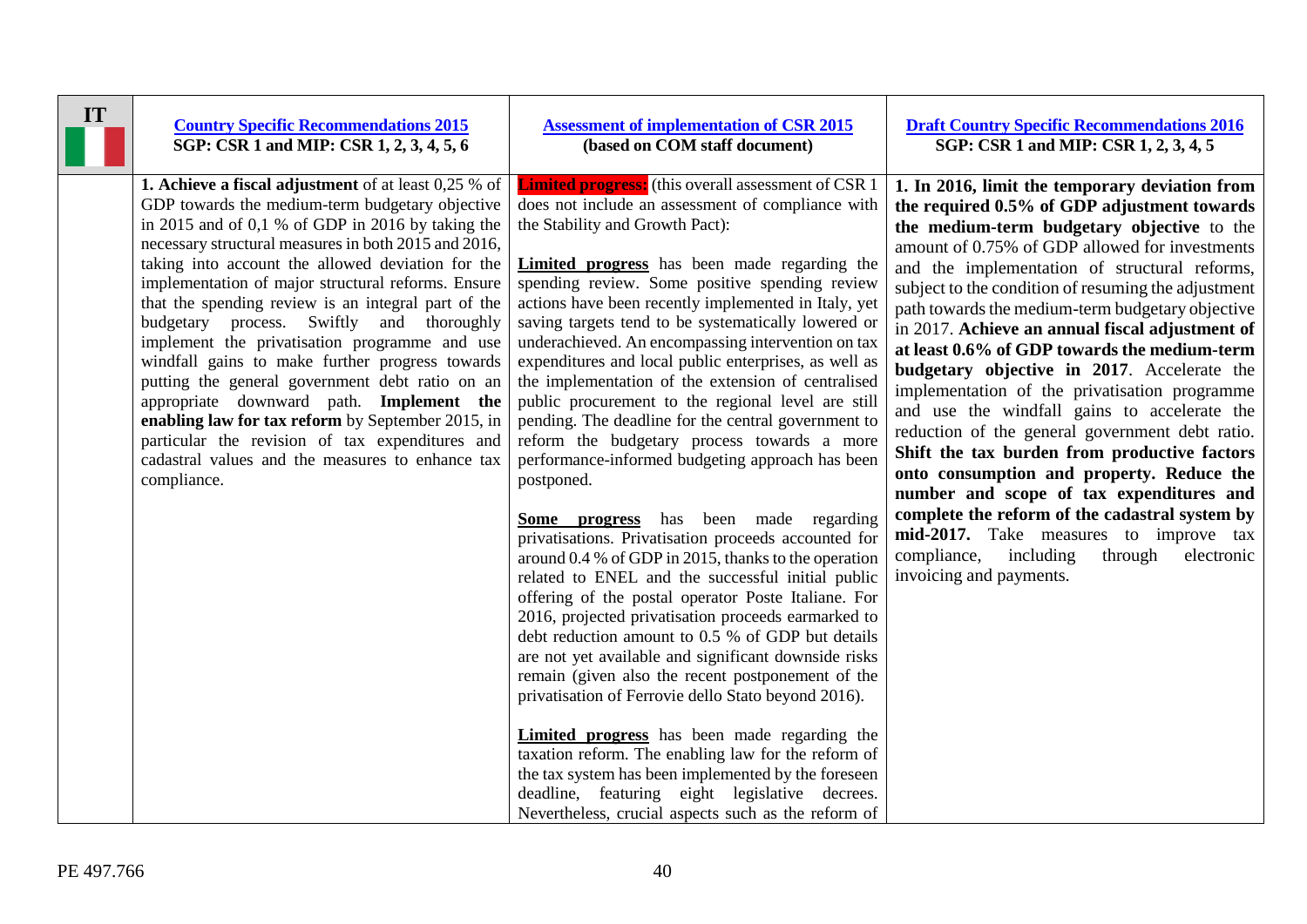| 2. Adopt the planned national strategic plan for<br>ports and logistics, particularly to help promote<br>intermodal transport through better connections.<br><b>Ensure that the Agency for Territorial Cohesion</b><br>is made fully operational so that the management<br>of EU funds markedly improves. | the outdated cadastral values and the systematic<br>revision of tax expenditures were left out of its scope.<br>Moreover, some of the implementing provisions,<br>such as the higher threshold for cash payments and<br>the revised sanctions system for tax-related offences<br>raise doubts concerning their impact on tax evasion<br>and avoidance. Last, but not least, simultaneously<br>adopted tax reforms, such as the recent abolition of<br>the property tax on first residences, appear at odds<br>with the objective to broaden the tax base and shift<br>the tax burden away from productive factors and onto<br>property and consumption.<br><b>Some progress:</b><br><b>Limited progress</b> has been made regarding ports.<br>The national strategic plan for port and logistics has<br>been adopted, but the Constitutional Court accepted<br>the Campania region's plea for unconstitutionality as<br>regions were not directly involved. After this<br>problem has been overcome, the plan needs to be<br>operationalised.<br>Some progress has been made regarding the<br>management of EU funds. The Agency for Territorial<br>Cohesion is now operational. Furthermore, The<br>department for cohesion policy has been reformed<br>and is now part of the Prime Minister's office, but<br>uncertainties remain in terms of staffing. |                                                                                                                                                         |
|-----------------------------------------------------------------------------------------------------------------------------------------------------------------------------------------------------------------------------------------------------------------------------------------------------------|------------------------------------------------------------------------------------------------------------------------------------------------------------------------------------------------------------------------------------------------------------------------------------------------------------------------------------------------------------------------------------------------------------------------------------------------------------------------------------------------------------------------------------------------------------------------------------------------------------------------------------------------------------------------------------------------------------------------------------------------------------------------------------------------------------------------------------------------------------------------------------------------------------------------------------------------------------------------------------------------------------------------------------------------------------------------------------------------------------------------------------------------------------------------------------------------------------------------------------------------------------------------------------------------------------------------------------------------------------|---------------------------------------------------------------------------------------------------------------------------------------------------------|
| 3. Adopt and implement the pending laws aimed at                                                                                                                                                                                                                                                          | <b>Some progress:</b>                                                                                                                                                                                                                                                                                                                                                                                                                                                                                                                                                                                                                                                                                                                                                                                                                                                                                                                                                                                                                                                                                                                                                                                                                                                                                                                                      | 2. Implement the reform of the public                                                                                                                   |
| improving the institutional framework and                                                                                                                                                                                                                                                                 |                                                                                                                                                                                                                                                                                                                                                                                                                                                                                                                                                                                                                                                                                                                                                                                                                                                                                                                                                                                                                                                                                                                                                                                                                                                                                                                                                            | administration by adopting and implementing all                                                                                                         |
| modernising the public administration. Revise the                                                                                                                                                                                                                                                         | Some progress has been made regarding the reform                                                                                                                                                                                                                                                                                                                                                                                                                                                                                                                                                                                                                                                                                                                                                                                                                                                                                                                                                                                                                                                                                                                                                                                                                                                                                                           | necessary legislative decrees, in particular those                                                                                                      |
| statute of limitations by mid-2015. Ensure that the                                                                                                                                                                                                                                                       | of the institutional framework and public                                                                                                                                                                                                                                                                                                                                                                                                                                                                                                                                                                                                                                                                                                                                                                                                                                                                                                                                                                                                                                                                                                                                                                                                                                                                                                                  | reforming local public enterprises, local public                                                                                                        |
| reforms adopted to improve the efficiency of civil<br>justice help reduce the length of proceedings.                                                                                                                                                                                                      | administration. The enabling law to reform the public<br>administration has been adopted in August 2015. In                                                                                                                                                                                                                                                                                                                                                                                                                                                                                                                                                                                                                                                                                                                                                                                                                                                                                                                                                                                                                                                                                                                                                                                                                                                | services and the management of human resources.                                                                                                         |
|                                                                                                                                                                                                                                                                                                           | January 2016, a first set of implementing decrees<br>(inter alia dealing with state-owned enterprises, local                                                                                                                                                                                                                                                                                                                                                                                                                                                                                                                                                                                                                                                                                                                                                                                                                                                                                                                                                                                                                                                                                                                                                                                                                                               | Step up the fight against corruption by revising the<br>statute of limitations by the end of 2016. Reduce<br>the length of civil justice proceedings by |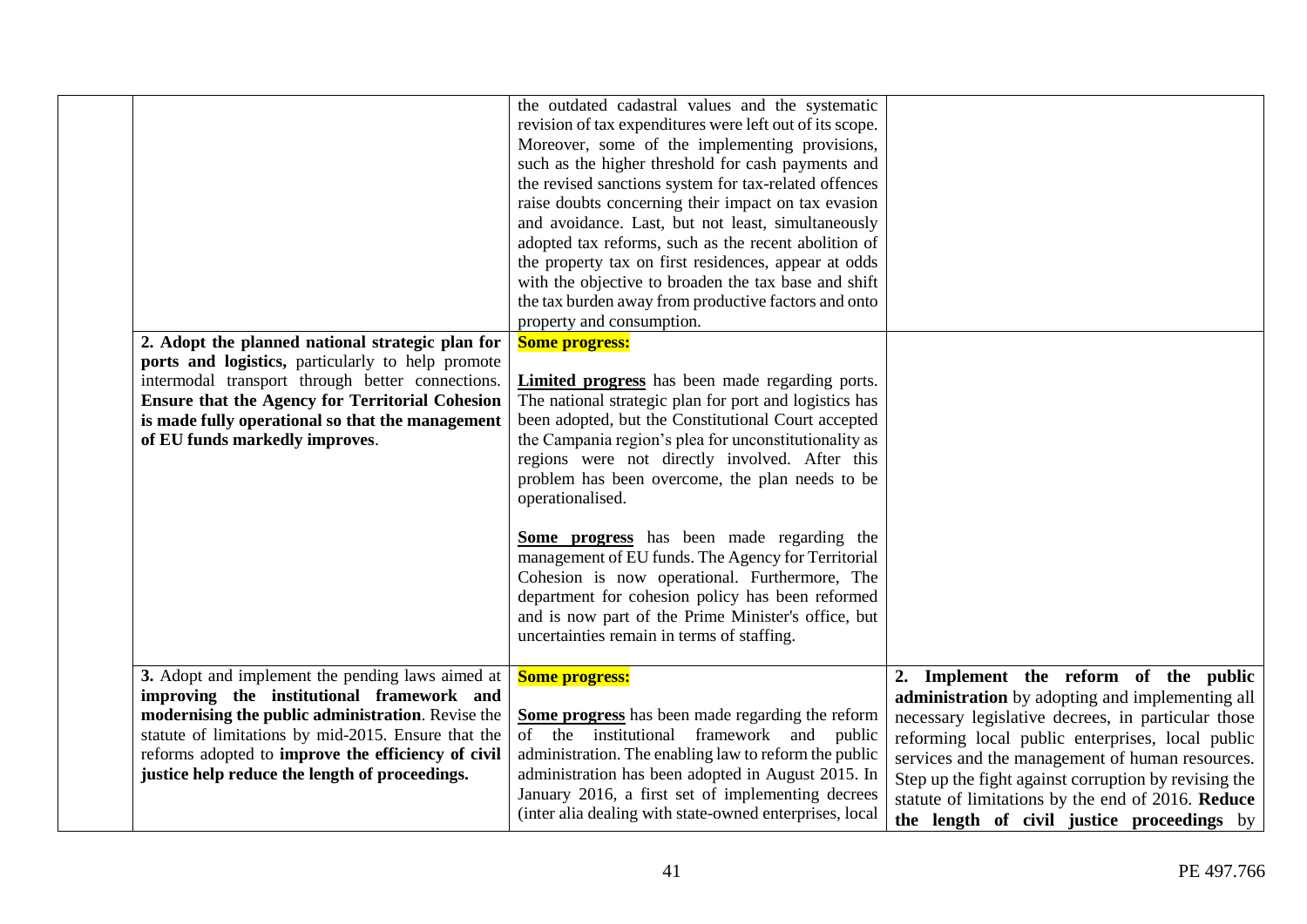| public services, the simplification of the Conferenza<br>dei Servizi, and the simplification and speeding up of<br>administrative procedures) has been proposed by the<br>government. The parliamentary discussion on the<br>constitutional reform - allowing more stable<br>parliamentary majorities, changing the role of the<br>Senate and clarifying the division of competences<br>between the various government levels $-$ is still<br>ongoing but progressing according to schedule: the<br>final vote by the Chamber of Deputies is expected in<br>April 2016. A new electoral law has been adopted in<br>May 2015 and will enter into force as of July 2016. | enforcing reforms and through effective case-<br>management. |  |  |
|------------------------------------------------------------------------------------------------------------------------------------------------------------------------------------------------------------------------------------------------------------------------------------------------------------------------------------------------------------------------------------------------------------------------------------------------------------------------------------------------------------------------------------------------------------------------------------------------------------------------------------------------------------------------|--------------------------------------------------------------|--|--|
| <b>Limited progress</b> has been made regarding the fight<br>against corruption. Maximum penalties for<br>corruption were raised, which in turn extended<br>prescription terms, but the underlying structural<br>problems relating to the statute of limitations remain.<br>A draft law containing provisions to this end is still<br>under parliamentary discussion.                                                                                                                                                                                                                                                                                                  |                                                              |  |  |
| Some progress has been made regarding the<br>improvement of civil justice efficiency. The 2014<br>laws to reform the civil justice system are being<br>implemented with some positive results. The<br>digitalisation of civil trials has been mandatory at<br>first instance since December 2014 and the<br>possibility of electronic filing of the first exchange of<br>statements between the parties in all first and second<br>instance courts was introduced. The digitalisation of                                                                                                                                                                               |                                                              |  |  |
| tax-related trials is still ongoing. The Ministry of<br>Justice is continuing to pursue the so-called 'Barbuto<br>Plan' and is implementing a multi-year project to<br>reduce the backlog. Two enabling laws (on reforming<br>the honorary magistracy and judges of peace, and<br>streamlining civil procedural rules and reinforcing<br>the specialisation of courts) are still under                                                                                                                                                                                                                                                                                 |                                                              |  |  |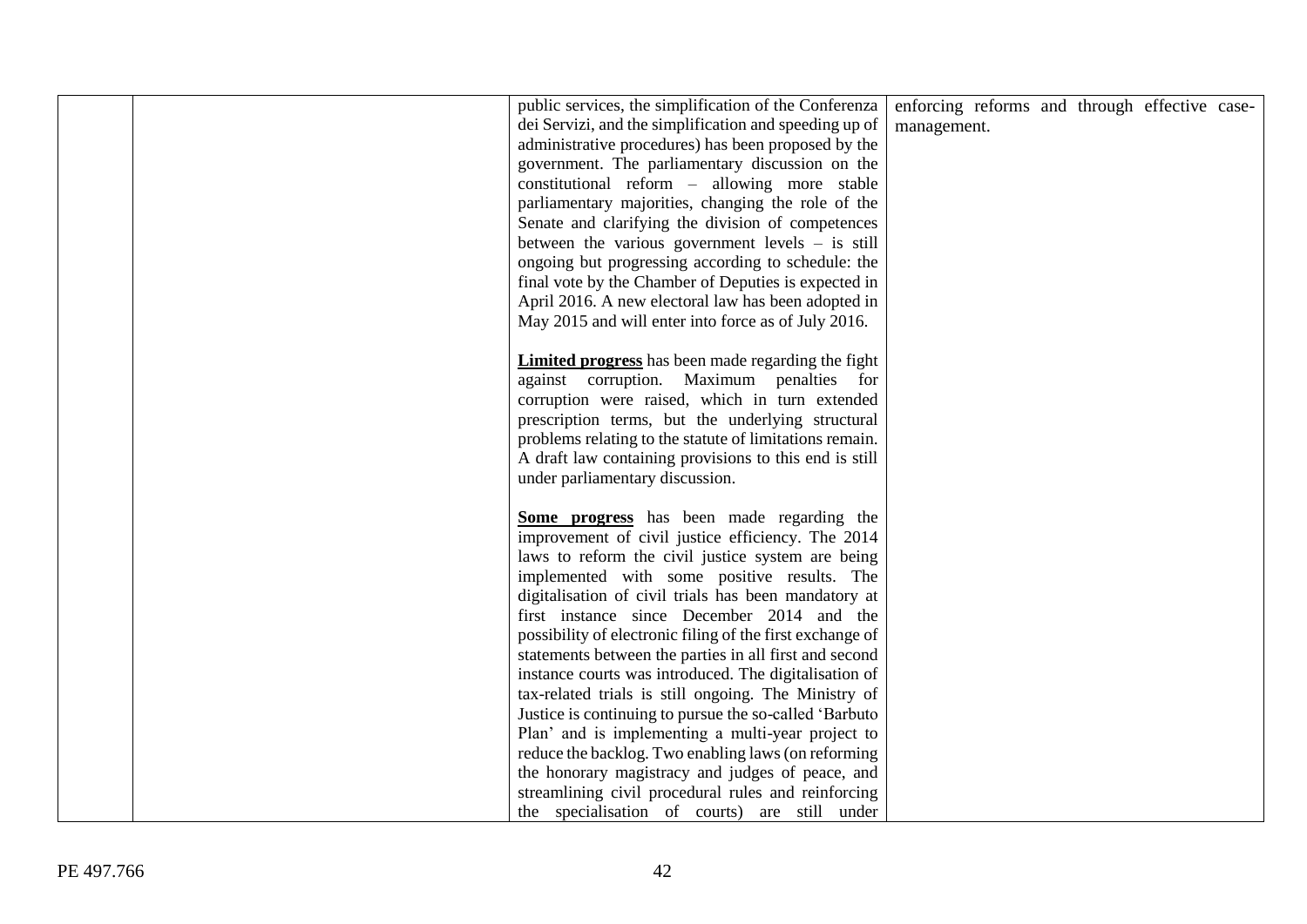|                                                                                                                                                                                                                                                                                                                                                                                                                                                                                                 | parliamentary discussion. Although these reforms<br>can improve the functioning of the justice system, the<br>latest evidence does not yet show positive results, in<br>particular concerning the length of court proceedings.                                                                                                                                                                                                                                                                                                                                                                                                                                                                                                                                                                                                                                                                                                                                                                                              |                                                                                                                                                                                                                                                                                                        |
|-------------------------------------------------------------------------------------------------------------------------------------------------------------------------------------------------------------------------------------------------------------------------------------------------------------------------------------------------------------------------------------------------------------------------------------------------------------------------------------------------|-----------------------------------------------------------------------------------------------------------------------------------------------------------------------------------------------------------------------------------------------------------------------------------------------------------------------------------------------------------------------------------------------------------------------------------------------------------------------------------------------------------------------------------------------------------------------------------------------------------------------------------------------------------------------------------------------------------------------------------------------------------------------------------------------------------------------------------------------------------------------------------------------------------------------------------------------------------------------------------------------------------------------------|--------------------------------------------------------------------------------------------------------------------------------------------------------------------------------------------------------------------------------------------------------------------------------------------------------|
| 4. By end-2015, introduce binding measures to<br>tackle remaining weaknesses in the corporate<br>governance of banks, implement the agreed reform<br>of foundations, and take measures to accelerate the<br>broad-based reduction of non-performing loans.                                                                                                                                                                                                                                      | <b>Substantial progress:</b><br><b>Substantial progress</b> has been made regarding the<br>improvement of banks' corporate governance. Two<br>important governance reforms relating to large<br>cooperative banks and bank foundations are under<br>implementation, and a third one on small mutual<br>banks has just been presented by the government.<br>Some progress has been made regarding the<br>improvement of asset quality in the banking sector.<br>Italy has passed a law intervening on the tax<br>treatment of loan loss provisions and on the<br>insolvency and foreclosure framework, which should<br>contribute to the development of a private non-<br>performing loan market. The authorities have also<br>announced a state-aid-free guarantee scheme for<br>NPL securitisations to achieve to significantly reduce<br>the stock of impaired loans on banks' balance sheets.<br>Although the growth of the NPL stock in the banking<br>system has started to stabilise, it remains at a record<br>high. | 3. Accelerate the reduction in the stock of non-<br>performing loans, including by further improving<br>the framework for insolvency and debt collection.<br>Swiftly complete the implementation of ongoing<br>corporate governance reforms in the banking<br>sector.                                  |
| 5. Adopt the legislative decrees on the design and<br>use of wage supplementation schemes, the revision<br>of contractual arrangements, work-life balance and<br>the strengthening of active labour market policies.<br>Promote, in consultation with the social partners and<br>in accordance with national practices, an effective<br>framework for second-level contractual bargaining.<br>As part of efforts to tackle youth unemployment,<br>adopt and implement the planned school reform | <b>Substantial progress:</b><br><b>Full implementation</b> has been achieved regarding<br>the revision of wage supplementation schemes and<br>contractual arrangements. The relevant legislative<br>decrees following the Jobs Act have been adopted in<br>June and September 2015.                                                                                                                                                                                                                                                                                                                                                                                                                                                                                                                                                                                                                                                                                                                                         | 4. Implement the reform of active labour<br>market policies, in particular by strengthening the<br>effectiveness of employment services. Facilitate<br>the take-up of work for second earners. Adopt and<br>implement the national antipoverty strategy and<br>review and rationalise social spending. |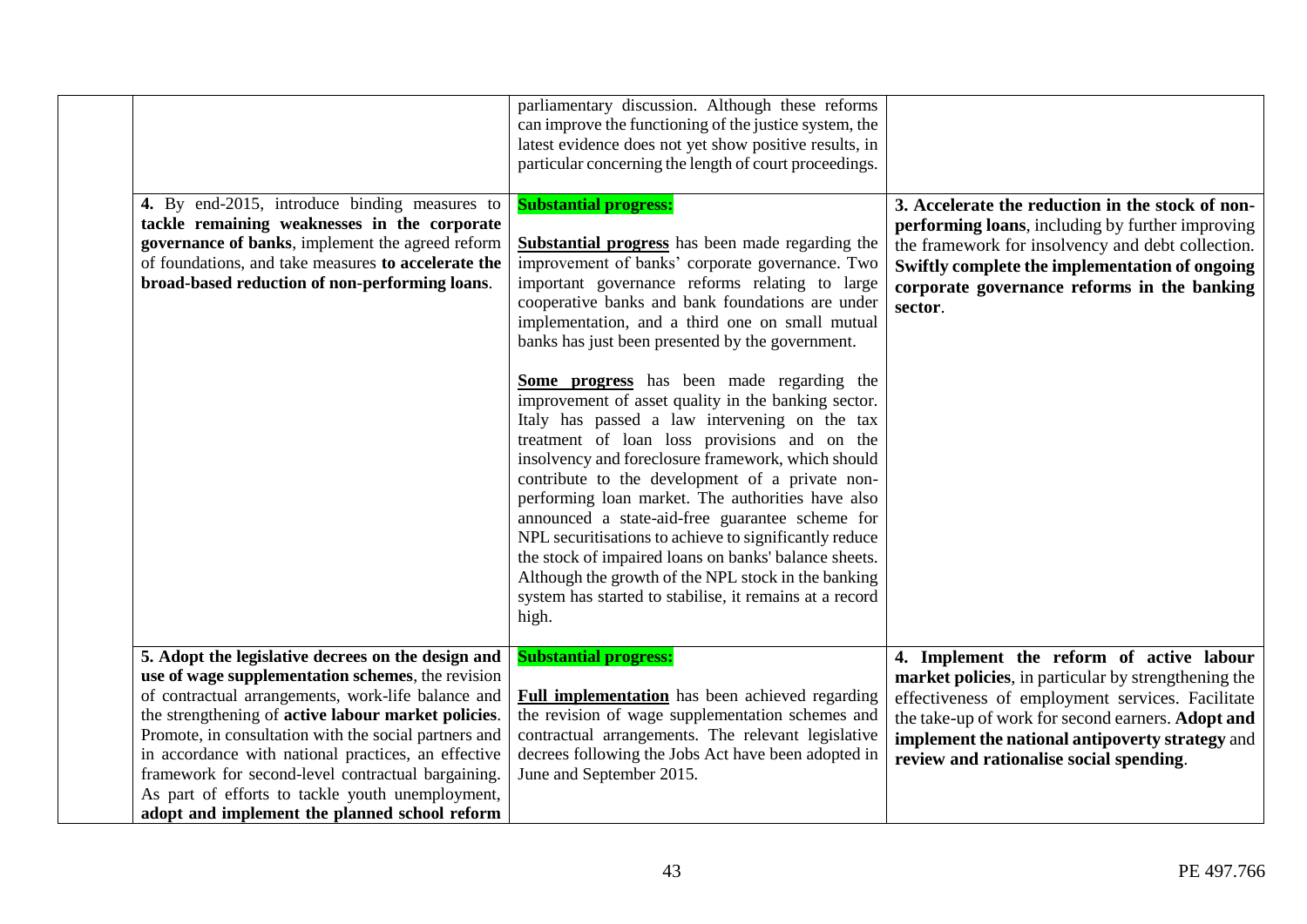| vocationally-oriented<br>and<br>expand<br>tertiary  | Substantial progress has been made regarding            |                                                      |
|-----------------------------------------------------|---------------------------------------------------------|------------------------------------------------------|
| education.                                          | work-life balance and active labour market policies.    |                                                      |
|                                                     | The relevant legislative decrees following the Jobs     |                                                      |
|                                                     | Act have been adopted in June and September 2015.       |                                                      |
|                                                     | However, considerable administrative, political and     |                                                      |
|                                                     | resource challenges have to be overcome for the         |                                                      |
|                                                     | implementation of the measures related to active        |                                                      |
|                                                     | labour market policies which starts in the beginning    |                                                      |
|                                                     | of 2016.                                                |                                                      |
|                                                     | <b>Limited progress</b> has been made regarding the     |                                                      |
|                                                     | decentralisation of wage bargaining. In January         |                                                      |
|                                                     | 2016, the three main trade unions agreed on a           |                                                      |
|                                                     | proposal for a new bargaining framework. However,       |                                                      |
|                                                     | an agreement with the employers' associations still     |                                                      |
|                                                     | needs to be found. The 2016 Stability Law introduced    |                                                      |
|                                                     | tax incentives on productivity-related premiums         |                                                      |
|                                                     | agreed at decentralised level with the intention of     |                                                      |
|                                                     | fostering decentralised bargaining.                     |                                                      |
|                                                     | <b>Substantial progress</b> has been made regarding the |                                                      |
|                                                     | reform of education. The school reform adopted in       |                                                      |
|                                                     | July 2015, and implementing decrees are to be           |                                                      |
|                                                     | adopted by January 2017.                                |                                                      |
| 6. Implement the simplification agenda for 2015-    | <b>Limited progress:</b>                                | 5. Swiftly adopt and implement the pending law       |
| 17 to ease the administrative and regulatory        |                                                         | on competition. Take further action to increase      |
| burden. Adopt competition-enhancing measures in     | Some progress has been made regarding business          | competition in regulated professions, the transport, |
| all the sectors covered by the competition law, and | environment simplification. The measures under the      | health and retail sectors and the system of          |
| take decisive action to remove remaining barriers.  | simplification agenda are being<br>2015-2017            | concessions.                                         |
| Ensure that local public services contracts not     | implemented according to the timeline set. Progress     |                                                      |
| complying with the requirements on in-house awards  | reports are available on a dedicated website.           |                                                      |
| are rectified by no later than end-2015.            |                                                         |                                                      |
|                                                     | <b>Limited progress</b> has been made regarding the     |                                                      |
|                                                     | fostering of competition in services. The 2015 annual   |                                                      |
|                                                     | competition law presented by the government in          |                                                      |
|                                                     | early 2015 has been voted in first reading by the       |                                                      |
|                                                     | Chamber of Deputies, but it is currently still under    |                                                      |
|                                                     | discussion in the Senate. Moreover, some provisions     |                                                      |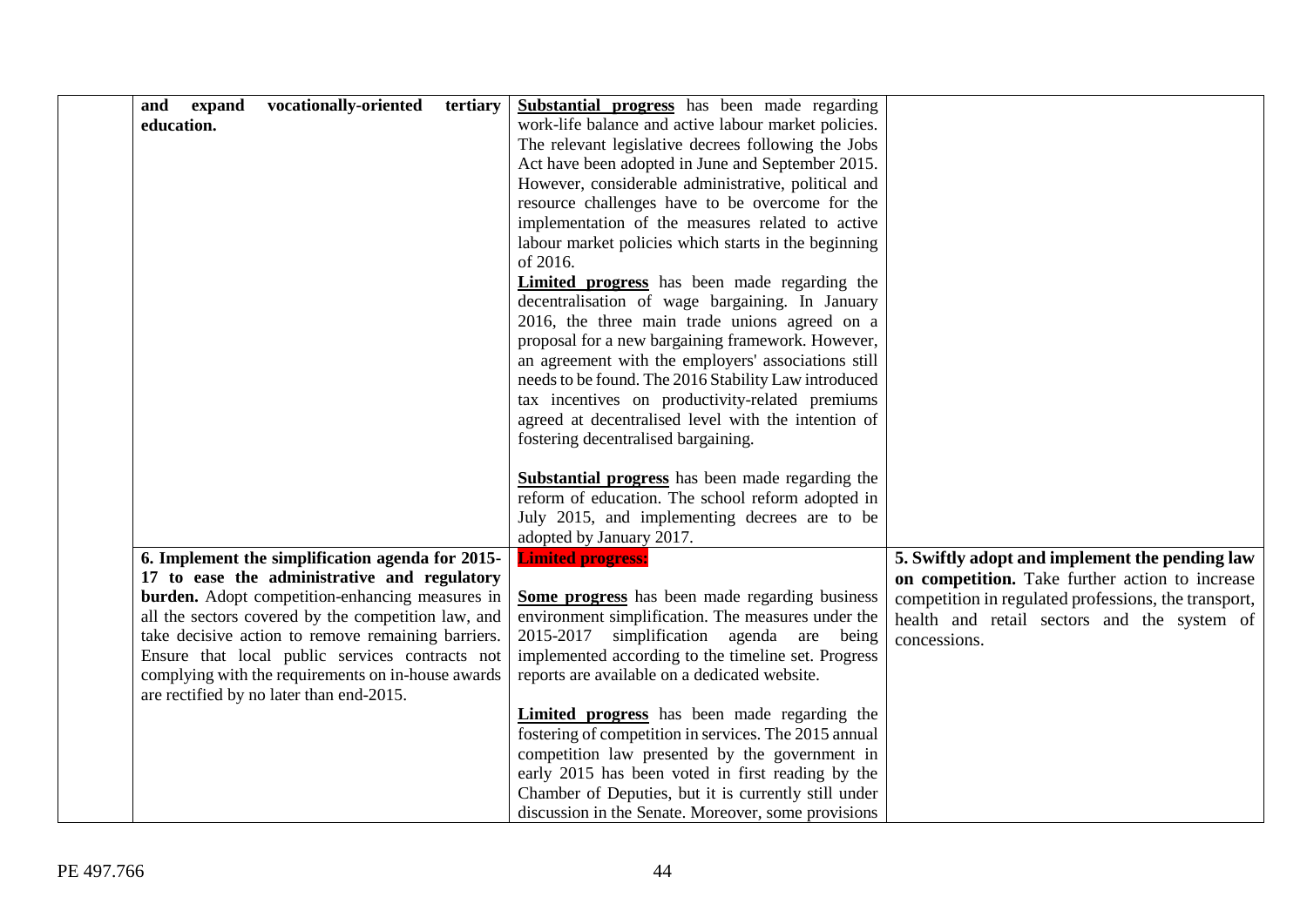| have been watered down during the parliamentary<br>process.                                                                                                                                                                                                         |  |
|---------------------------------------------------------------------------------------------------------------------------------------------------------------------------------------------------------------------------------------------------------------------|--|
| No progress has been made regarding the<br>rectification of local public service contracts. At the<br>end of 2015, no information was available on the<br>number and extent of non-compliant contracts and<br>their rectification. However, important provisions to |  |
| reform the sector have been included in the 2015<br>enabling law to reform the public administration.                                                                                                                                                               |  |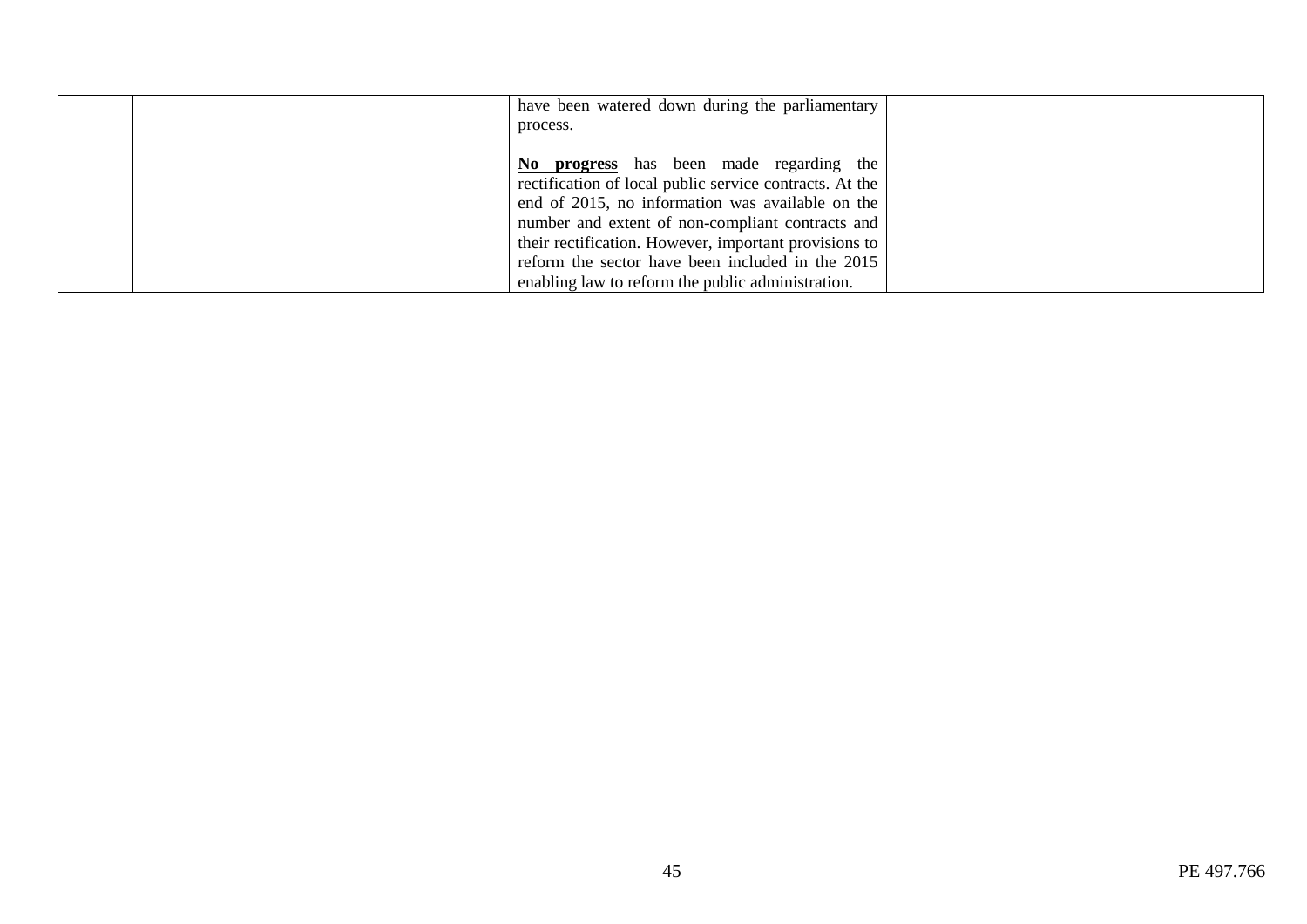| <b>CY</b><br>€ | <b>Country Specific Recommendations 2015</b>                                                                                               | <b>Assessment of implementation of CSR 2015</b><br>(based on COM staff document) | <b>Draft Country Specific Recommendations 2016</b><br>SGP: CSR 1 and MIP: CSR 1, 2, 3, 4, 5                                                                                                                                                                                                                                                                                                                                                                                                                                                              |
|----------------|--------------------------------------------------------------------------------------------------------------------------------------------|----------------------------------------------------------------------------------|----------------------------------------------------------------------------------------------------------------------------------------------------------------------------------------------------------------------------------------------------------------------------------------------------------------------------------------------------------------------------------------------------------------------------------------------------------------------------------------------------------------------------------------------------------|
|                | To avoid duplication with measures set out in the<br>Economic Adjustment Programme, there are no<br>additional recommendations for Cyprus. |                                                                                  | 1. Following the correction of the excessive deficit,<br>respect the medium-term budgetary objective in<br>$2016$ and in 2017. By the end of 2016, adopt a<br>binding mechanism containing the growth rate of<br>the compensation of public employees. By the end<br>of 2016, adopt the horizontal reform of the public<br>administration and the law on the governance of<br>state-owned entities, and implement the reform of<br>local governments. By the end of 2016, adopt the<br>secondary legislation to complete the new budgetary<br>framework. |
|                |                                                                                                                                            |                                                                                  | 2. By June 2017, eliminate impediments to the full<br>implementation of the insolvency and foreclosure<br>frameworks and ensure adequate resources for the<br>Insolvency Service. Ensure reliable and swift<br>systems for the issuance of title deeds and the transfer<br>of immovable property rights. Increase the efficiency<br>and capacity of the court system. Reform the civil<br>procedure law.                                                                                                                                                 |
|                |                                                                                                                                            |                                                                                  | 3. By the end of 2016, take measures to ensure a<br>decline in non-performing loans and accurate<br>valuations of collateral for provisioning purposes.<br>Increase the range of information available for<br>creditors to make the credit registry fully operational.<br>4. Remove impediments to investment, notably by<br>implementing the action plan for growth, pursuing<br>the privatisation plan and strengthening the national<br>regulatory authorities. Take measures to increase                                                             |
|                |                                                                                                                                            |                                                                                  | access to finance for small and medium-sized<br>enterprises.<br>5. Enhance the capacity of the public employment<br>services and their provision to the long-term<br>unemployed; improve outreach to the non-registered<br>unemployed. Adopt legislation for a hospital reform                                                                                                                                                                                                                                                                           |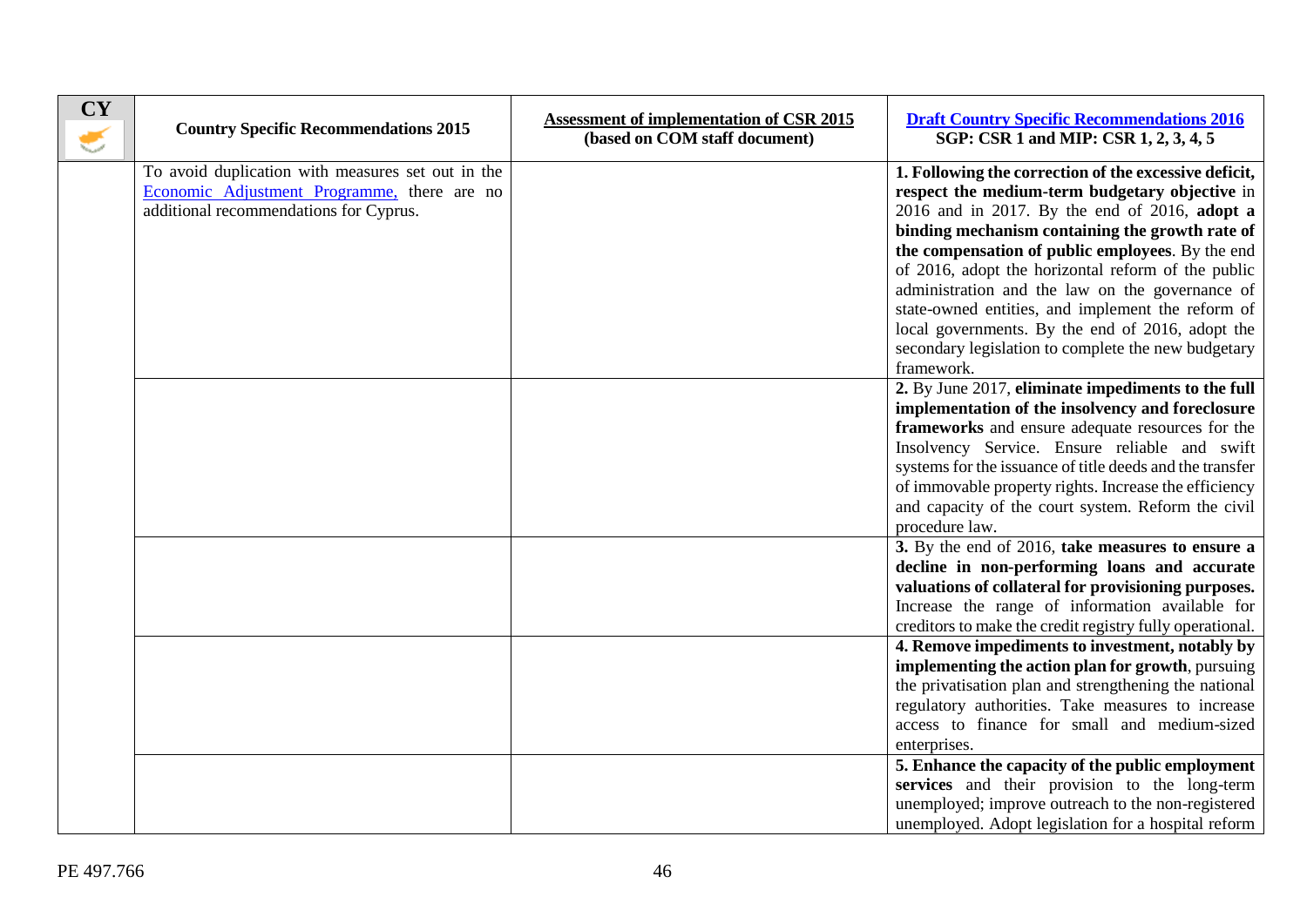|  | and<br>W1th<br>: implemental<br>advance<br>the<br>planne<br>ation.<br>^``<br>,,, |
|--|----------------------------------------------------------------------------------|
|  | universal<br>health<br>coverage<br>$\alpha$<br>$\ddot{\phantom{a}}$              |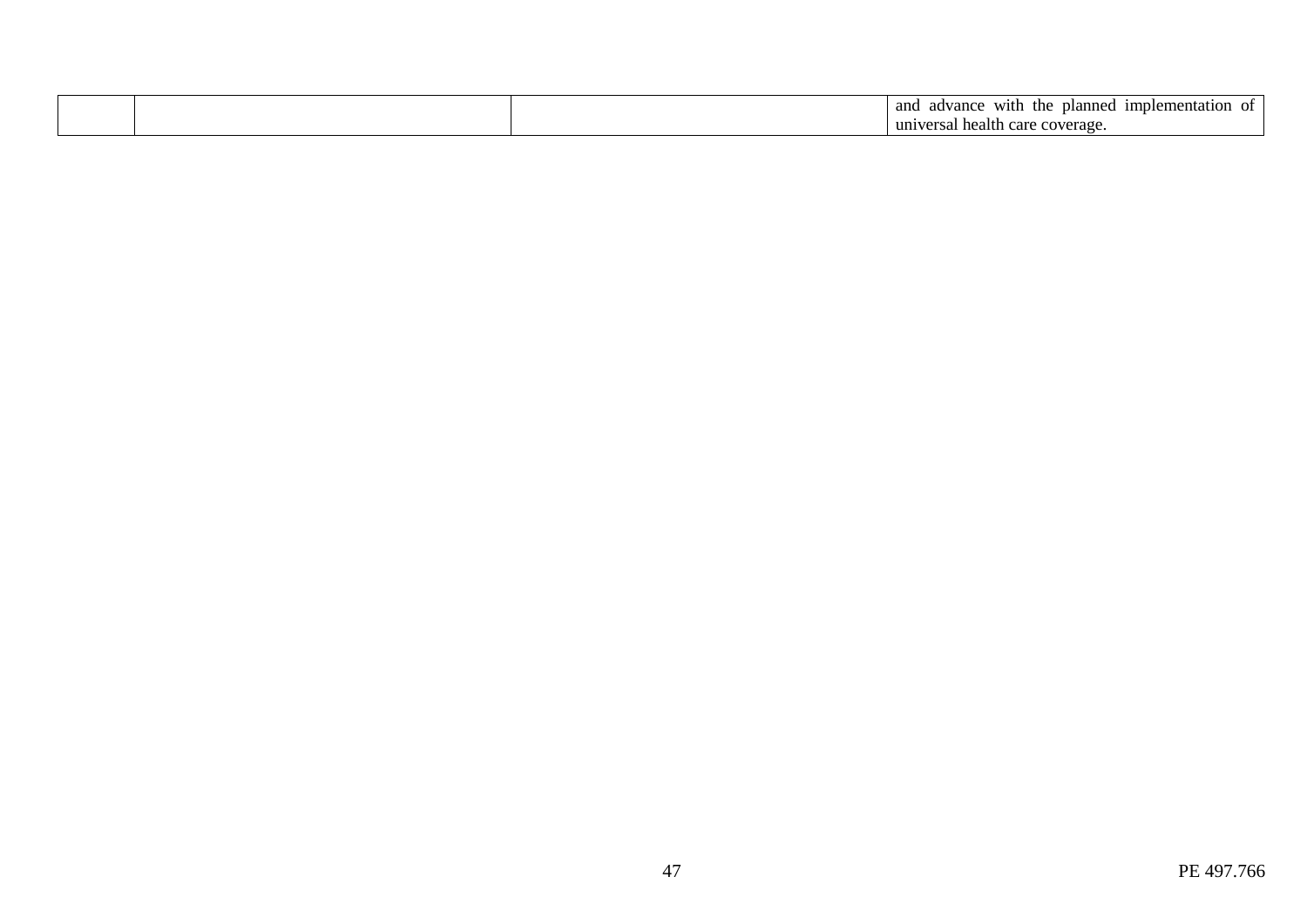| LV | <b>Country Specific Recommendations 2015</b><br>SGP: CSR 1 and MIP: -                                                                                                                                                                                                                                                                                                   | <b>Assessment of implementation of CSR 2015</b><br>(based on COM staff document)                                                                                                                                                                                                                                                                                                                                                                                                                                                                                                                                                                                                                               | <b>Draft Country Specific Recommendations 2016</b><br>SGP: CSR 1 and MIP: -                                                                                                                                                                                                                                                                                                                                                         |
|----|-------------------------------------------------------------------------------------------------------------------------------------------------------------------------------------------------------------------------------------------------------------------------------------------------------------------------------------------------------------------------|----------------------------------------------------------------------------------------------------------------------------------------------------------------------------------------------------------------------------------------------------------------------------------------------------------------------------------------------------------------------------------------------------------------------------------------------------------------------------------------------------------------------------------------------------------------------------------------------------------------------------------------------------------------------------------------------------------------|-------------------------------------------------------------------------------------------------------------------------------------------------------------------------------------------------------------------------------------------------------------------------------------------------------------------------------------------------------------------------------------------------------------------------------------|
|    | 1. Ensure that the deviation from the medium-<br>term budgetary objective in 2015 and 2016 is<br>limited to the allowance linked to the systemic<br>pension reform.                                                                                                                                                                                                     | The Commission is to assess CSRs related to<br>compliance with the Stability and Growth Pact in<br>spring 2016 once the final data will become<br>available.                                                                                                                                                                                                                                                                                                                                                                                                                                                                                                                                                   | 1. Ensure that the deviation from the adjustment<br>path towards the medium-term budgetary<br>objective in 2016 and 2017 is limited to the<br>allowance linked to the systemic pension reform and<br>the major structural reform in the healthcare sector.<br>Reduce the tax wedge for low-income earners by<br>exploiting a growth-friendly tax shift towards<br>environmental and property taxes and improving tax<br>compliance. |
|    | 2. Improve vocational education and training,<br>speed up the curricula reform and increase the offer<br>for work-based learning. Ensure that the new<br>financing model of the higher education system<br>rewards quality. Better target research financing<br>and incentivise private investment in innovation<br>on the basis of the Smart Specialisation Framework. | <b>Some progress:</b><br><b>Some progress</b> has been made in improving<br>vocational education. The Vocational Education Law<br>provides for new institutions governing vocational<br>education (Sectoral Expert Councils, convents) from<br>May 2015, but no implementing regulations for their<br>operation are yet provided. The curricula reform is<br>progressing slowly (58 vocational education modular<br>programmes (out of 240), 32 qualification exams (out<br>of 242) and 80 occupational standards (out of 240)<br>have been developed). The work-based learning pilot<br>project runs from 2013, but an appropriate regulatory<br>framework for work-based learning is not yet<br>established. |                                                                                                                                                                                                                                                                                                                                                                                                                                     |
|    |                                                                                                                                                                                                                                                                                                                                                                         | Some progress has been made towards a quality-<br>oriented financing model for higher education. A<br>new financing model has been put in place including<br>quality-rewarding elements, but relatively little<br>financing is provided for optimal development of the<br>model.<br>Some progress has been made in targeting research<br>financing. The consolidation of research institutions                                                                                                                                                                                                                                                                                                                 |                                                                                                                                                                                                                                                                                                                                                                                                                                     |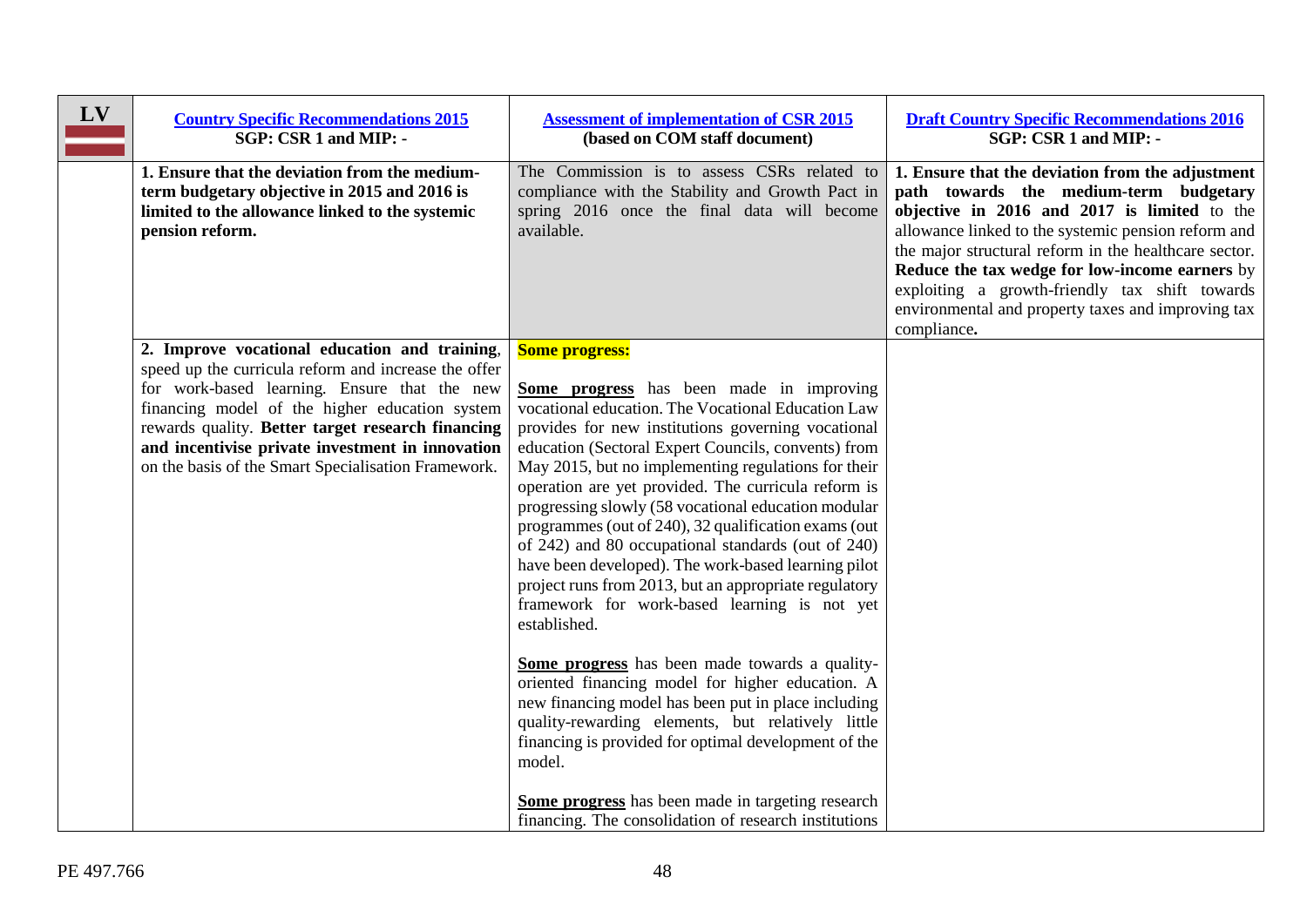|                                                                                                                                                                                                                                                                                                                                                                                                                                        | is ongoing. The innovation support framework has<br>been established, but implementation is at an early<br>stage.                                                                                                                                                                                                                                                                                                                                                                                                                                                                                                                                                                                                                                                                                |                                                                                                                                                                                                                                                                                                                                                                                                                                                                                                       |
|----------------------------------------------------------------------------------------------------------------------------------------------------------------------------------------------------------------------------------------------------------------------------------------------------------------------------------------------------------------------------------------------------------------------------------------|--------------------------------------------------------------------------------------------------------------------------------------------------------------------------------------------------------------------------------------------------------------------------------------------------------------------------------------------------------------------------------------------------------------------------------------------------------------------------------------------------------------------------------------------------------------------------------------------------------------------------------------------------------------------------------------------------------------------------------------------------------------------------------------------------|-------------------------------------------------------------------------------------------------------------------------------------------------------------------------------------------------------------------------------------------------------------------------------------------------------------------------------------------------------------------------------------------------------------------------------------------------------------------------------------------------------|
| 3. Take concrete steps to reform social assistance,<br>ensuring adequacy of benefits, and take measures to<br>increase employability. Reduce the high tax wedge<br>for low-income earners by shifting the tax burden to<br>other sources less detrimental to growth. Take action<br>to improve the accessibility, cost-effectiveness and<br>quality of the healthcare system and link hospital<br>financing to performance mechanisms. | <b>Limited progress:</b><br><b>Limited progress</b> has been made in reforming social<br>assistance and ensuring adequacy of benefits. The<br>preparatory work is ongoing to reform social<br>assistance by introducing the minimum income level<br>from 2017, but its implementation is uncertain. The<br>social assistance benefit adequacy has not improved<br>since 2009.<br>Some progress has been made in increasing the<br>employability of social assistance benefit recipients.<br>Support for social assistance clients and long-term<br>unemployed will be expanded from early 2016<br>(motivational programmes, addiction treatment,<br>social and psychological support, health assessment)<br>covering 20 000 unemployed by 2023 (50 000 were<br>long-term unemployed in Q3-2015). | 2. Improve the adequacy of social assistance<br>benefits and step up measures supporting recipients<br>in finding and retaining work, including through<br>increased coverage of activation measures. Speed up<br>the curricula reform in vocational education,<br>establish with the involvement of social partners a<br>regulatory framework for apprenticeship-type<br>schemes and increase their offer. Improve the<br>accessibility, quality and cost-effectiveness of the<br>healthcare system. |
|                                                                                                                                                                                                                                                                                                                                                                                                                                        | <b>Limited progress</b> has been made in reducing the<br>high tax wedge for low-income earners by shifting<br>the tax burden to other sources less detrimental to<br>growth. The 2016 budget measures make labour<br>taxation more progressive, but marginally reduce the<br>high tax wedge on low wages. However, the tax<br>burden has been shifted little to other sources less<br>detrimental to growth.<br><b>Limited progress</b> has been made in improving the<br>accessibility, cost-effectiveness and quality of the<br>healthcare system and in linking hospital financing to<br>performance mechanisms. Access has been                                                                                                                                                              |                                                                                                                                                                                                                                                                                                                                                                                                                                                                                                       |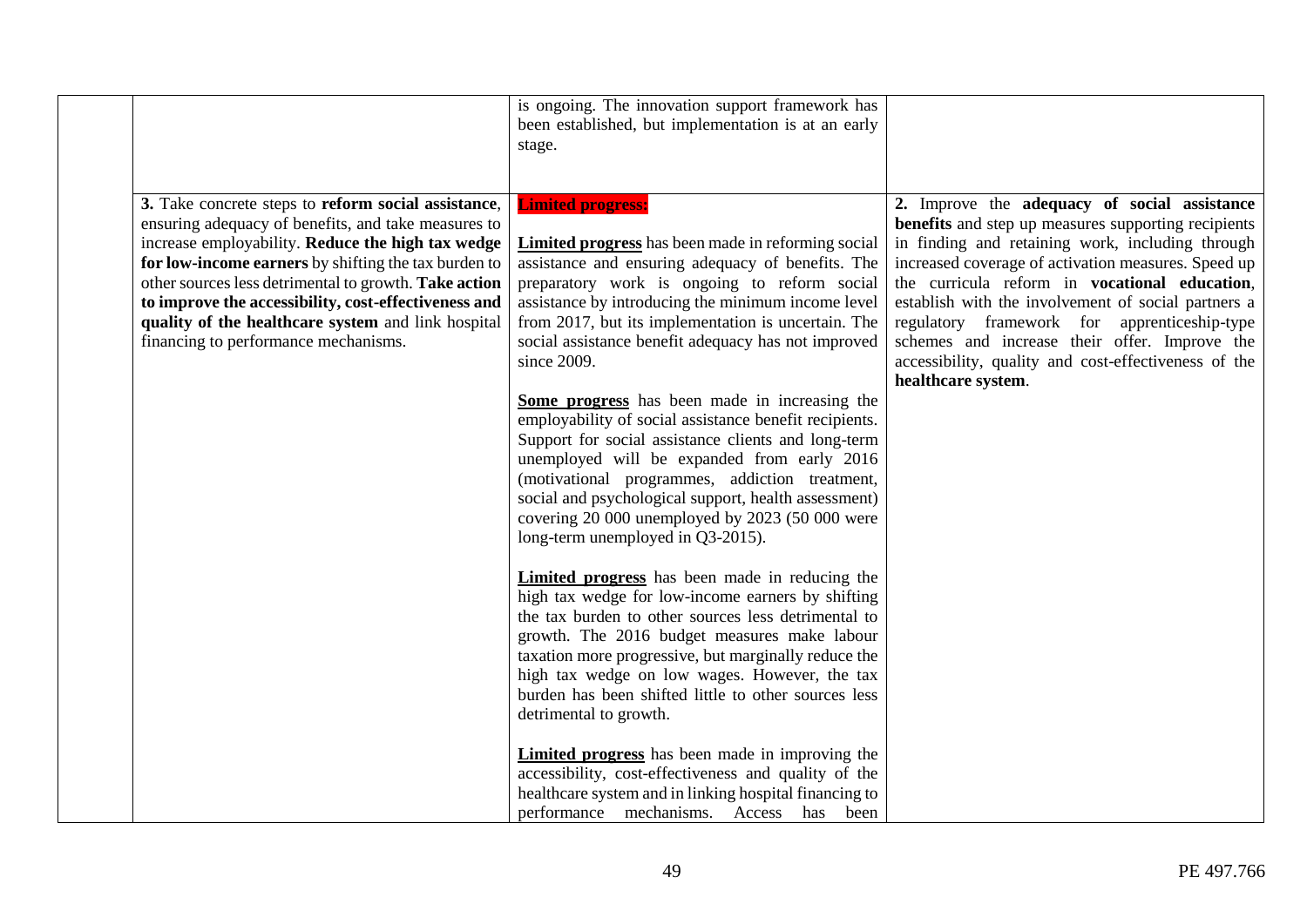|                                                                                                                                                                                                                                                                                                                                                                                               | prioritised for critical medical cases, while financial<br>constraints limit supply of services in general.<br>Hospital budget envelopes are set considering<br>historical case-based costs, but intra-year financing is<br>not yet directly linked to actual costs per case.                                                                                                                                                    |                                                                                                                                                                                                                                                                                                                                        |
|-----------------------------------------------------------------------------------------------------------------------------------------------------------------------------------------------------------------------------------------------------------------------------------------------------------------------------------------------------------------------------------------------|----------------------------------------------------------------------------------------------------------------------------------------------------------------------------------------------------------------------------------------------------------------------------------------------------------------------------------------------------------------------------------------------------------------------------------|----------------------------------------------------------------------------------------------------------------------------------------------------------------------------------------------------------------------------------------------------------------------------------------------------------------------------------------|
| 4. Improve efficiency of the judicial system, by<br>increasing accountability of all parties (including<br>insolvency administrators), by providing adequate<br>means to fight tax evasion and by strengthening the<br>role of the Judicial Council. Improve the public<br>service legislation to strengthen the conflict of<br>interest regime and link remuneration to<br>responsibilities. | <b>Limited progress:</b><br>Some progress has been made in improving the<br>efficiency of the judicial system. Amendments to the<br>civil procedure law entered into force in May 2015<br>extending the possibilities to redistribute cases to<br>other courts. Some court specialisation has been<br>introduced. A legislative proposal to strengthen the<br>role of the Judicial Council is before the national<br>parliament. | 3. Pursue the consolidation of research institutions<br>and provide incentives for private investment in<br>innovation. Strengthen the conflict of interest<br>prevention regime and set up a common legal<br>framework for all public employees. Increase the<br>accountability and public oversight of insolvency<br>administrators. |
|                                                                                                                                                                                                                                                                                                                                                                                               | Limited progress has been made in increasing the<br>accountability of insolvency administrators. The key<br>provisions of the legislative reform increasing the<br>accountability of insolvency administrators were<br>ruled out by the constitutional court on the ground of<br>lack of proportionality. Some legislative changes<br>improving insolvency proceedings were adopted.                                             |                                                                                                                                                                                                                                                                                                                                        |
|                                                                                                                                                                                                                                                                                                                                                                                               | <b>Some progress</b> has been made in providing adequate<br>means to fight tax evasion. Administrative and<br>legislative measures have been taken to improve tax<br>collection, but some measures have not been passed.<br>Further measures are included in the 2016 budget and<br>the draft plan for tackling the shadow economy.                                                                                              |                                                                                                                                                                                                                                                                                                                                        |
|                                                                                                                                                                                                                                                                                                                                                                                               | No progress has been made in improving the public<br>service legislation. The draft Public Service Law has<br>not progressed in Parliament since February 2015.<br>The conflict of interest regime has not been<br>strengthened.                                                                                                                                                                                                 |                                                                                                                                                                                                                                                                                                                                        |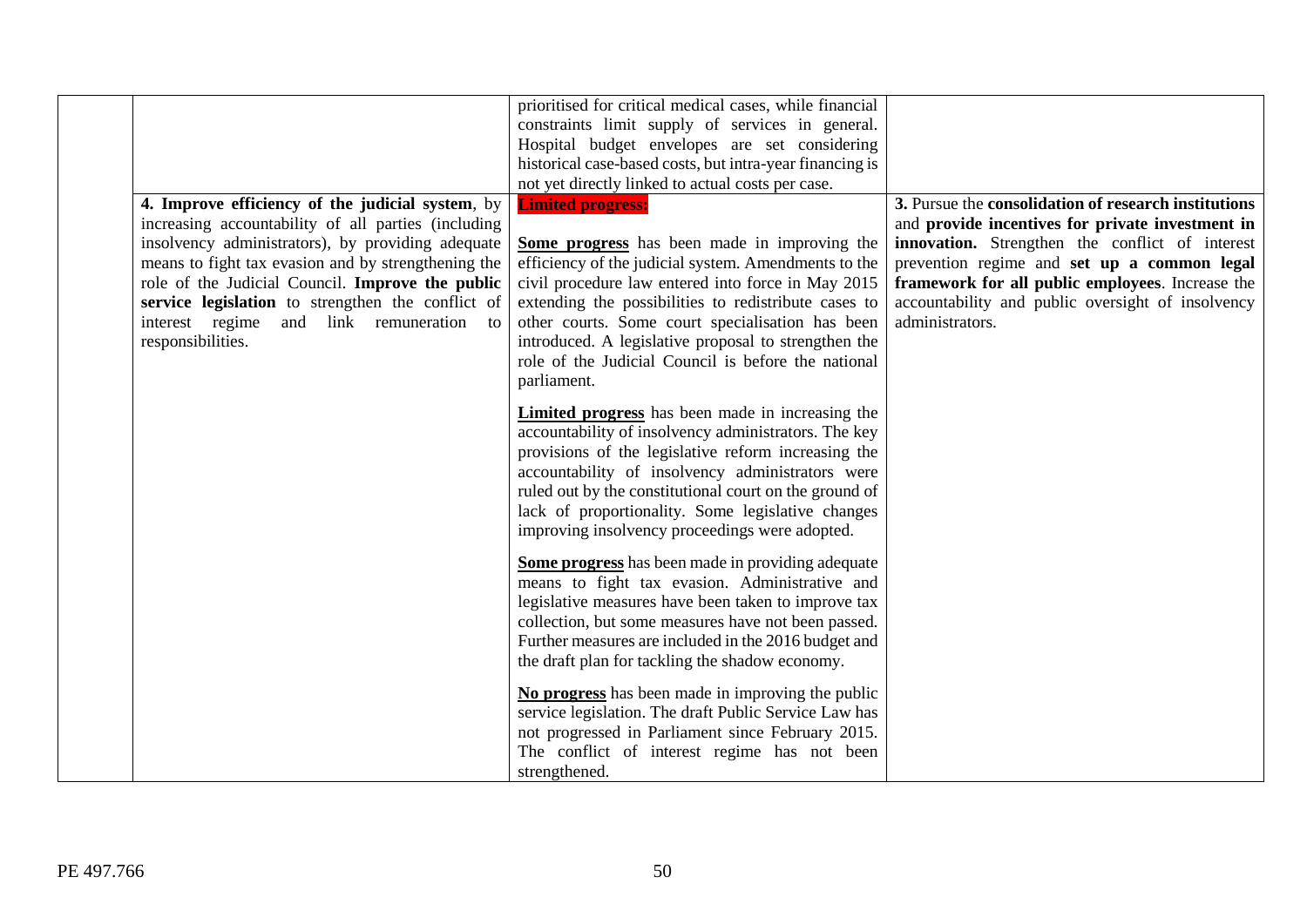| <b>LT</b> | <b>Country Specific Recommendations 2015</b><br>SGP: CSR 1 and MIP: -                                                                                                                                                                                                                                                                                           | <b>Assessment of implementation of CSR 2015</b><br>(based on COM staff document)                                                                                                                                                                                                                                                                                                                                                                                                                                                                                                                                                                                 | <b>Draft Country Specific Recommendations 2016</b><br>SGP: CSR 1 and MIP: -                                                                                                                                                                                                                                                                                                                                                                                                                                                       |
|-----------|-----------------------------------------------------------------------------------------------------------------------------------------------------------------------------------------------------------------------------------------------------------------------------------------------------------------------------------------------------------------|------------------------------------------------------------------------------------------------------------------------------------------------------------------------------------------------------------------------------------------------------------------------------------------------------------------------------------------------------------------------------------------------------------------------------------------------------------------------------------------------------------------------------------------------------------------------------------------------------------------------------------------------------------------|-----------------------------------------------------------------------------------------------------------------------------------------------------------------------------------------------------------------------------------------------------------------------------------------------------------------------------------------------------------------------------------------------------------------------------------------------------------------------------------------------------------------------------------|
|           | 1. Avoid deviating from the medium-term<br>budgetary objective in 2015 and ensure that the<br>deviation in 2016 is limited to the allowance linked<br>to the systemic pension reform. Broaden the tax<br>base and improve tax compliance.                                                                                                                       | <b>Limited progress</b> (this overall assessment of CSR1<br>does not assess compliance with the Stability and<br>Growth Pact):<br><b>Limited progress</b> in reviewing the tax system.<br>Minor amendments have been made to increase<br>environmental and property taxation and to narrow<br>tax exemptions for capital income.<br>Some progress has been made to improve tax<br>compliance. The government introduced several<br>measures, in particular a 'VAT Invoice register'<br>project to improve the collection of VAT.                                                                                                                                 | 1. Ensure that the deviation from the medium-<br>term budgetary objective is limited to the<br>allowance linked to the systemic pension reform<br>in 2016 and in 2017. Reduce the tax burden on low-<br>income earners by shifting the tax burden to other<br>sources less detrimental to growth and improve tax<br>compliance, in particular in the area of VAT.                                                                                                                                                                 |
|           | 2. Address the challenge of a shrinking working-age<br>population by improving the labour-market<br>relevance of education, increasing attainment in<br>basic skills, and improving the performance of the<br>healthcare system; reduce the high tax wedge for<br>low-income earners by shifting the tax burden to<br>other sources less detrimental to growth. | <b>Limited progress:</b><br><b>Some progress</b> has been made to improve the<br>labour-market relevance of education. Infrastructure<br>for training has been further improved. Some<br>progress has been made on putting in place modular<br>VET training programmes, on improving VET<br>governance and on offering more work-based<br>learning opportunities.<br><b>Limited progress</b> has been made to increase<br>attainment in basic skills.<br><b>Limited progress</b> has been made to improve the<br>effectiveness of the health system. The government<br>is working on measures to improve the efficiency and<br>quality of the healthcare system. | 2. Strengthen investment in human capital and<br>address skills shortages, by improving the labour<br>market relevance of education, raising the quality<br>of teaching and pursuing more active labour market<br>policies and adult learning. Strengthen the role of<br>social dialogue mechanisms. Improve the<br>performance of the healthcare system by<br>strengthening outpatient care, disease prevention and<br>health promotion. Improve the coverage and<br>adequacy of unemployment benefits and social<br>assistance. |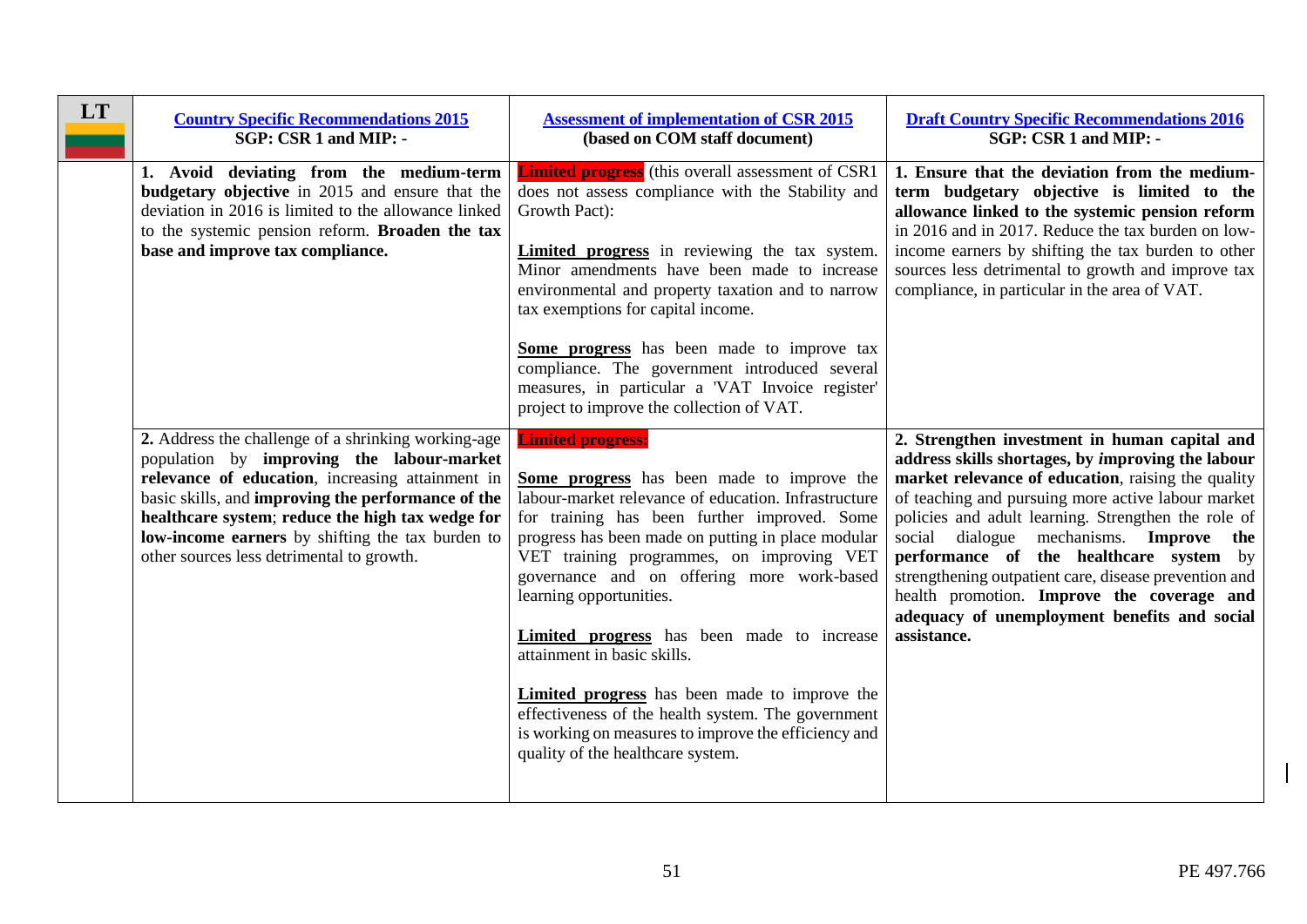|                                                                                                                                                                                                                                                                                      | Limited progress on reducing the high tax wedge for<br>low income earners by shifting the tax burden to<br>other sources less detrimental to growth. Although<br>Lithuania made some progress in reducing low<br>income earners' tax burden, no progress was made in<br>shifting the tax burden towards more growth friendly<br>taxes; therefore the overall progress is limited. In<br>addition, the government has scaled down the scope<br>of newly introduced landfill taxes (contrary to<br>previous plans).                                                                                                                                                              |                                                                    |
|--------------------------------------------------------------------------------------------------------------------------------------------------------------------------------------------------------------------------------------------------------------------------------------|--------------------------------------------------------------------------------------------------------------------------------------------------------------------------------------------------------------------------------------------------------------------------------------------------------------------------------------------------------------------------------------------------------------------------------------------------------------------------------------------------------------------------------------------------------------------------------------------------------------------------------------------------------------------------------|--------------------------------------------------------------------|
| 3. Adopt a comprehensive reform of the pension<br>system that also addresses the challenge of achieving<br>pension adequacy. Improve the coverage and<br>adequacy of unemployment benefits and cash<br>social assistance and improve the employability of<br>those looking for work. | <b>Limited progress:</b><br><b>Limited progress</b> on the comprehensive pension<br>system reform. Lithuania has announced measures to<br>address the CSR under the legislative package on the<br>so called 'social model', amendments to the Law on<br>state social insurance pensions, the Law on<br>unemployment social insurance, and the new edition<br>of the Labour Code). However, it is uncertain<br>whether they will be adopted by June 2016.<br><b>Limited progress</b> on improving the coverage and<br>adequacy of unemployment benefits and cash social<br>assistance. Lithuania has announced measures to<br>address the coverage and adequacy of unemployment | See CSR 2 (unemployment benefits and social<br><i>assistance</i> ) |
|                                                                                                                                                                                                                                                                                      | insurance benefits. However, it is uncertain whether<br>they will be adopted by June 2016. No measures are<br>envisaged for improving the adequacy and coverage<br>of social assistance and the employability of<br>beneficiaries of cash social assistance.<br>Some progress on improving the employability of<br>those looking for work. The legislative package on<br>the so called 'social model' includes measures to<br>foster job creation, but adoption by June 2016<br>remains uncertain. Lithuania has reinforced                                                                                                                                                    |                                                                    |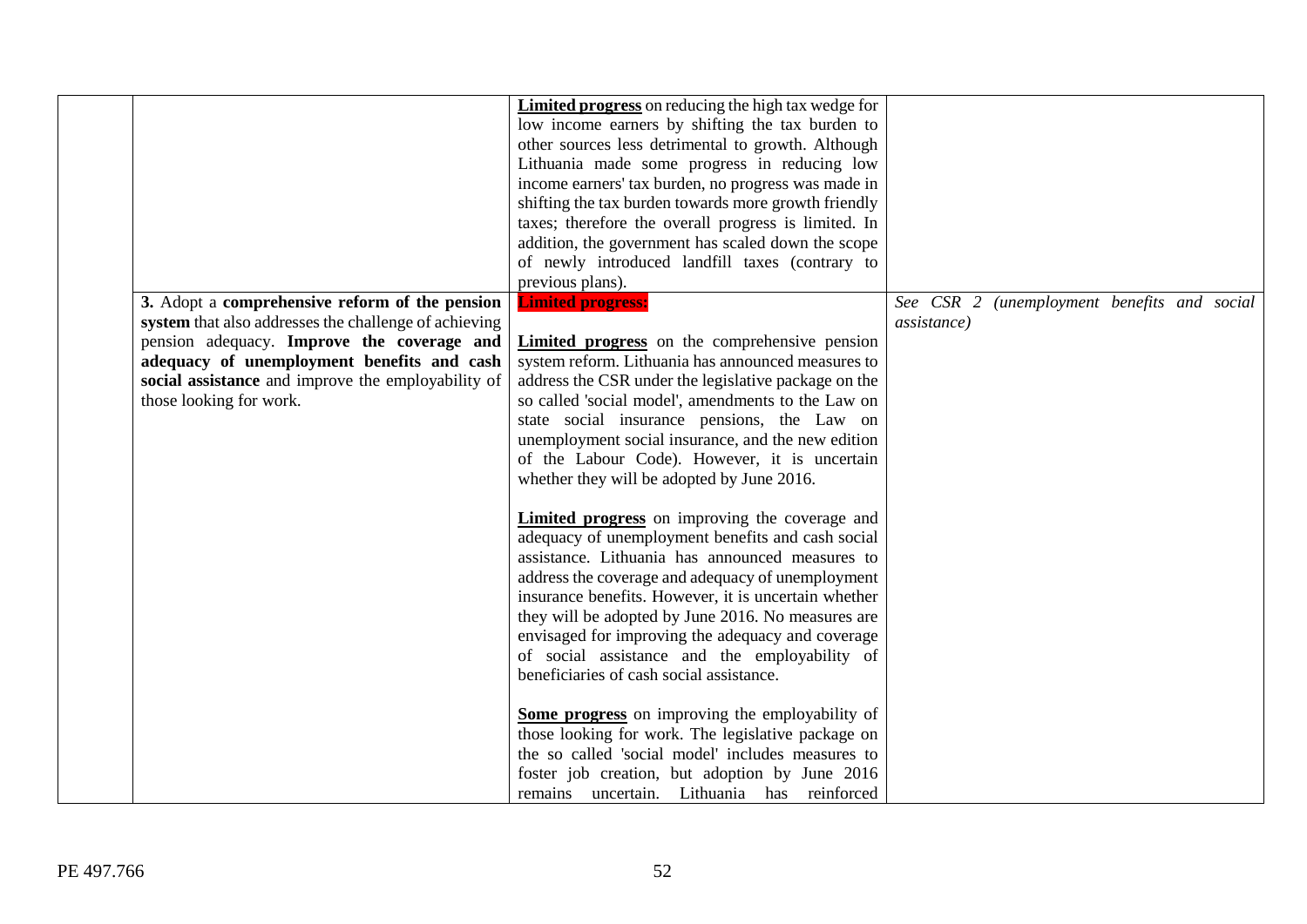|  | provision of ALMP measures, especially vocational<br>training and employment subsidies. |                                                             |
|--|-----------------------------------------------------------------------------------------|-------------------------------------------------------------|
|  |                                                                                         | 3. Take measures to strengthen productivity and             |
|  |                                                                                         | improve the adoption and absorption of new                  |
|  |                                                                                         | technology across the economy. Improve the                  |
|  |                                                                                         | coordination of innovation policies and encourage           |
|  |                                                                                         | <b>private investment</b> , <i>inter alia</i> by developing |
|  |                                                                                         | alternative means of financing.                             |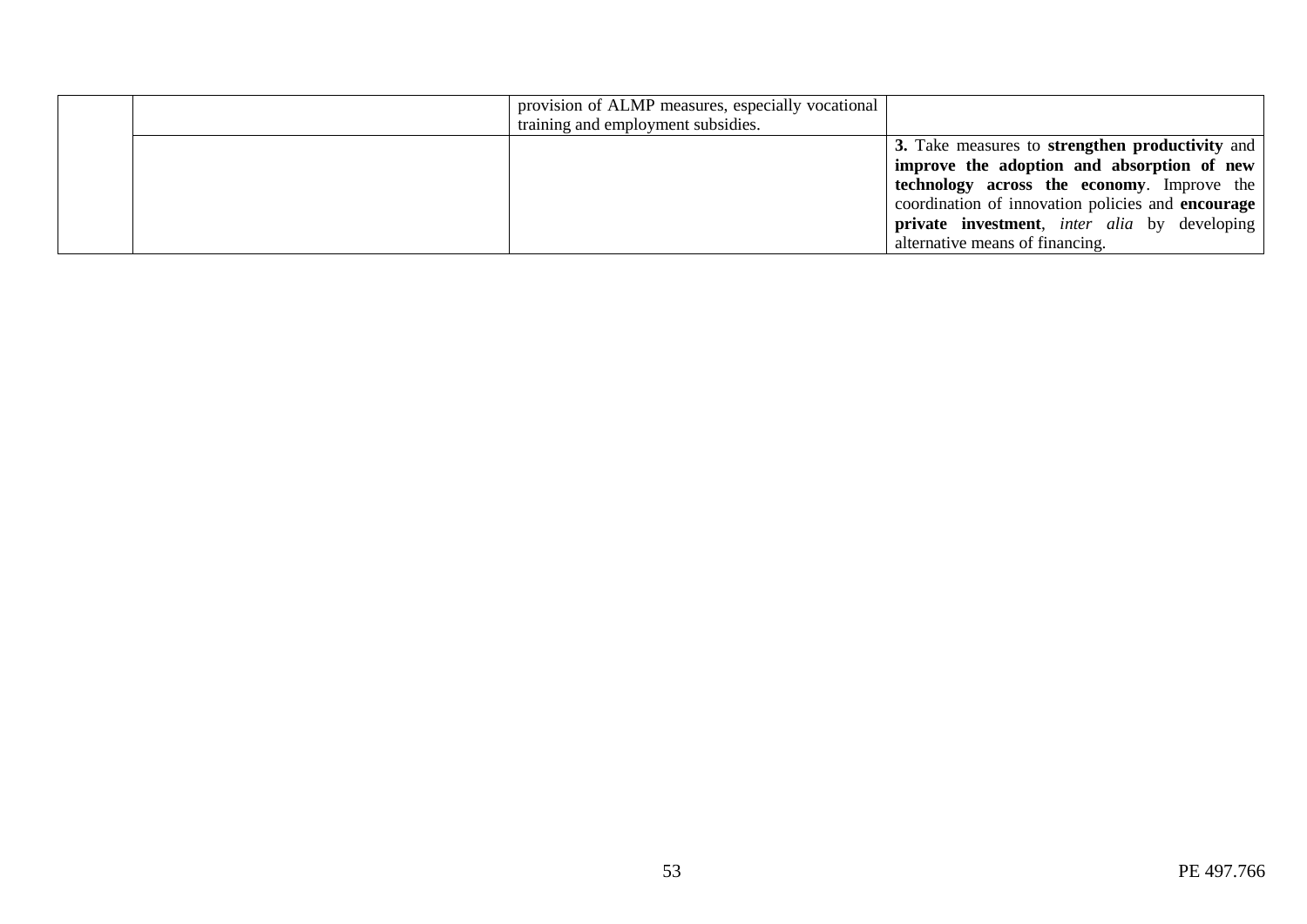| LU | <b>Country Specific Recommendations 2015</b><br>$SGP: -$ and MIP: -                                                           | <b>Assessment of implementation of CSR 2015</b><br>(based on COM staff document)                                                                                                                                                                                                                                                                                                                                                                                                                                                         | <b>Draft Country Specific Recommendations 2016</b><br>$SGP: -$ and MIP: -                                    |
|----|-------------------------------------------------------------------------------------------------------------------------------|------------------------------------------------------------------------------------------------------------------------------------------------------------------------------------------------------------------------------------------------------------------------------------------------------------------------------------------------------------------------------------------------------------------------------------------------------------------------------------------------------------------------------------------|--------------------------------------------------------------------------------------------------------------|
|    | 1. Broaden the tax base, in<br>particular on<br>consumption, recurrent<br>taxation and<br>property<br>environmental taxation. | <b>No progress</b> (this overall assessment of CSR 1 does<br>not include an assessment of compliance with the<br>Stability and Growth Pact):                                                                                                                                                                                                                                                                                                                                                                                             |                                                                                                              |
|    |                                                                                                                               | No progress in broadening the tax base, in particular<br>for consumption. In 2015 a series of measures, which<br>had been previously legislated, entered into force. In<br>particular, all VAT rates (except the super-reduced<br>one) were increase by 2%. In addition, all real estate<br>investments, excluding main residences, as well as<br>the consumption of alcoholic beverages have become<br>subject to the standard rate. However, over the last<br>year no additional reform to broaden the tax base has<br>been announced. |                                                                                                              |
|    |                                                                                                                               | No progress in broadening the tax base of the<br>recurrent property taxation. It is not sure that the<br>reform of the recurrent property taxation will be<br>included in the forthcoming tax reform.                                                                                                                                                                                                                                                                                                                                    |                                                                                                              |
|    |                                                                                                                               | No progress as to the broadening of the tax base of<br>environmental taxation. The increase of VAT rate on<br>energy products had been previously legislated. Over<br>the last year no additional reform to broaden the tax<br>base has been announced. A study on the reform of<br>taxation of energy products for transport has been<br>commissioned but has not been published yet.                                                                                                                                                   |                                                                                                              |
|    |                                                                                                                               | The government announced its intention to introduce<br>a reform of the taxation system to enter into force at<br>the beginning of 2017.                                                                                                                                                                                                                                                                                                                                                                                                  |                                                                                                              |
|    | 2. Close the gap between the statutory and<br>effective retirement age, by limiting early                                     | <b>Limited progress:</b>                                                                                                                                                                                                                                                                                                                                                                                                                                                                                                                 | 1. Ensure the long-term sustainability of public<br><b>pensions</b> by further limiting early retirement, by |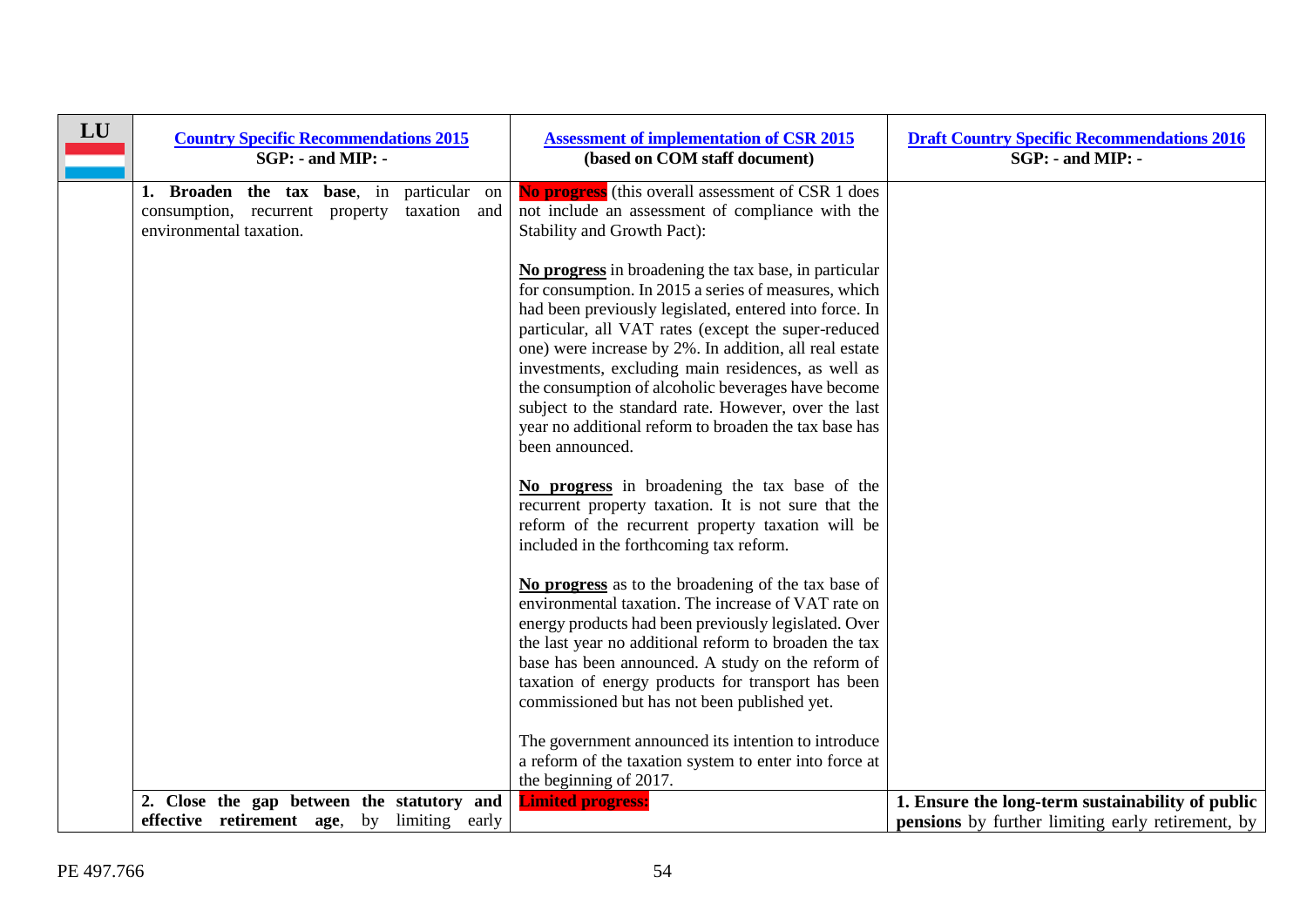| life expectancy. | retirement and by linking statutory retirement age to                                                                                                                                                                 | <b>Limited progress</b> in relation to closing the gap<br>between the statutory and effective retirement age, by<br>limiting early retirement. In July 2015 a draft law was<br>presented in front of the Parliament to modify early<br>retirement schemes. However, while one scheme has<br>been abolished, for other pre-retirement schemes<br>accessibility conditions have been eased. The net<br>impact is not clear. Moreover, the draft law on the<br>reclassification of workers with working disabilities<br>has been adopted in July 2015 and implemented since                                                                                                     | linking the statutory retirement age to life<br>expectancy and by increasing incentives to work<br>longer. |
|------------------|-----------------------------------------------------------------------------------------------------------------------------------------------------------------------------------------------------------------------|------------------------------------------------------------------------------------------------------------------------------------------------------------------------------------------------------------------------------------------------------------------------------------------------------------------------------------------------------------------------------------------------------------------------------------------------------------------------------------------------------------------------------------------------------------------------------------------------------------------------------------------------------------------------------|------------------------------------------------------------------------------------------------------------|
|                  |                                                                                                                                                                                                                       | 1 January 2016. The law increased the possibilities to<br>remain in the labour market for workers with working<br>disabilities and consequently imply a reduction in the<br>number of people entering an early retirement<br>scheme. Finally, according to the 2012 pension<br>reform a monitoring and evaluation exercise of the<br>sustainability of the pension system should be carried<br>out every 5 years since the adoption of the reform.<br>The government confirmed its intention to advance<br>the evaluation to 2016, compared to 2017 as<br>originally planned, and created a Pension Working<br>Group with the task to carry out the mentioned<br>evaluation. |                                                                                                            |
|                  |                                                                                                                                                                                                                       | No progress in linking statutory retirement age to life<br>expectancy. No measures has been adopted or<br>announced.                                                                                                                                                                                                                                                                                                                                                                                                                                                                                                                                                         |                                                                                                            |
| sectoral level.  | 3. Reform the wage-setting system, in consultation<br>with the social partners and in accordance with<br>national practices, with a view to ensuring that wages<br>evolve in line with productivity, in particular at | No progress:<br>No progress in reforming the wage-setting system,<br>in consultation with the social partners and in<br>accordance with national practices, with a view to<br>ensuring that wages evolve in line with productivity,<br>in particular at sectoral level. The government did not<br>take action in relation to the recommendation to<br>review the wage-setting system. The current low<br>inflation environment has led to a delay in application                                                                                                                                                                                                             |                                                                                                            |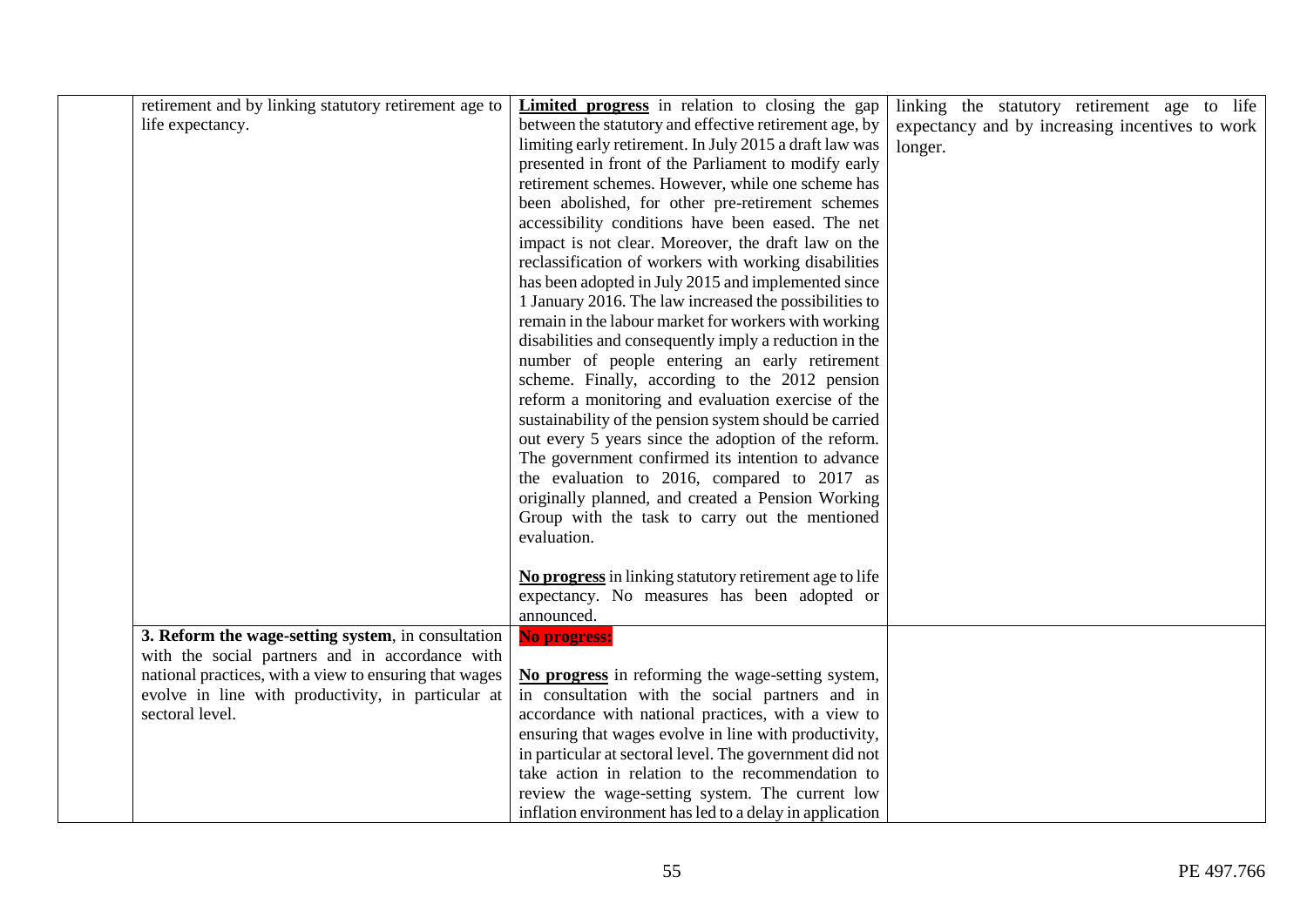| of the next wage indexation (the last one occurred in<br>October 2013) and made the government action less<br>urgent. In June 2015 the government has launched a<br>study to analyse the impact of the sectors' interaction<br>on the wage evolution. The results of the study are<br>expected by the first semester 2016. |                                                                                                                                                                                   |
|----------------------------------------------------------------------------------------------------------------------------------------------------------------------------------------------------------------------------------------------------------------------------------------------------------------------------|-----------------------------------------------------------------------------------------------------------------------------------------------------------------------------------|
|                                                                                                                                                                                                                                                                                                                            | Remove barriers to investment and<br><b>innovation</b> that limit economic development in the<br>business services sector. Address bottlenecks that<br>hamper housing investment. |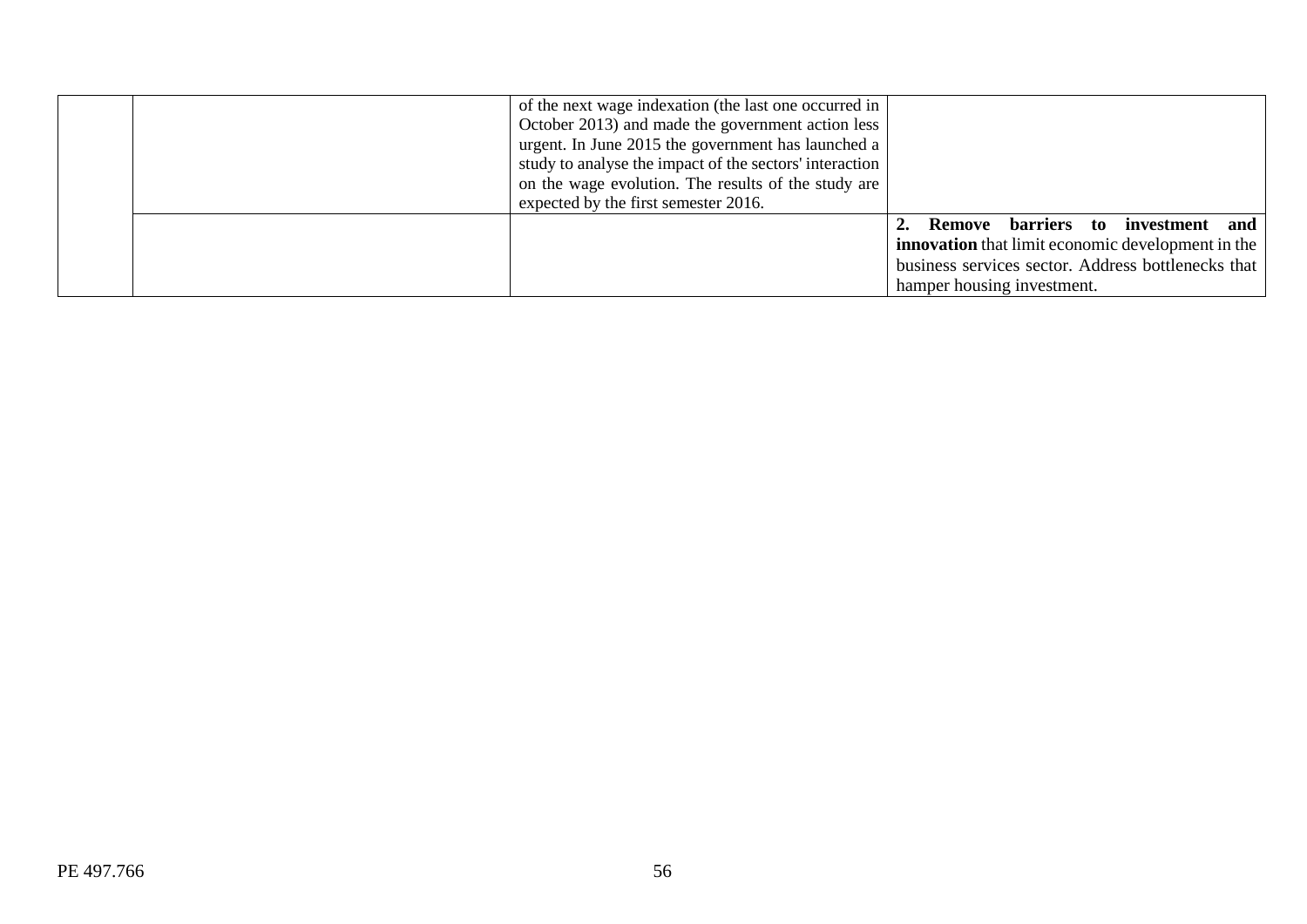| HU | <b>Country Specific Recommendations 2015</b><br>SGP: CSR 1 and MIP: CSR 1, 2, 3                                                                                                                                                                                                                                                                                                           | <b>Assessment of implementation of CSR 2015</b><br>(based on COM staff document)                                                                                                                                                                                                                                                                                                                                                                                                                                                                                                                                                                                                                                                                                                                                                                                                                                | <b>Draft Country Specific Recommendations 2016</b><br>SGP: CSR 1 and MIP: -                                                                                                                                                                                                                                                                 |
|----|-------------------------------------------------------------------------------------------------------------------------------------------------------------------------------------------------------------------------------------------------------------------------------------------------------------------------------------------------------------------------------------------|-----------------------------------------------------------------------------------------------------------------------------------------------------------------------------------------------------------------------------------------------------------------------------------------------------------------------------------------------------------------------------------------------------------------------------------------------------------------------------------------------------------------------------------------------------------------------------------------------------------------------------------------------------------------------------------------------------------------------------------------------------------------------------------------------------------------------------------------------------------------------------------------------------------------|---------------------------------------------------------------------------------------------------------------------------------------------------------------------------------------------------------------------------------------------------------------------------------------------------------------------------------------------|
|    | 1. Achieve a fiscal adjustment of 0,5 % of GDP<br>towards the medium-term budgetary objective in<br>2015 and of 0,6 % of GDP in 2016.                                                                                                                                                                                                                                                     | The Commission is to assess CSRs related to<br>compliance with the Stability and Growth Pact in<br>spring 2016 once the final data will become<br>available.                                                                                                                                                                                                                                                                                                                                                                                                                                                                                                                                                                                                                                                                                                                                                    | 1. In view of the high risk of a significant deviation,<br>achieve an annual fiscal adjustment of 0.3 % of<br>GDP towards the medium-term budgetary<br>objective in 2016 and of 0.6 $\%$ of GDP in 2017,<br>unless the medium-term budgetary objective is<br>respected with a lower effort, by taking the necessary<br>structural measures. |
|    | 2. Take measures to restore normal lending to the<br>real economy and remove obstacles to market-based<br>portfolio cleaning; considerably reduce the<br>contingent liability risks linked to increased state<br>ownership in the banking sector.                                                                                                                                         | <b>Some progress:</b><br>Some progress was made in taking measures to<br>restore normal lending and removing obstacles to<br>market based portfolio cleaning. The authorities<br>started to implement of commitments made in the<br>Memorandum of Understanding with EBRD,<br>including the considerable reduction of the tax on<br>financial institutions. However, net lending to non-<br>financial corporations does not show a revival yet.<br>Asset quality of banks' balance sheet is being<br>addressed through various initiatives (e.g. personal<br>insolvency legislation, the capacity of the national<br>Asset Management Company has been extended),<br>but results are not yet visible.<br>No progress was made in reducing the contingent<br>liability risks. State ownership in the banking sector<br>has rather been extended following the completion of<br>the acquisition of Budapest Bank. |                                                                                                                                                                                                                                                                                                                                             |
|    | 3. Reduce distortive sector-specific corporate<br>taxes; remove the unjustified entry barriers in the<br>service sector, including in the retail sector; reduce<br>the tax wedge for low-income earners, including by<br>shifting taxation to areas less distortive to growth;<br>continue to fight tax evasion, reduce compliance<br>costs and improve the efficiency of tax collection. | <b>Limited progress:</b><br>Some progress has been made in the reduction<br>distortive sector-specific corporate taxes. The tax on<br>financial institutions has been halved. In response to<br>a suspension injunction by the European<br>Commission, the progressive rates in the food                                                                                                                                                                                                                                                                                                                                                                                                                                                                                                                                                                                                                        | 2. Further reduce sector-specific taxes and<br>reduce the tax wedge for low-income earners.<br>Strengthen transparency and competition in<br>public procurement through e-procurement,<br>increased publication of tenders and further<br>improvement of the anti-corruption framework.                                                     |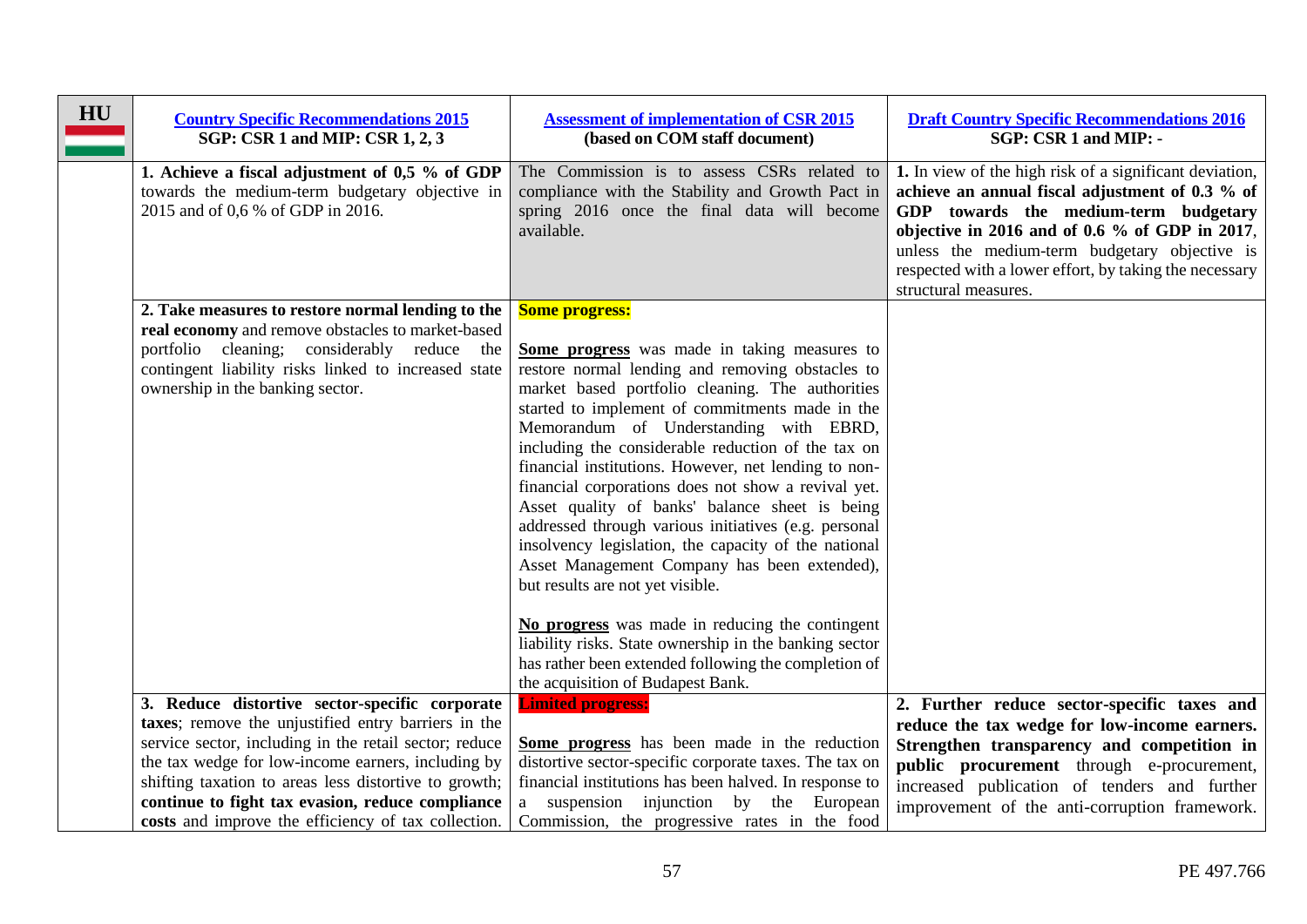| Strengthen structures in public procurement that<br>promote competition and transparency and further<br>improve the anti-corruption framework. | inspection fee have been repelled. However, little<br>change has been made regarding other sector-specific<br>levies.                                                                                                                                                                                                                                                                       | Improve the regulatory environment in the<br>services sector and in the retail sector by<br>addressing restrictive regulations and ensuring |
|------------------------------------------------------------------------------------------------------------------------------------------------|---------------------------------------------------------------------------------------------------------------------------------------------------------------------------------------------------------------------------------------------------------------------------------------------------------------------------------------------------------------------------------------------|---------------------------------------------------------------------------------------------------------------------------------------------|
|                                                                                                                                                | <b>Limited progress</b> has been made in removing the<br>unjustified entry barriers in the service sector. In the<br>retail sector the high rates of the food safety<br>inspection fee were lifted, but the overall level of<br>restrictiveness remains high.                                                                                                                               | predictability.                                                                                                                             |
|                                                                                                                                                | <b>Limited progress</b> has been made to reduce the tax<br>wedge for low-income earners. Steps have been taken<br>(including a 1 pp. cut in the uniform tax rate of the<br>personal income tax, and an increase of the family tax<br>allowance for earners with two children) but<br>measures are not sufficiently well targeted to achieve<br>a significant effect for low-income earners. |                                                                                                                                             |
|                                                                                                                                                | <b>Substantial progress</b> has been made to fight tax<br>evasion. Recent policies put in place to combat VAT<br>avoidance and tax evasion seem to have produced<br>visible yields and the 2016 budget counts on further<br>revenue gains.                                                                                                                                                  |                                                                                                                                             |
|                                                                                                                                                | Limited progress has been made in the reduction of<br>compliance costs and the improvement of the<br>efficiency of tax collection.                                                                                                                                                                                                                                                          |                                                                                                                                             |
|                                                                                                                                                | <b>Limited progress</b> has been made as regards<br>promoting competition and transparency (e.g.<br>through the adoption of the new Public Procurement<br>Act, the compliance of which with EU law is still to<br>be assessed), important actions are delayed,<br>especially in the field of e-procurement, and the<br>indicators on public procurement show that                           |                                                                                                                                             |
|                                                                                                                                                | competition and transparency are still unsatisfactory<br>in public procurement.                                                                                                                                                                                                                                                                                                             |                                                                                                                                             |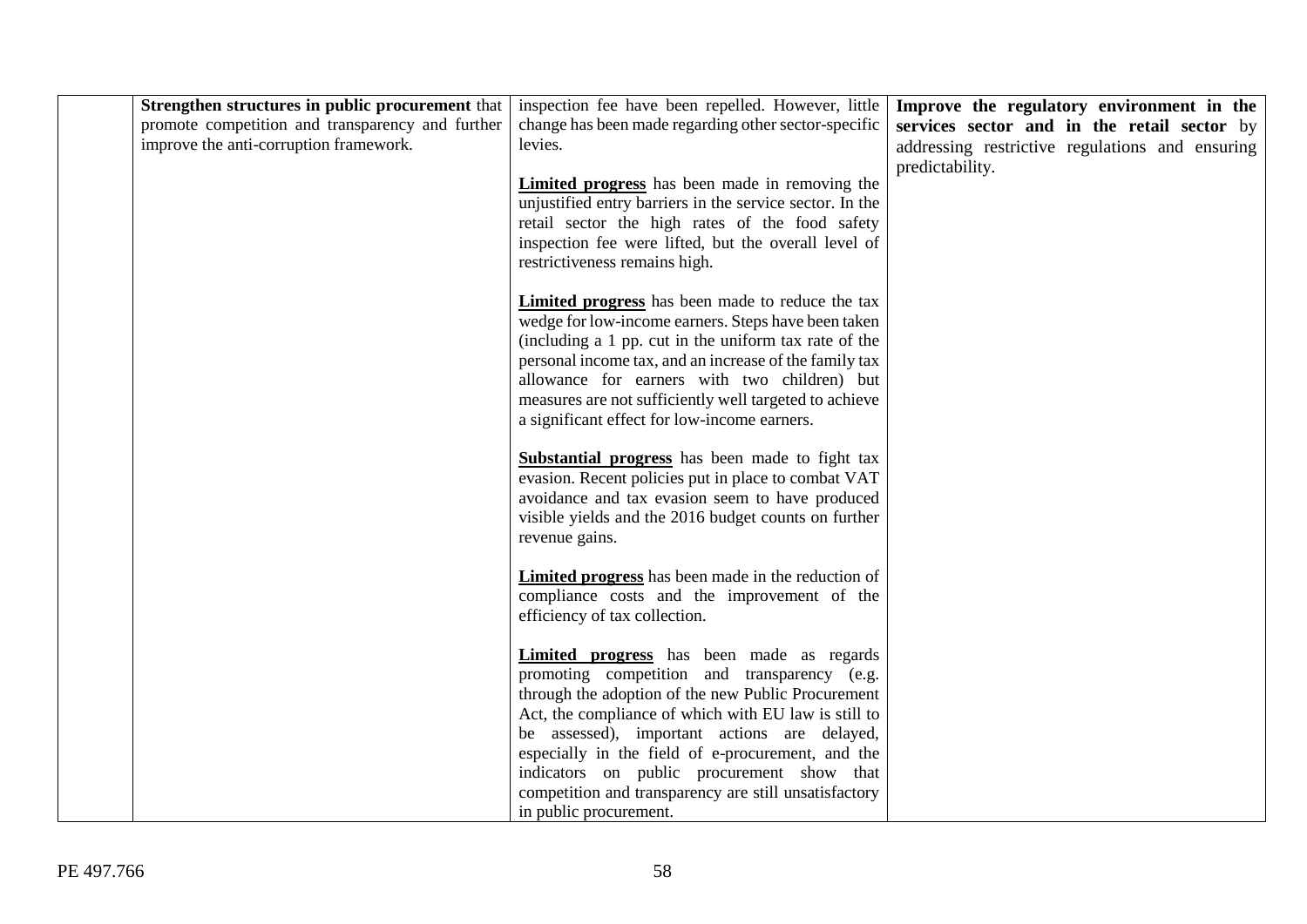|                                                                                                     | No progress has been registered in improving the            |                                                   |
|-----------------------------------------------------------------------------------------------------|-------------------------------------------------------------|---------------------------------------------------|
|                                                                                                     | anti-corruption framework. No changes are                   |                                                   |
|                                                                                                     | envisaged to make the new National Anti-corruption          |                                                   |
|                                                                                                     | Programme more effective in preventing corruption           |                                                   |
|                                                                                                     | and applying dissuasive sanctions. Prosecution of           |                                                   |
|                                                                                                     | high-level corruption cases remains exceptional.            |                                                   |
| 4. Reorient the budget resources allocated to the                                                   | No progress:                                                | 3. Facilitate the transition from the public      |
| public work scheme to active labour market                                                          |                                                             | works scheme to the primary labour market         |
| measures to foster integration into the primary                                                     | No progress has been made to reorient the budget            | and reinforce other active labour market          |
| labour market; and improve the adequacy and                                                         | resources allocated to the public work scheme to            | policies. Improve the adequacy and coverage of    |
| coverage of social assistance and unemployment                                                      | active labour market measures to foster integration         | social assistance and unemployment benefits. Take |
| benefits.                                                                                           | into the primary labour market. The PWS is the main         | measures to improve educational outcomes and to   |
|                                                                                                     | Active Labour Market Policy (ALMP) measure in               | increase the participation of disadvantaged       |
|                                                                                                     | Hungary. Its budgetary cost quadrupled over the last        | groups, in particular Roma, in inclusive          |
|                                                                                                     | four years, to 0.8 % of GDP, and is expected to             | mainstream education.                             |
|                                                                                                     | double again by 2018. Few public workers manage to          |                                                   |
|                                                                                                     | find a job on the open labour market and there is a         |                                                   |
|                                                                                                     | significant risk of a "lock-in" effect. In spite of the     |                                                   |
|                                                                                                     | 2015 CSR, in 2015 the Hungarian government                  |                                                   |
|                                                                                                     | announced a further expansion of the scheme.                |                                                   |
|                                                                                                     |                                                             |                                                   |
|                                                                                                     | No progress has been made to improve the adequacy           |                                                   |
|                                                                                                     | and coverage of social assistance and unemployment          |                                                   |
|                                                                                                     | benefits. The duration of the unemployment benefit          |                                                   |
|                                                                                                     | (UB) is 3 months, the shortest in the EU. In addition,      |                                                   |
|                                                                                                     | the non-adjustment or freezing of amounts in the past       |                                                   |
|                                                                                                     | years or new calculation rules have reduced the             |                                                   |
|                                                                                                     | nominal value of many benefits. The recent reforms          |                                                   |
|                                                                                                     | do not expand and could further restrict access             |                                                   |
|                                                                                                     | conditions for a number of benefits and social<br>services. |                                                   |
|                                                                                                     |                                                             |                                                   |
| 5. Increase the participation of disadvantaged<br>groups in particular Roma in inclusive mainstream | <b>Limited progress:</b>                                    | See CSR 3 (participation of disadvantaged groups  |
| education, and improve the support offered to these                                                 | Limited progress has been made in increasing the            | in mainstream education)                          |
| groups through targeted teacher training; strengthen                                                | chances of disadvantaged pupils, in particular Roma         |                                                   |
| measures to facilitate the transition between                                                       | in inclusive mainstream education and preparing             |                                                   |
|                                                                                                     | teachers for this.                                          |                                                   |
| different stages of education and to the labour                                                     |                                                             |                                                   |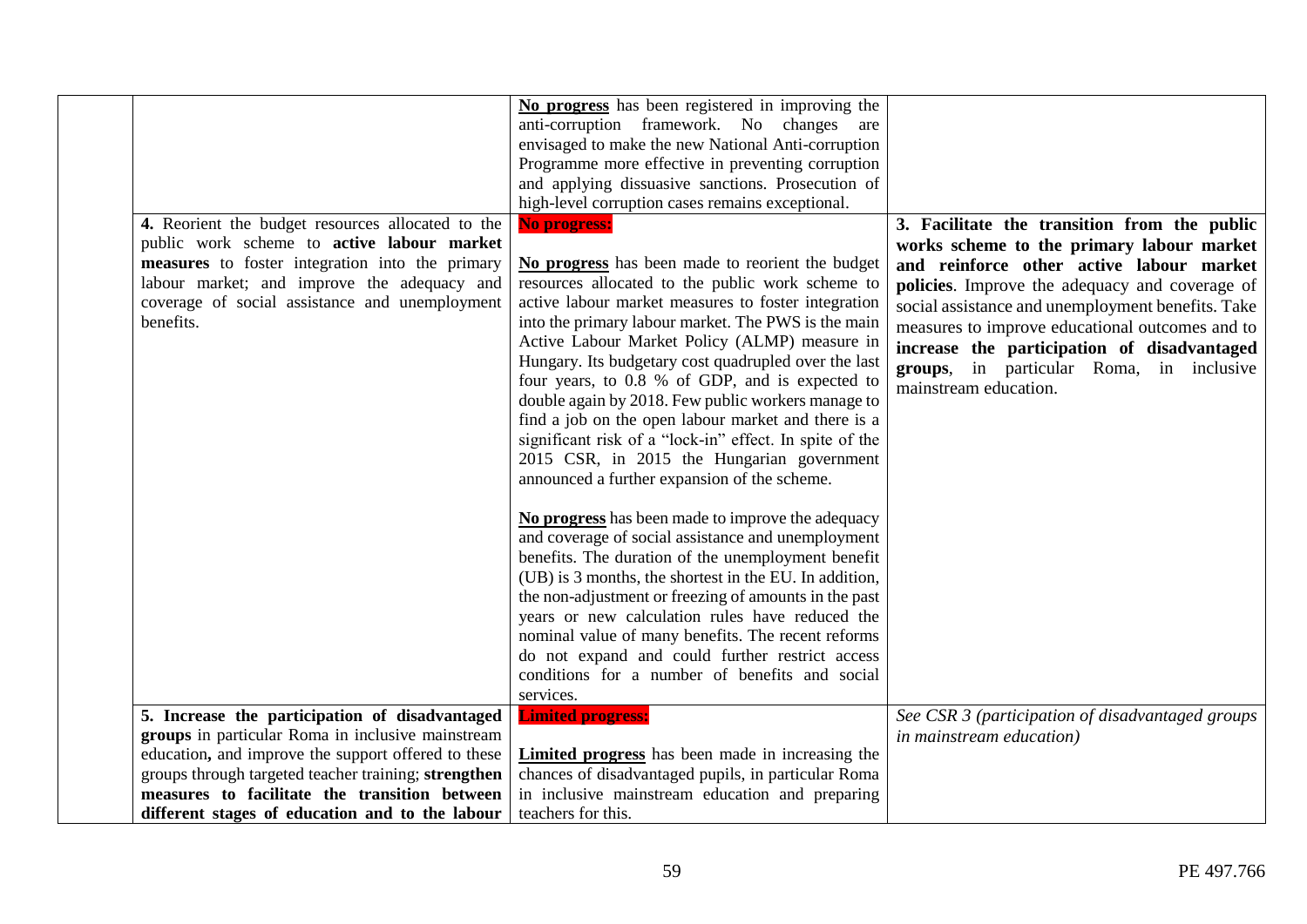| market, and improve the teaching of essential |                                                                                                           |  |
|-----------------------------------------------|-----------------------------------------------------------------------------------------------------------|--|
| competences.                                  | No progress has been made in facilitating transitions<br>between different stages of education.           |  |
|                                               | <b>Some progress</b> has been made in facilitating the<br>transition from education to the labour market. |  |
|                                               | Some progress has also been made in improving the<br>teaching of key competences.                         |  |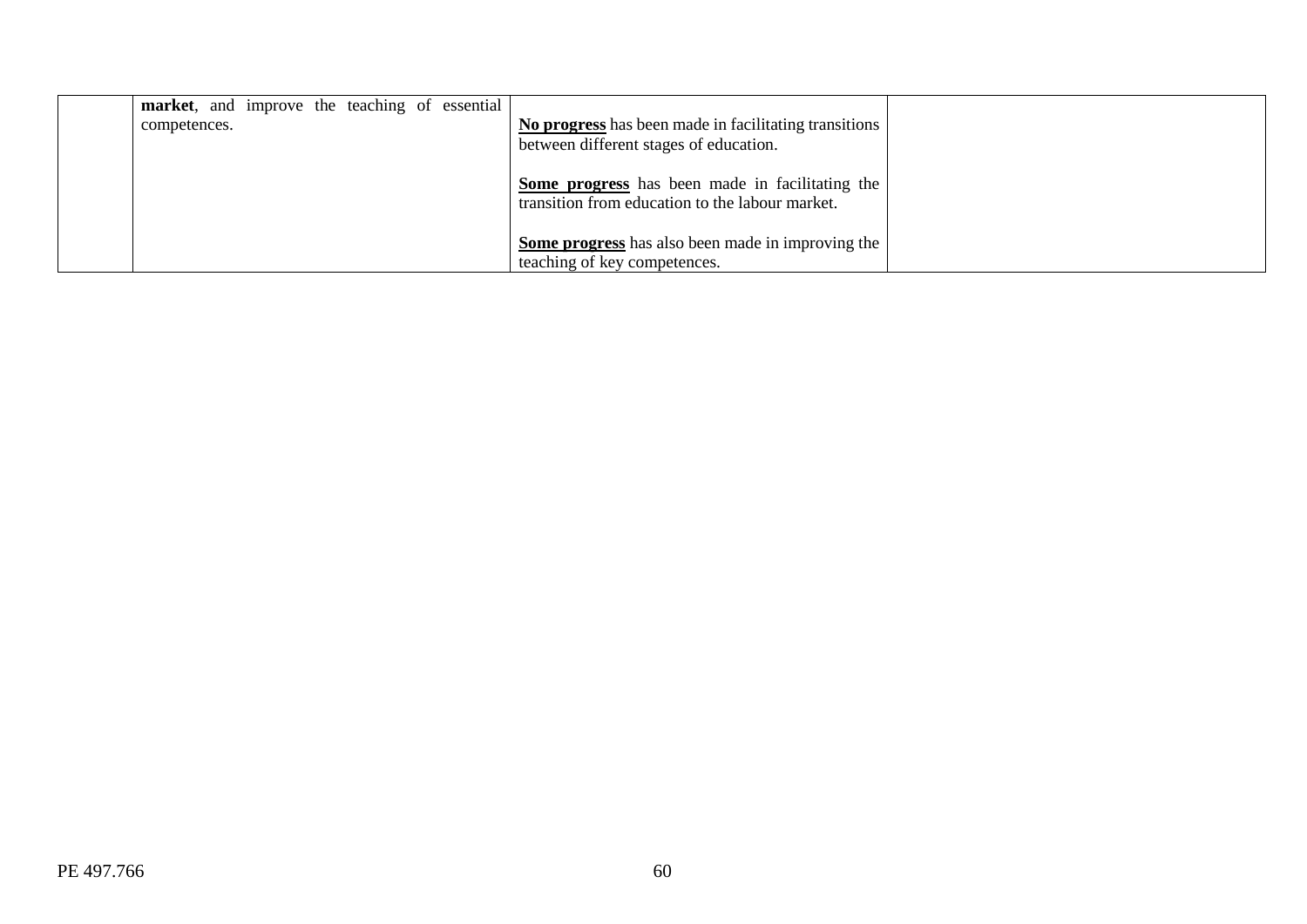| <b>MT</b> | <b>Country Specific Recommendations 2015</b><br>SGP: CSR 1 and MIP: -                                                                                                                                                                                              | <b>Assessment of implementation of CSR 2015</b><br>(based on COM staff document)                                                                                                                                                                                                                                                                                                                                                             | <b>Draft Country Specific Recommendations 2016</b><br>SGP: CSR 1 and MIP: -                                                                                                                                                                                                                                             |
|-----------|--------------------------------------------------------------------------------------------------------------------------------------------------------------------------------------------------------------------------------------------------------------------|----------------------------------------------------------------------------------------------------------------------------------------------------------------------------------------------------------------------------------------------------------------------------------------------------------------------------------------------------------------------------------------------------------------------------------------------|-------------------------------------------------------------------------------------------------------------------------------------------------------------------------------------------------------------------------------------------------------------------------------------------------------------------------|
|           | 1. Following correction of the excessive deficit,<br>achieve a fiscal adjustment of 0,6 % of GDP towards<br>the medium-term budgetary objective in 2015 and<br>2016.                                                                                               | The Commission is to assess CSRs related to<br>compliance with the Stability and Growth Pact in<br>spring 2016 once the final data will become<br>available.                                                                                                                                                                                                                                                                                 | 1. In view of the high risk of a significant<br>deviation, achieve an annual fiscal adjustment<br>of 0.6 % of GDP towards the medium-term<br>budgetary objective in 2016 and in 2017, by<br>taking the necessary structural measures. Step up<br>measures to ensure the long-term sustainability<br>of public finances. |
|           | 2. Take measures to improve basic skills and<br>further reduce early school-leaving by promoting<br>the continuous professional development of teachers.                                                                                                           | <b>Some progress:</b><br>Malta has made some progress in promoting the<br>continuous professional development of teachers.<br>An institute for continuous professional development<br>of teachers was set up.                                                                                                                                                                                                                                | 2. Take measures to strengthen labour supply,<br>notably through increased participation of low-<br>skilled persons in lifelong learning.                                                                                                                                                                               |
|           | 3. To ensure the long-term sustainability of public<br>finances, continue the ongoing pension reform,<br>such as by accelerating the already enacted increase<br>in the statutory retirement age and by consecutively<br>linking it to changes in life expectancy. | <b>Limited progress:</b><br>Malta has made <b>limited progress</b> on the pensions<br>system reform. Some new measures aiming to<br>address both sustainability and adequacy concerns<br>were proposed by the government in the 2016<br>Budget, following recommendations made by a<br>Pension Strategy Group; however they haven't yet<br>been reflected in the legislation.                                                                | See CSR 1<br>(long-term sustainability of public<br>finances)                                                                                                                                                                                                                                                           |
|           | 4. Improve small and micro-enterprises' access to<br>finance, in particular through non-bank instruments.                                                                                                                                                          | <b>Some progress:</b><br>Malta has made some progress to improve SMEs<br>and micro-enterprises' access to finance. Measures to<br>support SMEs access to non-bank financing should<br>be further encouraged, including through more co-<br>investment schemes with venture capital and<br>business angels, by encouraging market uptake of<br>crowdfunding and by taking advantage of the<br>opportunities offered by EU funding programmes. |                                                                                                                                                                                                                                                                                                                         |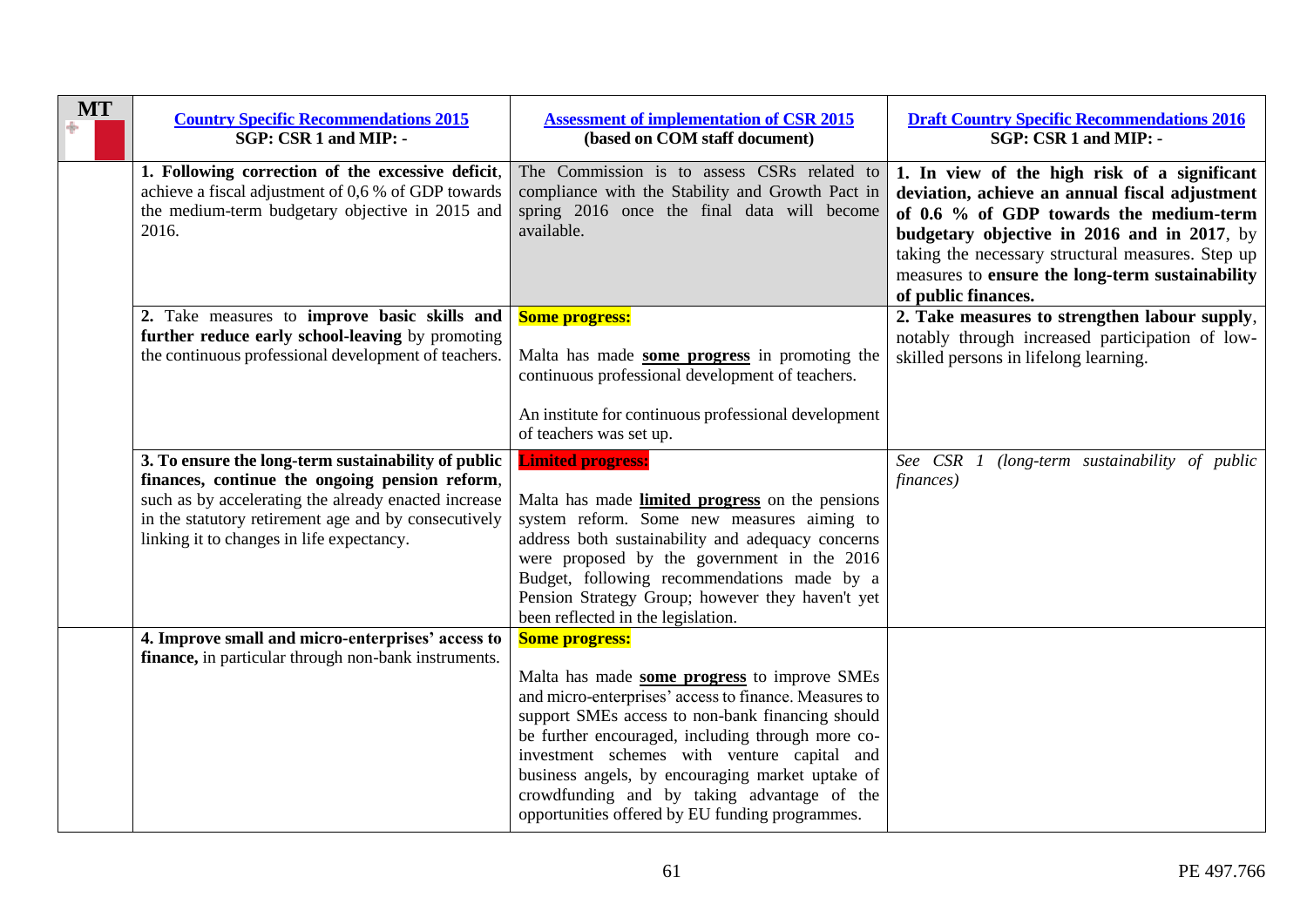| <b>NL</b> | <b>Country Specific Recommendations 2015</b><br>SGP: - and MIP: CSR 1, 2, 3                                                                                                                                                                                                                                                                           | <b>Assessment of implementation of CSR 2015</b><br>(based on COM staff document)                                                                                                                                                                                                                                                                                                                                                                                                                                                                                                                                                                                                                                                                                                                 | <b>Draft Country Specific Recommendations 2016</b><br>SGP: CSR 1 and MIP: CSR 3                                                                                                                                                                       |
|-----------|-------------------------------------------------------------------------------------------------------------------------------------------------------------------------------------------------------------------------------------------------------------------------------------------------------------------------------------------------------|--------------------------------------------------------------------------------------------------------------------------------------------------------------------------------------------------------------------------------------------------------------------------------------------------------------------------------------------------------------------------------------------------------------------------------------------------------------------------------------------------------------------------------------------------------------------------------------------------------------------------------------------------------------------------------------------------------------------------------------------------------------------------------------------------|-------------------------------------------------------------------------------------------------------------------------------------------------------------------------------------------------------------------------------------------------------|
|           | 1. Shift public expenditure towards supporting<br>investment in R&D and work on framework<br>conditions for improving private R&D expenditure<br>in order to counter the declining trend in public<br>R&D expenditure and increase the potential for<br>economic growth.                                                                              | <b>Limited progress:</b><br><b>Limited progress</b> in shifting public expenditure<br>towards supporting investment in R&D and<br>improving framework conditions for private R&D.<br>In 2016, the WBSO tax credit (for R&D wage costs)<br>and the R&D allowance (RDA, for other R&D<br>costs) will be merged and increased. The<br>government has decided to drop a planned cut in the<br>WBSO tax credit of EUR 110 million. However,<br>despite these measures, total public support for<br>R&D and innovation will continue its decline in the<br>longer run.                                                                                                                                                                                                                                 | 1. Limit the deviation from the medium-term<br>budgetary objective in 2016 and achieve an<br>annual fiscal adjustment of 0.6 % of GDP in<br>2017. Prioritise public expenditure towards<br>supporting more investment in research and<br>development. |
|           | 2. With the strengthening of the recovery, accelerate<br>the decrease in mortgage interest tax<br>deductibility so that tax incentives to invest in<br>unproductive assets are reduced. Provide for a more<br>market-oriented pricing mechanism in the rental<br>market and further relate rents to household income<br>in the social housing sector. | <b>Some progress</b><br>No progress on mortgage interest deductibility, as<br>its partial phasing out has not been stepped up<br>despite a recovery of the housing market and the<br>economic environment.<br>Some progress on a more market-based pricing<br>mechanism. The measure to support mobility in the<br>housing market (the rental sum approach<br>'huursombenadering') will be implemented in<br>2017.<br><b>Substantial progress</b> on relating rents to household<br>income, as the Housing Act (Woningwet) entered<br>into force in July 2015 and the rental sum approach<br>will be implemented in 2017. Nevertheless,<br>progress on tackling the number of tenants above<br>the income threshold for social housing is very<br>small and waiting lists have not been reduced. |                                                                                                                                                                                                                                                       |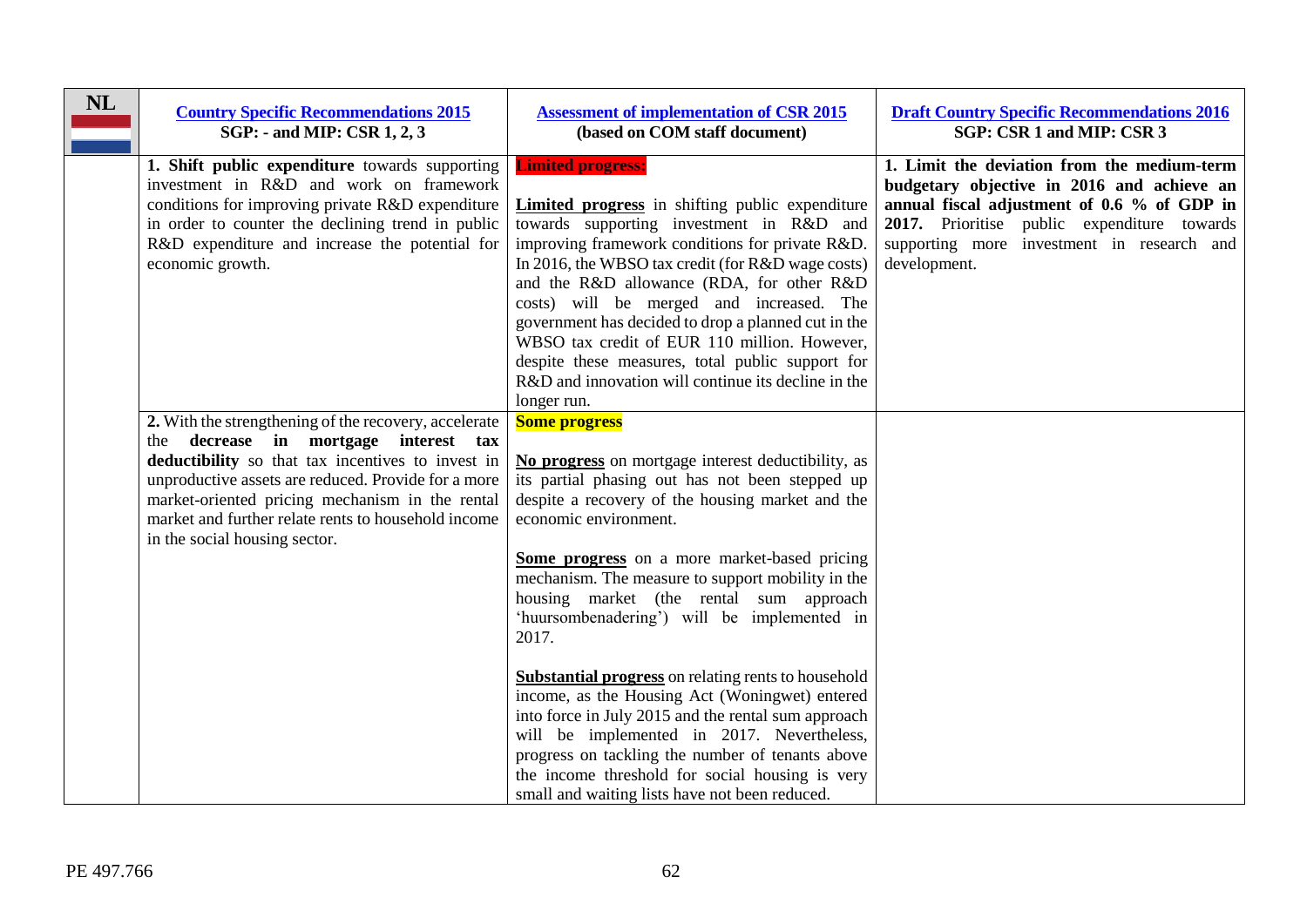| 3. Reduce the level of contributions to the second   <b>Limited progress:</b> |                                                       | 3. Take measures to make the second pillar of       |
|-------------------------------------------------------------------------------|-------------------------------------------------------|-----------------------------------------------------|
| <b>pillar of the pension system</b> for those in the early                    |                                                       | the pension system more transparent, inter-         |
| years of working life.                                                        | Limited progress has been made in reducing            | generationally fairer and more resilient to         |
|                                                                               | pension contributions for young workers. On 6 July    | shocks. Take measures to reduce the remaining       |
|                                                                               | 2015, the government announced its intention to       | distortions in the housing market and the debt bias |
|                                                                               | substantially reform the second pension pillar in     | for households, in particular by decreasing         |
|                                                                               | order to create a more transparent and actuarially    | mortgage interest tax deductibility.                |
|                                                                               | fairer system. There is agreement in the country that |                                                     |
|                                                                               | reform is necessary, but the specifics need to be     |                                                     |
|                                                                               | decided.                                              |                                                     |
|                                                                               |                                                       | 2. Tackle remaining barriers to hiring staff on     |
|                                                                               |                                                       | permanent contracts and facilitate the              |
|                                                                               |                                                       | transition from temporary to permanent              |
|                                                                               |                                                       | contracts. Address the high increase in self-       |
|                                                                               |                                                       | employed without employees, including by            |
|                                                                               |                                                       | reducing tax distortions favouring self-            |
|                                                                               |                                                       | compromising<br>without<br>employment,              |
|                                                                               |                                                       | entrepreneurship, and by promoting access of the    |
|                                                                               |                                                       | self-employed to affordable social protection.      |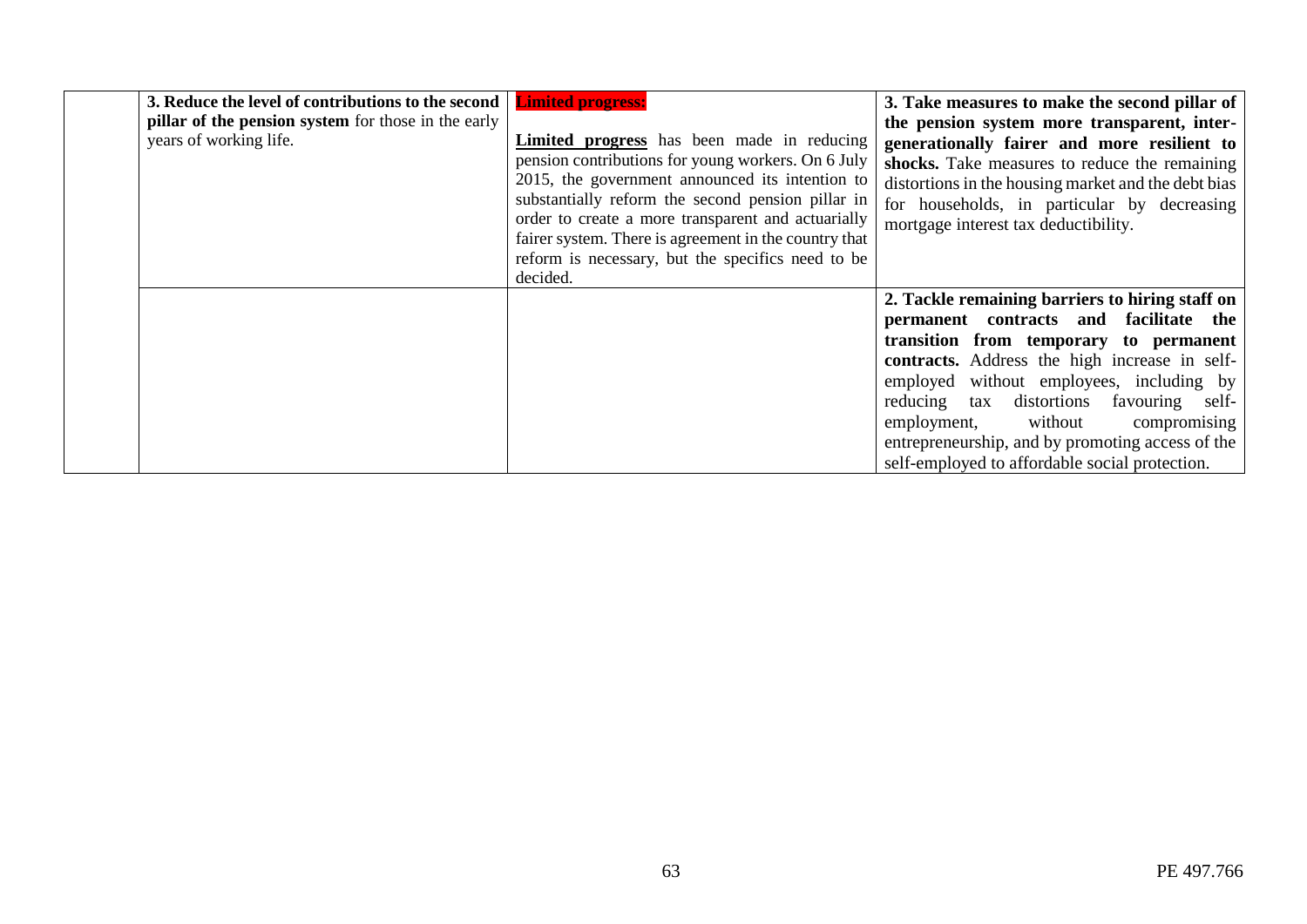| <b>AT</b> | <b>Country Specific Recommendations 2015</b>                                                                                                                                                                                                                                                                                                                                                                                                                                                                                                                   | <b>Assessment of implementation of CSR 2015</b>                                                                                                                                                                                                                                                                                                                                                                                                                                                                                                                                                                                                                                                                                                                                                                                                                                                                                                                                                                                                                                                                                                                                                                                                                                       | <b>Draft Country Specific Recommendations 2016</b>                                                                                                                                                                                                                                                                                                                                                                                                                                                                                                                                                                                                                |
|-----------|----------------------------------------------------------------------------------------------------------------------------------------------------------------------------------------------------------------------------------------------------------------------------------------------------------------------------------------------------------------------------------------------------------------------------------------------------------------------------------------------------------------------------------------------------------------|---------------------------------------------------------------------------------------------------------------------------------------------------------------------------------------------------------------------------------------------------------------------------------------------------------------------------------------------------------------------------------------------------------------------------------------------------------------------------------------------------------------------------------------------------------------------------------------------------------------------------------------------------------------------------------------------------------------------------------------------------------------------------------------------------------------------------------------------------------------------------------------------------------------------------------------------------------------------------------------------------------------------------------------------------------------------------------------------------------------------------------------------------------------------------------------------------------------------------------------------------------------------------------------|-------------------------------------------------------------------------------------------------------------------------------------------------------------------------------------------------------------------------------------------------------------------------------------------------------------------------------------------------------------------------------------------------------------------------------------------------------------------------------------------------------------------------------------------------------------------------------------------------------------------------------------------------------------------|
|           | SGP: CSR 1 and MIP: -                                                                                                                                                                                                                                                                                                                                                                                                                                                                                                                                          | (based on COM staff document)                                                                                                                                                                                                                                                                                                                                                                                                                                                                                                                                                                                                                                                                                                                                                                                                                                                                                                                                                                                                                                                                                                                                                                                                                                                         | SGP: CSR 1 and MIP: -                                                                                                                                                                                                                                                                                                                                                                                                                                                                                                                                                                                                                                             |
|           | 1. Avoid deviating from the medium-term<br><b>budgetary objective</b> in 2015 and 2016. Ensure the<br>budget neutrality of the tax reform aimed at<br>reducing the tax burden on labour. Correct the<br>misalignment between the financing and spending<br>responsibilities of the different levels of<br>government. Take measures to ensure the long-<br>term sustainability of the pension system,<br>including by earlier harmonisation of the statutory<br>retirement age for men and women, and link the<br>statutory retirement age to life expectancy. | <b>Limited progress</b> (this overall assessment of CSR<br>1 does not include an assessment of compliance<br>with the Stability and Growth Pact):<br><b>Some progress</b> in ensuring the budget neutrality of<br>the tax reform as several financing measures have<br>been implemented. However, these consist to a<br>large extent in measures against tax fraud, the yields<br>of which are intrinsically uncertain.<br>Limited progress in correcting the misalignment<br>between the financing and spending responsibilities<br>of the different levels of government as no concrete<br>proposals have been put forward so far, although<br>accounting rules for sub-national governments have<br>been harmonised (effective as of 2019/2020).<br><b>Limited progress</b> in ensuring the long-term<br>sustainability of the pension system. The effective<br>retirement age has risen, but it still remains below<br>the statutory retirement age. Furthermore, the<br>positive budgetary effects of the measures taken to<br>restrict access to early retirement still need to<br>materialise.<br>No progress in the earlier harmonisation of the<br>statutory retirement age for men and women.<br>No progress in linking the statutory retirement age<br>to life expectancy. | 1. Ensure that the deviation from the medium-<br>term budgetary objective in 2016 and in 2017<br>is limited to the allowance linked to the<br>budgetary impact of the exceptional inflow of<br>refugees in 2015, and to that effect achieve an<br>annual fiscal adjustment of 0.3% of GDP in<br>2017 unless the medium-term budgetary<br>objective is respected with a lower effort. Ensure<br>the sustainability of the healthcare system; and<br>of the pension system by linking the statutory<br>pension age to life expectancy. Simplify,<br>rationalise and streamline fiscal relations and<br>responsibilities across the various layers of<br>government. |
|           | 2. Strengthen measures to increase the labour                                                                                                                                                                                                                                                                                                                                                                                                                                                                                                                  | <b>Limited progress:</b>                                                                                                                                                                                                                                                                                                                                                                                                                                                                                                                                                                                                                                                                                                                                                                                                                                                                                                                                                                                                                                                                                                                                                                                                                                                              | 2. Improve the labour market participation of                                                                                                                                                                                                                                                                                                                                                                                                                                                                                                                                                                                                                     |
|           | market participation of older workers and women,                                                                                                                                                                                                                                                                                                                                                                                                                                                                                                               | Some progress in increasing the labour market                                                                                                                                                                                                                                                                                                                                                                                                                                                                                                                                                                                                                                                                                                                                                                                                                                                                                                                                                                                                                                                                                                                                                                                                                                         | women. Take steps to improve the educational                                                                                                                                                                                                                                                                                                                                                                                                                                                                                                                                                                                                                      |
|           | including by improving the provision of childcare                                                                                                                                                                                                                                                                                                                                                                                                                                                                                                              | participation of older workers as active labour                                                                                                                                                                                                                                                                                                                                                                                                                                                                                                                                                                                                                                                                                                                                                                                                                                                                                                                                                                                                                                                                                                                                                                                                                                       | achievements of disadvantaged young people, in                                                                                                                                                                                                                                                                                                                                                                                                                                                                                                                                                                                                                    |
|           | and long-term care services. Take steps to improve                                                                                                                                                                                                                                                                                                                                                                                                                                                                                                             | market policy for this group has been intensified and                                                                                                                                                                                                                                                                                                                                                                                                                                                                                                                                                                                                                                                                                                                                                                                                                                                                                                                                                                                                                                                                                                                                                                                                                                 | particular those from a migrant background.                                                                                                                                                                                                                                                                                                                                                                                                                                                                                                                                                                                                                       |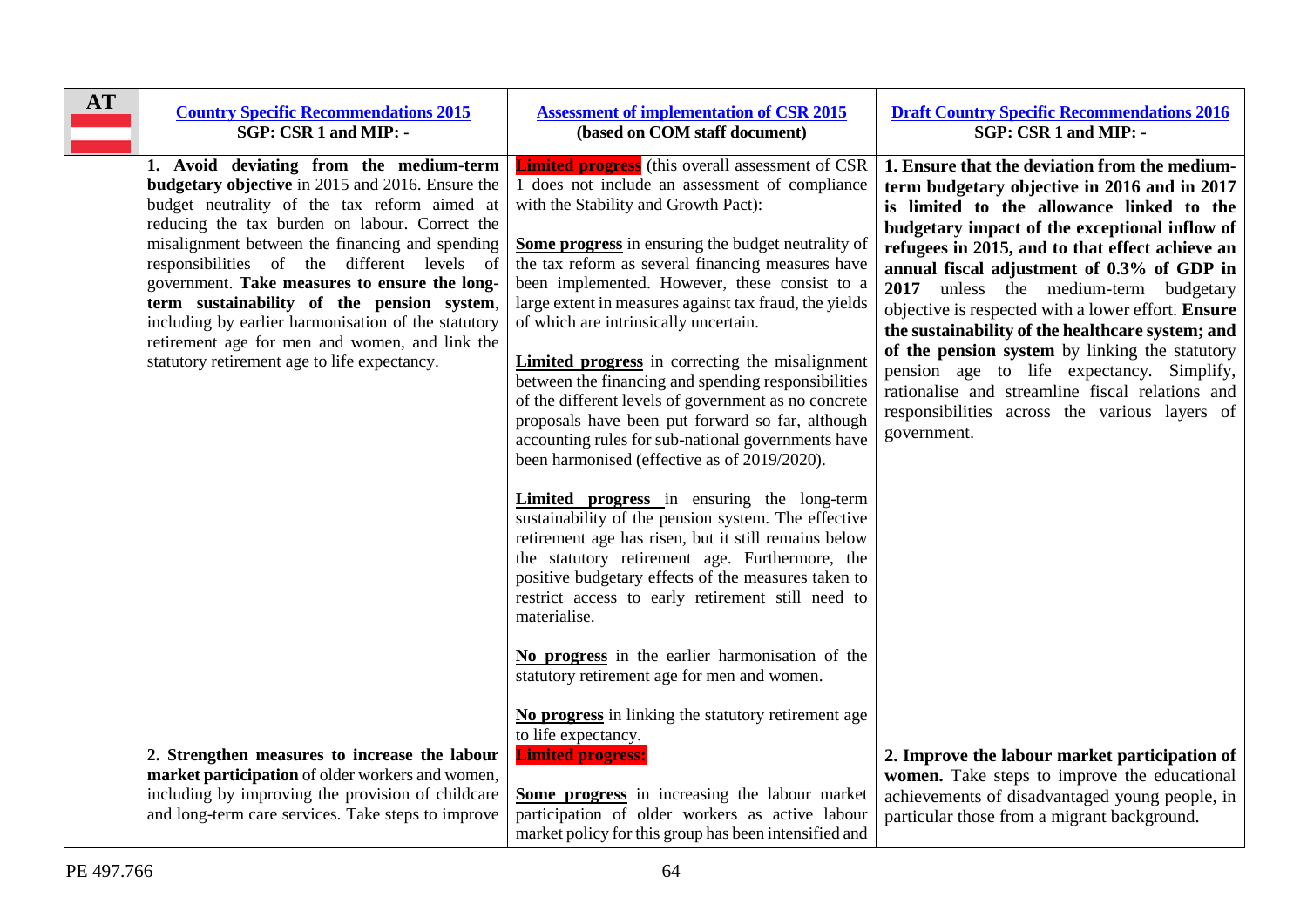| the educational achievement of disadvantaged<br>young people.           | employers have been incentivised to provide age-<br>friendly working conditions and employ older                                                                                                                       |                                                                                                 |
|-------------------------------------------------------------------------|------------------------------------------------------------------------------------------------------------------------------------------------------------------------------------------------------------------------|-------------------------------------------------------------------------------------------------|
|                                                                         | workers, although the employment rate of older                                                                                                                                                                         |                                                                                                 |
|                                                                         | workers remains below the EU average.                                                                                                                                                                                  |                                                                                                 |
|                                                                         | <b>Limited progress</b> in increasing the labour market<br>participation of women as the provision and quality<br>of childcare and all-day schools that are compatible<br>with full-time employment remain inadequate. |                                                                                                 |
|                                                                         | <b>Limited progress</b> in increasing the labour market<br>participation of women by providing long-term care<br>facilities that are compatible with full-time<br>employment.                                          |                                                                                                 |
|                                                                         | <b>Limited progress</b> in improving the educational<br>achievement of disadvantaged young people as                                                                                                                   |                                                                                                 |
|                                                                         | socioeconomic background continues to have a                                                                                                                                                                           |                                                                                                 |
|                                                                         | negative impact on the educational outcomes of                                                                                                                                                                         |                                                                                                 |
|                                                                         | young people in Austria, in particular of those with                                                                                                                                                                   |                                                                                                 |
|                                                                         | migrant background, although Austria<br>a                                                                                                                                                                              |                                                                                                 |
|                                                                         | increasingly acknowledges the importance of<br>improving educational outcomes by proposing                                                                                                                             |                                                                                                 |
|                                                                         | reforms aimed at boosting the quality of compulsory                                                                                                                                                                    |                                                                                                 |
|                                                                         | education and early childhood education. The recent                                                                                                                                                                    |                                                                                                 |
|                                                                         | reforms do not address early tracking (ability                                                                                                                                                                         |                                                                                                 |
|                                                                         | grouping) from the age of 10.                                                                                                                                                                                          |                                                                                                 |
| 3. Remove disproportionate barriers for service                         | <b>Limited progress:</b>                                                                                                                                                                                               | 3. Reduce administrative and regulatory                                                         |
| providers and impediments to setting up<br>interdisciplinary companies. | <b>Limited progress</b> in removing disproportionate                                                                                                                                                                   | barriers for investments, such as restrictive<br>authorisation requirements and restrictions on |
|                                                                         | barriers for service providers and impediments to                                                                                                                                                                      | legal form and shareholding, and impediments to                                                 |
|                                                                         | setting up interdisciplinary companies. Austria has                                                                                                                                                                    | setting up interdisciplinary companies, in                                                      |
|                                                                         | been assessing the proportionality of its regulated                                                                                                                                                                    | particular in the area of services.                                                             |
|                                                                         | professions as part of the mutual evaluation of                                                                                                                                                                        |                                                                                                 |
|                                                                         | regulated professions. A new post-evaluation<br>instrument for all legal acts has been introduced                                                                                                                      |                                                                                                 |
|                                                                         | along with a new harmonised electronic registration                                                                                                                                                                    |                                                                                                 |
|                                                                         | system for trades. However, there will be no                                                                                                                                                                           |                                                                                                 |
|                                                                         | significant reforms of the existing regulated                                                                                                                                                                          |                                                                                                 |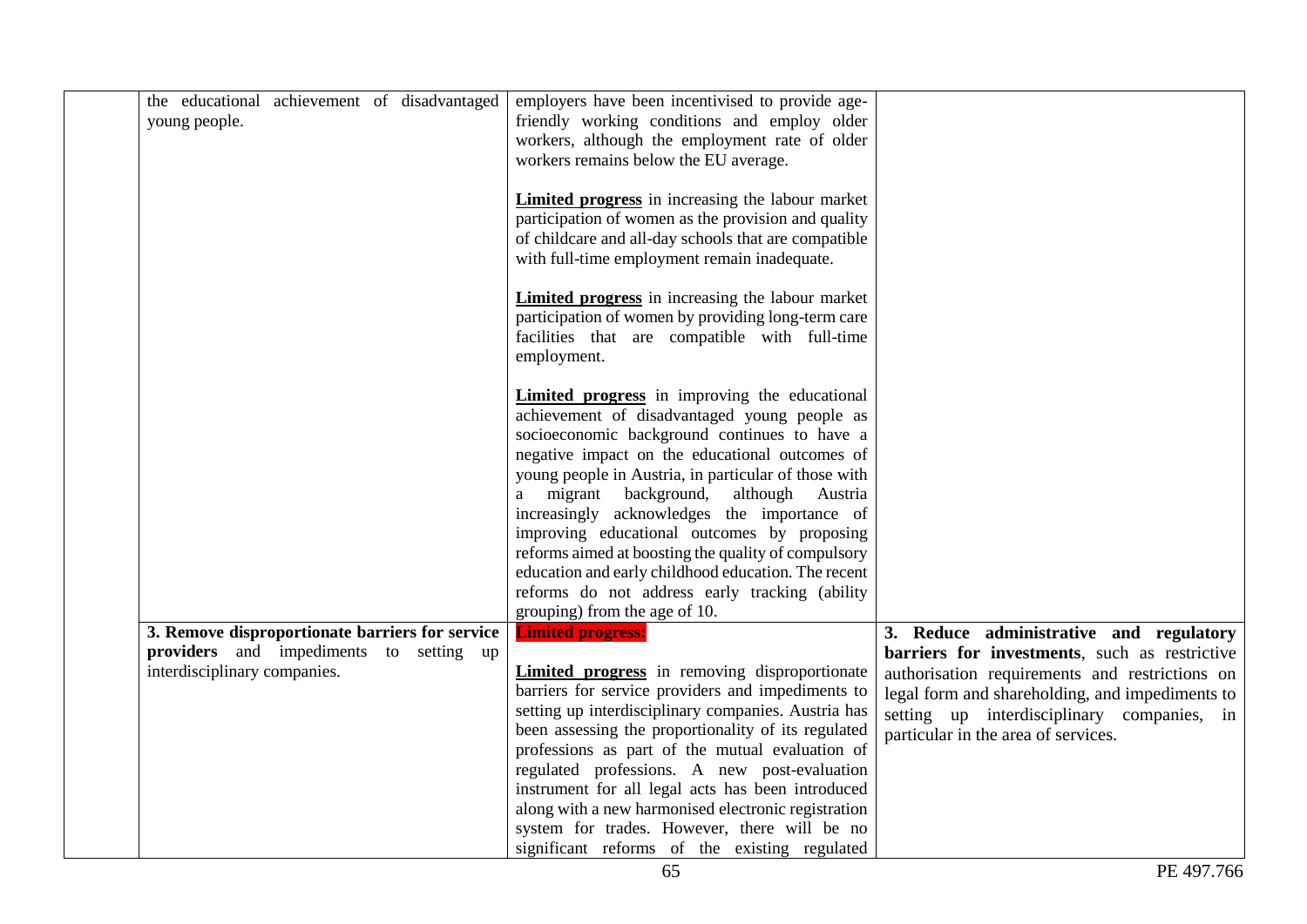|                                                          | professions. An inter-ministerial working group<br>was set up in November 2015 to develop proposals<br>to address multi-disciplinary restrictions, but it has<br>not yet presented any findings. Austria also |  |
|----------------------------------------------------------|---------------------------------------------------------------------------------------------------------------------------------------------------------------------------------------------------------------|--|
|                                                          | indicated that it planned to remove restrictive<br>statutory seat (headquarters) requirements for                                                                                                             |  |
|                                                          | companies of architects, engineers and patent                                                                                                                                                                 |  |
|                                                          | attorneys.                                                                                                                                                                                                    |  |
| 4. Address the potential vulnerabilities of the          | <b>Some progress:</b>                                                                                                                                                                                         |  |
| <b>financial sector</b> in terms of foreign exposure and |                                                                                                                                                                                                               |  |
| insufficient asset quality.                              | <b>Some progress</b> in addressing the potential                                                                                                                                                              |  |
|                                                          | vulnerabilities in the financial sector as supervisory                                                                                                                                                        |  |
|                                                          | measures have helped to limit the impact of                                                                                                                                                                   |  |
|                                                          | deteriorating asset quality in the CESEE and CIS                                                                                                                                                              |  |
|                                                          | region on the profitability and capitalisation of                                                                                                                                                             |  |
|                                                          | Austrian banks, including improving their funding                                                                                                                                                             |  |
|                                                          | structure and contributing to the expansion of local                                                                                                                                                          |  |
|                                                          | funding sources.                                                                                                                                                                                              |  |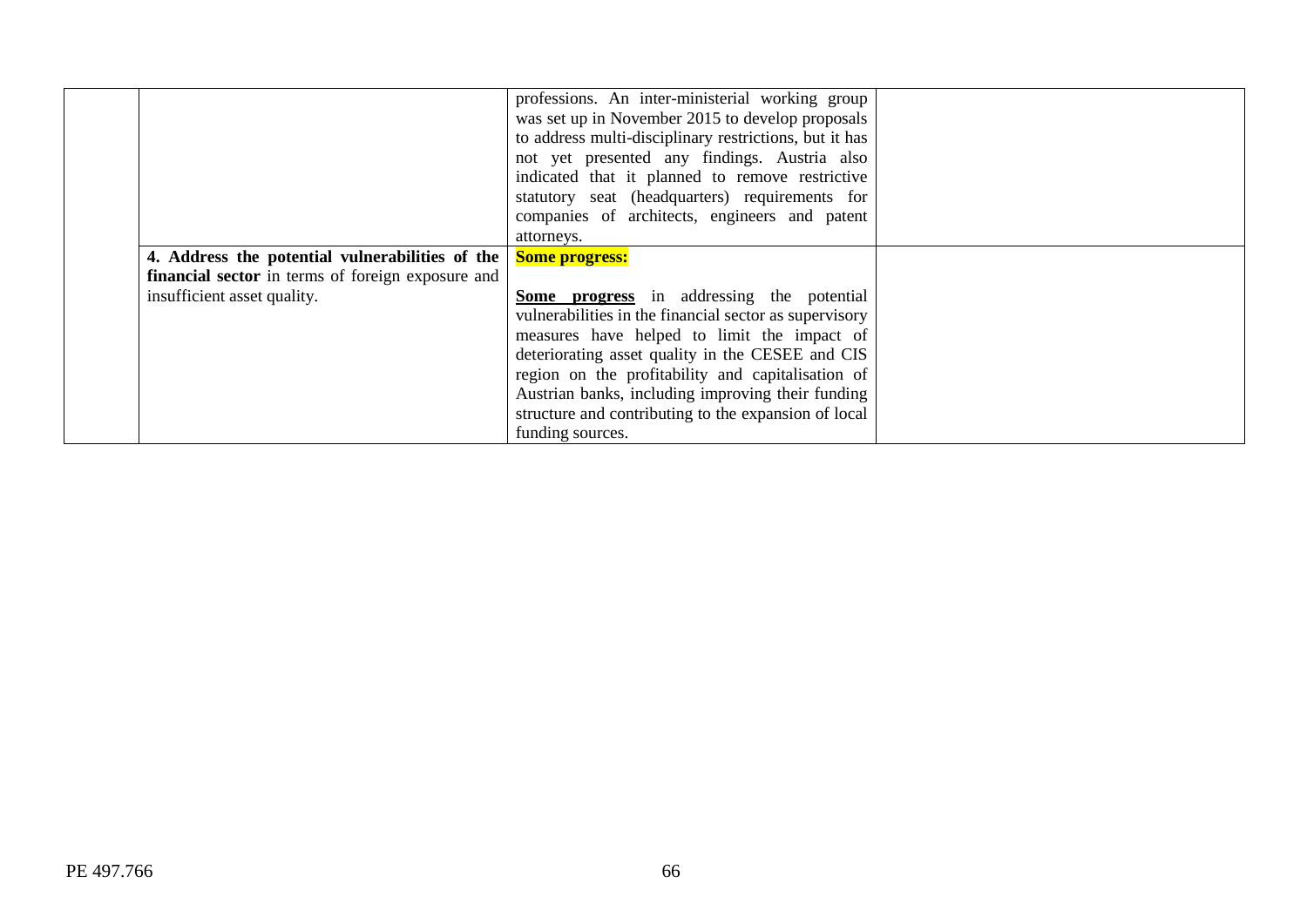| PL | <b>Country Specific Recommendations 2015</b><br>SGP: CSR 1 and MIP: -                                                                                                                                                                                                                                                                                                                 | <b>Assessment of implementation of CSR 2015</b><br>(based on COM staff document)                                                                                                                                                                                                                                                                                                  | <b>Draft Country Specific Recommendations 2016</b><br>SGP: CSR 1 and MIP: -                                                                                                                                                                                                                                                                                                                           |
|----|---------------------------------------------------------------------------------------------------------------------------------------------------------------------------------------------------------------------------------------------------------------------------------------------------------------------------------------------------------------------------------------|-----------------------------------------------------------------------------------------------------------------------------------------------------------------------------------------------------------------------------------------------------------------------------------------------------------------------------------------------------------------------------------|-------------------------------------------------------------------------------------------------------------------------------------------------------------------------------------------------------------------------------------------------------------------------------------------------------------------------------------------------------------------------------------------------------|
|    | 1. Following the correction of the excessive<br>deficit, achieve a fiscal adjustment of 0,5 % of<br>GDP towards the medium-term budgetary<br>objective both in 2015 and 2016. Establish an<br>independent fiscal council. Broaden the tax base,<br>in particular by limiting the use of the extensive<br>system of reduced VAT rates.<br>2. Start the process of aligning the pension | <b>No progress</b> (this overall assessment of CSR 1 does<br>not include an assessment of compliance with the<br>Stability and Growth Pact):<br>-No progress has been made regarding the fiscal<br>council.<br>No progress has been made on VAT rates.<br><b>No progress:</b>                                                                                                     | 1. Achieve an annual fiscal adjustment of 0.5%<br>of GDP towards the medium-term budgetary<br>objective in 2016 and in 2017. Strengthen the fiscal<br>framework, including by establishing<br>an<br>independent fiscal council. Improve tax collection<br>by ensuring better VAT compliance, and limit the<br>extensive use of reduced VAT rates.<br>2. Ensure the sustainability and adequacy of the |
|    | arrangements for farmers and miners with those<br>for other workers, and adopt a timetable for<br>progressive full alignment; put in place a system for<br>assessing and recording farmers' incomes.                                                                                                                                                                                  | No progress in aligning the pension arrangements<br>for farmers and miners with those for other workers.<br>No progress in putting in place a system for<br>assessing and recording farmers' incomes.                                                                                                                                                                             | pension system and increase participation in the<br>labour market, by starting to reform the<br>preferential pension arrangements, removing<br>obstacles to more permanent types of employment<br>and improving the labour market-relevance of<br>education and training.                                                                                                                             |
|    | 3. Take measures to reduce the excessive use of<br>temporary and civil law contracts in the labour<br>market.                                                                                                                                                                                                                                                                         | <b>Some progress:</b><br>An amendment to the Labour Code has been<br>adopted and social security contributions connected<br>with civil law contracts have been increased.                                                                                                                                                                                                         |                                                                                                                                                                                                                                                                                                                                                                                                       |
|    | 4. Remove obstacles to investment in railway<br>projects.                                                                                                                                                                                                                                                                                                                             | <b>Limited progress:</b><br>In September 2015 the National Rail Programme<br>2023 was adopted. An amendment to the Railway<br>Act of 15/01/2015 aims to facilitate procedures for<br>investing in railway infrastructure. Regarding the<br>period 2014-2020, accelerating the processes for<br>project preparation has not yet resulted in<br>investments getting off the ground; | 3. Take measures to remove obstacles to<br>investment in transport, construction and energy<br>infrastructure, and increase the coverage of spatial<br>planning at local level.                                                                                                                                                                                                                       |

 $\overline{\phantom{a}}$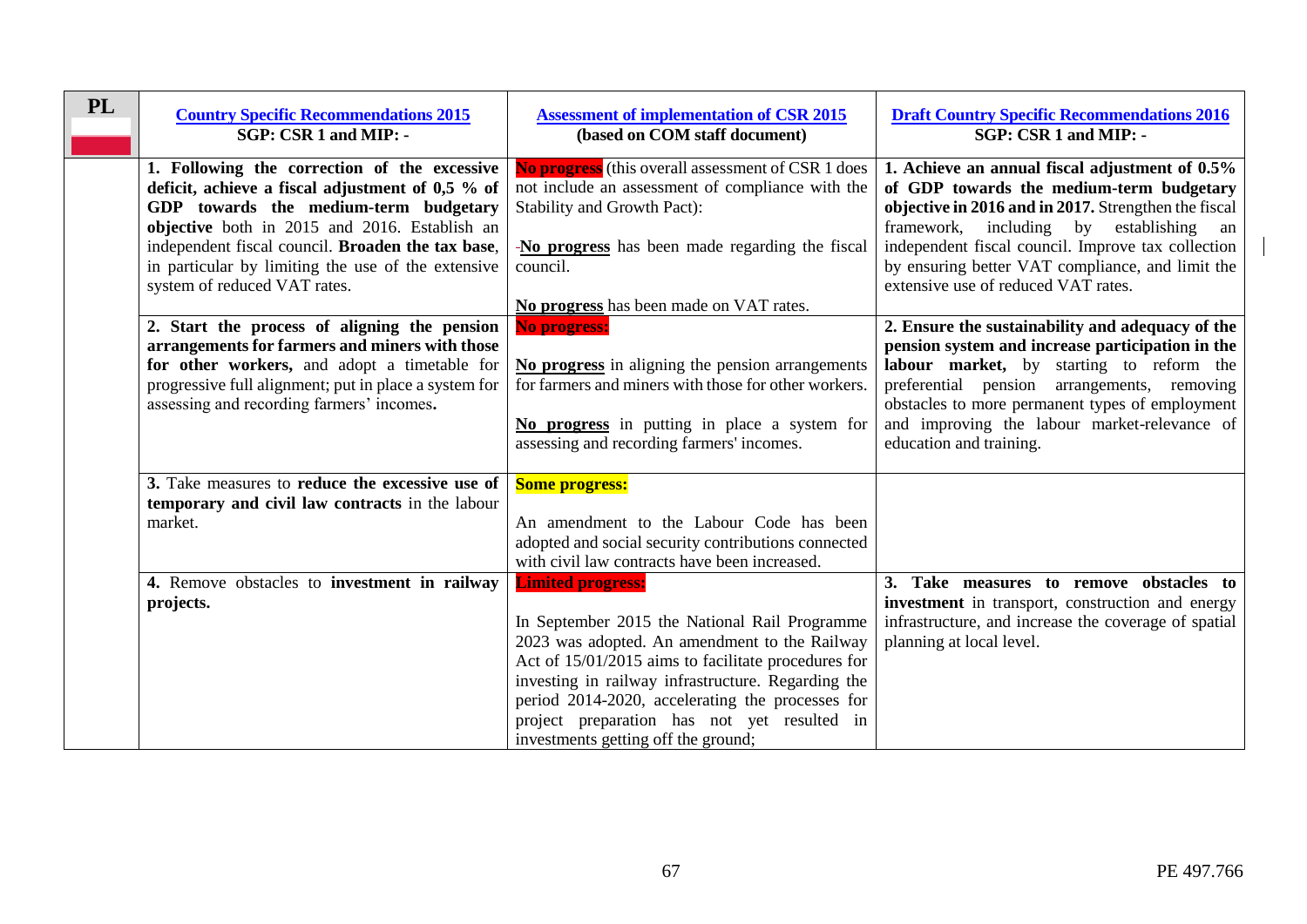| <b>PT</b> | <b>Country Specific Recommendations 2015</b>                                                                                                                                                                                                                                                                                                                                                                                                                                                                                                                                        | <b>Assessment of implementation of CSR 2015</b>                                                                                                                                                                                                                                                                                                                                                                                                                                                                                                                                                                                                                                                                                                                                                                                                                                                                                                                                                                                                                                                                                                                                                                                                                                                                                                                                                                                                                                                                                                                                      | <b>Draft Country Specific Recommendations 2016</b>                                                                                                                                                                                                                                                                                                                                                                                                                                                                                                                                                                                                                                                                                                                                                                                                                                                                                   |
|-----------|-------------------------------------------------------------------------------------------------------------------------------------------------------------------------------------------------------------------------------------------------------------------------------------------------------------------------------------------------------------------------------------------------------------------------------------------------------------------------------------------------------------------------------------------------------------------------------------|--------------------------------------------------------------------------------------------------------------------------------------------------------------------------------------------------------------------------------------------------------------------------------------------------------------------------------------------------------------------------------------------------------------------------------------------------------------------------------------------------------------------------------------------------------------------------------------------------------------------------------------------------------------------------------------------------------------------------------------------------------------------------------------------------------------------------------------------------------------------------------------------------------------------------------------------------------------------------------------------------------------------------------------------------------------------------------------------------------------------------------------------------------------------------------------------------------------------------------------------------------------------------------------------------------------------------------------------------------------------------------------------------------------------------------------------------------------------------------------------------------------------------------------------------------------------------------------|--------------------------------------------------------------------------------------------------------------------------------------------------------------------------------------------------------------------------------------------------------------------------------------------------------------------------------------------------------------------------------------------------------------------------------------------------------------------------------------------------------------------------------------------------------------------------------------------------------------------------------------------------------------------------------------------------------------------------------------------------------------------------------------------------------------------------------------------------------------------------------------------------------------------------------------|
| $\circ$   | SGP: CSR 1 and MIP: CSR 1, 2, 3, 4                                                                                                                                                                                                                                                                                                                                                                                                                                                                                                                                                  | (based on COM staff document)                                                                                                                                                                                                                                                                                                                                                                                                                                                                                                                                                                                                                                                                                                                                                                                                                                                                                                                                                                                                                                                                                                                                                                                                                                                                                                                                                                                                                                                                                                                                                        | SGP: CSR 1 and MIP: CSR 1, 2, 3, 4, 5                                                                                                                                                                                                                                                                                                                                                                                                                                                                                                                                                                                                                                                                                                                                                                                                                                                                                                |
|           | 1. Ensure a durable correction of the excessive<br>deficit in 2015 by taking measures as necessary.<br>Achieve a fiscal adjustment of 0,6 % of GDP<br>towards the medium-term budgetary objective in<br>2016. Use windfall gains to accelerate the deficit<br>and debt reduction. Enforce the commitment control<br>law to better control expenditure. Improve the<br>medium-term sustainability of the pension<br>system. Safeguard the financial sustainability of<br>state-owned enterprises. Further improve tax<br>compliance and the efficiency of the tax<br>administration. | <b>Some progress</b> (this overall assessment of CSR 1)<br>excludes an assessment of compliance with the<br>Stability and Growth Pact):<br>There has been some progress on enforcing the<br>commitment control law as arrears have continued<br>to fall. In the health sector, however,<br>underbudgeting by hospitals continues to prevent<br>arrears from falling faster.<br>There has been some progress towards making the<br>pension system more sustainable in the medium-<br>term. In the short to medium term, public finances<br>are under pressure as the current contributions to the<br>public pension systems cover less than 75% of the<br>pension-related expenditure. There has been limited<br>progress in developing new comprehensive<br>measures as part of the ongoing pension reform.<br>However, some previously decided measures are<br>starting to have positive effects on medium and<br>long-term sustainability such as the movable old-<br>age pension that depends on life expectancy at the<br>age of 65. The statutory retirement age, set at 66 in<br>2015, will now rise each year by 2/3 of the increase<br>in life expectancy measured two years previously.<br>The sustainability factor introduced in the<br>calculation mechanism that determines the amount<br>of early retirement pension entitlements has also<br>started to contribute to medium- and long-term<br>sustainability. The S1 indicator of fiscal<br>sustainability reveals that there is a high risk in the<br>medium term (6.4) relating mainly to the debt<br>requirement. | 1. Ensure a durable correction of the excessive<br>deficit by 2016, reducing the general<br>government deficit to 2.3% of GDP in 2016, by<br>taking the necessary structural measures and by<br>using all windfall gains for deficit and debt<br>reduction. This is consistent with an improvement<br>in the structural balance of 0.25% of GDP in<br>2016. Thereafter, achieve an annual fiscal<br>adjustment of at least 0.6% of GDP in 2017.<br>Conduct, by February 2017, a comprehensive<br>expenditure review at all levels of public<br>administration and strengthen expenditure<br>control, cost effectiveness and adequate<br>budgeting. Ensure the long-term sustainability of<br>the health sector, without compromising access to<br>primary healthcare. Reduce the reliance of the<br>pension system on budgetary transfers. By the<br>end of 2016, refocus ongoing restructuring plans<br>of state-owned enterprises. |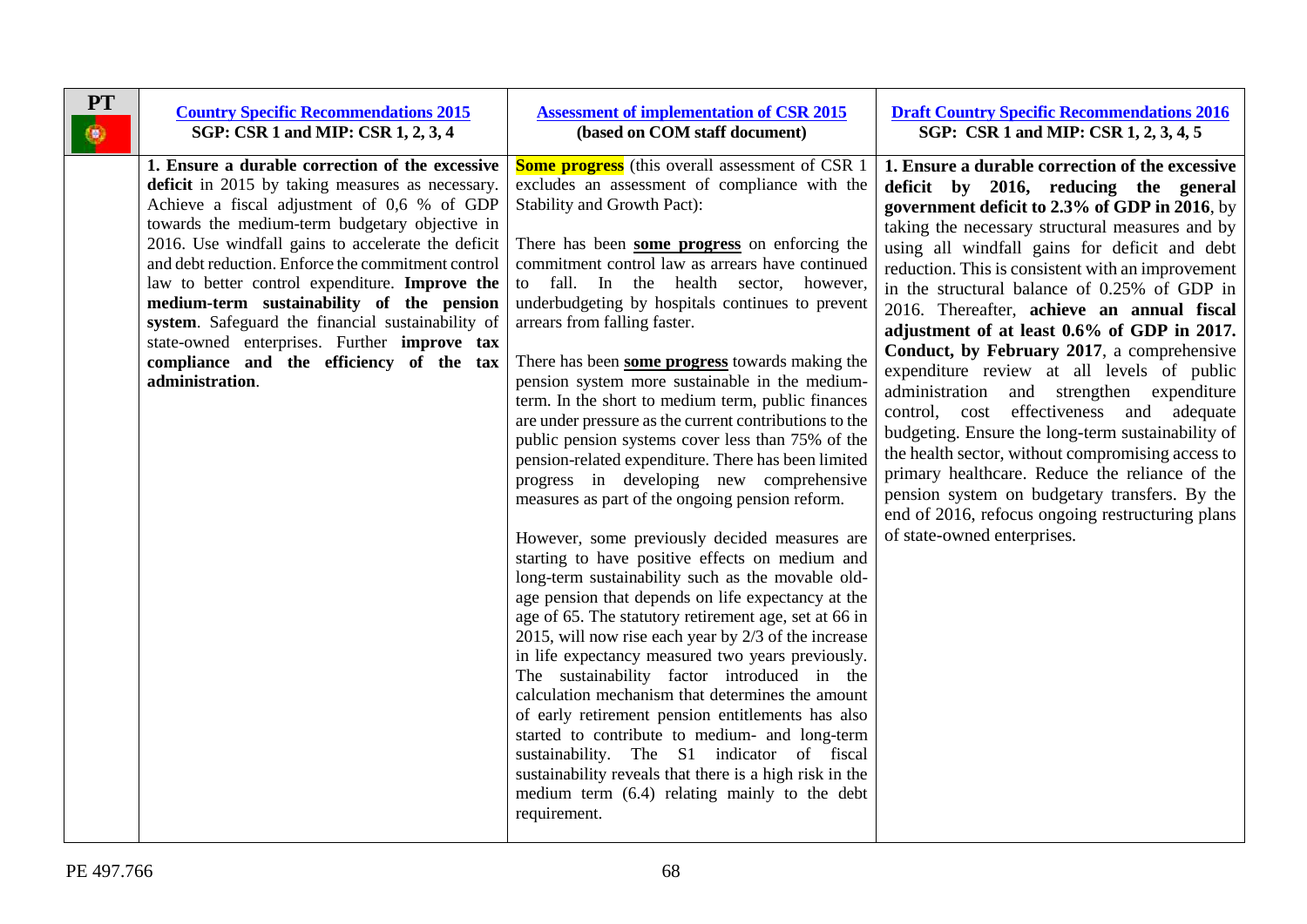|                                                                                                                                                                                                                                                                                                                                                                                                                                                                          | There has been some progress concerning the<br>financial sustainability of state-owned enterprises<br>(SOEs). As a result of rationalisation measures and<br>mergers between companies, the operating<br>performance of SOEs has been improving. Equity<br>operations carried out by the state have also<br>strengthened several companies' financial position.<br>Partial reversal of the privatisation of the air carrier<br>TAP may imply additional fiscal risks. Cancelling<br>the award of urban transport concessions in Lisbon<br>and Porto will have an immediate fiscal impact<br>during 2016, as the savings these concessions were<br>supposed to deliver will not materialise. Political |                                                                                                                                                                               |
|--------------------------------------------------------------------------------------------------------------------------------------------------------------------------------------------------------------------------------------------------------------------------------------------------------------------------------------------------------------------------------------------------------------------------------------------------------------------------|-------------------------------------------------------------------------------------------------------------------------------------------------------------------------------------------------------------------------------------------------------------------------------------------------------------------------------------------------------------------------------------------------------------------------------------------------------------------------------------------------------------------------------------------------------------------------------------------------------------------------------------------------------------------------------------------------------|-------------------------------------------------------------------------------------------------------------------------------------------------------------------------------|
|                                                                                                                                                                                                                                                                                                                                                                                                                                                                          | choices in the transport sector will need to go hand-<br>in-hand with measures to ensure that these SOEs are<br>financial sustainable.<br>There has been some progress on improving tax<br>compliance and making the tax administration more<br>efficient. The planned integration of local tax<br>offices into the Aproximar programme is under<br>way. Measures are being taken to combat tax fraud<br>in the housing market, improve arrangements for<br>sharing information with financial institutions, and<br>strengthen<br>anti-money-laundering<br>Portugal's<br>framework.                                                                                                                   |                                                                                                                                                                               |
| 2. Promote the alignment of wages and<br>productivity, in consultation with the social<br>partners and in accordance with national practices,<br>taking into account differences in skills and local<br>labour market conditions as well as divergences in<br>economic performance across regions, sectors and<br>companies. Ensure that developments relating to the<br>minimum wage are consistent with the objectives of<br>promoting employment and competitiveness. | <b>Some progress:</b><br>Some progress on promoting the alignment of<br>wages and productivity. The most recent data<br>available show that wage developments have been<br>moderate and in line with productivity over a<br>medium-term horizon. Collective bargaining at<br>sectoral level has been supportive of this process.<br>However firm-level bargaining is not picking up,<br>potentially limiting the scope for wage<br>differentiation according to the dimensions<br>mentioned in the CSR.                                                                                                                                                                                               | 2. In consultation with social partners, ensure<br>that minimum wages are consistent with the<br>objectives of promoting employment and<br>competitiveness across industries. |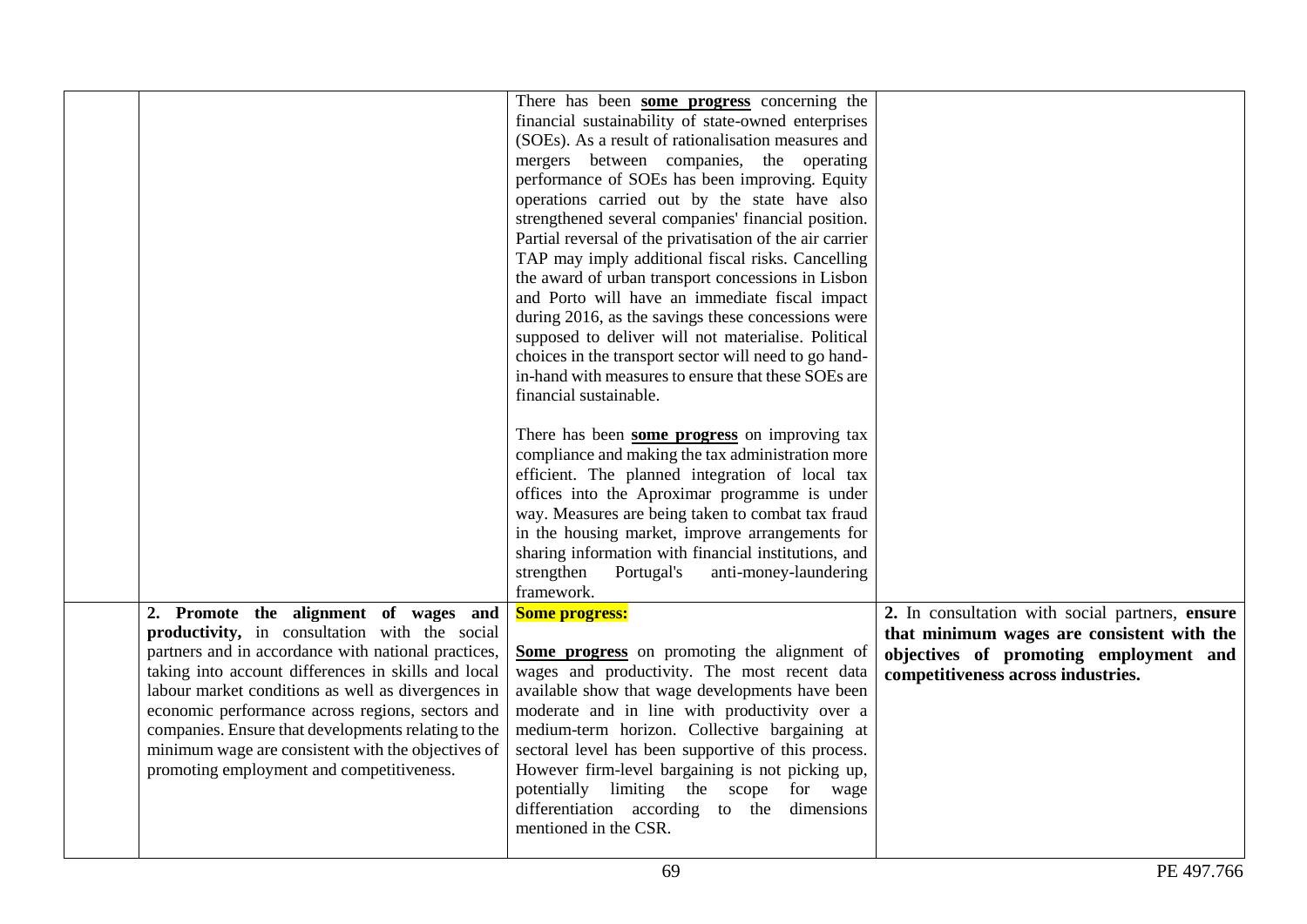|                                                   | No progress as regards the minimum wage. It was      |                                                   |
|---------------------------------------------------|------------------------------------------------------|---------------------------------------------------|
|                                                   | further increased in January 2016 from EUR 505 to    |                                                   |
|                                                   | EUR 530, in a context of low inflation and high      |                                                   |
|                                                   | unemployment, putting upward pressures on the        |                                                   |
|                                                   | overall wage structure with the risk of affecting    |                                                   |
|                                                   | employment and competitiveness perspectives.         |                                                   |
| 3. Improve the efficiency of public employment    | <b>Some progress:</b>                                | 3. Ensure the effective activation of the long    |
| services, in particular by increasing outreach to |                                                      | unemployed<br>and<br>improve<br>term<br>the       |
| non-registered young people. Ensure effective     | Some progress has been made in increasing            | coordination between employment and social        |
| activation of benefit recipients and adequate     | outreach to non-registered young people but          | services. Strengthen incentives for firms to hire |
| coverage of social assistance, in particular the  | challenges in its implementation still persist. A    | through permanent contracts.                      |
| minimum income scheme.                            | broad network of partners engaged in the             |                                                   |
|                                                   | implementation of the Young Guartantee has been      |                                                   |
|                                                   | set to reach out to young people aged under 30 and   |                                                   |
|                                                   | not in employment, education or training (NEET).     |                                                   |
|                                                   | Another positive step has been the creation of a     |                                                   |
|                                                   | Youth Guarantee online platform where NEETs can      |                                                   |
|                                                   | register.                                            |                                                   |
|                                                   |                                                      |                                                   |
|                                                   | Some progress has been made in improving the         |                                                   |
|                                                   | efficiency of the public employment services         |                                                   |
|                                                   | through a reinforced performance management and      |                                                   |
|                                                   | an ongoing shift towards digital services. While     |                                                   |
|                                                   |                                                      |                                                   |
|                                                   | partnerships<br>with municipalities,<br>training     |                                                   |
|                                                   | organisations and social economy actors are well     |                                                   |
|                                                   | developed, there has been limited progress in        |                                                   |
|                                                   | binding partnerships with private employment         |                                                   |
|                                                   | services. The two pilot projects of partnership with |                                                   |
|                                                   | private employment services in Lisbon and Porto      |                                                   |
|                                                   | have been delayed and a tender procedure has yet to  |                                                   |
|                                                   | be launched.                                         |                                                   |
|                                                   |                                                      |                                                   |
|                                                   | There has been some progress in ensuring adequate    |                                                   |
|                                                   | coverage of social assistance, in particular through |                                                   |
|                                                   | the minimum income scheme. There have been           |                                                   |
|                                                   | changes to the eligibility criteria of the minimum   |                                                   |
|                                                   | income scheme which may extend its coverage.         |                                                   |
|                                                   | Further measures in this area include an increase in |                                                   |
|                                                   | child benefits, including for single parents         |                                                   |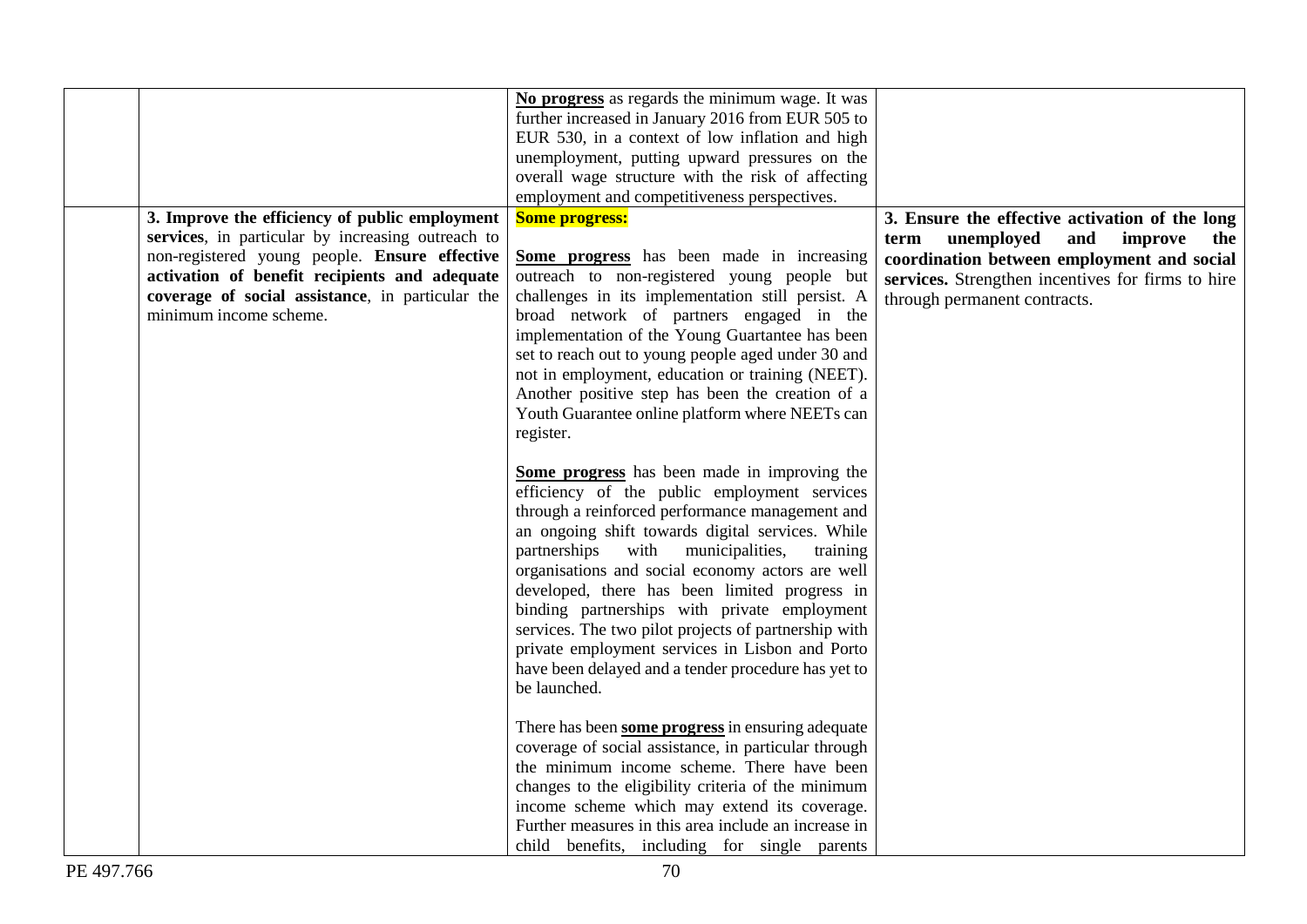| 4. Take further measures to reduce the corporate<br>debt overhang, to address the corporate non-<br>performing loans ratio in banks and to reduce the<br>debt bias for corporates under tax provisions.<br>Improve the efficiency of debt restructuring<br>tools for viable companies by introducing<br>incentives for banks and debtors to engage in<br>restructuring processes at an early stage. | households. No new specific measures have been<br>taken on activation for minimum income scheme<br>recipients.<br><b>Some progress:</b><br>Some progress has been made on reducing the<br>corporate debt overhang and allowing the private<br>sector to deleverage This includes the well<br>advanced implementation of the corporate<br>deleveraging strategy, which includes the<br>revamping of the PER and SIREVE insolvency<br>tools and changes in the tax treatment of debt<br>financing. However, at close to 190% of GDP<br>Portugal's private sector is one of the most highly<br>indebted in the EU. Moreover, access to credit<br>remains costly and difficult for businesses, in<br>particular SMEs. Therefore, there is still the need to<br>continue to pay attention to the problem of high<br>indebtedness and to encourage the banking sector to<br>raise capital in order to be able to clean its balance<br>sheet from the high burden of corporate non-<br>performing credit. | 4. Take measures, by October 2016, to<br>facilitate the cleaning up of the balance sheets<br>of credit institutions and address the high level<br>of non-performing loans. Reduce the debt bias<br>in corporate taxation and improve the access to<br>finance for start-ups and small and medium-sized<br>enterprises via the capital market.                                                       |
|-----------------------------------------------------------------------------------------------------------------------------------------------------------------------------------------------------------------------------------------------------------------------------------------------------------------------------------------------------------------------------------------------------|----------------------------------------------------------------------------------------------------------------------------------------------------------------------------------------------------------------------------------------------------------------------------------------------------------------------------------------------------------------------------------------------------------------------------------------------------------------------------------------------------------------------------------------------------------------------------------------------------------------------------------------------------------------------------------------------------------------------------------------------------------------------------------------------------------------------------------------------------------------------------------------------------------------------------------------------------------------------------------------------------|-----------------------------------------------------------------------------------------------------------------------------------------------------------------------------------------------------------------------------------------------------------------------------------------------------------------------------------------------------------------------------------------------------|
| 5.<br>Accelerate<br>and<br>increase<br>measures<br>transparency as regards concessions, including in<br>the transport sector, and private-public partnerships<br>at local and regional level.                                                                                                                                                                                                       | <b>Limited progress:</b><br>Limited progress has been made on transparency.<br>A revised framework for public-private partnerships<br>(PPPs) entered into force on 1 June 2012. The<br>government has renegotiated several road PPPs. In<br>most cases, the Court of Auditors has already<br>expressed its view that no prior approval is required<br>for the changes to be effective. As regards water<br>concessions at local level and railway PPPs, the<br>Court of Auditors expressed a negative opinion of<br>the way the state had managed the contracts.<br>Existing legislation does not empower UTAP, the<br>Ministry of Finance's taskforce for PPPs, to cover<br>concessions, regional and local PPPs or even central<br>PPPs/concessions<br>in<br>government<br>the                                                                                                                                                                                                                   | 5. Increase transparency and efficiency in<br>public procurement as regards public-private<br>partnerships and concessions. By the end of<br>2016, improve and accelerate administrative<br>and licensing procedures, accelerate tax<br>litigations and reduce regulatory barriers,<br>especially in business services. Incentivise<br>cooperation between universities and the business<br>sector. |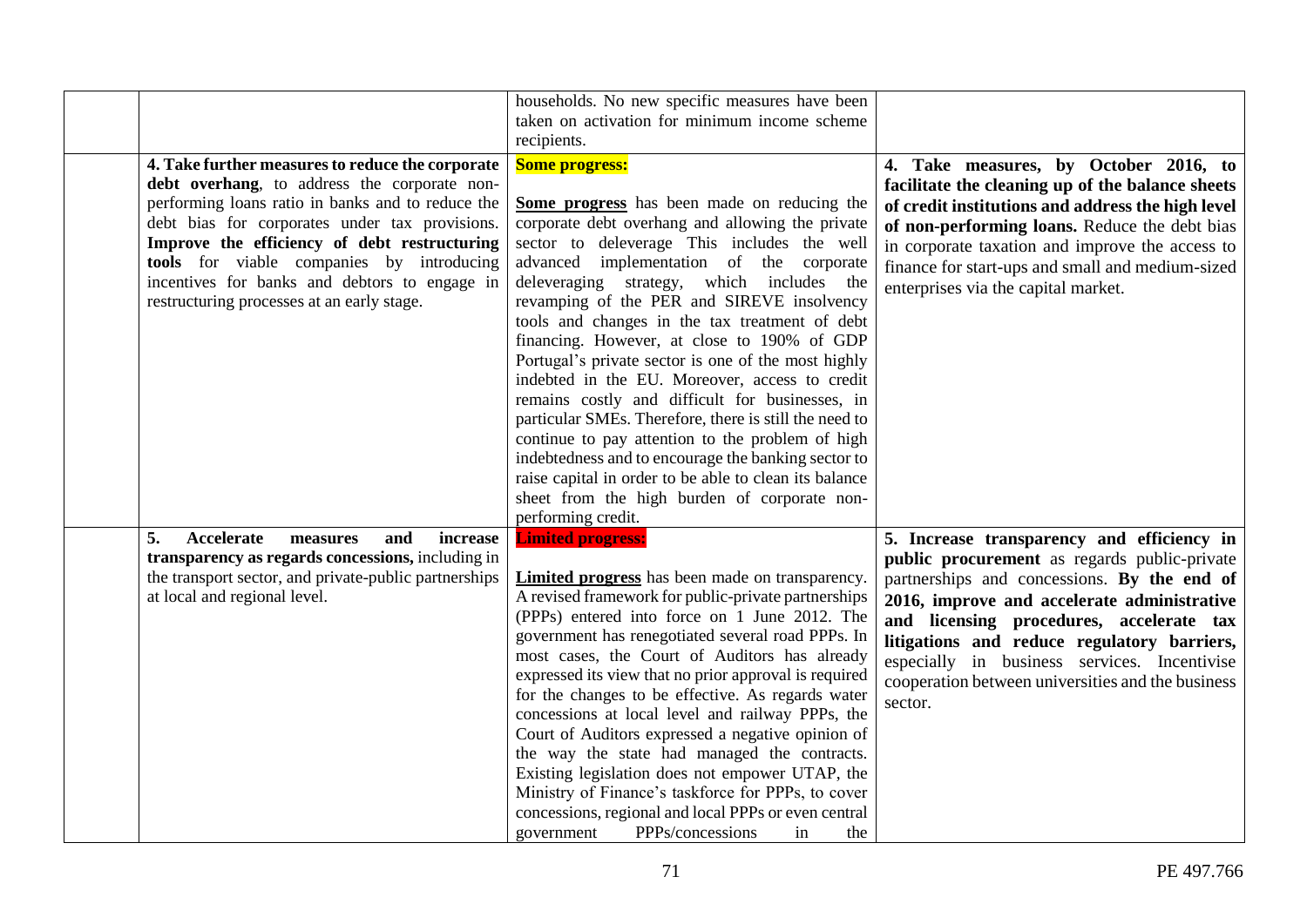| water/sewerage/waste businesses<br>(or<br>any        |  |
|------------------------------------------------------|--|
| concession given to SOEs by law in an in-house       |  |
| relationship). The authorities are aware of these    |  |
| loopholes and agree there is a need to find $a \mid$ |  |
| solution. However, no concrete suggestions or        |  |
| timeline has yet been proposed.                      |  |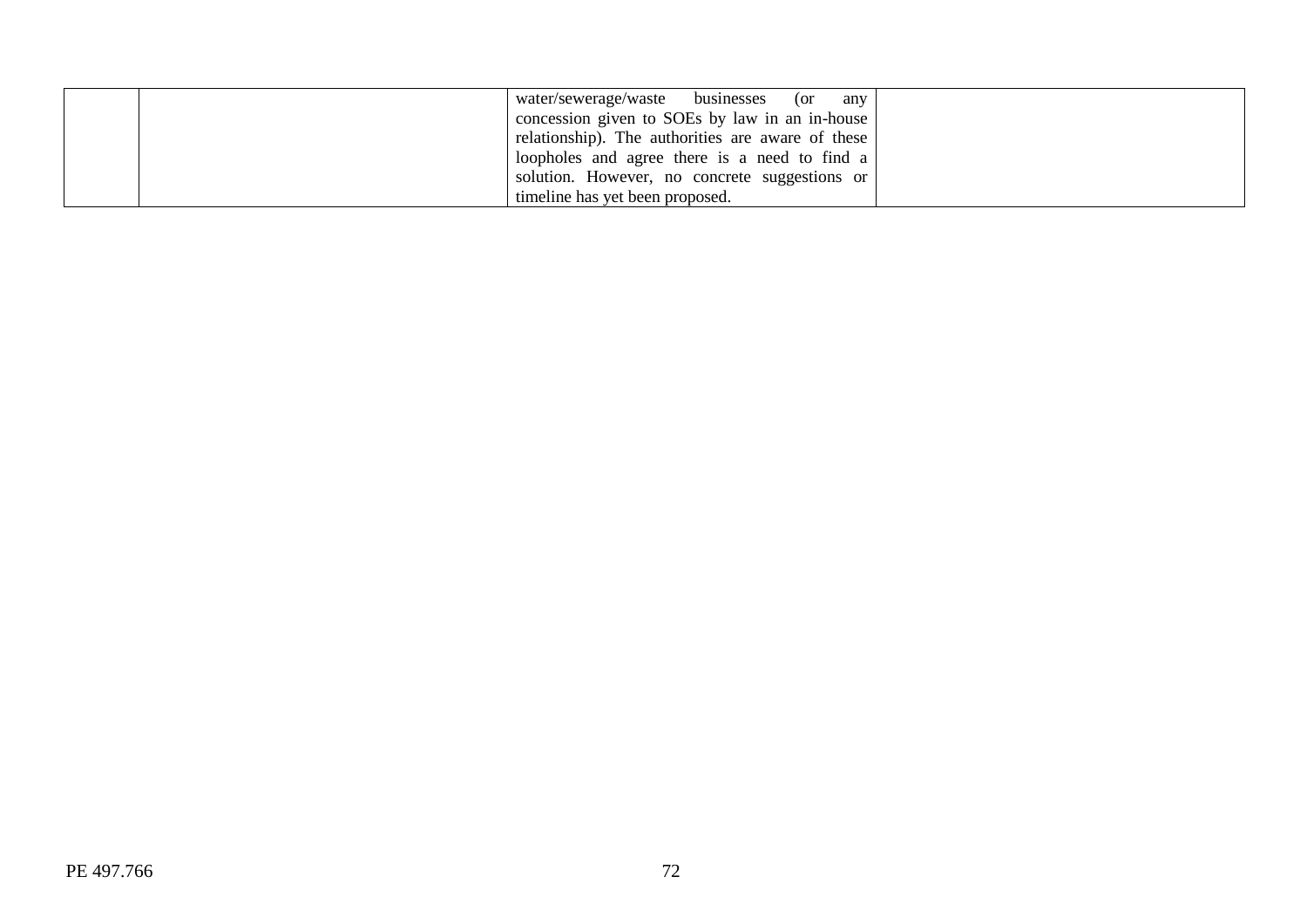| <b>RO</b> | <b>Country Specific Recommendations 2015</b><br>SGP: CSR 2 and MIP: CSR 1, 2, 3, 4                                                                                                                                                                                                                                                                                                                                                                                      | <b>Assessment of implementation of CSR 2015</b><br>(based on COM staff document)                                                                                                                                                                                                                                                                                                                                                                                                                                                                                                           | <b>Draft Country Specific Recommendations 2016</b><br>SGP: CSR 1 and MIP: -                                                                                                                                                                                                                                                                                                                                                                                                                                                     |
|-----------|-------------------------------------------------------------------------------------------------------------------------------------------------------------------------------------------------------------------------------------------------------------------------------------------------------------------------------------------------------------------------------------------------------------------------------------------------------------------------|--------------------------------------------------------------------------------------------------------------------------------------------------------------------------------------------------------------------------------------------------------------------------------------------------------------------------------------------------------------------------------------------------------------------------------------------------------------------------------------------------------------------------------------------------------------------------------------------|---------------------------------------------------------------------------------------------------------------------------------------------------------------------------------------------------------------------------------------------------------------------------------------------------------------------------------------------------------------------------------------------------------------------------------------------------------------------------------------------------------------------------------|
|           | 1. Take all the necessary measures to complete the<br>financial assistance programme.                                                                                                                                                                                                                                                                                                                                                                                   | No progress:<br>Romania made no progress as the third formal<br>review mission (16-30 June 2015) to assess the<br>programme's implementation status conditionality<br>was not concluded. Consequently, the 2013-2015<br>programme ended without a formal review being<br>completed. While some progress was achieved in<br>several policy areas, current and former programme<br>achievements were undermined in key policy areas.                                                                                                                                                         |                                                                                                                                                                                                                                                                                                                                                                                                                                                                                                                                 |
|           | 2. Limit the deviation from the medium-term<br>budgetary objective in 2015 to a maximum of<br>0.25% of GDP as specified under the 2013-15<br>balance-of-payments programme and return to the<br>medium-term budgetary objective in 2016.<br>Implement the comprehensive tax compliance<br>strategy, strengthen verification control systems in<br>order to tackle undeclared work, and push ahead<br>with the equalisation of the pensionable age for men<br>and women. | <b>Limited progress</b> (this overall assessment of CSR<br>2 does not include an assessment of compliance<br>with the Stability and Growth Pact):<br>Romania made full progress in remaining at the<br>medium-term budgetary objective for its structural<br>deficit in 2015. According to the European<br>Commission winter 2016 forecast the structural<br>deficit for 2015 is 0.7 % of GDP. This is below the<br>medium-term budgetary objective of a structural<br>deficit of 1 % of GDP.                                                                                              | 1. Limit the deviation from the medium-term<br>budgetary objective in 2016 and achieve an<br>annual fiscal adjustment of 0.5 % of GDP in<br>2017 unless the medium-term budgetary<br>objective is respected with a lower effort. Ensure<br>the application of the fiscal framework and<br>strengthen further tax compliance and<br>collection. Ensure that legislative initiatives do<br>not undermine legal certainty and do not put at<br>risk financial stability. If necessary, adopt<br>measures that mitigate such risks. |
|           |                                                                                                                                                                                                                                                                                                                                                                                                                                                                         | Romania made no progress in remaining at the<br>medium-term budgetary objective in 2016.<br>According to the 2016 budget and the Commission<br>2016 winter forecast, the budget deficit in 2016 will<br>be close to 3 % of GDP in both nominal and<br>structural terms.<br>Romania made limited progress on implementing<br>the comprehensive tax compliance strategy and<br>strengthening verification control systems to tackle<br>undeclared work. The comprehensive<br>tax<br>compliance strategy is still being developed. Efforts<br>to improve tax collection started to yield some |                                                                                                                                                                                                                                                                                                                                                                                                                                                                                                                                 |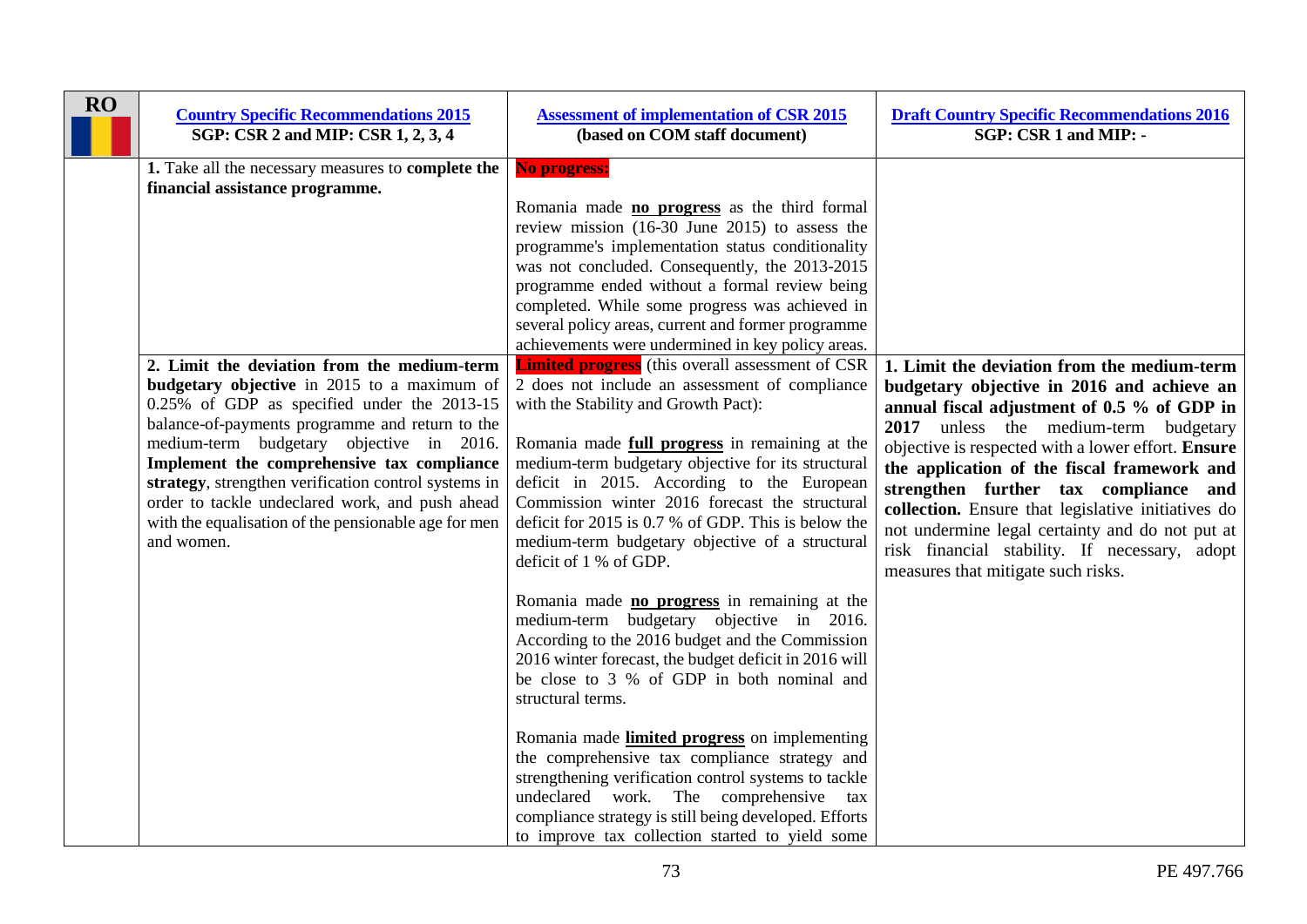|                                                                                                                                                                                                                                                                                                                                                                                                                                                                                                                                                                                                                                                                                                                                          | results, but VAT evasion remains high. A pilot<br>project to strengthen checks for undeclared work is<br>being rolled out throughout the whole country, but<br>the activity of labour inspections has gone down and<br>there was limited follow-up on those that did take<br>place.<br>Romania made no progress on the equalisation of<br>the pensionable age for men and women. The draft<br>law submitted to Parliament in 2013 has been<br>adopted by the Senate, but not by the lower<br>Chamber.                                                                                                                                                                                                                                                                                                                                                                                                                                                                                                                                                                                                                                                                                                                                                                                                                                             |                                                                                                                                                                                                                                                                                                                                                                                                                                                                                                                                                                |
|------------------------------------------------------------------------------------------------------------------------------------------------------------------------------------------------------------------------------------------------------------------------------------------------------------------------------------------------------------------------------------------------------------------------------------------------------------------------------------------------------------------------------------------------------------------------------------------------------------------------------------------------------------------------------------------------------------------------------------------|---------------------------------------------------------------------------------------------------------------------------------------------------------------------------------------------------------------------------------------------------------------------------------------------------------------------------------------------------------------------------------------------------------------------------------------------------------------------------------------------------------------------------------------------------------------------------------------------------------------------------------------------------------------------------------------------------------------------------------------------------------------------------------------------------------------------------------------------------------------------------------------------------------------------------------------------------------------------------------------------------------------------------------------------------------------------------------------------------------------------------------------------------------------------------------------------------------------------------------------------------------------------------------------------------------------------------------------------------|----------------------------------------------------------------------------------------------------------------------------------------------------------------------------------------------------------------------------------------------------------------------------------------------------------------------------------------------------------------------------------------------------------------------------------------------------------------------------------------------------------------------------------------------------------------|
| 3. Strengthen the provision of labour market<br>measures, in particular for unregistered young<br>people and the long-term unemployed. Ensure that<br>the national employment agency is adequately<br>staffed. Establish, in consultation with the social<br>partners and in accordance with national practices,<br>clear guidelines for setting the minimum wage<br>transparently. Introduce the minimum insertion<br>income. Increase the provision and quality of early<br>childhood education and care, in particular for<br>Roma. Adopt the national strategy to reduce<br>early school leaving. Pursue the national health<br>strategy 2014-2020 to remedy issues of poor<br>accessibility, low funding and inefficient resources. | <b>Limited progress.</b><br>Romania made limited progress on strengthening<br>active labour market measures, in particular for<br>unregistered young people and for the long-term<br>unemployed. Initiatives such as the Youth<br>Guarantee centres have had a limited effect on the<br>registration of people not in employment, education<br>or training. There is no evaluation of the 27 pilot<br>Youth Guarantee centres. They, however, do not<br>appear to have succeeded in supporting young<br>people who were not previously registered with<br>public employment services. The take-up of<br>apprenticeship and measures such as support for<br>traineeships, skills certification and the mobility<br>package, was more limited than initially expected.<br>The results of the database of young people not in<br>employment, education or training and the<br>professional card remain to be seen. However, a<br>more integrated approach, offering integrated<br>pathways to people not in employment, education or<br>training and centred on the public employment<br>service is being developed with the support of EU<br>funds. There are few activation programmes or<br>employer incentives targeted at the long-term<br>unemployed, with the exception of an employer<br>subsidy for workers older than 45, although that is | 2. Strengthen the National Employment<br>Agency's services to employers and jobseekers,<br>in particular by tailoring services to jobseeker<br>profiles, better linking them with social services<br>and reaching out to unregistered young people.<br>Establish, in consultation with social partners,<br>objective criteria for setting the minimum<br>wage. Take action to prevent early school<br>leaving and increase the provision of quality<br>education, in particular among Roma. Adopt the<br>equalisation of the pension age for men and<br>women. |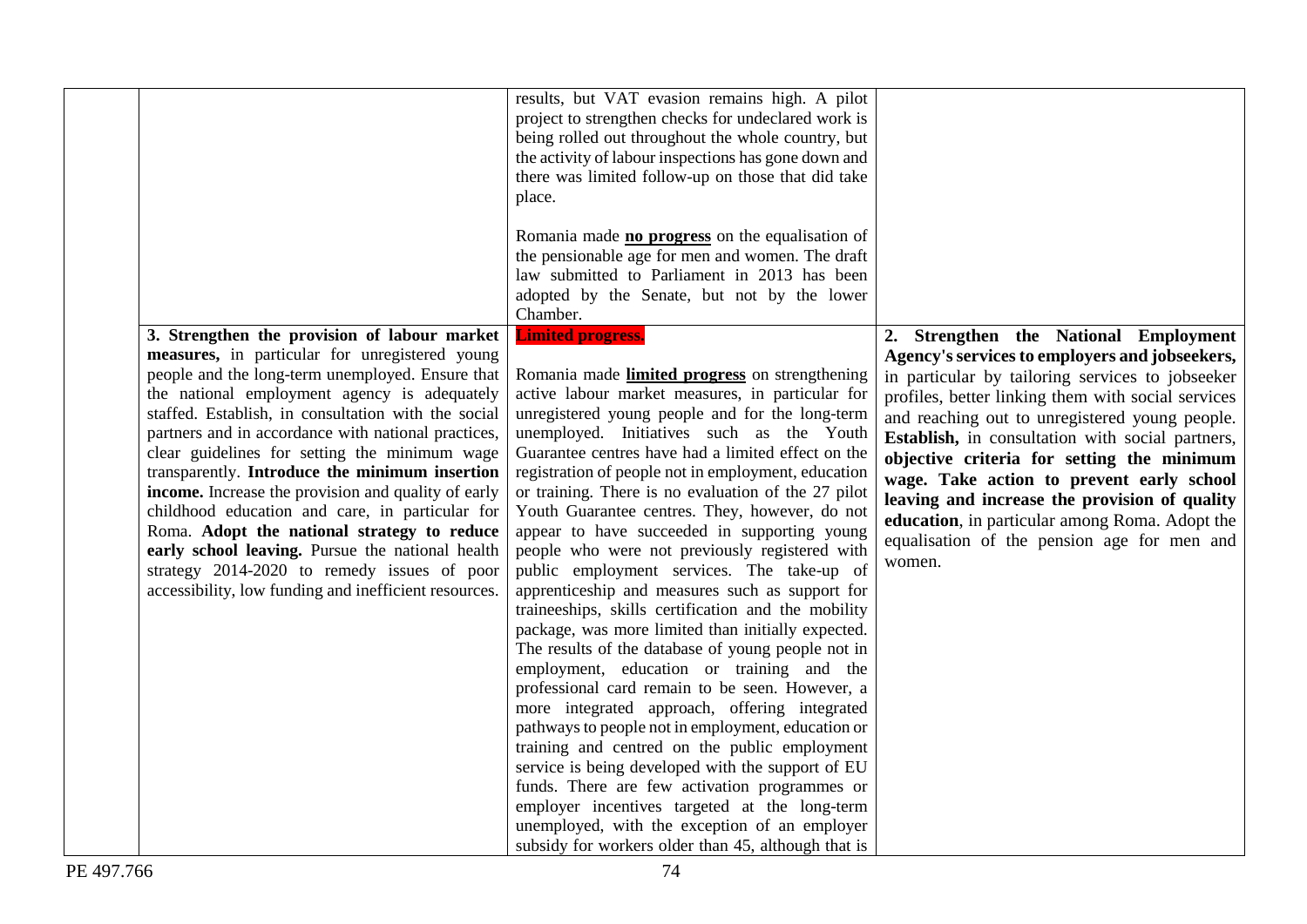|  | not specifically<br>targeted at the long-term<br>unemployed.                                                                                                                                                                                                                                                                                                                                                                                                                                                                                                                                                                                                                                                                                                                                                                                                                                                           |  |
|--|------------------------------------------------------------------------------------------------------------------------------------------------------------------------------------------------------------------------------------------------------------------------------------------------------------------------------------------------------------------------------------------------------------------------------------------------------------------------------------------------------------------------------------------------------------------------------------------------------------------------------------------------------------------------------------------------------------------------------------------------------------------------------------------------------------------------------------------------------------------------------------------------------------------------|--|
|  | Romania made limited progress on adequately<br>staffing the National Employment Agency. There<br>was only a marginal increase in the staff of<br>employment services and no internal reallocation of<br>resources. A large proportion of the staff works on<br>back-office functions, including the administration<br>of European Social Fund programmes. A strategy to<br>modernise the National Employment Agency was<br>adopted at the end of 2014, but its quality is uneven<br>and the Commission has asked for the strategy to be<br>revised. Despite the ex ante conditionality,<br>measures funded through the European Social Fund<br>interventions are not sufficiently coordinated with<br>those financed through the national budget. The<br>public employment service has started to develop a<br>labour market intelligence capacity and to enter into<br>partnerships with several stakeholders. In the |  |
|  | context of ex ante conditionality for the European<br>Social Fund, there are action plans to develop<br>procedures for profiling and segmentation of the<br>various categories of unemployed to offer tailor-                                                                                                                                                                                                                                                                                                                                                                                                                                                                                                                                                                                                                                                                                                          |  |
|  | made support but they are not yet implemented.                                                                                                                                                                                                                                                                                                                                                                                                                                                                                                                                                                                                                                                                                                                                                                                                                                                                         |  |
|  | Romania made <b>limited progress</b> in setting<br>guidelines for transparent minimum-wage setting.<br>A study on the impact of minimum wage increases<br>was undertaken, but a transparent minimum wage<br>setting mechanism, based on clear and objective<br>criteria related to economic and labour market<br>conditions, is not yet in place. The government has<br>set up a tripartite working group with the aim to<br>establish such mechanism. The group should<br>present its proposal by April 2016.                                                                                                                                                                                                                                                                                                                                                                                                         |  |
|  | Romania made <i>limited progress</i> in introducing the<br>minimum inclusion income scheme, as the draft law                                                                                                                                                                                                                                                                                                                                                                                                                                                                                                                                                                                                                                                                                                                                                                                                           |  |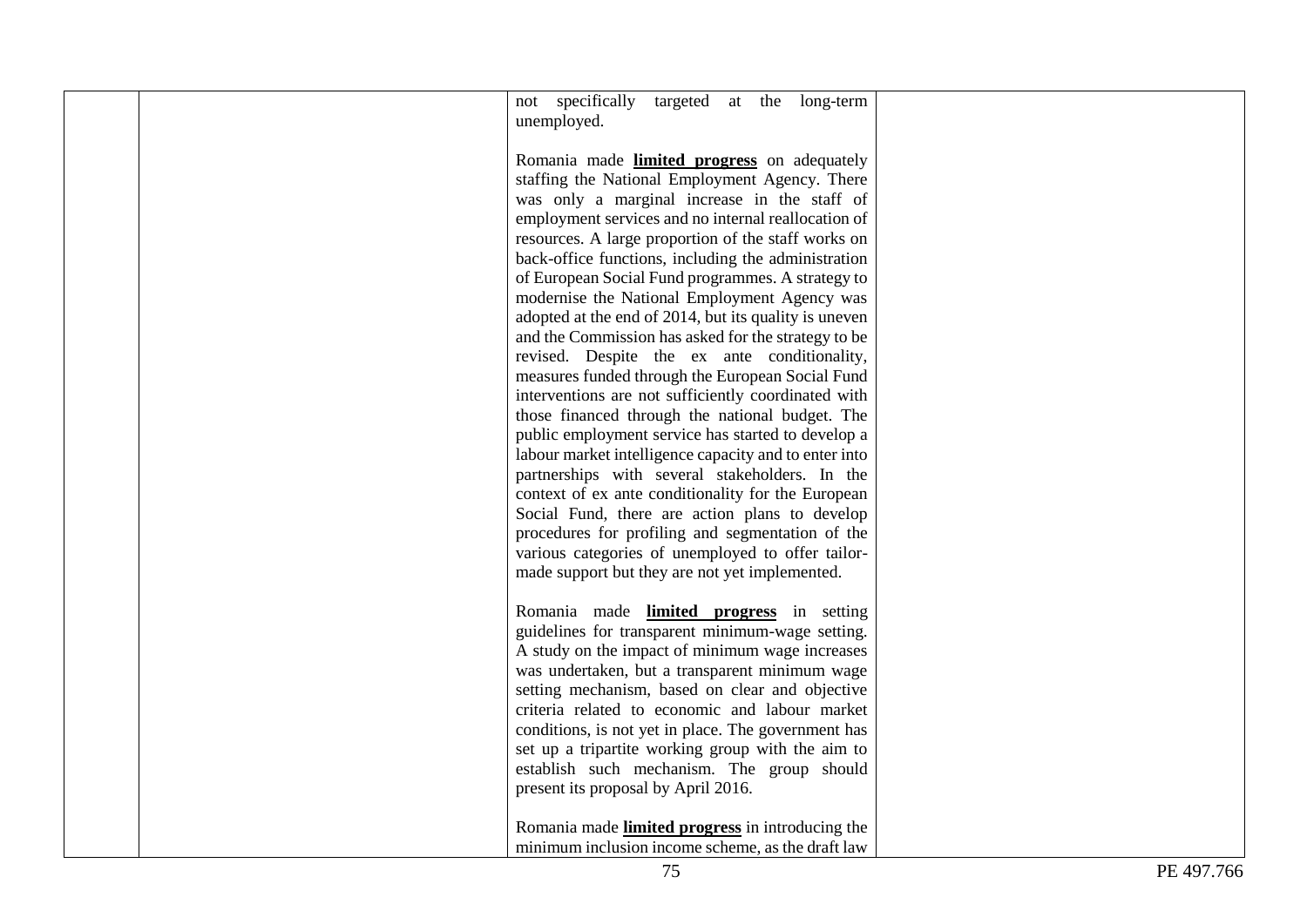| has been put in public consultation, but not yet      |  |
|-------------------------------------------------------|--|
| adopted. Its implementation has been further          |  |
| delayed to 2017 or 2018.                              |  |
|                                                       |  |
|                                                       |  |
| Romania made some progress in increasing the          |  |
| provision and quality of early childhood education    |  |
| and care, in particular for Roma. A law was adopted   |  |
|                                                       |  |
| with the aim to encourage the participation of        |  |
| disadvantaged children in kindergarten.               |  |
|                                                       |  |
| Romania made limited progress on implementing         |  |
|                                                       |  |
| the national strategy to reduce early school leaving. |  |
| The strategy was adopted in June 2015 but there are   |  |
| significant delays in its implementation. The early   |  |
| school leaving rate increased in 2014 after a period  |  |
|                                                       |  |
| of stagnation and remains around 7 pps. above the     |  |
| EU average. There are significant differences         |  |
| between regions and between urban and rural areas.    |  |
|                                                       |  |
|                                                       |  |
| Romania made limited progress on improving            |  |
| access to healthcare with the introduction of some    |  |
| innovative medicines for hepatitis C and cancer       |  |
| based on cost-effectiveness (health technology        |  |
| assessment) criteria. Some other measures have        |  |
|                                                       |  |
| been adopted to ensure access to medicines for low-   |  |
| income pensioners and to make healthcare more         |  |
| accessible to people in remote and isolated           |  |
|                                                       |  |
| communities. Nonetheless, improving access to         |  |
| primary healthcare and outpatient care, especially in |  |
| rural areas, still remains a challenge. The           |  |
| availability of health professionals is below the EU  |  |
| average on account of their emigration. Widespread    |  |
|                                                       |  |
| informal payments reduce access to healthcare for     |  |
| people with low incomes.                              |  |
|                                                       |  |
| Romania made limited progress on remedying low        |  |
| funding and some progress on addressing the           |  |
|                                                       |  |
| inefficient use of resources. The use of ICT services |  |
| in the healthcare sector has been stepped up through  |  |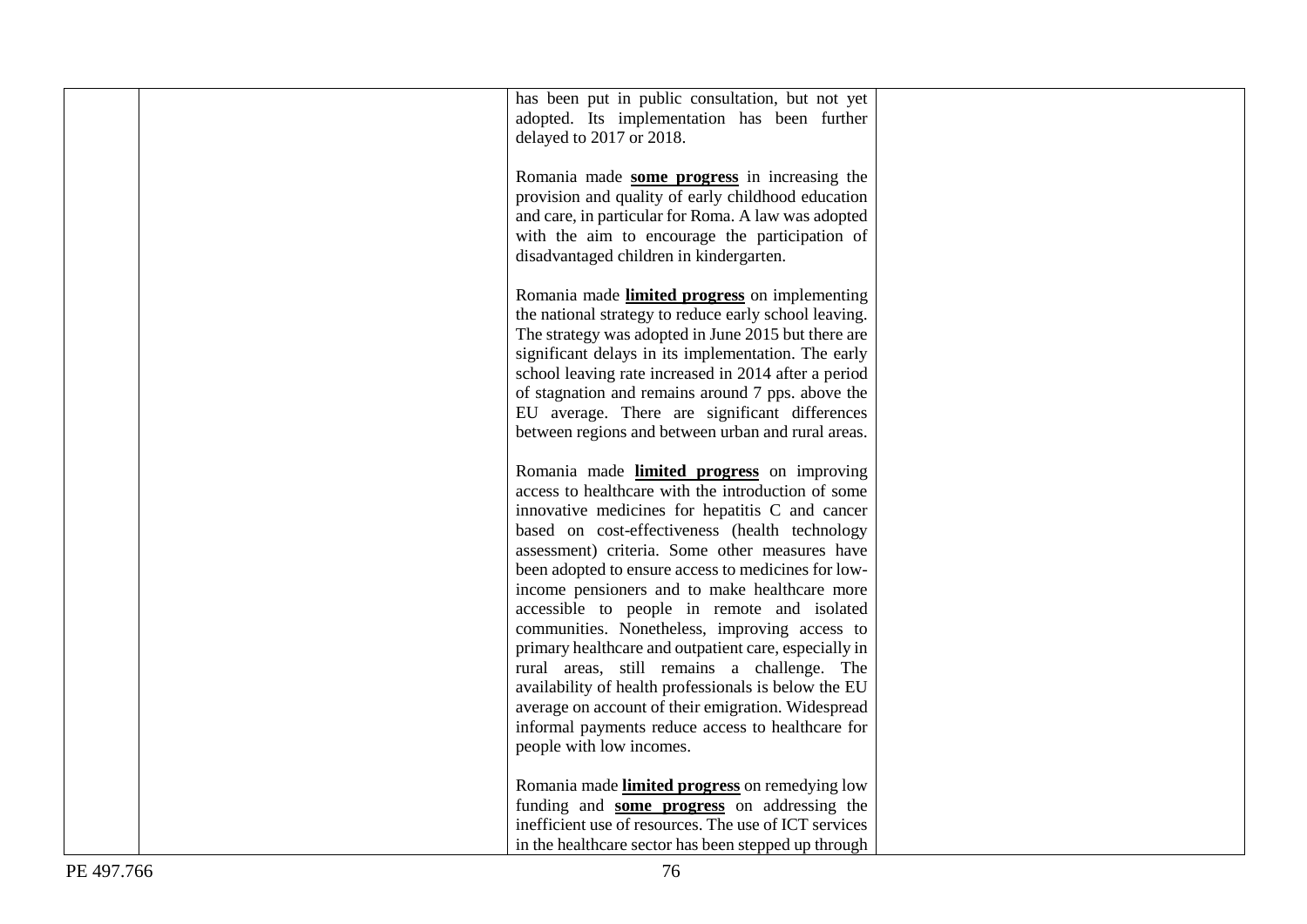| 4. Adopt the law on reforming corporate<br>governance of state-owned enterprises. | the introduction of the national health card and<br>electronic records. Centralised procurement<br>procedures have been established through<br>framework contracts for the supply of some<br>medicines. Lack of administrative capacity is<br>delaying projects to streamline the hospital sector<br>and switch from inpatient care to outpatient care.<br>The implementation of the 2014-2020 national<br>health strategy, which addresses this problem, has<br>stagnated. In addition, the construction of much<br>needed community centres in rural areas could be<br>delayed because of a lack of administrative capacity<br>to develop a mapping of investment necessities.<br><b>Some progress:</b><br>Romania made some progress on addressing CSR<br>4. On 6 January 2016 the government approved<br>draft amendments to the draft law approving<br>government emergency ordinance 109/2011 on<br>corporate governance of state-owned enterprises<br>and submitted the amendments to Parliament. | 3. Curb informal payments in the healthcare<br>system and increase the availability of<br>outpatient care. Strengthen the independence<br>transparency of human resources<br>and<br>management in the public administration.<br>Simplify administrative procedures for<br>business and the public. Strengthen corporate<br>governance of state-owned enterprises. |
|-----------------------------------------------------------------------------------|----------------------------------------------------------------------------------------------------------------------------------------------------------------------------------------------------------------------------------------------------------------------------------------------------------------------------------------------------------------------------------------------------------------------------------------------------------------------------------------------------------------------------------------------------------------------------------------------------------------------------------------------------------------------------------------------------------------------------------------------------------------------------------------------------------------------------------------------------------------------------------------------------------------------------------------------------------------------------------------------------------|-------------------------------------------------------------------------------------------------------------------------------------------------------------------------------------------------------------------------------------------------------------------------------------------------------------------------------------------------------------------|
|                                                                                   |                                                                                                                                                                                                                                                                                                                                                                                                                                                                                                                                                                                                                                                                                                                                                                                                                                                                                                                                                                                                          | 4. Improve access to integrated public services,<br>basic infrastructure and foster<br>extend<br>economic diversification, in particular in rural<br>areas. Adopt and implement the transport<br>master plan. Strengthen public investment<br>project prioritisation and preparation.                                                                             |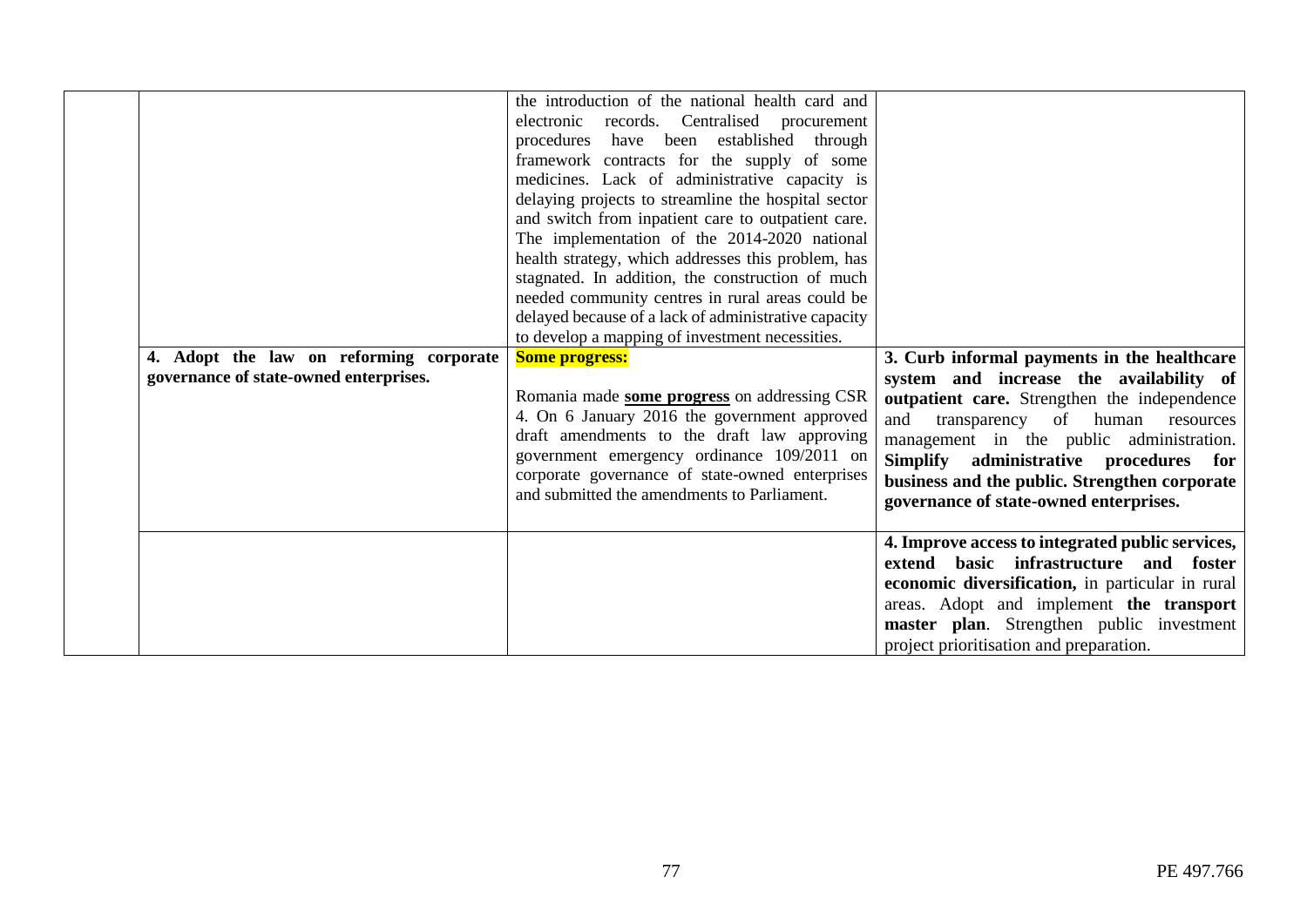| <b>SI</b> | <b>Country Specific Recommendations 2015</b><br>SGP: - and MIP: CSR 1, 2, 3, 4                                                                                                                                                                                                                                                                                    | <b>Assessment of implementation of CSR 2015</b><br>(based on COM staff document)                                                                                                                                                                                                                                                                                                                                                                                                                                                                                                                                                                                                                                                                                                                                                                                                                                           | <b>Draft Country Specific Recommendations 2016</b><br>SGP: CSR 1 and MIP: CSR 1, 3, 4                                                                                                                                                                                                                                                                                                                                                                                                                                                                                                                                                                                                    |
|-----------|-------------------------------------------------------------------------------------------------------------------------------------------------------------------------------------------------------------------------------------------------------------------------------------------------------------------------------------------------------------------|----------------------------------------------------------------------------------------------------------------------------------------------------------------------------------------------------------------------------------------------------------------------------------------------------------------------------------------------------------------------------------------------------------------------------------------------------------------------------------------------------------------------------------------------------------------------------------------------------------------------------------------------------------------------------------------------------------------------------------------------------------------------------------------------------------------------------------------------------------------------------------------------------------------------------|------------------------------------------------------------------------------------------------------------------------------------------------------------------------------------------------------------------------------------------------------------------------------------------------------------------------------------------------------------------------------------------------------------------------------------------------------------------------------------------------------------------------------------------------------------------------------------------------------------------------------------------------------------------------------------------|
|           | 1. Ensure a durable correction of the excessive<br>deficit in 2015, and achieve a fiscal adjustment of<br>0.6% of GDP towards the medium-term budgetary<br>objective in 2016. Adopt the Fiscal Rule Act and<br>revise the Public Finance Act. Advance long-term<br>reform of the pension system. By end of 2015,<br>adopt a healthcare and long-term care reform. | <b>Limited progress</b> (this overall evaluation excludes<br>an assessment of compliance with the Stability and<br>Growth Pact):<br>Some progress was made in reforming the fiscal<br>and budgetary framework. The Fiscal Rules Act<br>was passed by the Parliament in July 2015 but the<br>establishment of the Fiscal Council has been<br>delayed. It is expected that its members will only be<br>appointed in mid-March 2016, which puts at risk the<br>Fiscal Council's ability to assess and provide an<br>opinion on the 2016 Stability Programme.<br>Amendments to the Public Finance Act have been<br>prepared and were published for public consultation<br>at end January 2016.<br>Limited progress was made in advancing the<br>pension reform. A White Paper on pensions is<br>expected in early-2016. It will open a wide public<br>consultation, which will serve as the basis for a new<br>pension reform. | 1. Following the correction of the excessive<br>deficit, achieve an annual fiscal adjustment of<br>0.6% of GDP towards the medium-term<br>budgetary objective in 2016 and in 2017. Set a<br>medium-term budgetary objective that respects<br>the requirements of the Stability and Growth Pact.<br>Strengthen the fiscal framework by appointing an<br>independent fiscal council and amending the<br>Public Finance Act. Complete and implement<br>the reform of the long-term care and<br>healthcare systems, making them more cost-<br>efficient to ensure long-term sustainability of<br>accessible and quality care. By the end of 2017,<br>adopt the reform of the pension system. |
|           |                                                                                                                                                                                                                                                                                                                                                                   | <b>Limited progress</b> was made in advancing the<br>healthcare reform. A comprehensive review of the<br>health care system was completed. Based on this<br>analysis, The National Healthcare Resolution Plan<br>$2016 - 2025$ was adopted by the government end<br>2015 and is expected to be adopted by the<br>Parliament in March 2016. In addition, the Health<br>Care and Health Insurance Act is envisaged to be<br>adopted by the Government in October and by<br>Parliament end of 2016 or beginning of 2017.<br><b>Limited progress</b> was made in advancing the long-<br>term care reform. A draft law was due to enter<br>public consultation in October 2015 but has been                                                                                                                                                                                                                                     |                                                                                                                                                                                                                                                                                                                                                                                                                                                                                                                                                                                                                                                                                          |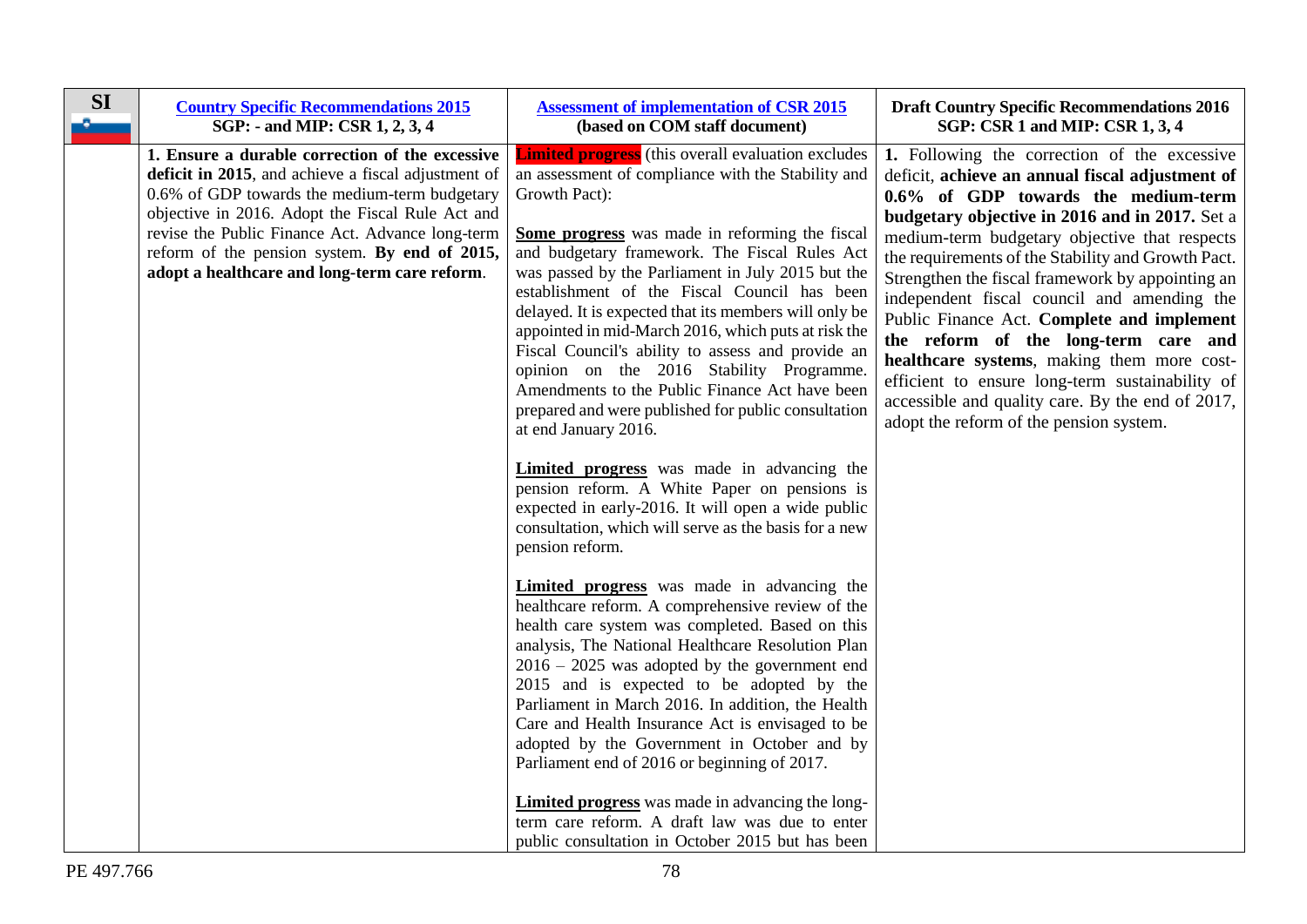|                                                                                                                                                                                                                                                                                                                                                                                                                                                                                                                                          | postponed. Its final adoption will await the reform<br>of healthcare as the latter needs to clarify the issue<br>of financing.                                                                                                                                                                                                                                                                                                                                                                                                                                                      |                                                                                                                                                                                                                                                                                 |
|------------------------------------------------------------------------------------------------------------------------------------------------------------------------------------------------------------------------------------------------------------------------------------------------------------------------------------------------------------------------------------------------------------------------------------------------------------------------------------------------------------------------------------------|-------------------------------------------------------------------------------------------------------------------------------------------------------------------------------------------------------------------------------------------------------------------------------------------------------------------------------------------------------------------------------------------------------------------------------------------------------------------------------------------------------------------------------------------------------------------------------------|---------------------------------------------------------------------------------------------------------------------------------------------------------------------------------------------------------------------------------------------------------------------------------|
| 2. Review, in consultation with the social partners<br>and in accordance with national practices, the<br>mechanism for setting the minimum wage, and in<br>particular the role of allowances, in light of the<br>impact on in-work poverty, job creation and<br>competitiveness. Increase the employability of low<br>skilled and older workers. Take measures to<br>address long-term unemployment and provide<br>adequate incentives to extend working lives.                                                                          | <b>Some progress:</b><br>Some progress was made on reviewing the<br>mechanism for setting the minimum wage. In<br>November 2015, the Parliament adopted a proposal<br>for excluding the existing bonuses from the<br>minimum wage, which was put forward by the trade<br>unions. As a result, employer organizations<br>withdrew from the Social Agreement weakening the<br>social dialogue considerably.                                                                                                                                                                           | 2. In consultation with social partners, increase<br>the employability of low-skilled and older<br>workers, including through targeted lifelong<br>learning and activation measures.                                                                                            |
|                                                                                                                                                                                                                                                                                                                                                                                                                                                                                                                                          | Some progress was made regarding increasing the<br>employability of long-term unemployed, low<br>skilled and older workers. The government adopted<br>the active labour market policies (ALMP)<br>guidelines 2016-2020, which have been discussed<br>with the social partners. The ALMP implementation<br>plan, which represents the continuation of the<br>approach implemented so far, was adopted in<br>January 2016. Temporary exemptions from<br>employers' social contributions for newly employed<br>workers older than 55 were adopted in November<br>2015.                 |                                                                                                                                                                                                                                                                                 |
| 3. Bring down the level of non-performing loans<br>in banks by introducing specific targets. Improve<br>credit risk monitoring capacity in banks. Continue<br>corporate restructuring and maintain strong<br>corporate governance in the Bank Asset<br>Management Company. Take measures to<br>improve access to finance for SMEs and micro<br>companies. Adopt a strategy for the Slovenian<br>Sovereign Holding with a clear classification of<br>assets, implement an annual asset management plan<br>and apply performance criteria. | <b>Substantial progress:</b><br>Substantial progress has been made in reduction<br>of the level of non-performing loans (NPLs). NPLs<br>continued to decrease in absolute and relative terms;<br>a further decrease is projected for 2016. However<br>NPLs are still at high levels compared to pre-crisis<br>period.<br>Substantial progress has been made in improving<br>the credit risk monitoring in banks. Action plans<br>including specific targets have been prepared by<br>individual banks and are continuously monitored.<br>Banks introduced a regular data collection | 3. Improve the financing conditions for<br>creditworthy business, including by facilitating<br>durable resolution of non-performing loans and<br>access to alternative financing sources. Ensure<br>the proper implementation of the bank asset<br>management company strategy. |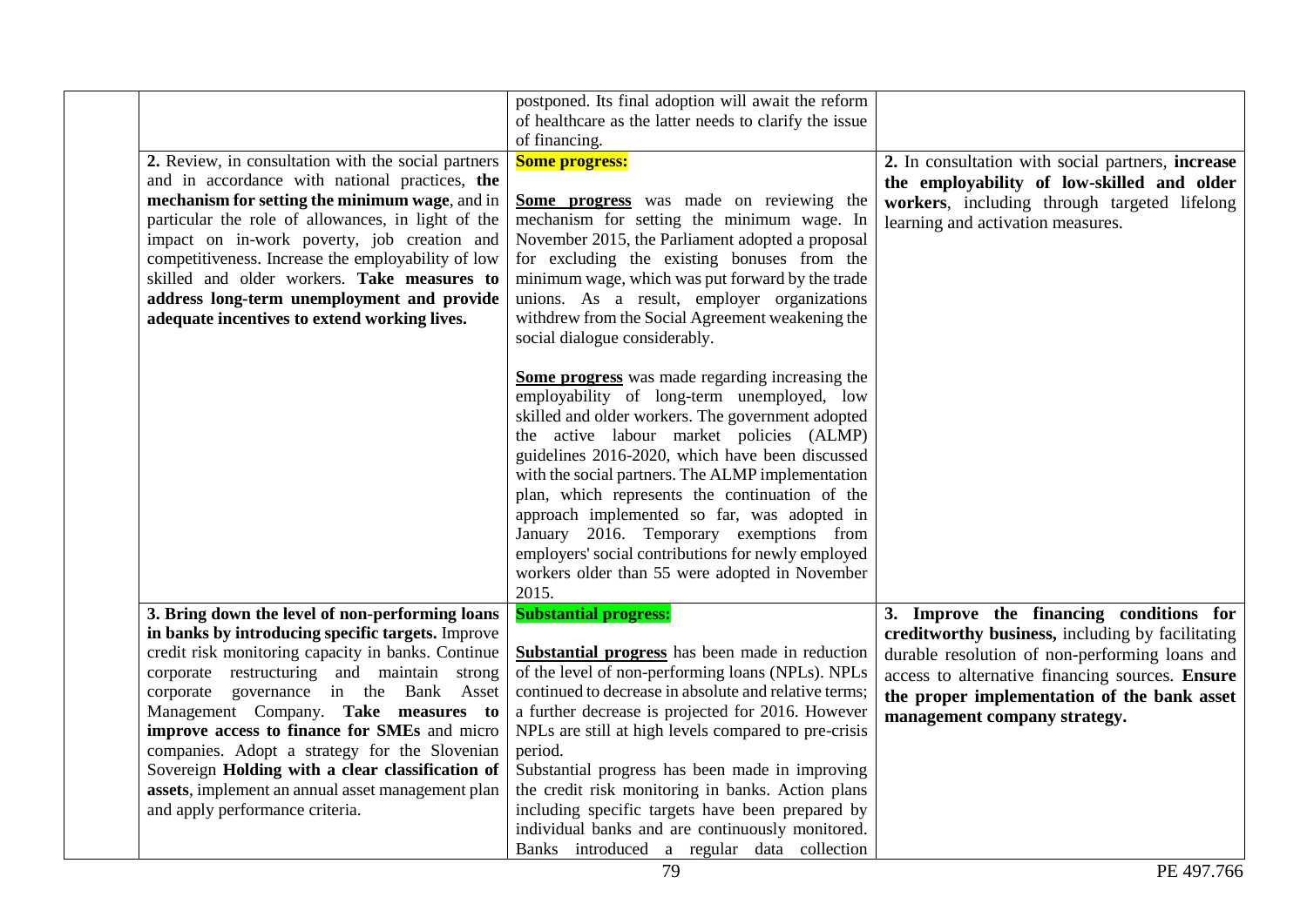|  | necessary for the adoption of the internal rating<br>based model for credit risk reporting. Yet, it will<br>still take several years before the model is in place<br>for supervisory purposes (indicative objective is<br>2018-19). |  |
|--|-------------------------------------------------------------------------------------------------------------------------------------------------------------------------------------------------------------------------------------|--|
|  | <b>Substantial progress</b> has been made in corporate<br>and banking sector restructuring. Operational and<br>financial restructuring of major corporates is                                                                       |  |
|  | completed and master restructuring agreements are<br>continuously monitored. The restructuring of<br>several SMEs has started. Guidelines for the                                                                                   |  |
|  | restructuring of SMEs are currently implemented by<br>the banks. The new insolvency framework supports                                                                                                                              |  |
|  | corporate restructuring and offers a number of<br>different tools for the reorganisation of enterprises.<br>The Bank Asset Management Company (BAMC) is                                                                             |  |
|  | fully operational and independent. The strategy<br>2017-22 has been set out and the life span of the<br>BAMC has been extended by five years. Additional<br>restructuring tools are available.                                      |  |
|  | Some progress has been made regarding access to<br>finance for SMEs and micro companies. More<br>funding has been made available for SMEs. Gap<br>analysis has been completed and required future                                   |  |
|  | financing needs of the SMEs has been estimated.<br>Solutions to address these gaps are under<br>preparations. Bank of Slovenia is introducing an                                                                                    |  |
|  | interactive central credit register for fiscal and legal<br>entities that should reduce the risk of over-<br>indebtedness of the SME sector.                                                                                        |  |
|  | <b>Full implementation</b> regarding the strategy for the<br>Slovenian Sovereign Holding (SSH). In July 2015<br>the parliament adopted a strategy for the                                                                           |  |
|  | management of state assets held by the SSH. In<br>December 2015, the Government approved an<br>annual asset management plan for 2016 as well as a                                                                                   |  |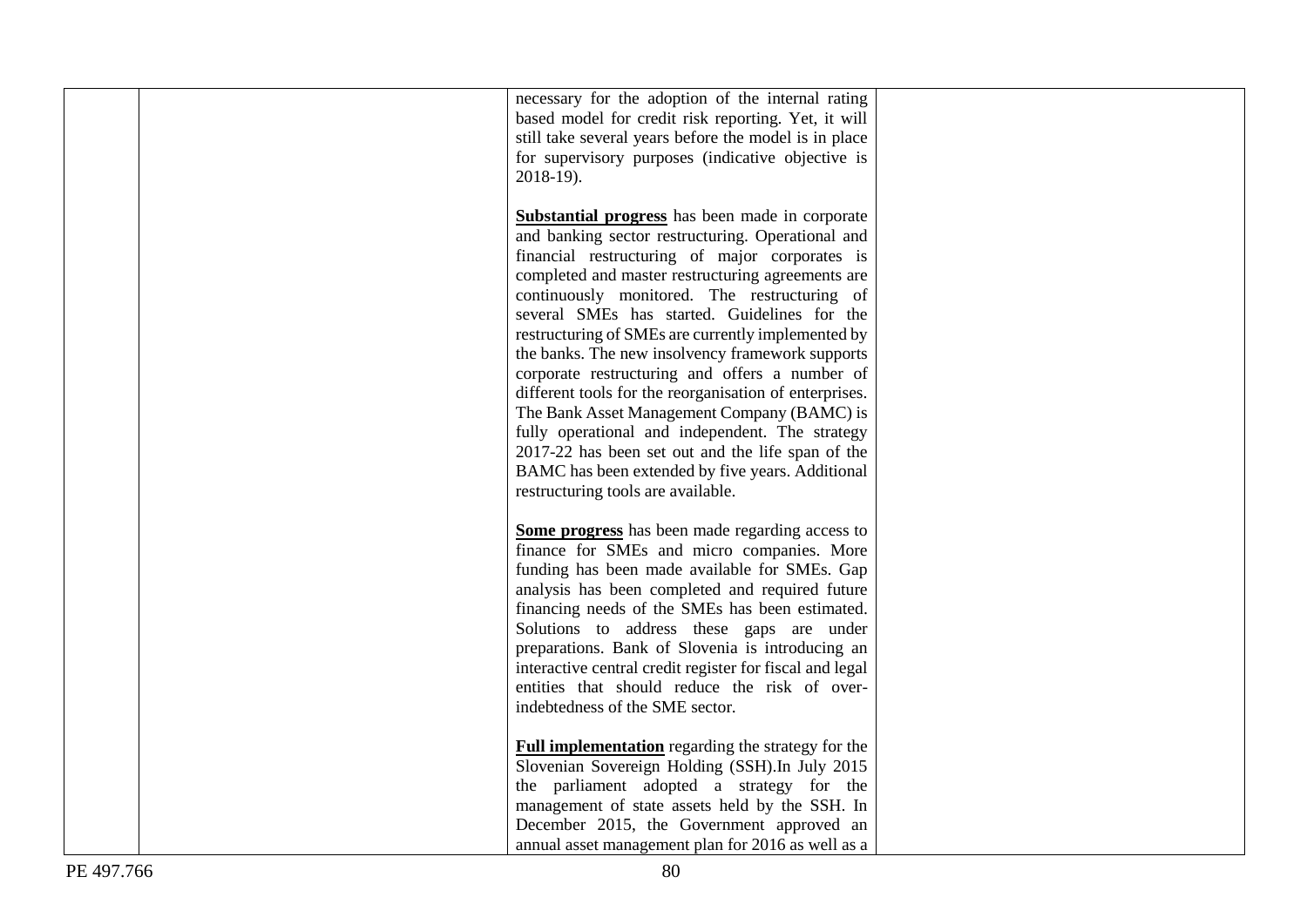|                                                       | set of asset performance criteria. A new supervisory<br>and management board in the SSH were appointed<br>in July and October 2015, respectively. |                                                   |
|-------------------------------------------------------|---------------------------------------------------------------------------------------------------------------------------------------------------|---------------------------------------------------|
| 4. Ensure that the reforms adopted to improve the     | <b>Some progress:</b>                                                                                                                             | Take measures to modernise public                 |
| efficiency of civil justice help reduce the length of |                                                                                                                                                   | administration and reduce the administrative      |
| proceedings.                                          | Falling workload of courts helped to maintain                                                                                                     | burden on business. <b>Improve the governance</b> |
|                                                       | positive trends regarding the decrease of backlog                                                                                                 | and the performance of state-owned                |
|                                                       | and length of proceedings, and increase of clearance<br>rates, particularly since courts resolve fewer cases                                      | enterprises.                                      |
|                                                       | every year.                                                                                                                                       |                                                   |
|                                                       |                                                                                                                                                   |                                                   |
|                                                       | Further enhancement of case management and                                                                                                        |                                                   |
|                                                       | business processes is underway. Digitalisation                                                                                                    |                                                   |
|                                                       | projects and ICT platforms (e-filings, e-service,                                                                                                 |                                                   |
|                                                       | postal highway etc.) help to free up and reallocate                                                                                               |                                                   |
|                                                       | the Court system's resources. Most notably, time<br>frames for each proceeding are being developed.                                               |                                                   |
|                                                       |                                                                                                                                                   |                                                   |
|                                                       | The authorities are planning a number of additional                                                                                               |                                                   |
|                                                       | measures to strengthen the quality and the                                                                                                        |                                                   |
|                                                       | efficiency of the court system. These include                                                                                                     |                                                   |
|                                                       | amendments to the civil procedure act, e-auction                                                                                                  |                                                   |
|                                                       | system in enforcement and a major reorganisation                                                                                                  |                                                   |
|                                                       | of the first instance courts.                                                                                                                     |                                                   |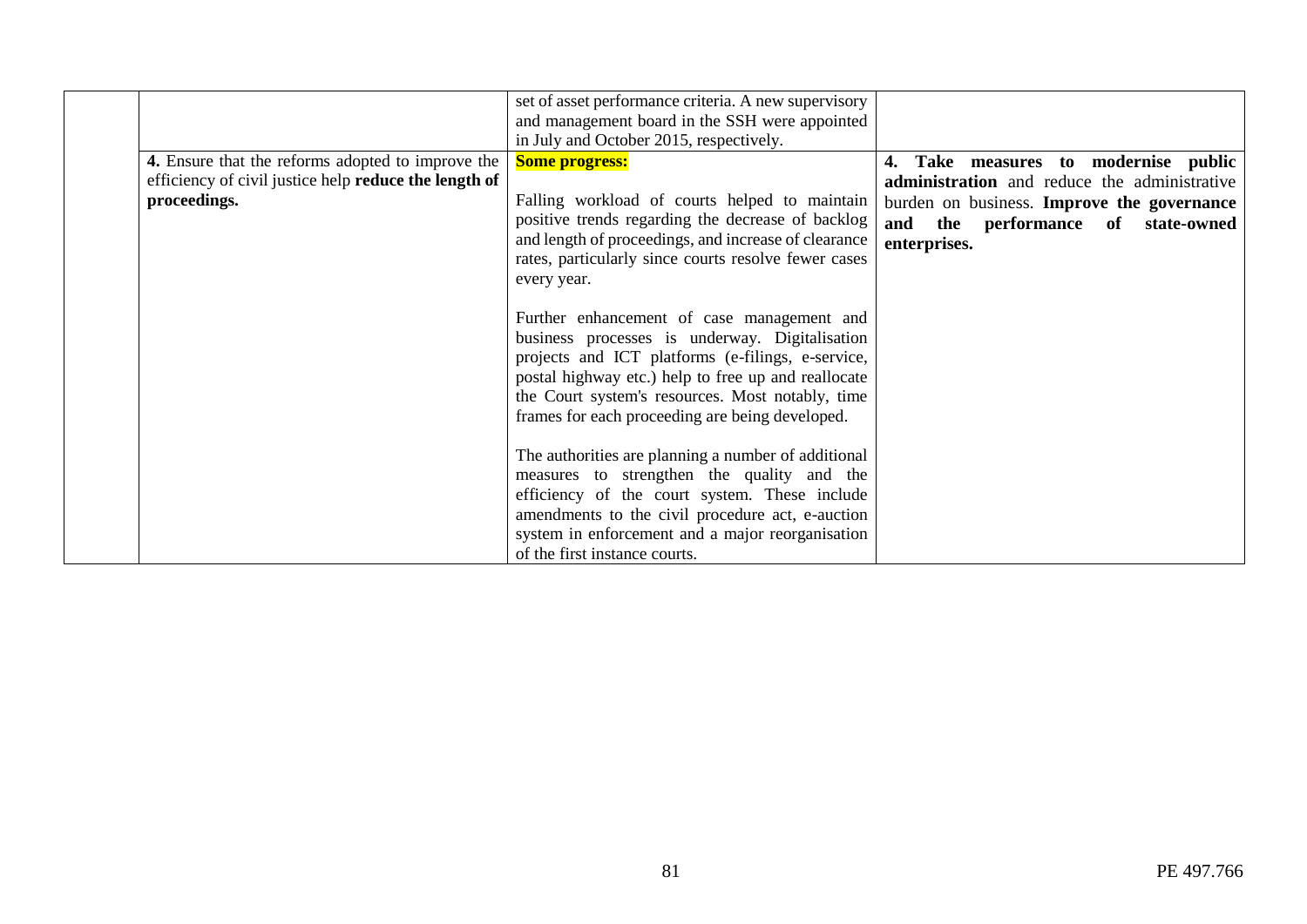| <b>SK</b><br>电 | <b>Country Specific Recommendations 2015</b><br>$SGP: -$ and $MIP: -$                                                                                                                                                                                                                                                                      | <b>Assessment of implementation of CSR 2015</b><br>(based on COM staff document)                                                                                                                                                                                                                                                                                                                                                                                                                                                                                                                                                                                                                                                  | <b>Draft Country Specific Recommendations 2016</b><br>SGP: CSR 1 and MIP: -                                                                                                                                                                                                                                                                                                                                                                                                       |
|----------------|--------------------------------------------------------------------------------------------------------------------------------------------------------------------------------------------------------------------------------------------------------------------------------------------------------------------------------------------|-----------------------------------------------------------------------------------------------------------------------------------------------------------------------------------------------------------------------------------------------------------------------------------------------------------------------------------------------------------------------------------------------------------------------------------------------------------------------------------------------------------------------------------------------------------------------------------------------------------------------------------------------------------------------------------------------------------------------------------|-----------------------------------------------------------------------------------------------------------------------------------------------------------------------------------------------------------------------------------------------------------------------------------------------------------------------------------------------------------------------------------------------------------------------------------------------------------------------------------|
|                | 1. Improve the cost-effectiveness of the<br>healthcare sector, including by improving the<br>management of hospital care and strengthening<br>primary healthcare. Take measures to increase tax<br>collection.                                                                                                                             | <b>Some progress:</b><br>Some progress has been made on increasing the<br>cost-effectiveness of the healthcare sector. Several<br>measures are at various stages of implementation,<br>such as the ongoing work on the reimbursement<br>system for hospital care and on the integrated model<br>of healthcare.                                                                                                                                                                                                                                                                                                                                                                                                                    | 1. Achieve an annual fiscal adjustment of<br>0.25 % of GDP towards the medium-term<br>budgetary objective in 2016 and of 0.5% of<br>GDP in 2017. Improve the cost-effectiveness of<br>the healthcare system. Take measures to<br>increase tax compliance.                                                                                                                                                                                                                         |
|                |                                                                                                                                                                                                                                                                                                                                            | Some progress has been made to increase tax<br>collection. The action plan to fight tax evasion was<br>updated in 2015 and new measures announced.                                                                                                                                                                                                                                                                                                                                                                                                                                                                                                                                                                                |                                                                                                                                                                                                                                                                                                                                                                                                                                                                                   |
|                | 2. Take additional measures to address long term<br>unemployment by improving activation measures,<br>second chance education and introducing high-<br>quality training tailored to individuals' needs.<br>Improve the incentives for women to remain in or<br>return to employment by improving the provision of<br>childcare facilities. | <b>Limited progress:</b><br><b>Limited progress</b> has been achieved in improving<br>the activation measures for long-term unemployed.<br>The reform of the public employment services is<br>ongoing but the potential for individualised support<br>to the long-term unemployed still needs to be<br>realised.<br>Some progress has been achieved towards<br>increasing the provision of training tailored to<br>individual needs of jobseekers (e.g. through the RE-<br>PAS project).<br>No progress has been made towards improving<br>access to second-chance education.<br>Some progress has been evidenced towards<br>increasing the capacity of and access to early<br>childhood education and care, particularly for the | 2. Improve activation measures for the long-<br>term unemployed and other disadvantaged<br>groups, including individualised services and<br>targeted training. Facilitate the employment of<br>women, in particular by extending the provision<br>of affordable, quality childcare. Improve<br>educational outcomes by making the teaching<br>profession more attractive and by increasing the<br>participation of Roma children from early<br>childhood in mainstream education. |
|                |                                                                                                                                                                                                                                                                                                                                            | over threes. For children below three the childcare<br>allowance was increased, but there was no progress<br>in setting up a legislative framework on childcare<br>services.                                                                                                                                                                                                                                                                                                                                                                                                                                                                                                                                                      |                                                                                                                                                                                                                                                                                                                                                                                                                                                                                   |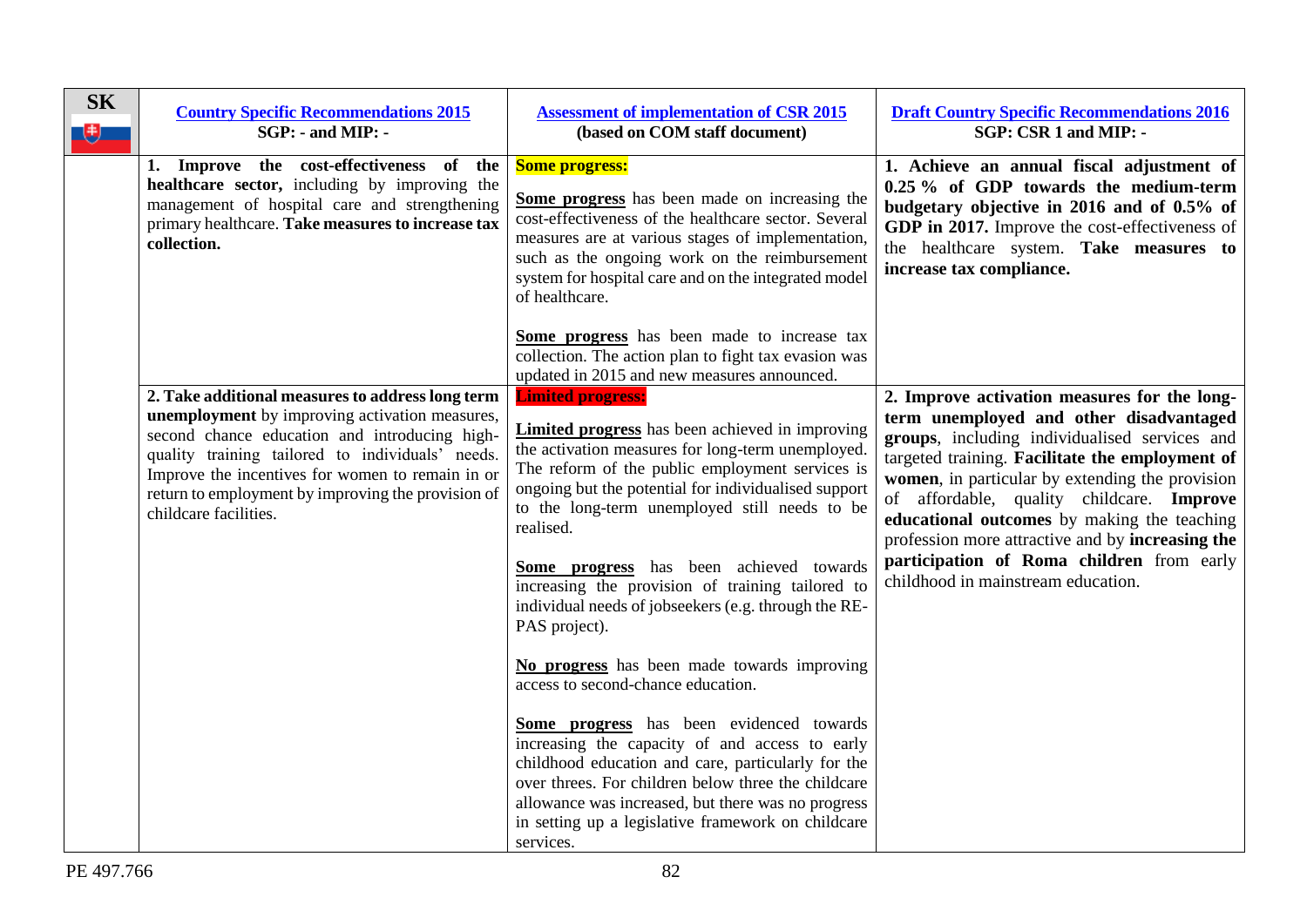| 3.<br>training<br>and<br><b>Improve</b> teacher                                                  | the   <b>Limited progress:</b>                                                           | See CSR 2 (attractiveness of teaching profession,   |
|--------------------------------------------------------------------------------------------------|------------------------------------------------------------------------------------------|-----------------------------------------------------|
| attractiveness of teaching as a profession to stem                                               |                                                                                          | Roma children participation in mainstream           |
| the decline in educational outcomes. Increase the                                                | No progress was made in improving training of                                            | <i>education</i> )                                  |
| participation of Roma children in mainstream                                                     | teachers.                                                                                |                                                     |
| education and in high-quality early childhood                                                    |                                                                                          |                                                     |
| education.                                                                                       | <b>Limited progress</b> has been seen on improving the                                   |                                                     |
|                                                                                                  | attractiveness of the teaching profession by                                             |                                                     |
|                                                                                                  | increasing teachers' salary further by 4 % in                                            |                                                     |
|                                                                                                  | 2016.along the increase for other public employees.                                      |                                                     |
|                                                                                                  |                                                                                          |                                                     |
|                                                                                                  | <b>Limited progress</b> has been made towards                                            |                                                     |
|                                                                                                  | increasing the participation of Roma children in                                         |                                                     |
|                                                                                                  | mainstream education and in high-quality early                                           |                                                     |
|                                                                                                  | childhood education. The Desegregation legislation                                       |                                                     |
|                                                                                                  | was adopted in 2015, but it still needs to be                                            |                                                     |
|                                                                                                  | implemented.                                                                             |                                                     |
| 4. To boost investment in infrastructure, improve                                                | <b>Limited progress:</b>                                                                 | 3. Consolidate governance, reinforce the shift      |
| and streamline the administrative procedures for<br>obtaining land-use and construction permits. |                                                                                          | from price only to quality-based competition and    |
| Increase competition in public tenders and                                                       | Some progress has been achieved towards<br>improving and streamlining the administrative | improve the prosecution of illicit practices in     |
| improve supervisory mechanisms in public                                                         | procedures for obtaining land-use and construction                                       | public procurement. Improve the transparency,       |
| procurement.                                                                                     | permits. A project (e-STAK) was launched in 2015                                         | quality and effectiveness of human resources        |
|                                                                                                  | and an amendment to the Construction Act was                                             | management in public administration, in             |
|                                                                                                  | adopted in September 2015.                                                               | particular by adopting a new civil service act, and |
|                                                                                                  |                                                                                          | the effectiveness of the justice system. Adopt a    |
|                                                                                                  | Limited progress<br>was made<br>increase<br>to                                           | comprehensive plan to address administrative        |
|                                                                                                  | competition in public tenders and improve                                                | and regulatory barriers for businesses.             |
|                                                                                                  | supervisory mechanisms in public procurement.                                            |                                                     |
|                                                                                                  | The amendment to the Act on Public Procurement                                           |                                                     |
|                                                                                                  | excludes companies which do not disclose their                                           |                                                     |
|                                                                                                  | ownership structure from participating in public                                         |                                                     |
|                                                                                                  | tenders. The electronic contracting system for                                           |                                                     |
|                                                                                                  | tenders above the EU thresholds is being prepared.                                       |                                                     |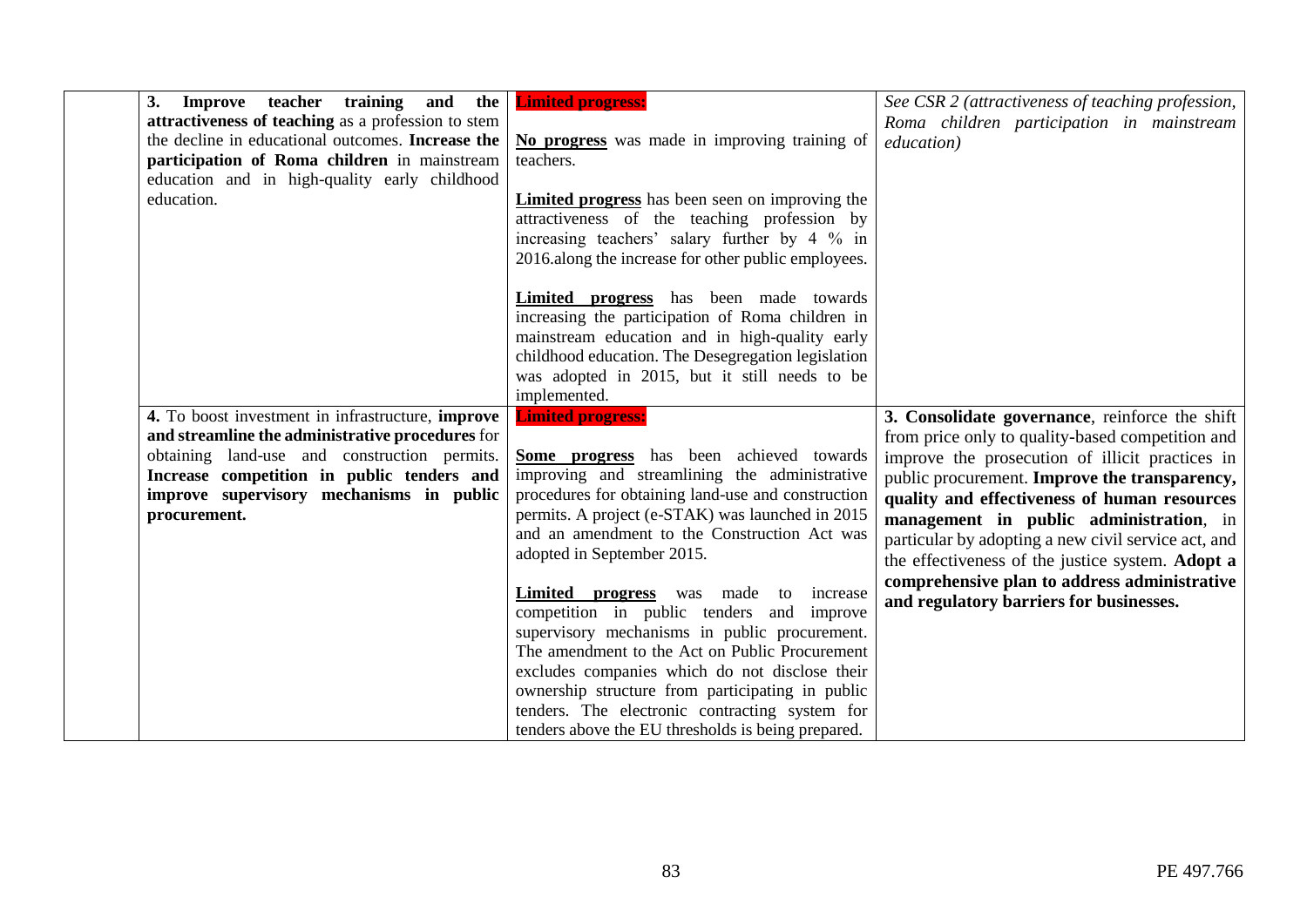| $FI$ | <b>Country Specific Recommendations 2015</b><br>SGP: CSR 1 and MIP: CSR 2, 3                                                                                                                                                                                                                                                                                                   | <b>Assessment of implementation of CSR 2015</b><br>(based on COM staff document)                                                                                                                                                                                                                                                                                                                                                                                                                                                                                                                                                                                                                                                                                                                                                                                                                                                                                                                                                                                                                      | <b>Draft Country Specific Recommendations 2016</b><br>SGP: CSR 1 and MIP: CSR 2, 3                                                                                                                                                                                                                                                                                                                     |
|------|--------------------------------------------------------------------------------------------------------------------------------------------------------------------------------------------------------------------------------------------------------------------------------------------------------------------------------------------------------------------------------|-------------------------------------------------------------------------------------------------------------------------------------------------------------------------------------------------------------------------------------------------------------------------------------------------------------------------------------------------------------------------------------------------------------------------------------------------------------------------------------------------------------------------------------------------------------------------------------------------------------------------------------------------------------------------------------------------------------------------------------------------------------------------------------------------------------------------------------------------------------------------------------------------------------------------------------------------------------------------------------------------------------------------------------------------------------------------------------------------------|--------------------------------------------------------------------------------------------------------------------------------------------------------------------------------------------------------------------------------------------------------------------------------------------------------------------------------------------------------------------------------------------------------|
|      | 1. Achieve a fiscal adjustment of at least 0,1 % of<br>GDP towards the medium-term budgetary<br>objective in 2015 and of 0,5 % of GDP in 2016.<br>Continue efforts to reduce the fiscal<br>sustainability gap and strengthen conditions for<br>growth.                                                                                                                         | The Commission is to assess CSRs related to<br>compliance with the Stability and Growth Pact in<br>spring 2016 once the final data will become<br>available.                                                                                                                                                                                                                                                                                                                                                                                                                                                                                                                                                                                                                                                                                                                                                                                                                                                                                                                                          | 1. Achieve an annual fiscal adjustment of at<br>least 0.5 % of GDP towards the medium-term<br>budgetary objective in 2016 and 0.6 % in 2017.<br>Use windfall gains to accelerate the reduction of<br>the general government debt ratio. Ensure timely<br>adoption and implementation of the<br>administrative reform with a view to better<br>cost-effectiveness of social and healthcare<br>services. |
|      | 2. Adopt the agreed pension reform and gradually<br>eliminate early exit pathways. Ensure effective<br>design and implementation of the administrative<br>reforms concerning municipal structure and social<br>and healthcare services, with a view to increasing<br>productivity and cost-effectiveness in the provision<br>of public services, while ensuring their quality. | <b>Some progress:</b><br><b>Substantial progress</b> in adopting the agreed<br>pension reform and gradually eliminating early exit<br>pathways. The parliament has legislated the pension<br>reform on 20 November 2015. As of 2027, the<br>earliest eligibility for old-age pension will be linked<br>to life expectancy. However, the extended<br>unemployment benefits for the elderly unemployed<br>have not been linked with the pension age.<br><b>Limited progress</b> in ensuring effective design and<br>implementation of the administrative reforms<br>concerning municipal structure and social and<br>healthcare services, with a view to increasing<br>productivity and cost-effectiveness in the provision<br>of public services, while ensuring their quality. The<br>government has announced its intentions regarding<br>the health care and social services reform. Outline<br>of the social and health care reform has been agreed,<br>a legislative proposal may be available later in 2016.<br>Until the details are agreed, the implementation is<br>considered to be at risk. | See CSR 1 (implementation of administrative<br><i>reforms</i> )                                                                                                                                                                                                                                                                                                                                        |
|      | 3. Pursue efforts to improve the employability of<br>young people, older workers and the long-term<br><b>unemployed</b> , focusing particularly on developing                                                                                                                                                                                                                  | <b>Some progress:</b>                                                                                                                                                                                                                                                                                                                                                                                                                                                                                                                                                                                                                                                                                                                                                                                                                                                                                                                                                                                                                                                                                 | 2. While respecting the role of social partners,<br>ensure that the wage setting system enhances<br>local wage bargaining and removes rigidities,                                                                                                                                                                                                                                                      |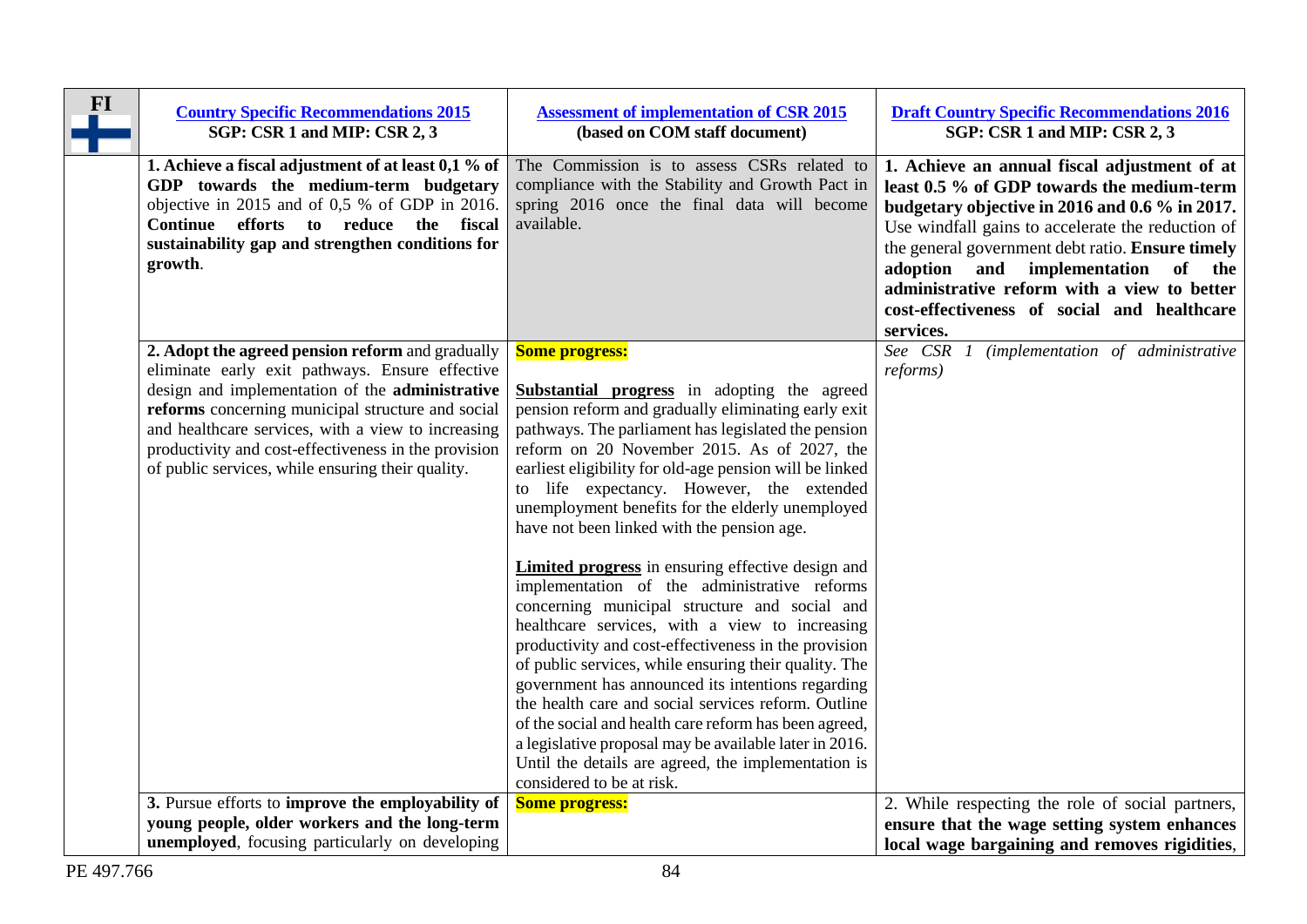| job-relevant skills. Promote wage developments<br>in line with productivity fully respecting the role<br>of the social partners and in accordance with<br>national practices. | Some progress in pursuing efforts to improve the<br>employability of young people, older workers and<br>the long-term unemployed, focusing particularly on<br>developing job-relevant skills. The young, the<br>elderly and the long-term unemployed are the focus<br>of public employment services; wage subsidies<br>were introduced recently for elderly workers. | contributing to competitiveness and a more<br>export industry-led approach. Increase incentives<br>to accept work and ensure targeted and sufficient<br>active labour market measures, including for<br>people with a migrant background. Take<br>measures to reduce regional and skills<br>mismatches. |
|-------------------------------------------------------------------------------------------------------------------------------------------------------------------------------|----------------------------------------------------------------------------------------------------------------------------------------------------------------------------------------------------------------------------------------------------------------------------------------------------------------------------------------------------------------------|---------------------------------------------------------------------------------------------------------------------------------------------------------------------------------------------------------------------------------------------------------------------------------------------------------|
|                                                                                                                                                                               | <b>Some progress</b> in promoting wage developments in<br>line with productivity fully respecting the role of the<br>social partners and in accordance with national<br>practices. The collective bargaining agreement<br>concluded in 2015 will raise salaries with a modest<br>0.5% in 2016.                                                                       |                                                                                                                                                                                                                                                                                                         |
| 4. Take measures to open the retail sector to<br>effective competition.                                                                                                       | <b>Some progress:</b><br>The competitive landscape has improved. The law<br>restricting opening hours has been abolished. The<br>Land Use and Building Act has been amended to<br>improve the conditions for retail establishments.<br>Establishment of Alko alcohol monopoly stores is<br>no longer confined to the vicinity of Kesko and S<br>Group stores.        | 3. Continue pursuing efforts to increase<br>competition in services, including in retail.<br>entrepreneurship and investment,<br>Promote<br>including by reducing administrative and<br>regulatory burden, to foster growth of high value<br>added production.                                          |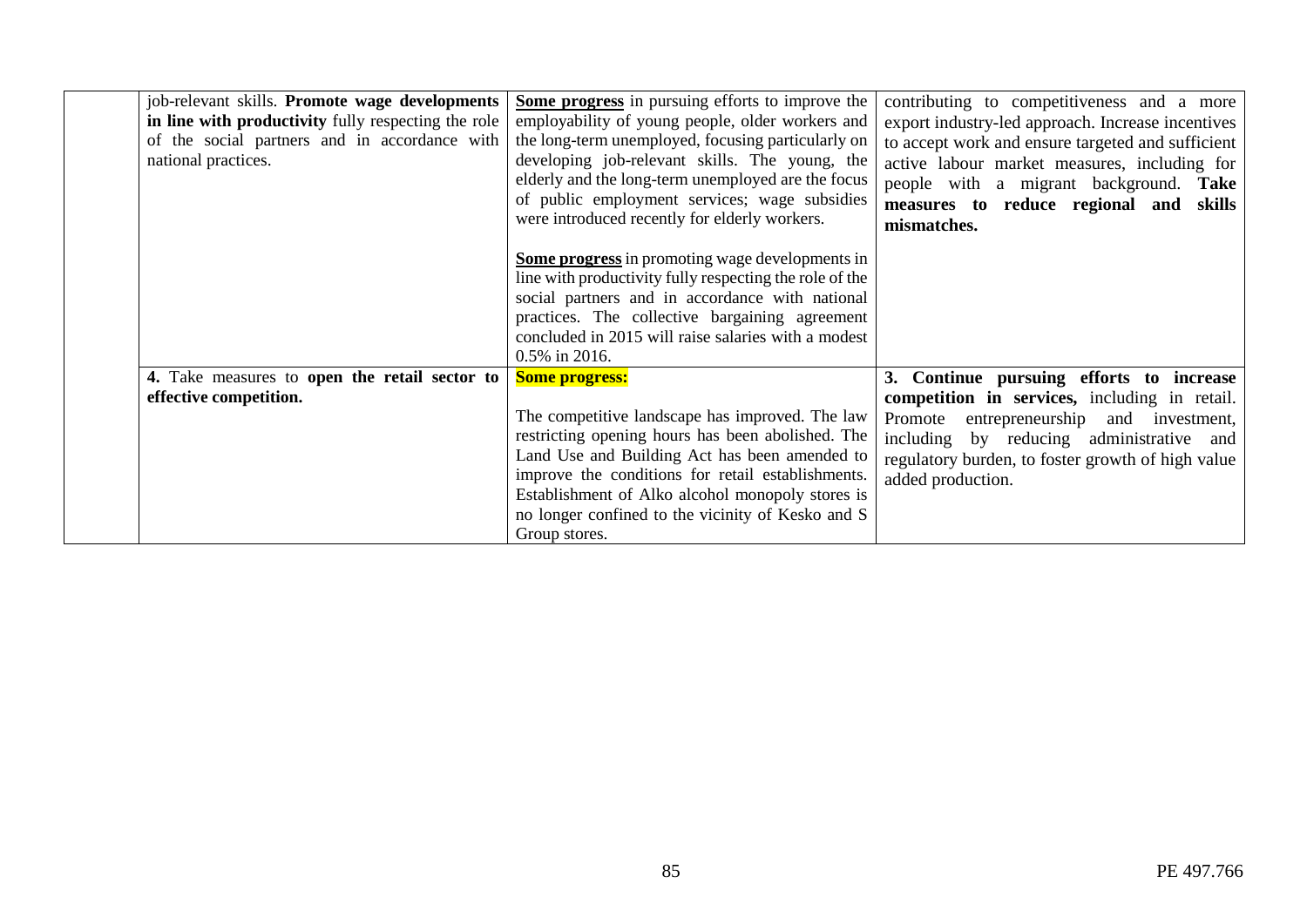| SE | <b>Country Specific Recommendations 2015</b>                                                                                                                                                                                                                                                                                                                                                                                                                                                                                                       | <b>Assessment of implementation of CSR 2015</b>                                                                                                                                                                                                                                                                                                                                                                                                                                                                                                                                                                                                                                                                                                                                                                                                                                                                                                                                                                                                                                                                                                                                                                                                                                                        | <b>Draft Country Specific Recommendations 2016</b>                                                                                                                                                                                                                                                                                                                                                                                                                                                                                                                                                                                      |
|----|----------------------------------------------------------------------------------------------------------------------------------------------------------------------------------------------------------------------------------------------------------------------------------------------------------------------------------------------------------------------------------------------------------------------------------------------------------------------------------------------------------------------------------------------------|--------------------------------------------------------------------------------------------------------------------------------------------------------------------------------------------------------------------------------------------------------------------------------------------------------------------------------------------------------------------------------------------------------------------------------------------------------------------------------------------------------------------------------------------------------------------------------------------------------------------------------------------------------------------------------------------------------------------------------------------------------------------------------------------------------------------------------------------------------------------------------------------------------------------------------------------------------------------------------------------------------------------------------------------------------------------------------------------------------------------------------------------------------------------------------------------------------------------------------------------------------------------------------------------------------|-----------------------------------------------------------------------------------------------------------------------------------------------------------------------------------------------------------------------------------------------------------------------------------------------------------------------------------------------------------------------------------------------------------------------------------------------------------------------------------------------------------------------------------------------------------------------------------------------------------------------------------------|
|    | SGP: - and MIP: CSR 1                                                                                                                                                                                                                                                                                                                                                                                                                                                                                                                              | (based on COM staff document)                                                                                                                                                                                                                                                                                                                                                                                                                                                                                                                                                                                                                                                                                                                                                                                                                                                                                                                                                                                                                                                                                                                                                                                                                                                                          | SGP: - and MIP: CSR 1                                                                                                                                                                                                                                                                                                                                                                                                                                                                                                                                                                                                                   |
|    | 1. Address the rise in household debt by adjusting<br>fiscal incentives, in particular by gradually limiting<br>the tax deductibility of mortgage interest payments<br>or by increasing recurrent <b>property taxes</b> , and by<br>increasing the pace of mortgage amortisation. To<br>alleviate the structural under-supply of housing,<br>foster competition in the construction sector,<br>streamline the planning and appeals procedures for<br>construction and revise the rent-setting system to<br>allow more market-oriented rent levels. | <b>Limited progress</b> (this overall assessment of CSR<br>1 does not include an assessment of compliance<br>with the Stability and Growth Pact):<br>No progress in adjusting fiscal incentives, i.e.<br>changing the mortgage interest deductibility rules or<br>property taxation.<br><b>Some progress</b> in increasing the pace of mortgage<br>amortisation: the Government prepared a proposal<br>on compulsory amortisation requirement on<br>mortgage loans and it was submitted to the<br>Parliament.<br>Limited progress in alleviating the structural<br>undersupply of housing: the Government proposed<br>in the Budget Bill for 2016 public funding to<br>increase investments in the housing sector.<br><b>Limited progress</b> in fostering competition in the<br>construction sector: the results of an inquiry have<br>been published end 2015 recommending a set of<br>measures.<br>Some progress in rendering the zoning and<br>planning processes more efficient by achieving<br>further simplifications in this area (such as revision<br>of noise regulation and shortening the appeal<br>procedures). In addition, the results of an inquiry<br>have been published end 2015 recommending<br>additional set of measures.<br>No progress in reviewing the rent-setting system to | 1. Address the rise in household debt by<br>adjusting fiscal incentives, in particular by<br>gradually limiting the tax deductibility of<br>mortgage interest payments or by increasing<br>recurrent property taxes. Ensure that the<br>macro-prudential authority has the legal mandate<br>to implement measures to safeguard financial<br>stability in a timely manner. Foster investment<br>in housing and improve the efficiency of the<br>housing market, including by introducing more<br>flexibility in setting rental prices and by revising<br>the design of the capital gains tax to facilitate<br>more housing transactions. |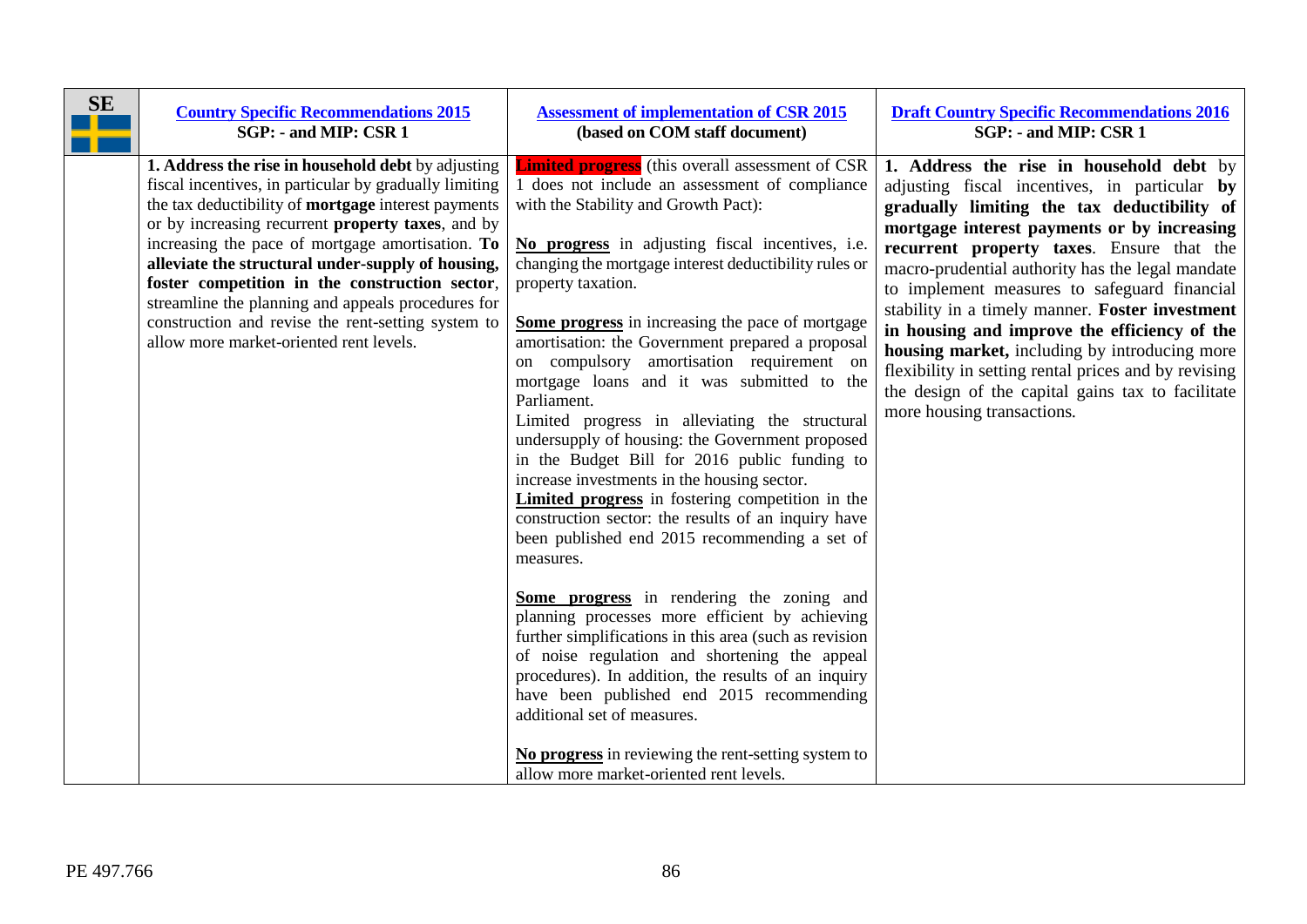| <b>UK</b><br>VZ<br>$\geq$ | <b>Country Specific Recommendations 2015</b><br>SGP: CSR 1 and MIP: CSR 2, 3                                                                                                                                                                                                           | <b>Assessment of implementation of CSR 2015</b><br>(based on COM staff document)                                                                                                                                                                                                                                                                                                                                                                                                                                                                                                                                                                                                                                                                                                                                                                                                                                                   | <b>Draft Country Specific Recommendations 2016</b><br>SGP: CSR 1 and MIP: -                                                                                                                                                                                                         |
|---------------------------|----------------------------------------------------------------------------------------------------------------------------------------------------------------------------------------------------------------------------------------------------------------------------------------|------------------------------------------------------------------------------------------------------------------------------------------------------------------------------------------------------------------------------------------------------------------------------------------------------------------------------------------------------------------------------------------------------------------------------------------------------------------------------------------------------------------------------------------------------------------------------------------------------------------------------------------------------------------------------------------------------------------------------------------------------------------------------------------------------------------------------------------------------------------------------------------------------------------------------------|-------------------------------------------------------------------------------------------------------------------------------------------------------------------------------------------------------------------------------------------------------------------------------------|
|                           | 1. Ensure effective action under the excessive<br>deficit procedure and endeavour to correct the<br>excessive deficit in a durable manner by 2016-17, in<br>particular by prioritising capital expenditure.                                                                            | The Commission is to assess CSRs related to<br>compliance with the Stability and Growth Pact in<br>spring 2016 once the final data will become<br>available.                                                                                                                                                                                                                                                                                                                                                                                                                                                                                                                                                                                                                                                                                                                                                                       | 1. Endeavour to correct the excessive deficit in<br>a durable manner by 2016-17. Following the<br>correction of the excessive deficit, achieve a<br>fiscal adjustment of 0.6% of GDP in 2017-18<br>towards the minimum medium-term budgetary<br>objective.                          |
|                           | 2. Take further steps to boost supply in the housing<br>sector, including by implementing the reforms of<br>the national planning policy framework.                                                                                                                                    | <b>Some progress:</b><br>Some progress in boosting supply in the housing<br>sector as throughout year the UK has announced<br>various policies to raise housing supply relative to<br>demand. These policies will make a difference but<br>it will take some time to implement them, and the<br>challenge is of a large scale.                                                                                                                                                                                                                                                                                                                                                                                                                                                                                                                                                                                                     | 2. Address shortfalls in network infrastructure<br>investment, including by delivering the priorities<br>of the National Infrastructure Plan. Take further<br>steps to boost housing supply, including by<br>implementing the reforms of the national<br>planning policy framework. |
|                           | 3. Address skills mismatches by increasing<br>employers' engagement in the delivery of<br>apprenticeships. Take action to further reduce the<br>number of young people with low basic skills.<br>Further improve the availability of affordable,<br>high-quality, full-time childcare. | <b>Some progress:</b><br><b>Some progress</b> in the delivery of apprenticeships as<br>several developments have occurred in the past<br>year, including policy announcements affecting the<br>quantity and quality of apprenticeships up to 2020.<br>Legislation obliges the Government to report on<br>progress towards targets (in England). Employer<br>engagement is obliged via an Apprenticeship levy<br>affecting Employers with payrolls greater than GBP<br>3m per annum. A new funding pilot is being trialled<br>giving employers greater control over spending on<br>training delivery.<br>Some progress in basic skills as several initiatives<br>to improve basic skills are being implemented<br>across each of the UK countries. In England, '16 to<br>19 Study Programmes' require students who have<br>not achieved the required standard in English and/or<br>mathematics to continue to study these subjects. | 3. Address skills mismatches and provide for<br>skills progression, including by strengthening<br>the quality of apprenticeships. Further <b>improve</b><br>the availability of affordable, high-quality,<br>full-time childcare.                                                   |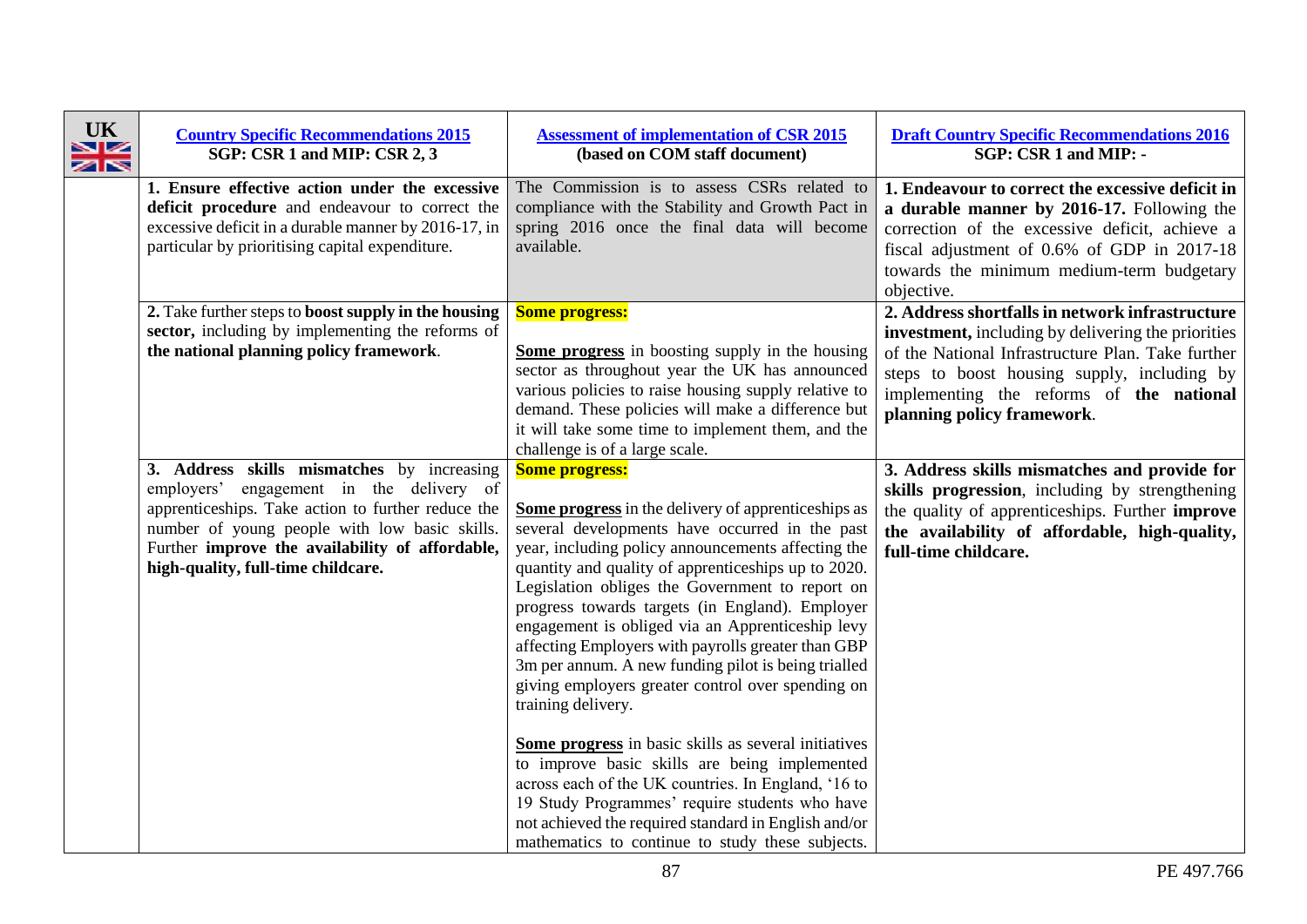| The introduction of the new slimmed-down national<br>curriculum in September 2014 is expected to<br>improve children's numeracy, language and literacy<br>skills and knowledge. By 2016 primary schools will<br>be judged against a new floor standard of 65% of<br>students achieving the required standard in English<br>and maths. A major transformation of the<br>governance status of schools in England is<br>underway. In general, the effect of these reforms has<br>yet to be determined in terms of impact on student'<br>achievement.                                                                                                                                                                                                                                                                                                                                                                                                                    |  |
|----------------------------------------------------------------------------------------------------------------------------------------------------------------------------------------------------------------------------------------------------------------------------------------------------------------------------------------------------------------------------------------------------------------------------------------------------------------------------------------------------------------------------------------------------------------------------------------------------------------------------------------------------------------------------------------------------------------------------------------------------------------------------------------------------------------------------------------------------------------------------------------------------------------------------------------------------------------------|--|
| Some progress in childcare as the initiative Tax-<br>free childcare' was due to be introduced in autumn<br>2015 but is now scheduled for roll-out in 2017.<br>Currently, childcare tax credits are available for<br>low-income employed families with analogous, and<br>in some cases more generous, support available<br>under Universal Credit. Significant expansion in<br>provision for free childcare has been announced<br>which will commence in pilot areas in September<br>2016 with intended nationwide rollout in September<br>2017. This envisages proposals to double the free<br>childcare available to working parents of three and<br>four year olds from 15 to 30 hours per week over 38<br>weeks of the year from 2017 in England. Challenges<br>on the supply side in childcare provision remain,<br>with the majority of councils in Scotland, Wales and<br>England not having sufficient childcare provision<br>for parents who work full time. |  |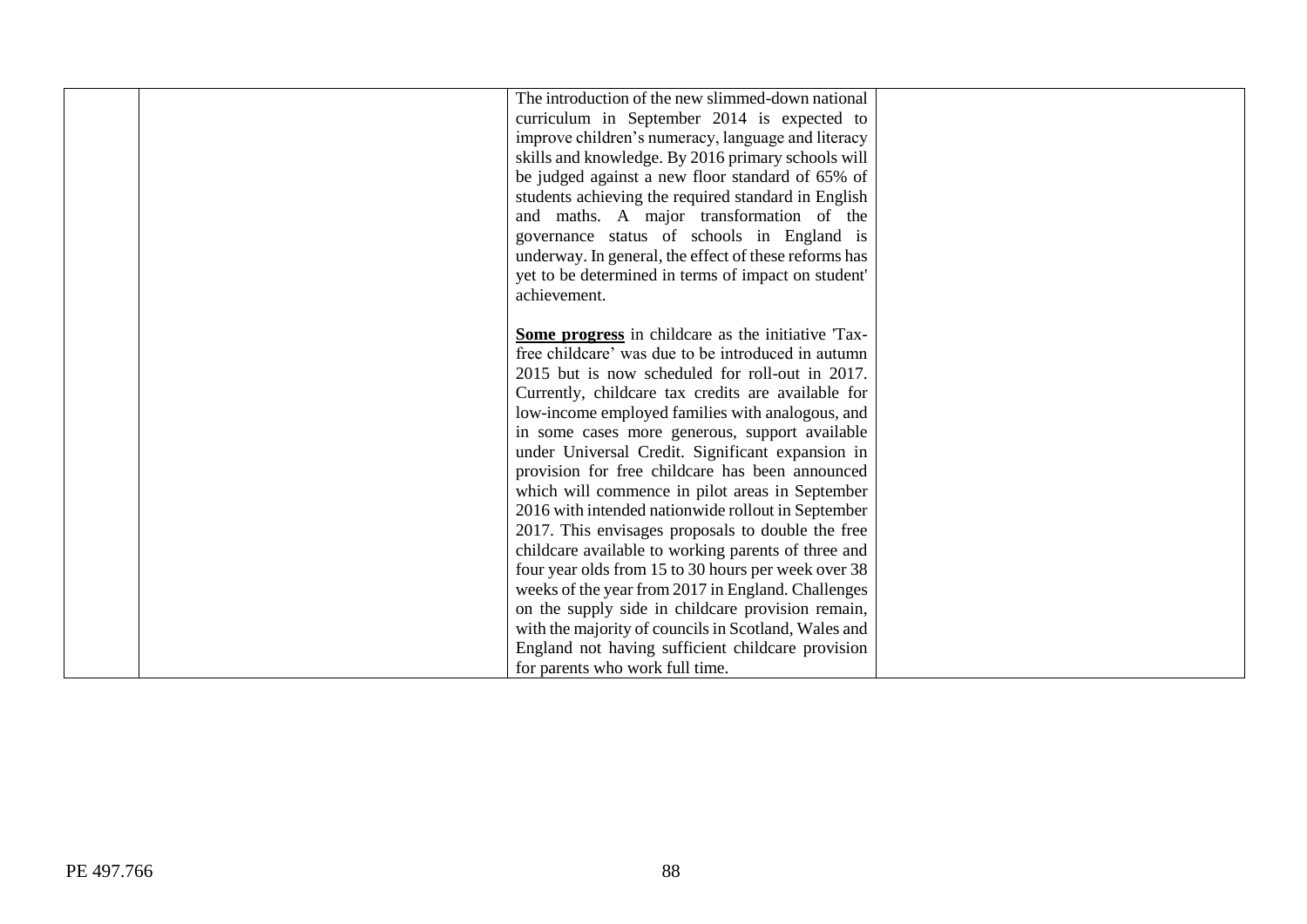| Euro<br><b>Area</b> | <b>Country Specific Recommendations 2015</b>                                                                                                                                                                                                                                                                                                                                                                                                                                                                                                                                                                                                                     | <b>Assessment of implementation of CSR 2015</b><br>(based on COM staff document)                                                                                                                                                                                                                                                                                                                                                                                                                                                                                                                                                                                                               | <b>Country Specific Recommendations 2016</b>                                                                                                                                                                                                                                                                                                                                                                                                                                                                                                                                                                                                                                                                                                                                                                                       |
|---------------------|------------------------------------------------------------------------------------------------------------------------------------------------------------------------------------------------------------------------------------------------------------------------------------------------------------------------------------------------------------------------------------------------------------------------------------------------------------------------------------------------------------------------------------------------------------------------------------------------------------------------------------------------------------------|------------------------------------------------------------------------------------------------------------------------------------------------------------------------------------------------------------------------------------------------------------------------------------------------------------------------------------------------------------------------------------------------------------------------------------------------------------------------------------------------------------------------------------------------------------------------------------------------------------------------------------------------------------------------------------------------|------------------------------------------------------------------------------------------------------------------------------------------------------------------------------------------------------------------------------------------------------------------------------------------------------------------------------------------------------------------------------------------------------------------------------------------------------------------------------------------------------------------------------------------------------------------------------------------------------------------------------------------------------------------------------------------------------------------------------------------------------------------------------------------------------------------------------------|
|                     | 1. Use peer pressure to promote structural<br>reforms that facilitate the correction of large<br>internal and external debts and support<br>investment. Regularly assess the delivery of<br>reforms in those Member States which require<br>specific monitoring within the framework of the<br>Macroeconomic Imbalances Procedure. Continue<br>the regular thematic assessment of structural<br>reforms. By spring 2016, take decisions on the<br>follow-up to the coordination exercise on reducing<br>the high tax wedge on labour and on reforming<br>services markets.                                                                                       | <b>Limited progress:</b><br><b>Progress</b> in delivering reform commitments has<br>been promoted at the euro area level, via i.a.<br>technical discussions in Economic Policy<br>Committee and Economic and Financial Committee<br>and political discussion in Eurogroup and ECOFIN.<br>Programme countries' reform progress, as well as<br>discussion on reform progress in member states<br>with excessive imbalances or imbalances requiring<br>decisive action, has also taken place.<br>The Eurogroup has held thematic discussions on<br>reducing the high tax wedge on labour, inter alia<br>agreeing on a benchmarking exercise, as well as on<br>reforming services markets.         | 1. Pursue policies that support the recovery,<br>foster convergence, facilitate the correction of<br>macroeconomic imbalances and improve<br>adjustment capacity. To this end, Member States,<br>particularly those with large stocks of private and<br>foreign debt, are to implement reforms that enhance<br>productivity, foster<br>job<br>creation,<br>raise<br>competitiveness and improve the business<br>environment. Member States with large current<br>account surpluses are to implement as a priority<br>measures, including structural reforms, that help<br>strengthen their domestic demand and growth<br>potential.                                                                                                                                                                                                |
|                     | 2. Coordinate fiscal policies to ensure that the<br>aggregate euro area fiscal stance is in line with<br>sustainability risks and cyclical conditions. This<br>is without prejudice to the fulfilment of the<br>requirements of the Stability and Growth Pact. By<br>spring 2016, hold thematic discussions on<br>improvements in the quality and sustainability of<br>public finances, focussing in particular on the<br>prioritisation of tangible and intangible investment<br>at national and EU levels, and on making tax<br>systems more growth friendly. Monitor the<br>effective functioning of the recently strengthened<br>national fiscal frameworks. | <b>Some progress:</b><br>Assessments of the euro area fiscal stance have<br>been carried by the Eurogroup, notably by<br>reviewing the implementation of the Two-pack and<br>discussing the implications of the Commission<br>services' autumn 2013 and 2015 forecast for fiscal<br>surveillance.<br>The Eurogroup has held thematic discussions on<br>fiscal frameworks.<br>In the EMU Package on 21 October 2015, the<br>Commission published its decision to set up an<br><b>European Fiscal Board</b> to act as an independent<br>advisory body. Its mandate will include to evaluate<br>fiscal<br>governance<br>framework<br>how<br>was<br>implemented, to advise on the euro area fiscal | 3. Pursue fiscal policies in full respect of the SGP.<br>For 2016, the objective of a broadly neutral<br>aggregate fiscal stance in the euro area appears<br>appropriate in order to reflect a balance between<br>long-term fiscal sustainability and short-term<br>macroeconomic stabilisation. Looking towards<br>2017, reduce public debt to restore fiscal buffers<br>and avoid pro-cyclicality. Differentiate the fiscal<br>effort by individual Member States in line with their<br>respective positions with regard to the requirements<br>under the SGP while considering stabilisation<br>needs, as well as taking into account possible<br>spillovers across euro area Member States. To this<br>end, review the euro area fiscal stance in the context<br>of the stability programmes and the draft budgetary<br>plans. |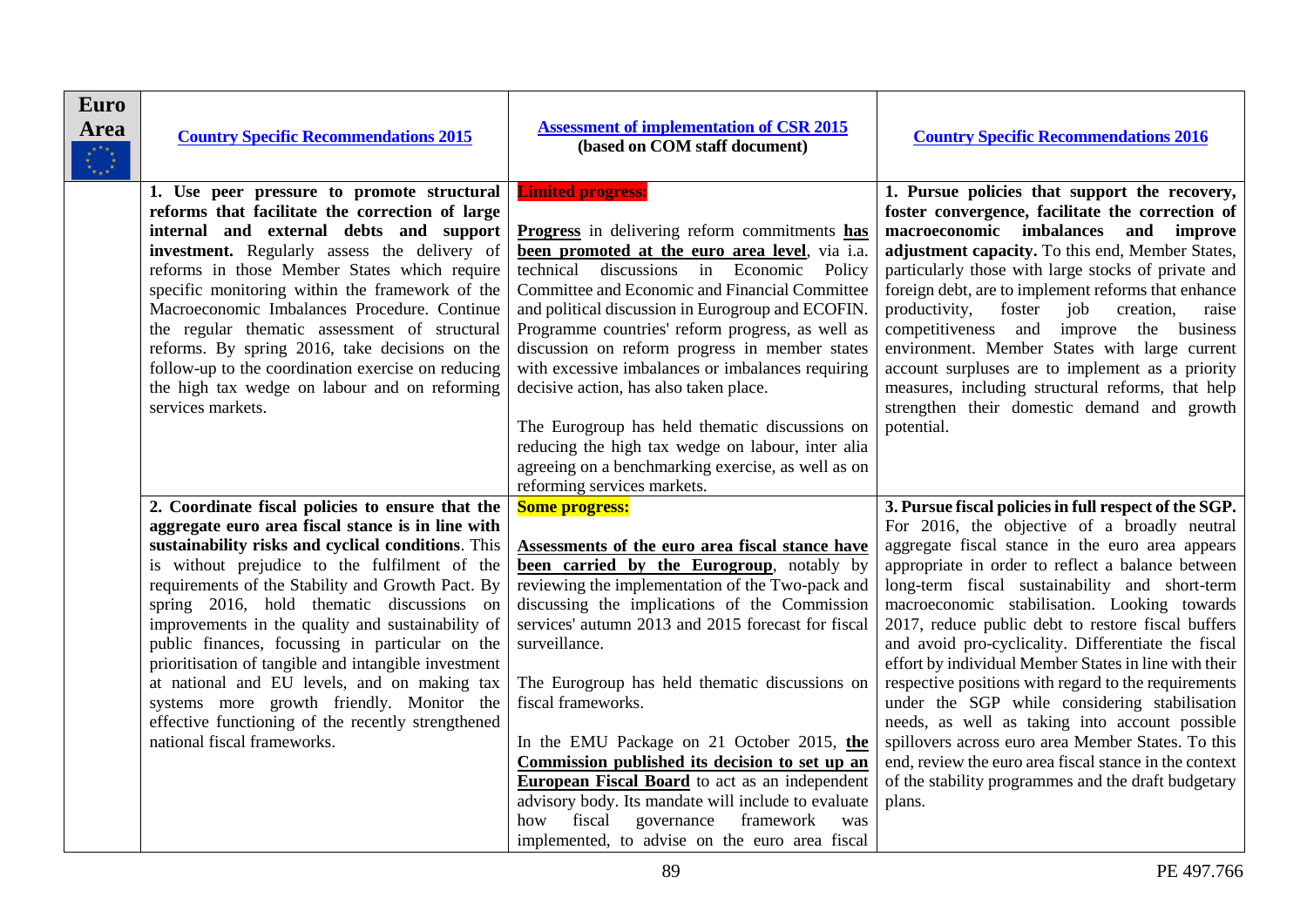|                                                    | stance and to cooperate with the national fiscal                                                       |                                                       |
|----------------------------------------------------|--------------------------------------------------------------------------------------------------------|-------------------------------------------------------|
|                                                    | councils.                                                                                              |                                                       |
|                                                    |                                                                                                        |                                                       |
|                                                    | Some progress has been made on the coordination                                                        |                                                       |
|                                                    | of fiscal policies, in particular in the context of the                                                |                                                       |
|                                                    | assessment of the draft budgetary plans, to the                                                        |                                                       |
|                                                    | extent that fiscal outlook for the euro area as a                                                      |                                                       |
|                                                    | whole has improved and the aggregate fiscal stance                                                     |                                                       |
|                                                    | seems appropriate. However, the distribution of the                                                    |                                                       |
|                                                    | fiscal stance remains sub-optimal.                                                                     |                                                       |
| 3. Ensure the timely finalisation of the follow up | <b>Substantial progress:</b>                                                                           | 4. Facilitate the gradual reduction of banks' non-    |
| of the Comprehensive Assessment carried out by     |                                                                                                        | performing loans and improve insolvency               |
| the European Central Bank, implementation of       | The ECB Single Supervisory Mechanism (SSM)                                                             | proceedings for businesses and households. In         |
| Directive 2014/59/EU of the European Parliament    | <b>became fully operational</b> and responsible for                                                    | Member States with large stocks of private debt,      |
| and of the Council3 (Bank Recovery and Resolution  | direct supervision of the most significant euroarea                                                    | promote an orderly deleveraging, including by         |
| Directive), completion of the ratification of the  | banks. The asset quality review (the comprehensive                                                     | facilitating the resolution of unviable private debt. |
| Intergovernmental Agreement on the Single          | assessment) of 130 banks was completed and the                                                         |                                                       |
| Resolution Fund and make the Fund fully            | SSM started work towards further harmonisation of                                                      |                                                       |
| operational as from January 2016. Promote          | bank supervisory and regulatory treatment across                                                       |                                                       |
| measures to deepen market-based finance, to        | the euro area.                                                                                         |                                                       |
| improve access to finance for SMEs and to develop  |                                                                                                        |                                                       |
| alternative sources of finance. Encourage further  | The establishment of the Single Resolution                                                             |                                                       |
| reforms of national insolvency frameworks.         | <b>Board (SRB) and of the Single Resolution Fund</b>                                                   |                                                       |
|                                                    | (SRF) advanced according to plans in 2015. Work                                                        |                                                       |
|                                                    | also progressed towards agreeing bridge financing                                                      |                                                       |
|                                                    | arrangements for the SRF and towards the                                                               |                                                       |
|                                                    | establishment of a common backstop for the SRF                                                         |                                                       |
|                                                    | during the transition period.                                                                          |                                                       |
|                                                    |                                                                                                        |                                                       |
|                                                    | On 30 September 2015 the Commission launched                                                           |                                                       |
|                                                    | the Capital Markets Union (CMU) Action Plan,                                                           |                                                       |
|                                                    | aiming at boosting business funding and investment                                                     |                                                       |
|                                                    | financing by building a single market for capital                                                      |                                                       |
|                                                    | across the EU. This initiative will enable the                                                         |                                                       |
|                                                    | development of alternative sources of finance                                                          |                                                       |
|                                                    |                                                                                                        |                                                       |
|                                                    | complementary to bankfinancing and to break down                                                       |                                                       |
|                                                    | barriers blocking cross-border investments in the<br>EU. CMU should be particularly beneficial to SMEs |                                                       |
|                                                    |                                                                                                        |                                                       |
|                                                    | and start-ups. Preparatory work has started and                                                        |                                                       |